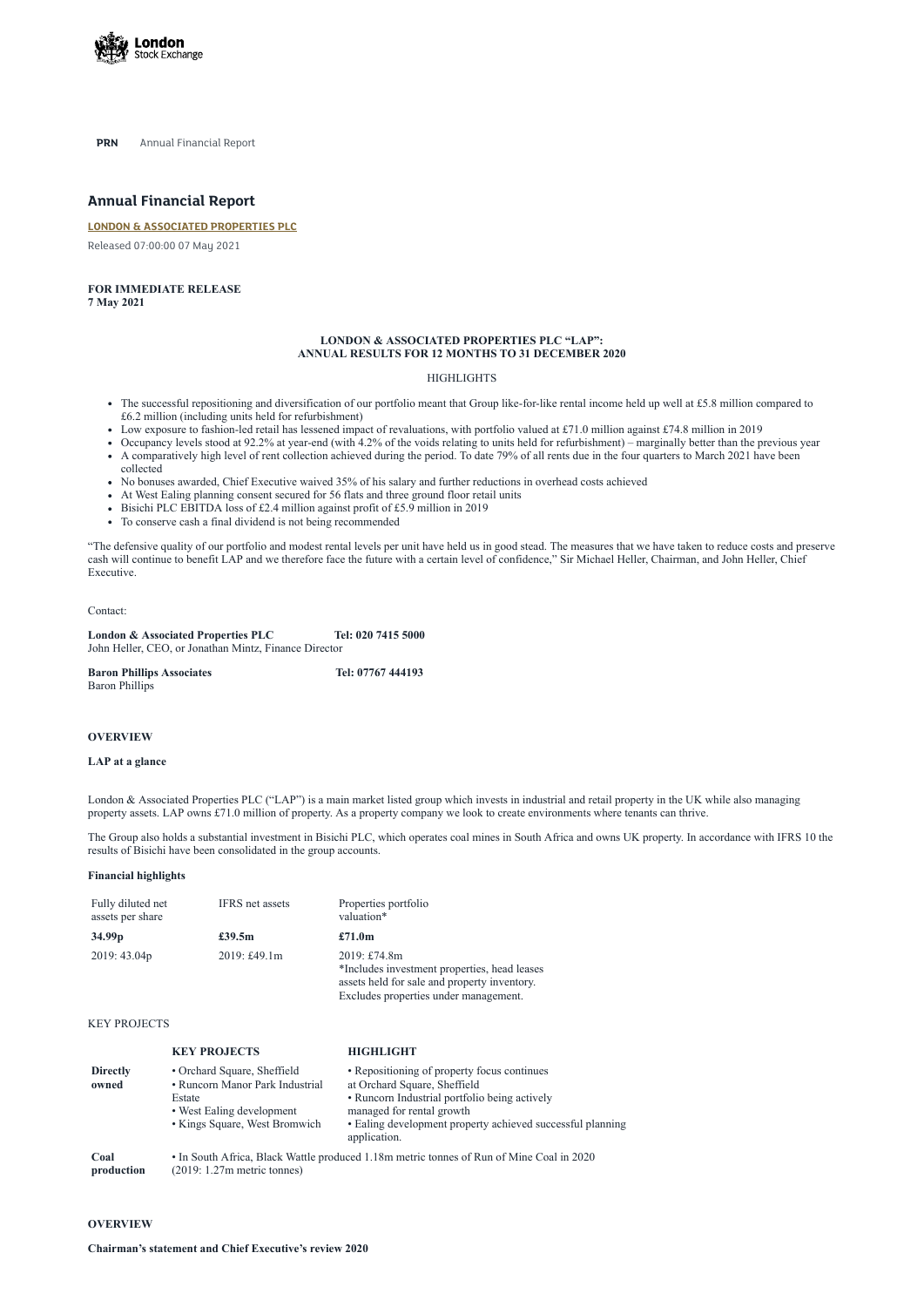We are pleased to present the Chairman's and Chief Executive's review for 2020. Our first priority has remained the welfare of our staff and tenants. We are pleased to report that while some of our staff have been ill with COVID-19, all are now well again and available for work.

Clearly the 12 months to 31 December 2020 have been extremely challenging to the commercial real estate industry, especially for those in the retail sector. However, through a wide range of initiatives taken by LAP over the past two years the impact of COVID-19 on our business has not been as dramatic as many feared.

In the past few years, we have taken some key steps aimed at lessening LAP's focus on retailing in general and fashion-led shopping in particular. At the same time the Board has diversified the portfolio into industrial and residential property, reduced head office costs and cut gearing levels.

On a like-for-like basis rental income has held up at £5.8 million compared to £6.2 million for 2019. We collected more than three-quarters of our rent roll over the year which we regard as

The net result of these actions is that rent collection over the year held up extremely well which, together with our diversification away from retail, meant our property portfolio suffered far less dramatic write-downs than has been witnessed elsewhere in the sector. We are also experiencing a lower rate of voids within our portfolio than might have been expected.

Company overheads have been reduced dramatically during the period under review and now stand at £8.2 million compared to £10.1 million in 2019. This has been achieved through a number of initiatives, including a significant reduction in the head office count and associated expenses as we outsourced all of our property management in September 2019. We have, since the year end, outsourced our in-house asset management roles which will lead to further annualised savings of £0.2 million with no impairment to service or standards.

#### CONSOLIDATED RESULTS

The last 12 months have been as difficult for owners of retail property as at any time in living memory. Shopping centres, department stores and larger fashion-led shops have undergone such structural change that previously prime assets are being revalued at a fraction of their former worth. Our strategy has been to reduce our exposure to these types of assets and consequently our property portfolio has not suffered such severe write-downs. The portfolio was valued at the year end at £71.0 million (2019: £74.8 million). This relatively modest reduction should be seen in the context of the wider market, where write-downs have been much more dramatic.

an excellent achievement considering the climate. This is a pleasing metric which is also reflected in our occupancy levels, which were 92.2% at the year end (2019: 91.6%). Two units, both within our industrial property portfolio, are being refurbished and account for more than half of the 2020 voids.

During 2020, LAP worked closely with Sheffield Council to apply for Future High Street Funding for the city. The Council was successful and was awarded £16 million, of which £1.4 million is earmarked for works to Orchard Square. These works will include the creation of 8 flats at first and second floors, refurbishment of the Square and the introduction of large sails to weatherproof the Square. This will enable Sheffield Plate as well as our other tenants to take advantage of this exciting space in the centre of the UK's fifth largest city to host events and allow spill over of their customers.

LAP also carried out two lettings during lockdown with a combined rent of £0.1 million per annum and the Centre is now fully let with the exception of the units that are being redeveloped.

We successfully completed the refurbishment of Unit 10, the largest of our eight industrial units at 38,500 sq ft, towards the end of 2020. It was under offer for three months but the letting fell through at the beginning of 2021 as the proposed international tenant scaled back its investment in the UK. Ongoing interest in the unit remains strong and we are at an advanced stage of negotiation with a new potential tenant.

We took back a 15,000 sq ft unit at the end of 2020 which is about to be refurbished. Interest in this unit is also strong and we expect to have pre-let it before the end of the refurbishment.

No head office staff (including the Directors) received a bonus during 2020, and the Chief Executive accepted only 65% of his salary to reflect the extremely difficult trading conditions.

# DEBT MANAGEMENT

We are pleased to report that Broadway Regen Ltd, our joint venture with Bisichi and Metroprop, obtained planning consent for 56 flats and three ground floor shops on this development site. We are also at an advanced stage of negotiating with a Registered Provider for the affordable element.

Although no loans were refinanced in 2020, LAP has carefully managed its relationships with lenders and no banking covenants were breached. In April and July 2020, at the start of the lockdown, LAP negotiated a waiver to one element of the income covenant on our loan with Phoenix CRE S.à.r.l which is secured against Orchard Square in Sheffield. This waiver was at zero cost to the company, save the legal fees of documenting it, and is no longer required.

This reflects a number of factors: LAP restricting the levels of gearing with which it is comfortable; relatively high levels of rent collection; and high levels of occupancy.

#### LAP PROPERTY ACTIVITIES

#### **Orchard Square, Sheffield**

During 2020 we continued to reposition this asset away from a traditional shopping centre towards an experiential location with a much greater emphasis on food and beverage. We completed the management agreement on a 4,000 sq ft former fashion unit to Market Asset Management, one of the UK's foremost operators of food halls. The unit is directly below the two new independent restaurants that took leases at the end of 2019 at Orchard Terrace and will complement their offering.

Enabling works are underway and will cost a total of £0.3 million. The unit will house six food stalls, two bars and event space. The new space is to be called Sheffield Plate and net income to LAP is projected at £0.1 million per annum. Interest in the units has been encouraging and works are expected to complete by June 2021.

#### **Manor Park, Runcorn**

# The remainder of our industrial units are fully let.

# **West Ealing**

The joint venture will decide in the next few months whether to sell the consented land or build out the development, depending on market conditions.

#### **Remainder of portfolio**

Our remaining properties continue to operate at a high level of occupancy. This provides essential cash flow. However, we are always prepared to sell these assets where we are approached by special buyers to further our repositioning of the portfolio away from retail. We have agreed the sale of one property and we are in detailed negotiations on two others and we will update shareholders following any successful completions.

# DRAGON RETAIL PROPERTIES

Dragon owns a property in Clifton, Bristol let partly to Boots the Chemist and partly to one of Bristol's longest standing and most well-known nightclubs. Rent collection has been difficult, particularly as Boots refused to pay notwithstanding its status as an essential retailer throughout the various lockdowns. However, agreement has now been reached and payments have resumed. The nightclub has not been allowed to trade at all since March 2020 yet has still managed to make some rental payments as the operator has received grants.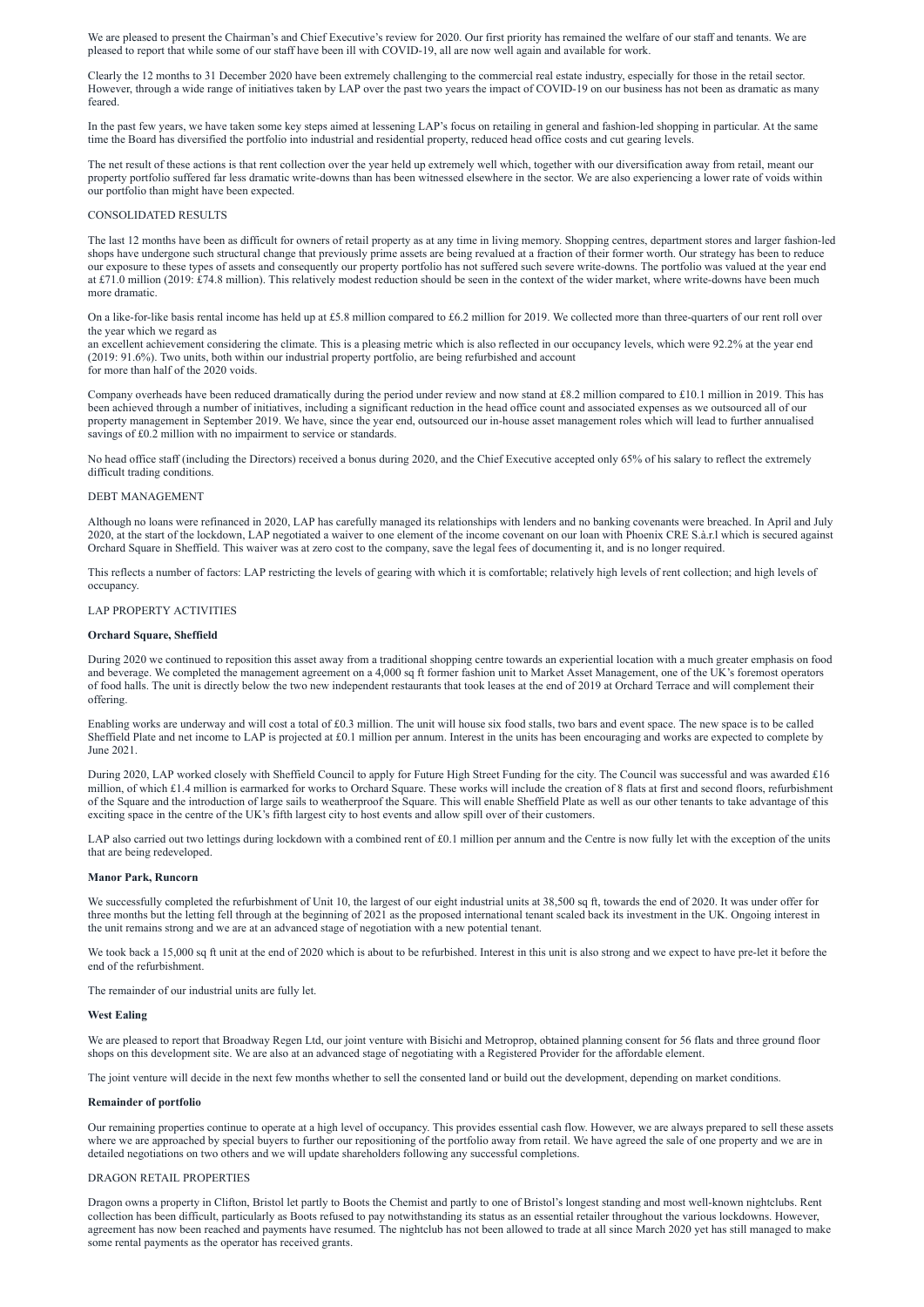All of this has presented a difficult backdrop to find new funders to replace Santander, whose loan of £1.2 million expired in September 2020. We have negotiated an extension during which time the lending market will hopefully thaw to a level that allows us to refinance. This remains a quality asset with a very high level of income cover so we remain confident that a solution will be found.

# BISICHI PLC

2020 has been a challenging year for Bisichi due to the impact of the Covid-19 pandemic on all its operations. As a result, for the year ended 31 December 2020, it made a loss before interest, tax, depreciation and amortisation (EBITDA) of £2.4 million (2019: profit: £5.9 million) and an operating loss before depreciation, fair value adjustments and exchange movements (Adjusted EBITDA) of £1.1 million (2019: profit: £7.4 million).

In terms of business continuity, Bisichi's South African coal mining and processing operations were designated as essential business operations by the South African Government, which allowed them to continue during lockdown periods. In turn, this allowed Black Wattle Colliery, the South African coal mining operation, to achieve consistent production during the year of 1.18 million metric tonnes of coal by comparison to 1.27 million metric tonnes achieved in 2019.

In the UK, the Covid-19 pandemic had a significant impact on rental revenue collections from the Group's UK retail property portfolio and property valuations. Although the overall impact of the pandemic on the portfolio remains uncertain, Bisichi expect much of the portfolio, including rental collections, to recover as lockdown is eased and tenants resume full operations.

However, during the year the reduced global economic activity resulting from the Covid-19 pandemic had a significant impact on demand for coal in the international market. In January, the average weekly price of Free on Board (FOB) Coal from Richard Bay Coal Terminal (API4 price) peaked at US\$92. By mid-April, as global economic activity slowed, the weekly API4 price had fallen to US\$44. Thereafter, coal prices remained largely suppressed until the end of the year. The impact on Bisichi's operations was a build-up in coal stocks during the year and lower overall prices achieved for coal. The overall decrease in Group revenue, and the consequent financial performance during the year, can be attributed mainly to this downturn.

Looking forward into 2021, although the overall impact of the Covid-19 pandemic on its South African operations and the coal markets remains uncertain, to date there has been a significant improvement in coal markets arising from improvements in global economic activity. Bisichi's management will continue to focus on keeping costs low at the South African operations, in order to take the maximum financial performance advantage of the higher prices achievable for coal.

We have, to date, suffered just one tenant (legally 2 separate companies) utilising an insolvency procedure and our exposure is limited to two shops with a combined rent roll of £75,000 per annum. The newly-formed buyers of these businesses have agreed new leases on both of the shops at rents within 10% of the historic level.

In light of the uncertainty arising from COVID-19, Bisichi's Board decided that it would not be wise to propose a final dividend although they will review this when there is greater visibility of the ongoing impact of COVID-19.

#### OTHER MATTERS

In accordance with current legislation the Company has to change its present auditors. To meet the timetable, on behalf of the Board, the Audit Committee invited tenders from prospective audit firms. Following this process, the Board will propose to shareholders at the forthcoming AGM that Kreston Reeves LLP are appointed as auditors. The firm is based across London and the South East with 52 partners and received the 2020 'Large Firm of the Year' award at the Accounting Excellence Awards.

#### COVID-19 UPDATE

Certain of our retail tenants were forced to close for approaching half of the year under review, which has had a significantly detrimental impact on their businesses. However, we still collected 79% of contracted rents over the 12 month period to 31 March 2021, which we believe to be a strong result in the circumstances. This reflects the hard work of our managing agents, who have been in close contact with all tenants to ensure that either payment is made or that payment plans are in place, while making the tenants aware of all grants or other government assistance available to them. Total COVID-19 related arrears, including deferrals and payment plans, stand at £750,000 at the year end and we anticipate collecting at least 75% of this money over the next 24 months. COVID-19 concessions provided to tenants so far stand at £100,000. The response of tenants in these difficult and challenging conditions remains pleasing.

Inevitably, as we have agreed tenant payment plans our cash reserves have reduced and now stand at £7.2 million (2019: £13.5 million). This reduction also reflects capital expenditure on our properties of some £0.3 million in LAP and £3.2 million of plant and equipment capital expenditure in Bisichi.

We continue to monitor all of our tenants, although the Government imposed moratorium on normal rent collection procedures makes pre-emptive action difficult. However, we have low void rates, we have continued to let shops throughout the year under review and we have limited exposure to mid-market fashion retailers. Our agents also report much improved tenant demand since the reopening of shops was announced.

#### SUMMARY

The last year has been particularly difficult for many owners with exposure to the retail property market. However, the defensive quality of our portfolio and modest rental levels per unit have held us in good stead. The measures that we have taken to reduce costs and preserve cash will continue to benefit LAP and we therefore face the future with a certain level of confidence.

**Sir Michael Heller, John Heller,** Chairman Chief Executive

6 May 2021

## **STRATEGIC REPORT**

#### **Financial and performance review**

The financial statements for 2020 have been prepared to reflect the requirements of IFRS 10. This means that the accounts of Bisichi PLC (a London Stock Exchange main market quoted company – BISI) ("Bisichi"), have been consolidated with those of LAP.

Bisichi continues to operate as a fully independent company and currently LAP owns only 41.52% of the issued ordinary share capital. However, because related parties also have shareholdings in Bisichi and there is a wide disposition of other shareholdings, LAP is deemed under IFRS 10 to have effective control of Bisichi for accounting purposes. This treatment means that the income and net assets of Bisichi are disclosed in full and the value attributable to the "noncontrolling interest" (58.48%) is shown separately in the equity section as a non-controlling interest. There is no impact on the net assets attributable to LAP shareholders.

Dragon Retail Properties Limited ("Dragon") and West Ealing Projects Limited (West Ealing), are both 50:50 joint ventures with Bisichi and are also consolidated. Shareholders are aware that LAP is a property business with a significant investment in a listed mining company. The effect of consolidating the results, assets and liabilities of the property business and the mining company make the figures complex and less transparent. Property company accounts are already subject to significant volatility as valuations of property assets as well as derivative liabilities can be subject to major movements based on market sentiment. Most of these changes, though, have little or no effect on the cash position and it is, of course, self-evident that cash flow is the most important factor influencing the success of a property business. We explain the factors affecting the property business first, clearly separating these from factors affecting the mining business which we do not manage. Comments about Bisichi (the mining business) are based on information provided by the independent management of that company.

This report comments on the performance of each of the Group's segments separately.

# **LONDON & ASSOCIATED PROPERTIES PLC**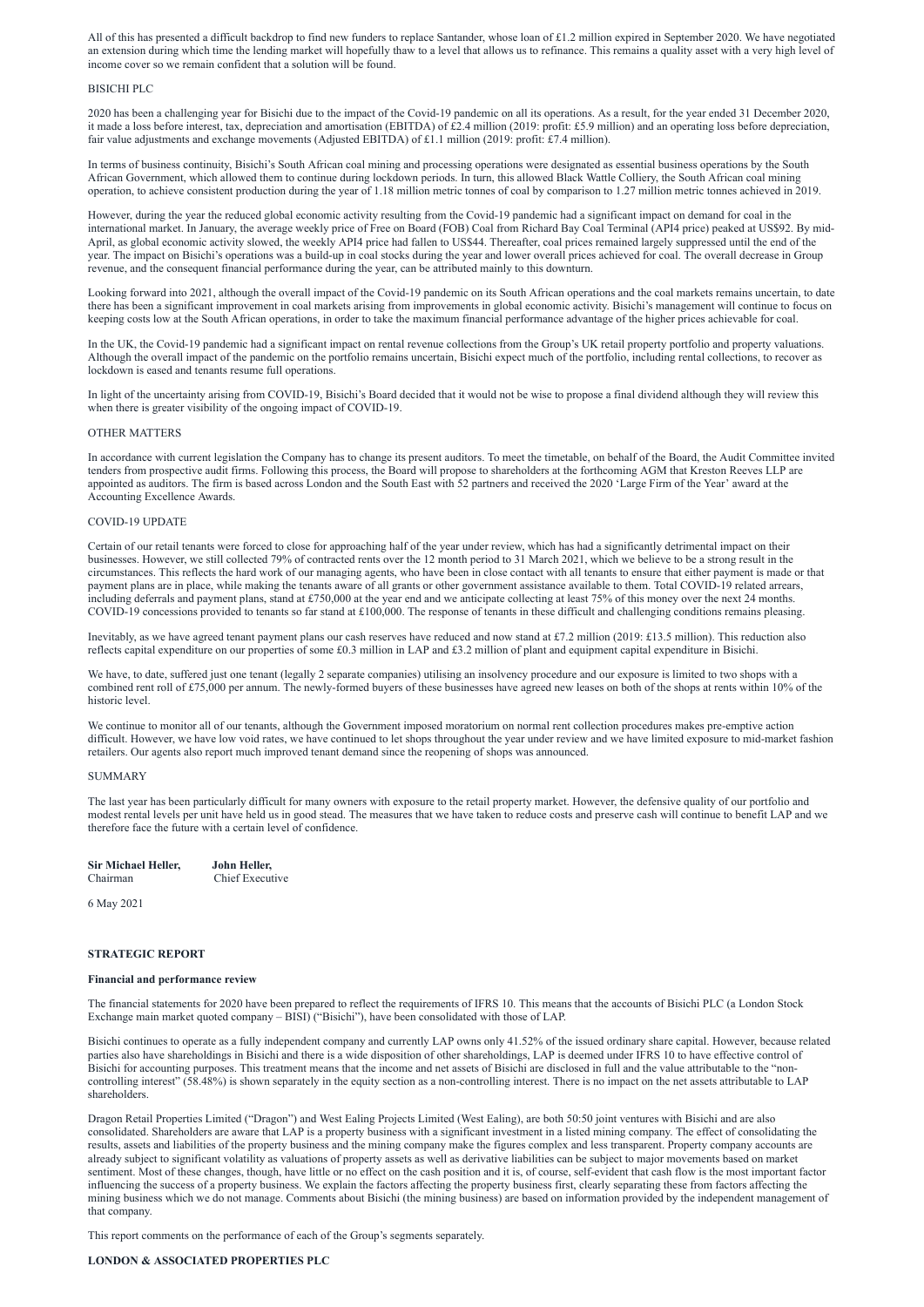LAP's overarching objectives in 2020 remain to:

- Continue to provide environments in which tenants can thrive.
- Improve the business' operating cashflow on an ongoing basis.
- Reduce exposure to the retail sector.
- Ensure gearing is at an appropriate level.
- Maintain sufficient cash in the business to enable it to react to opportunities when they arise.

A number of rent deferment agreements have been reached with tenants and  $\pounds100,000$  of rent has been forgiven in recognition of tenants' trading difficulties at this time.

During 2020, management's attention has been focused on supporting our tenants through the effects of rolling Covid lockdowns. Where tenants' income has been affected, we have engaged with them to restructure their payments to LAP, to match their future expected income.

In spite of the Government imposed moratorium on normal debt enforcement procedures, the business has received a significant proportion of rents due. Many of our tenants are owner managed businesses serving their local community. We do not have a significant exposure to large fashion led retailers who have been hardest hit by changing customer buying patterns. The below table outlines the proportion of rent receipts, by quarter billed, at the time of publication of this report. It should be noted that a number of tenants have entered into agreed monthly rent payments during lockdown, the debt recovery of March quarter cannot therefore

LAP's earliest debt repayment event is in August 2022 and no refinancing activities have taken place during 2020, with all loans and debentures remaining in place throughout the year.

be fully assessed until the end of June.

| Period  | % Recovery |
|---------|------------|
| Q2 2020 | 92%        |
| Q3 2020 | 91%        |
| Q4 2020 | 78%        |
| Q1 2021 | 53%        |

There have been no sales or acquisitions of property during the year. 2020 has been a time for the protection of cash reserves to enable us to manage potential worst-case outcomes of Covid on the business. Therefore LAP has not actively sought to acquire new property and has delayed substantial development expenditure. Whilst discussions are ongoing with buyers about acquiring elements of our retail portfolio, to enable our ongoing diversification, none of these were completed during 2020.

LAP has not required any additional funding from lenders or shareholders to meet the challenges presented by Covid.

LAP continues to look for investment opportunities, particularly within the industrial sector and is taking further actions to improve its efficiency and its operating cashflow. The business continues to develop and refurbish its properties to provide environments in which tenants can thrive.

| Service charge income                         | 795                      | 628      |
|-----------------------------------------------|--------------------------|----------|
| Proceeds from sale of trading properties      | -                        | 9,500    |
| Management income from third party properties | 18                       | 607      |
| <b>LAP Revenue</b>                            | 5,190                    | 15,548   |
| Direct property costs                         | (2,192)                  | (1,823)  |
| Impairment of inventory                       | (2,300)                  | (1,750)  |
| Costs of sale of trading properties           | $\overline{\phantom{a}}$ | (10,491) |
| Overheads                                     | (2,317)                  | (3,230)  |
| Depreciation                                  | (258)                    | (215)    |
| <b>Operating loss</b>                         | (1,877)                  | (1,961)  |
| Finance income                                | 5                        | 58       |
| Finance expenses                              | (2,200)                  | (2,552)  |
| <b>Result before valuation movements</b>      | (4,072)                  | (4, 455) |
| Other segment items                           |                          |          |

In the three to six months following the announcement of the first Covid lockdown, and the uncertainty this brought, LAP experienced a reduction in tenant rent receipts as businesses came to terms with the commercial impact that restrictions would bring.

Even with the effects of Covid on rent recoveries, LAP has met all

of its debt covenants during 2020 and to date other than the income covenant on the £14 million term loan with Phoenix CRE S.à.r.l in April and July 2020. Working with the lender and major tenants,

the business secured waivers to the affected covenants with all obligations of the loan being met in full.

During 2020 LAP finalised its property management outsourcing arrangements, further reducing overheads.

Development of the largest asset, Orchard Square, Sheffield, reported previously, has been slowed by Covid restrictions, with the opening of a new street food hub being put back to early summer 2021.

This is part of the business' development activities to refocus the use of the property, reflecting the changing ways in which the public interacts with the city centre, to prepare the property for sale.

A new development proposal for eight first and second floor apartments at Orchard Square, Sheffield, in space previously used for property management activities and not rent producing, received planning permission in 2020 and has also been allocated capital funding through central government grants to Sheffield council.

Grants have also been allocated for enhancing the central square at the property.

As the business moves into 2021, its key objectives remain consistent.

#### **Income Statement**

| <b>BUSINESS ANALYSIS</b> | 2020<br>£2000 | 2019<br>$\pounds$ '000 |
|--------------------------|---------------|------------------------|
| Rental income            | 4,377         | 4.813                  |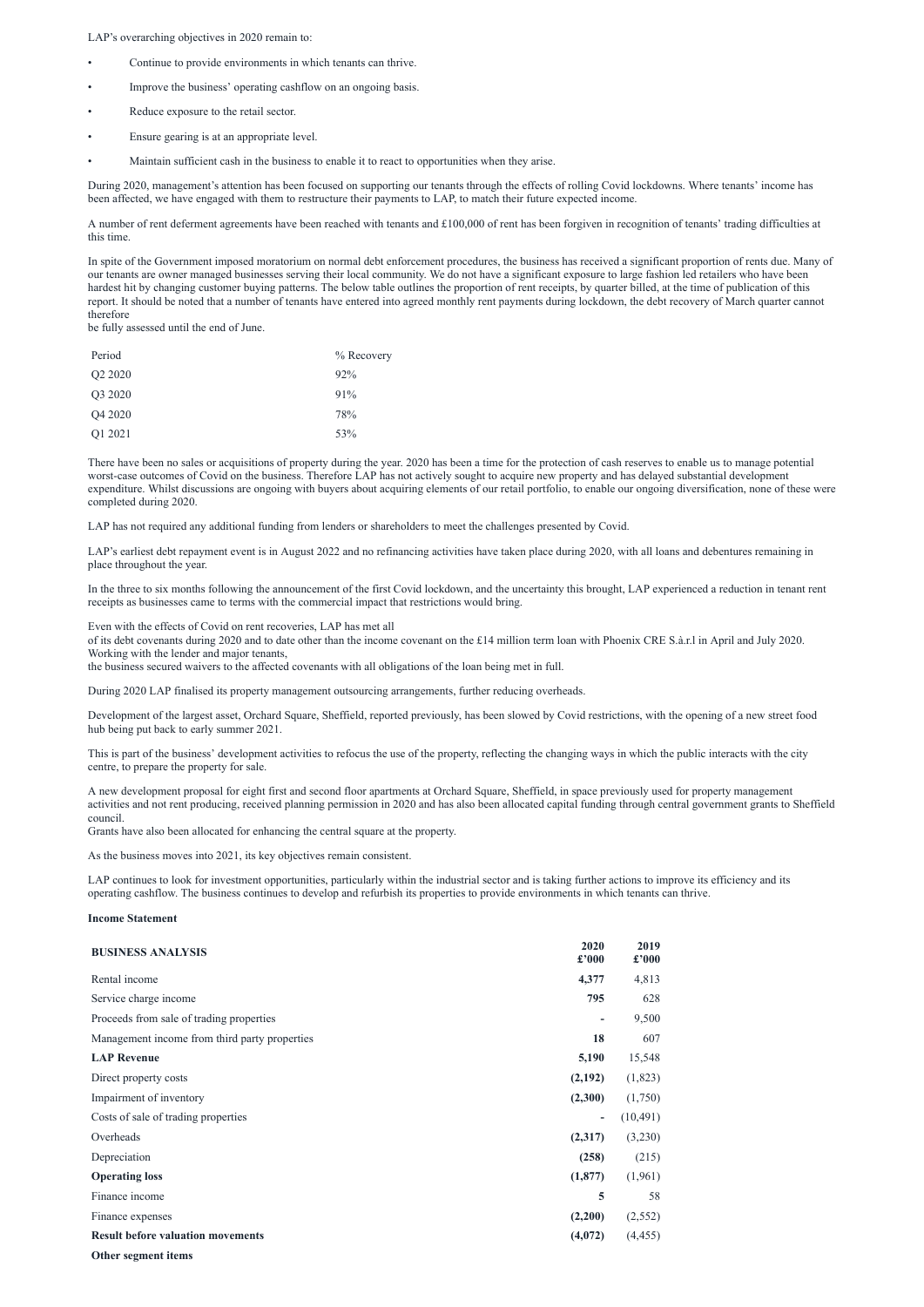| Net decrease on revaluation of investment properties | (664)   | (1, 498) |
|------------------------------------------------------|---------|----------|
| Decrease in value of other investments               | (20)    | (1,749)  |
| Adjustment to interest rate derivative               | (200)   | 169      |
| <b>Revaluation and other movements</b>               | (884)   | (3,078)  |
| LAP loss for the year before taxation                | (4.956) | (7,533)  |

Note: The figures exclude inter-company transactions.

LAP generates the majority of its income from property rentals, property management fees and development activities.

Rental income is down £436,000 year on year, with like for like rental income down by £258,000 (5.3%). Rental income remained consistent year on year for most properties in the portfolio. The decrease in like for like rental income arose for two main reasons:

Management income from third parties has reduced significantly in 2020, following the cessation of services provided to the HRGT Shopping Centres portfolio which was sold in 2019. Overheads relating to the delivery of these services are no longer being incurred.

• A vacancy at a large industrial unit, with an agreed letting falling through just prior to completion.

• An increase in provisions for doubtful debts this year, based on expected credit losses, in response to uncertainty around tenant debt recovery for debt that has accumulated during Covid lockdowns.

Net property costs after taking into account costs recovered through service charges have increased by  $\text{\pounds}0.2$  million to  $\text{\pounds}1.4$  million, mostly as a result of the reclassification of property management costs following the outsourcing of property management services.

In July 2019, part of our development property in Sheffield was sold for £9.5 million. No further sales of development properties took place in 2020. The value of the Sheffield property, which is held as inventory, was reduced by £2.30 million at 31 December 2020 (2019: reduction of £1.75 million).

Excluding the impairment of trading properties and the loss on sale in 2019, the adjusted loss before valuation movements was £1.8 million (2019: £1.7 million). This excludes management income and dividends received from Bisichi. Reducing this loss through the activities described above and generating more rental income remains a key focus for the business.

These services were previously carried out in-house and disclosed as overhead costs.

The reduction in non-current property assets arises from a £0.66 million investment property revaluation deficit  $(2019)$ : deficit £1.5 million) and property improvements of £0.33 million (2019: £nil).

Overheads have reduced by £0.9 million in the year to £2.3 million. Lower Directors' remuneration in LAP of £0.2 million, lower staff and associated office costs of £0.2 million due to outsourcing and lower legal and professional fees of £0.2 million due to a reduced level of property acquisitions and disposals accounted for the majority of this. The reduction in overheads also reflects the cost of services provided to the HRGT Shopping Centres portfolio.

Finance expenses have reduced by £0.4 million, due to the reduction of LAP's borrowings in September 2019, following the sale of part of the Orchard Square, Sheffield property.

LAP's main borrowings consist of a £13.6 million term loan facility expiring in September 2022, a debenture of £10 million repayable in August 2022 a £3.6 million term loan facility expiring in 2028 and a rolling development loan relating to West Ealing of £3.7 million expiring in July 2021. As in previous years, all loans and debentures are secured on core property and are covenant compliant at the year end.

Investment property revaluation decreases of £0.7 million include a decrease in retail property values of £1.9 million and an increase in industrial property values of £1.2 million. Retail property value reductions are driven by increased yields since 2019, with industrial property value changes being driven by reduced yields and improving rental values.

# **BALANCE SHEET**

| <b>Segment assets</b>                                                                 | 2020<br>$\pounds$ '000 | 2019<br>£'000 |
|---------------------------------------------------------------------------------------|------------------------|---------------|
| - Non-current assets – property                                                       | 33,383                 | 33,718        |
| - Non-current assets – property, plant $&$ equipment                                  | 797                    | 946           |
| Trading assets                                                                        | 25,013                 | 26,915        |
| - Cash & cash equivalents                                                             | 3,413                  | 5,709         |
| - Current assets – others                                                             | 978                    | 686           |
| Total assets excluding investment in joint ventures, assets held for sale and trading | 63,584                 | 67,974        |
| <b>Segment liabilities</b>                                                            |                        |               |
| <b>Borrowings</b>                                                                     | (30, 889)              | (30,764)      |
| Current liabilities                                                                   | (5,898)                | (5,750)       |
| Non-current liabilities                                                               | (3,526)                | (3,156)       |
| <b>Total liabilities</b>                                                              | (40,313)               | (39,670)      |
| <b>Net assets</b>                                                                     | 23,271                 | 28,304        |

Note: The figures exclude inter-company transactions.

The reduction in property, plant and equipment relates to the net reduction in value of the rented head office building occupied by the Company. The lease comes to an end in 2023 at which point the asset will be fully depreciated. The present value of future rentals of £0.73 million is included within liabilities.

Trading assets include Sheffield Orchard Square, which is currently being developed for sale and a residential development property in West Ealing. Both of these properties are held at the lower of cost and net realisable value.

Borrowings have remained consistent year on year, with the same facilities in place at the end of the year as were in place at the start of the year. The slight increase in borrowings is brought about by the amortization of loan costs.

| <b>Gearing</b>                 | 2020<br>$\pounds$ '000 | 2019<br>£'000 |
|--------------------------------|------------------------|---------------|
| <b>Total borrowings</b>        | 30,889                 | 30,764        |
| Less cash and cash equivalents | (3,413)                | (5,709)       |
| <b>Net borrowings</b>          | 27,476                 | 25,055        |
| <b>Total Equity</b>            | 23,271                 | 28,340        |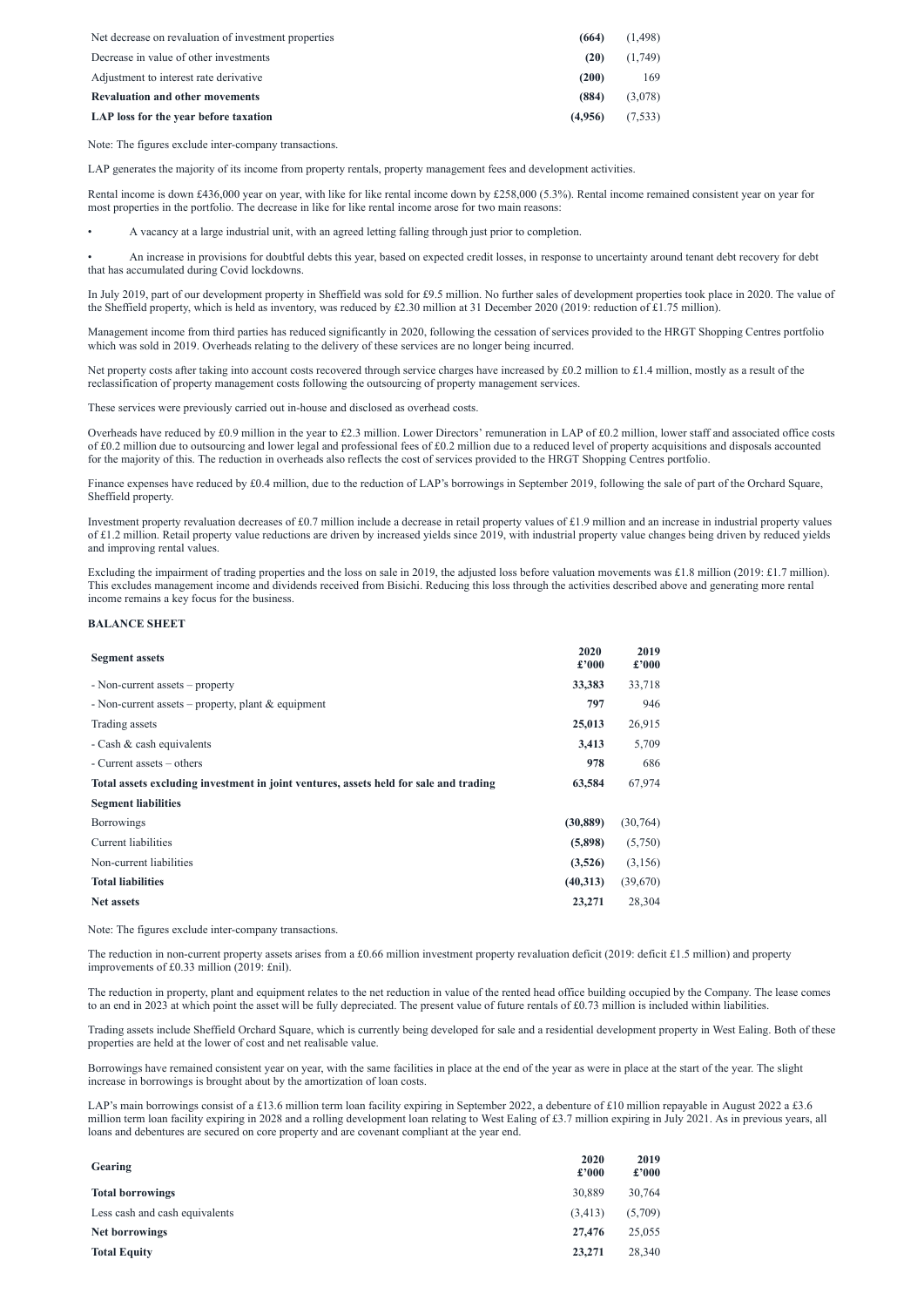The business has not set a target gearing level but monitors its debt and asset values constantly to maintain an appropriate level, taking into account market sentiment, the availability and cost of debt and cash flow forecasts.

#### **Cash flow**

Cash inflows from operating activities in 2019 include net sale proceeds of £9.3 million from the part sale of the Sheffield development property. There were no development sales in 2020. Excluding development sales, in 2019, net cash inflows from operating activities were £0.25 million (2019: outflows £0.1 million).

| <b>CASH FLOW FROM OPERATIONS</b>                   | 2020<br>$\pounds$ '000 | 2019<br>$\pounds$ '000 |
|----------------------------------------------------|------------------------|------------------------|
| Cash inflows from operating activities             | <b>250</b>             | 9,295                  |
| Cash (outflows)/ inflows from investing activities | (300)                  | 2,471                  |
| Cash outflows from financing activities            | (2,246)                | (17, 402)              |
| Net decrease in cash and cash equivalents          | (2,296)                | (5,636)                |
| Cash and cash equivalents at 1 January             | 5,709                  | 11,345                 |
| Cash and cash equivalents at 31 December           | 3,413                  | 5,709                  |

Note: The figures within the LAP cashflow include inter-company transactions.

West Ealing is a 50:50 joint venture between LAP and Bisichi created with the purpose of delivering a primarily residential development in West Ealing, London. The joint venture owns 90% of the property which is under development and on which £7.06 million has been spent to date, West Ealing is disclosed within LAP in the segmental analysis in note 1 to the financial statements. There is a linked development loan of £4.03 million, described further in note 18. During the year planning permission was obtained for the creation of 56 new residential apartments and ground floor shops on the site.

Investing activities include expenditure on property of £0.3 million. In 2019 investing activities included the sale of a property for £2.35 million.

No substantial sales or acquisitions were made in 2020.

Financing activities in 2020 largely related to interest payments for the servicing of debt, no significant new finance has been put in place this year. In 2019 there was a refinancing of a debt facility utilising proceeds of part of the sale of the Sheffield development property.

#### **WEST EALING PROJECTS LIMITED**

#### **Bisichi plc**

Although the results of Bisichi PLC have been consolidated in these financial statements, the Board of LAP has no direct influence over the management of Bisichi. The comments below are based on the published accounts of Bisichi.

The Bisichi group results are stated in full in its published 2020 financial statements which are available on its website [www.bisichi.co.uk](http://www.bisichi.co.uk/).

Bisichi's cash and cash equivalents decreased during the year by £4.1 million (2019: £2.86 million). After taking into account an exchange gain of £0.2 million (2019: £0.03 million) on the translation of the group's year end net balance of cash and cash equivalents that were held in South African Rands, the group's net balance of cash and cash equivalents (including bank overdrafts) at year end was a cash negative amount of £1.1 million (2019: cash positive of £2.8 million).

Bisichi has considerable financial resources available at short notice including cash and cash equivalents (excluding bank overdrafts) of £3.8 million (2019: £7.7 million) and listed investments of £2.6 million (2019: £1.4 million) as at year end. The above financial resources total £6.4 million (2019: £9.1 million).

Bisichi's net assets at 31st December 2020 were £14.9 million (2019: £19.2 million), with a loss after tax of £3.8 million and exchange losses of £0.5 million.

Bisichi has two core revenue streams – investment in retail property in the UK and coal mining in South Africa.

The Bisichi group's loss before tax was £4.9 million (2019: profit £3.0 million). The movement compared to the prior year can be attributed mainly to the operating loss before depreciation from mining activities of £1.8 million (2019: profit £6.4 million). due to lower prices achieved for coal, lower coal production and sales from Bisichi's South African operations and a weakening in the South African Rand to UK Sterling. This offset the lower operating costs achieved in 2020.

Dragon is a UK property investment company. The company has a Santander bank loan of £1.2 million secured against its investment property, see note 18. In November 2020 Dragon was not able to meet its historical income cover loan covenant, due to non-payment of rent by tenants. All payment abligations of the loan were met and all subsequent covenants have been compliant.

UK retail property investments were valued at the year end at £10.47 million (2019: £11.75 million). The property portfolio is actively managed by LAP and generated rental income of £0.9 million in the year (2019: £1.2 million).

Bisichi has a structured trade finance facility with Absa Bank Limited for R85 million held by Sisonke Coal Processing (Pty) Limited, a 100% subsidiary of Black Wattle Colliery (Pty) Limited. This facility comprises of an R85 million revolving facility to cover the working capital requirements of the group's South African operations. The facility is renewable annually at 25 January and is secured against inventory, debtors and cash that are held in the group's South African operations.

Bisichi holds a 5 year term facility of £3.9 million with Julian Hodge Bank Limited at an initial LTV of 40%, with the loan being secured against the company's UK retail property portfolio. The amount repayable on the loan at year end was £3.8 million. The debt package has a five-year term and is repayable at the end of the term in December 2024. The interest cost of the loan is 4.00% above LIBOR. The loan is secured by way of a first charge over the investment properties in the UK which are included in the financial statements at a value of £10.47 million. No banking covenants were breached by the group during the year.

Bisichi continues to seek to expand its operations in South Africa through the acquisition of additional coal reserves. In the UK, Bisichi is looking forward to progressing its development in West Ealing and is currently investigating other major investment opportunities in the domestic property sector. This is in line with Bisichi's overall strategy of balancing the high risk of mining operations with a dependable cash flow and capital appreciation from UK property investment operations.

#### **DRAGON RETAIL PROPERTIES LIMITED**

The loan expired in January 2021 and is currently being rolled over pending approval of an offer of extension from Santander.

It paid management fees of £72,000 (2019: £88,000) split equally between the two joint venture partners. Dragon has net assets of £1.3 million (2019: £1.6 million), following a £0.3 million reduction in the valuation of its main property asset. Otherwise, it continues to trade at near breakeven after tax.

## **ACCOUNTING JUDGEMENTS AND GOING CONCERN**

The most significant judgements made in preparing these accounts relate to the carrying value of the properties and investments. The Group uses external property valuers to determine the fair value of most of its properties.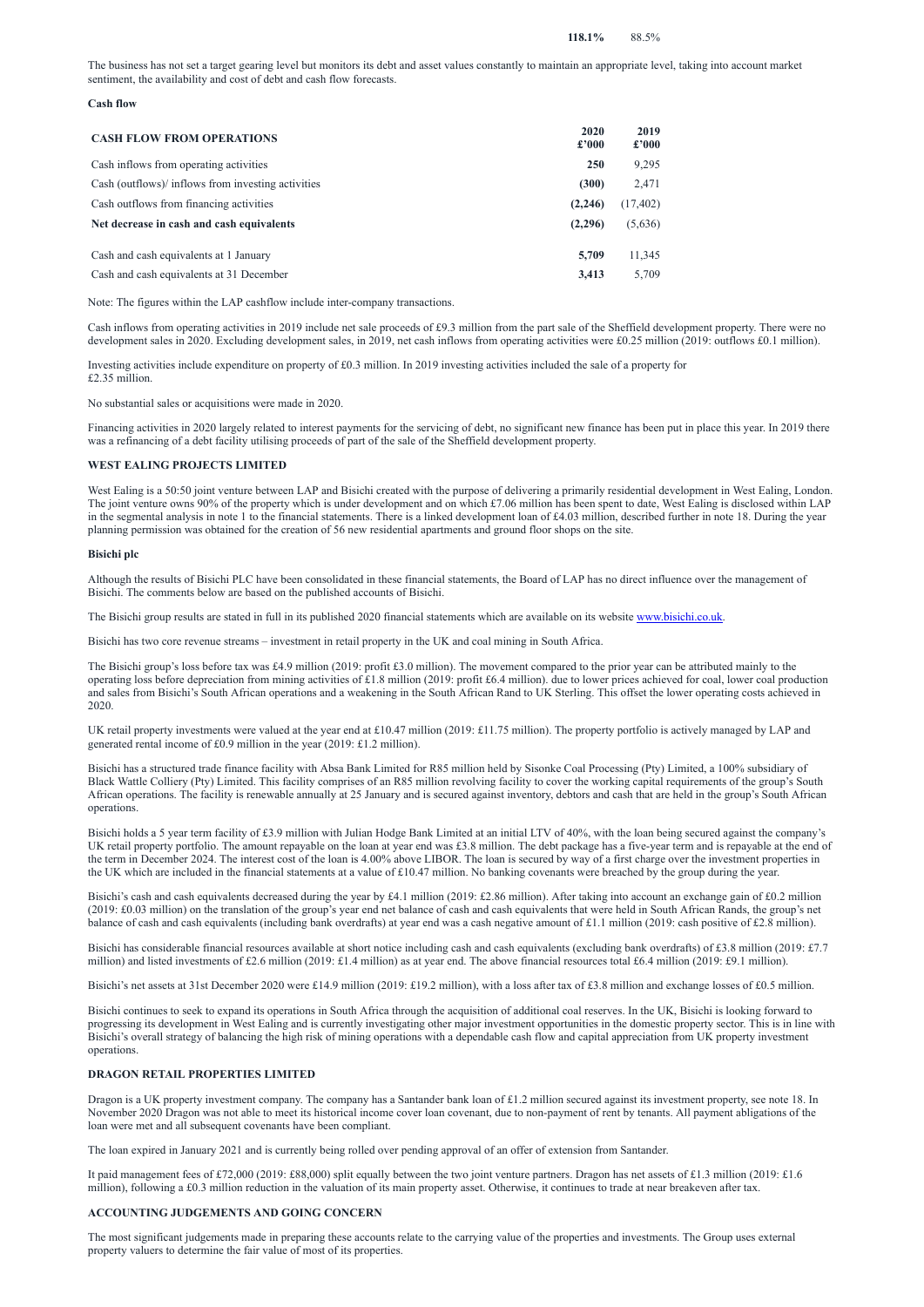Under IFRS10 the Group has included Bisichi PLC in the consolidated accounts, as it is deemed to be under the effective control of LAP and has therefore been treated as a subsidiary.

The Directors exercise their commercial judgement when reviewing the Group's cash flow forecasts and the underlying assumptions on which the forecasts are based. The Group's business activities, together with the factors likely to affect its future development, are set out in the Chairman's Statement and Chief Executive's Review and in this Report. Further disclosure of specific factors affecting going concern are discussed in more detail in the going concern section of the group accounting policies section of the financial statements. In addition, the Directors consider that Note 21 to the financial statements sets out the Group's objectives, policies and processes for managing its capital; its financial risk management objectives; details of its financial instruments and hedging activities; and its exposure to credit risk, liquidity risk and other risks.

Section 172 of the UK Companies Act requires the Board to report on how the directors have had regard to the matters outlined below in performing their duties. During the year, the Directors consider that they have acted in a way, and have made decisions that would most likely promote the success of the Group for the benefit of its members as a whole as outlined in the matters below:

• The likely consequences of any decision in the long term: see Principal Activity, Strategy & Business Model and Risks and Uncertainties on pages 10 to 11;

# **STATEMENT REGARDING SECTION 172 OF THE UK COMPANIES ACT**

Up to the date of this report LAP has received 53% of all rent in relation to the first quarter of 2021 and 79% of rent for last quarter of 2020 and continues to make progress on receiving historic arrears arising during covid restrictions, when some tenants were not trading. Understandings have been reached with a number of tenants who are paying monthly in arrears against quarterly billings, which means that recovery of the first quarters rent cannot be fully assessed until June. We expect to recover most of the excess arrears that have built up during this period which at 31 December 2020. amounted to about £750,000 excluding VAT. An appropriate provision, of £524,000, has been created to reflect our assessment of the credit risk.

LAP has unencumbered cash of £3.4 million at 31 December 2020, all of which is held in UK bank accounts. There are no barriers, taxes or other costs to be paid in accessing this cash. The cash is available to meet any shortfalls brought about by the impacts on the business of COVID -19. These may include:

• The interests of the Group's employees; ethics and compliance; fostering of the Company's business relationships with suppliers, customers and others; and the impact of the Group's operations on the community and environment: see Corporate Responsibility and Sustainability reports on pages 13 to 14;

- The need to act fairly between members of the Company: see the Corporate Responsibility section on pages 13 to 14;
- The desirability of maintaining a reputation for high standards of business conduct: see the Corporate Governance section on pages 19 to 20.

#### **Covid-19 and going concern update**

#### **LAP**

LAP has conducted a range of cashflow scenario tests and believes that its existing available cash resources are sufficient to meet its obligations, even in what the Directors consider is the worst case scenario. The Directors are of the opinion that LAP does not require additional funding to meet the cash impact of COVID-19 on the business.

At this time, our main priority is the health and safety of our staff, tenants and the public. For that reason properties have been closed in line with government guidance, as described further in the Chairman's statement and Chief Executive's review.

- Duration of COVID-19's impact on the business
- Value of delayed receipts from tenants over that period
- Duration of delay in recovering rents from tenants
- Loss in cash receipts from tenants who never settle their lease obligations
- Delayed tenant payments
- Unpaid debt due to tenant insolvencies or trading difficulties
- Additional costs to ensure our properties are safe for use

We are working with our tenants to enable them to pay their obligations to us when they are financially able. Many tenants have been and are eligible for the various Government schemes set up in the wake of the Coronavirus pandemic and we are supporting them in accessing these, including:

- Coronavirus Job Retention Scheme
- Business Rates Relief
- Business Support Grant Funds
- Coronavirus Business Interruption Loan Scheme
- Coronavirus Bounce Back Loan
- Coronavirus Recovery Loan
- Deferral of VAT payments

LAP has no overdraft facility or undrawn credit lines and has three existing borrowing arrangements all of which are secured against its properties. All current banking covenants are being met. The Directors see no impediment to LAP continuing to meet its obligations to lenders in the future.

LAP currently has £5.0 million of unencumbered properties, as valued at 31 December 2020.

To mitigate the cash impact of COVID-19 on the business, LAP is managing its expenditure until such time as the Directors consider the risks to have subsided sufficiently.

- The Directors are not recommending a final dividend for the current financial year.
- A number of staff located at our properties have been furloughed during the year.
- VAT payments have been deferred in line with the amended rules

• All uncommitted development capital expenditure was suspended during 2020 and projects placed on hold. There was no material additional cost to the business of doing this. As Covid restrictions are lifted during 2021, we are cautiously restarting developments.

- We have actively reduced spending where possible following the cessation of trading at our properties.
- Material property acquisitions remain on hold.

The Directors have produced a cashflow forecast to June 2022, with varying scenarios examining the sensitivity of LAP's liquidity to the following variables: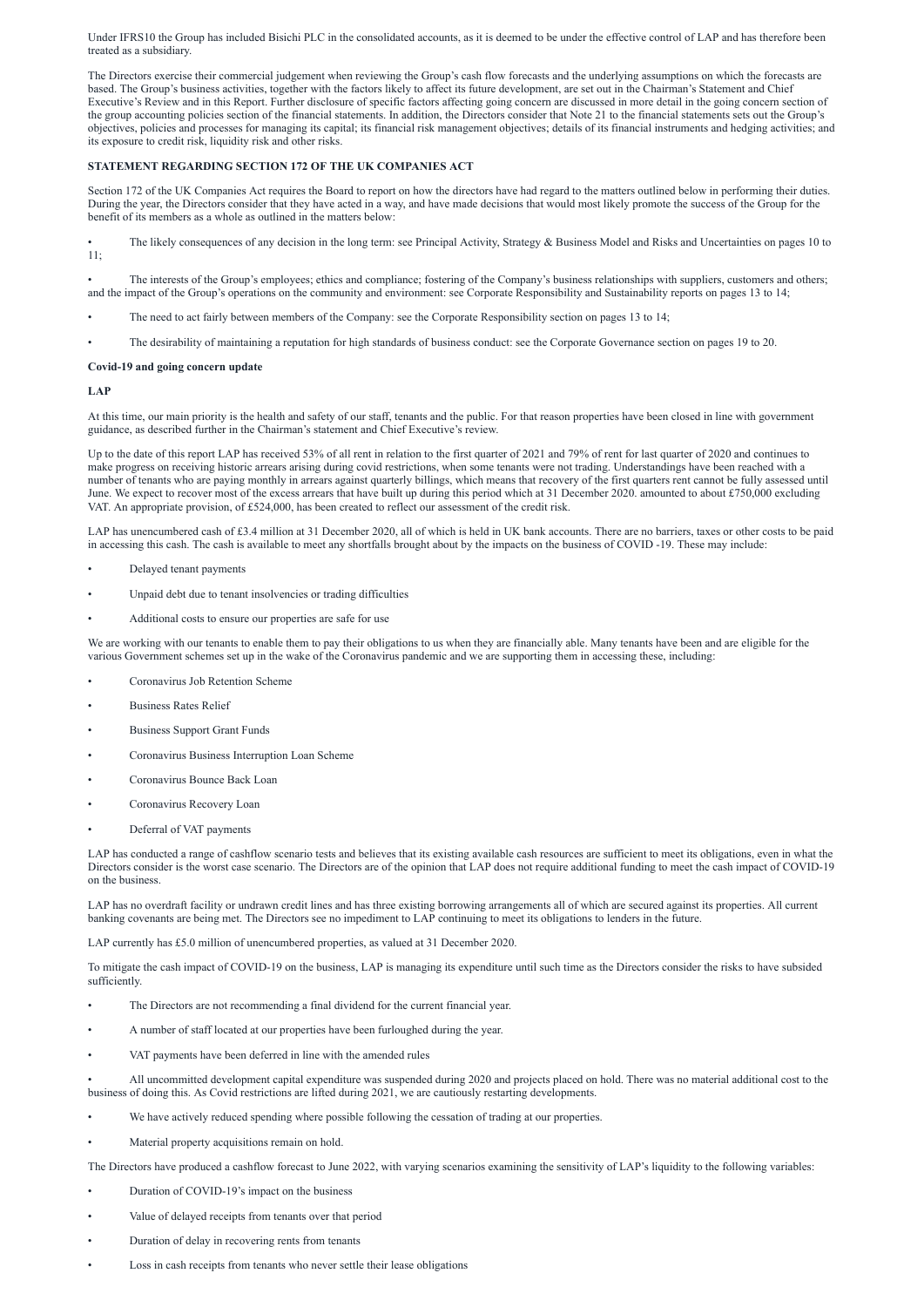- Volume of tenants going into insolvency or administration and the length of time expected to re-let the property
- Value and timing of recovery of tenant debt arising as a result of Covid restrictions.

The Directors have taken into consideration our experiences of tenant payments to date, information received directly from tenants about their financial position and expectations of our tenants' future trading. The Directors anticipate that the effects of the closure of some of our properties will have a permanent effect on the results of the business in 2021 although are unable to estimate the quantum at this stage.

LAP has three principal loans, as described in note 18, with the below maturity dates:

- £10 million Debenture August 2022
- £14 million term loan September 2022
- £3.9 million term loan September 2028 (Bank break September 2023)

The £10 million debenture and £3.9 million term loan were covenant compliant during 2020 and to date and are anticipated to remain compliant based on the scenario forecasting.

The £14 million term loan was compliant during 2020 other than in April and July 2020. Due to lower tenant receipts following the COVID-19 lockdown there was insufficient cash in the subsidiary for it to meet its obligation to the lender. The Board agreed with the lender that the LAP Group would fund its subsidiary's obligations under the loan agreement and the bank waived its remedies under the agreement. The loan has been covenant compliant since July 2020 and the subsidiary has repaid the bulk of the bridging loan from LAP Group.

- Regular communications with employees on all guidelines, Government restrictions and best practice hygiene and health recommendations;
- Conducting various issue-based hazard identification and risk assessments;
- Temperature screening of those entering certain of our offices

- Working from home (in both the UK and South Africa), where possible or required;
- Social distancing measures at operating sites;
- Restrictions on non-essential visits to operating sites; and
- Intensified cleaning and hygiene at offices and sites;

The Directors are satisfied that LAP has sufficient liquidity to meet its obligations under any of the scenarios examined and is committed to doing so.

The Board continues to monitor the situation and our modelling is updated continually.

#### **Bisichi**

During this difficult period, Bisichi has consulted with the Government authorities and its stakeholders in South Africa to determine and agree the appropriate measures to be taken across its South African mining and processing operations. Such measures have been focused on the health and safety of our employees, assisting in the continuing provision of coal as an essential raw material, the security and integrity of the assets, and the ability to maintain operations at levels of activity that are aligned with Government interests and the broader economic interests of South Africa.

Bisichi continues to monitor and adhere to all of the South African Government's Covid-19 related guidelines and regulations including all updates and advice from the National Department of Health, the Department of Minerals Resources and Energy and the Office of the President.

These measures include:

#### and sites;

In particular Bisichi has endeavoured to follow the guidelines of the 10-point plan developed by the Department of Minerals Resources and Energy in line with the guidelines of the Department of Health and the National Institute of Communicable Diseases (NICD) as follows:

Educate employees on the virus, symptoms and prevention.

• Follow guidelines from the NICD, educate health workers on how to manage Covid-19. Consider alternate arrangements for supply of chronic medication to reduce crowds.

- Ensure that all health workers have access to protective clothing, gloves, masks, cleaning materials and pharmaceutical agents.
- Vaccinate employees for seasonal influenza.
- All employees are encouraged to know their status, get onto ARVs if positive for HIV.
- Manage suspected cases or contacts of cases using guidelines from the NICD.
- Liaise with the NICD on procedure to be followed for suspected and confirmed cases.
- Only essential travel to areas with Covid-19 should be undertaken.
- 
- All suspected and confirmed cases in the mining industry should be reported to the NICD.
- Monitor and stay aware of the latest information on the Covid-19 pandemic.

Bisichi's South African coal mining and processing operations have been designated essential business operations as they fall within the supply chains of other essential businesses, as defined by the South African Government. Since late March 2020, Bisichi's South African operations have continued, although with a reduced or socially distanced workforce to safeguard the health and safety of employees.

#### **Overall Position**

With a quality property portfolio comprising a majority of tenants with long leases supported by suitable financial arrangements, the Directors believe that the group property operations (including Bisichi and Dragon) are well placed to address the current business risks successfully, despite the continuing uncertain economic climate. The mining operations too, as a key industry in South Africa, have a positive future despite the pandemic risks. It is also relevant that LAP would be able to continue as a viable business if Bisichi were to face unexpected problems as there are no cross guarantees and LAP is not dependent on the income from Bisichi.

The Directors therefore have a reasonable expectation that the Group and the Company have adequate resources to continue in operational existence for the foreseeable future. Thus, they continue to adopt the going concern basis of accounting in preparing the annual financial statements.

#### **TAXATION**

The LAP Group tax strategy is to account for tax on an accurate and timely basis. We only structure our affairs based on sound commercial principles and wish to maintain a low tax risk position. We do not engage in aggressive tax planning.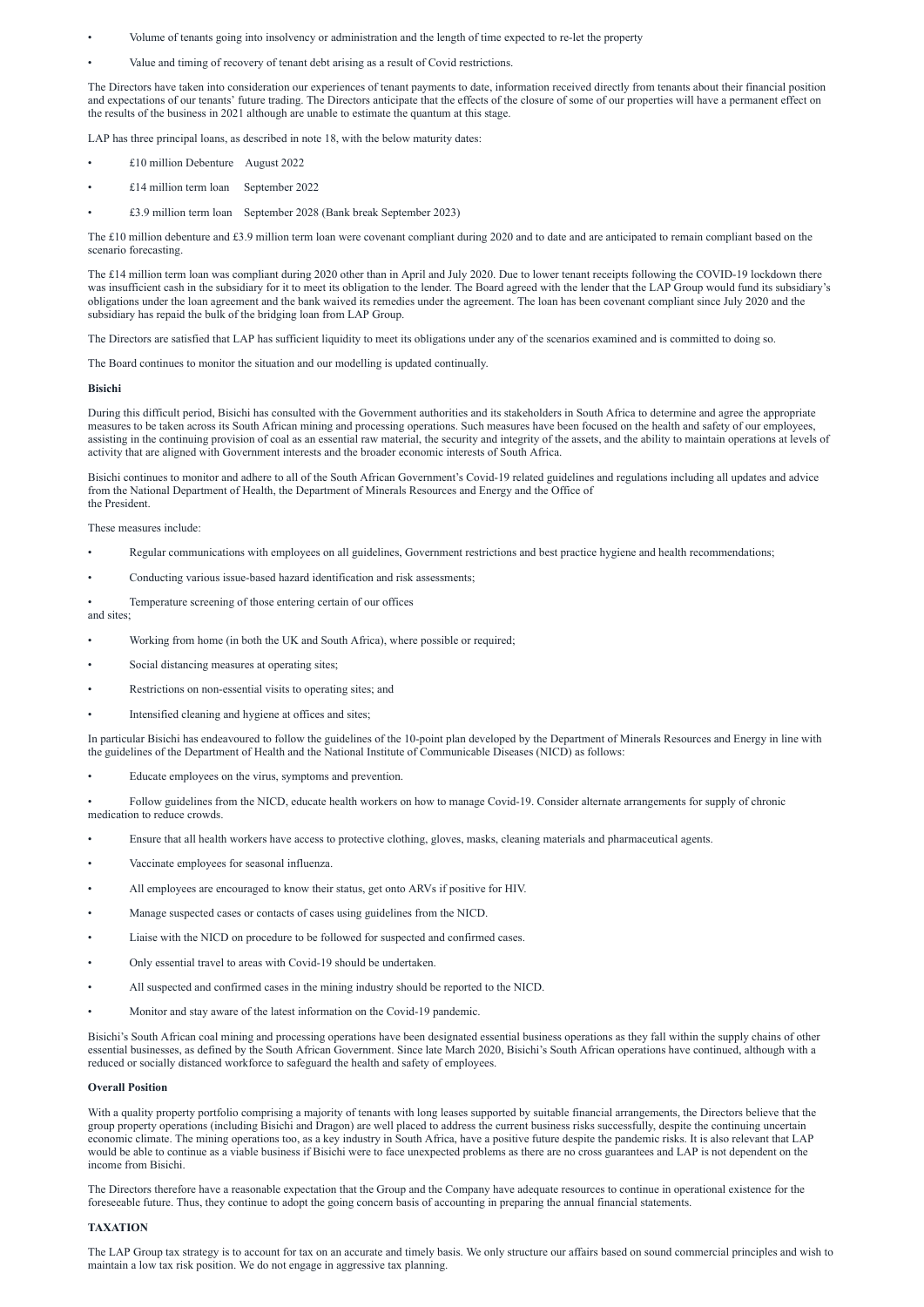The LAP Group (excluding Bisichi and Dragon) has unused tax losses and deductions with a potential value of £8.0 million (2019: £7.9 million). As LAP returns to profit, these tax losses and deductions should be utilised.

#### **DIVIDENDS AND FUTURE PROSPECTS**

Due to the current economic uncertainties, the LAP Board has agreed that it will not be recommending a dividend for the financial year ending 31 December 2020 (2019: £nil).

The Group remains reasonably optimistic about our ability to weather the COVID-19 pandemic. We have strong relations with our tenants, many of whom are owner managed businesses, and we have maintained good rent collections during 2020.

We will also pursue our policy of investing in other asset classes, including industrial property where we have enjoyed early success and in further joint ventures to undertake residential development. Our development in Ealing has received planning consent and options for either building out the development or seeking to sell our shares in the joint venture are being considered currently.

Looking forwards to medium term trading, we intend to pursue our previously stated strategies. These include further reducing the Group's reliance on retail property although we feel that our value-orientated properties with low reliance on fashion retailers have inbuilt defensive qualities. We do not need to fire-sell assets therefore, but we are prepared to enter into negotiations with parties that have approached us to explore disposals or joint ventures to redevelop certain assets within our portfolio. A number of these negotiations are ongoing although we are not yet able to say if any will come to fruition.

We continue to progress the development of the Sheffield shopping centre. Planning permission has been granted for 8 apartments above ground floor level to be built in a space previously used for property management activities and not income producing. We are designing a development of the central square to enable year-round activities to further support all of the tenants at the property. Both of these developments have been allocated funding by the local council through the Future High Street Fund. The development of a new street food concept is underway for a planned summer 2021 opening.

#### **STRATEGIC REPORT**

#### **Principal activities, strategy & business model**

The LAP Group's principal business model is the investment in and management and development of industrial and retail property through direct investment and joint ventures.

The principal activity of Bisichi PLC is coal mining in South Africa. Further information is available in its 2020 Financial Statements which are available on their web site: [www.bisichi.co.uk](http://www.bisichi.co.uk/)

| <b>STRATEGIC PRIORITIES</b><br><b>ARE</b>                                                                                          |                                                                                                                                                                                          | <b>OUR STRATEGY IS</b>                                                                                                                                                 |                                                                                                                                                                                                                                                            |
|------------------------------------------------------------------------------------------------------------------------------------|------------------------------------------------------------------------------------------------------------------------------------------------------------------------------------------|------------------------------------------------------------------------------------------------------------------------------------------------------------------------|------------------------------------------------------------------------------------------------------------------------------------------------------------------------------------------------------------------------------------------------------------|
| <b>Maximising income</b><br>through the centres, hence increase tenant demand for space and enhance income.                        |                                                                                                                                                                                          | By achieving an appropriate tenant mix and shopping experience we can increase footfall                                                                                |                                                                                                                                                                                                                                                            |
| <b>Creating quality property</b><br>enhancement, refurbishment and development.                                                    |                                                                                                                                                                                          | We look to improve the consumer experience at all our centres by achieving an<br>appropriate tenant mix and a vibrant trading environment through investment activity, |                                                                                                                                                                                                                                                            |
| <b>Capital strength</b>                                                                                                            | We operate within a prudent and flexible financial structure. Our gearing policy provides<br>financial stability whilst giving capacity and flexibility to look for further investments. |                                                                                                                                                                        |                                                                                                                                                                                                                                                            |
| <b>Maintain the value of</b><br>investment in Bisichi                                                                              |                                                                                                                                                                                          | distributions.                                                                                                                                                         | By encouraging the Bisichi management to maximise sustainable profits and cash                                                                                                                                                                             |
| <b>Risks and uncertainties</b>                                                                                                     |                                                                                                                                                                                          |                                                                                                                                                                        |                                                                                                                                                                                                                                                            |
| <b>DESCRIPTION</b><br><b>OF RISK</b>                                                                                               |                                                                                                                                                                                          | <b>DESCRIPTION OF IMPACT</b>                                                                                                                                           | <b>MITIGATION</b>                                                                                                                                                                                                                                          |
| COVID-19 risk                                                                                                                      | Health and safety of employees<br>and stakeholders. Risks related to<br>business interruption and tenant<br>failures as outlined below.                                                  |                                                                                                                                                                        | Strategies for mitigating the risks have been defined and specific<br>measures for achieving these are already underway. These include<br>the measures outlined in the Chairman's Statement and Financial<br>& Performance Review sections of this report. |
| <b>ASSET</b><br><b>MANAGEMENT:</b>                                                                                                 |                                                                                                                                                                                          |                                                                                                                                                                        |                                                                                                                                                                                                                                                            |
| <b>Tenant failure</b>                                                                                                              | Financial loss.                                                                                                                                                                          |                                                                                                                                                                        | Initial and subsequent assessment of tenant covenant strength<br>combined with an active credit control function.                                                                                                                                          |
| <b>Leases not</b><br>renewed                                                                                                       | Financial loss.                                                                                                                                                                          |                                                                                                                                                                        | Lease expiries regularly reviewed. Experienced teams with strong<br>tenant and market knowledge who<br>manage appropriate tenant mix.                                                                                                                      |
| Assets may be illiquid and affect<br><b>Asset liquidity</b><br>flexing of balance sheet.<br>(size and<br>geographical<br>location) |                                                                                                                                                                                          |                                                                                                                                                                        | Regular reporting of current and projected position<br>to the Board with efficient treasury management.                                                                                                                                                    |

**PEOPLE:**

| <b>Retention and</b><br>recruitment of<br>staff              | Unable to retain and attract the<br>best people for the key roles.                                            | Nomination Committee and senior staff review skills gaps and<br>succession planning. Training and development offered.                                                                                |
|--------------------------------------------------------------|---------------------------------------------------------------------------------------------------------------|-------------------------------------------------------------------------------------------------------------------------------------------------------------------------------------------------------|
| <b>REPUTATION:</b>                                           |                                                                                                               |                                                                                                                                                                                                       |
| <b>Business</b><br>interruption                              | Loss in revenue.<br>Impact on footfall.<br>Adverse publicity.<br>Potential for criminal/civil<br>proceedings. | Documented Recovery Plan in place.<br>General and terrorism insurance policies in place and risks<br>monitored by trained security staff.<br>Health and Safety policies in place.<br>CCTV in centres. |
| <b>FINANCING:</b>                                            |                                                                                                               |                                                                                                                                                                                                       |
| <b>Fluctuation</b> in<br>property<br>values                  | Impact on covenants and other<br>loan agreement obligations.                                                  | Secure income flows.<br>Regular monitoring of LTV and IC covenants and other<br>obligations.<br>Focus on quality assets.                                                                              |
| <b>Reduced</b><br>availability of<br>borrowing<br>facilities | Insufficient funds to meet<br>existing debts/interest payments<br>and<br>operational payments.                | Efficient treasury management.<br>Loan facilities extended where possible.<br>Regular reporting of current and projected position<br>to the Board.                                                    |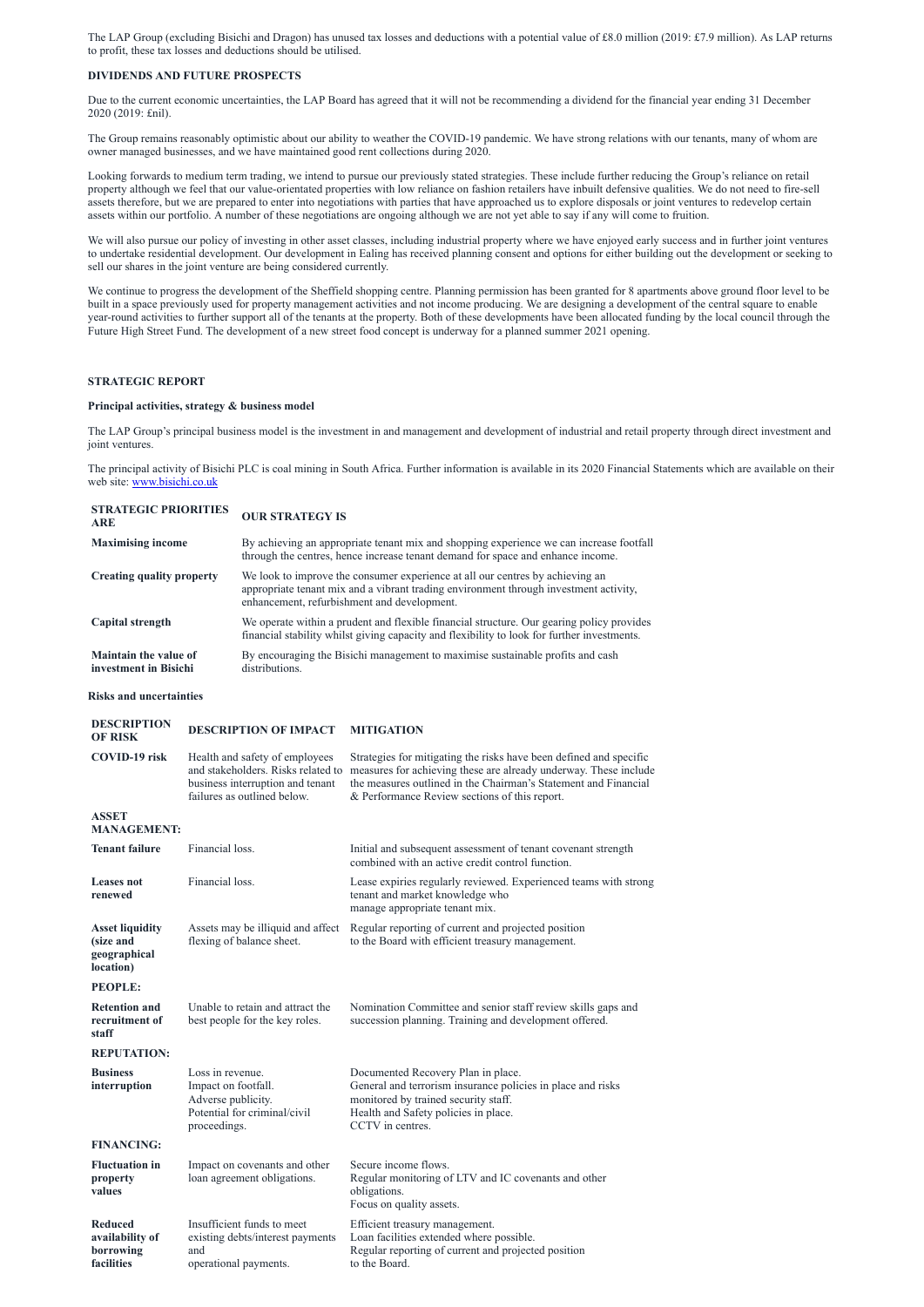| Loss of cash and<br>deposits            | Financial loss. | Only use a spread of banks and financial institutions which have a<br>strong credit rating.                                                                            |
|-----------------------------------------|-----------------|------------------------------------------------------------------------------------------------------------------------------------------------------------------------|
| <b>Fluctuation of</b><br>interest rates |                 | Uncertainty of interest rate costs. Manage derivative contracts to achieve a balance between hedging<br>interest rate exposure and<br>minimising potential cash calls. |

## **STRATEGIC REPORT**

#### **Bisichi risks and uncertainties**

Bisichi (although it is consolidated into group accounts as required by IFRS 10) is managed independently of LAP. The risks outlined below are an abbreviated summary of the risks reported by the Directors of Bisichi to the shareholders of that Company. Full details are available in the published accounts of Bisichi ([www.bisichi.co.uk](http://www.bisichi.co.uk/)).

These risks, although critical to Bisichi, are of less significance to LAP which only has a minority investment of 41.52% in the company. In the unlikely event that Bisichi was unable to continue trading, it would not affect the ability of LAP to continue operating as a going concern.

| <b>DESCRIPTION OF</b><br><b>RISK</b>                                                                                                                                          | <b>DESCRIPTION OF IMPACT MITIGATION</b>                                                                                               |                                                                                                                                                                                                                                                            |
|-------------------------------------------------------------------------------------------------------------------------------------------------------------------------------|---------------------------------------------------------------------------------------------------------------------------------------|------------------------------------------------------------------------------------------------------------------------------------------------------------------------------------------------------------------------------------------------------------|
| COVID-19 risk                                                                                                                                                                 | Health and safety of employees<br>and stakeholders and risks<br>related to coal prices and<br>demand and the value of<br>UK property. | Strategies for mitigating the risks have been defined and specific<br>measures for achieving these are already underway. These<br>include the measures outlined in the Chairman's Statement and<br>Financial & Performance Review sections of this report. |
| Coal prices can be<br>impacted materially<br>by market and<br>currency variations                                                                                             | Affects sales value and<br>therefore margins.                                                                                         | Forward sales contracts are used to manage value expectations.                                                                                                                                                                                             |
| <b>Mining operations</b><br>are inherently risky.<br>Mineral reserves,<br>regulations, licensing,<br>power availability,<br>health and safety can<br>all damage<br>operations | Loss of production causing loss Use of geology experts, careful<br>of revenue.                                                        | attention to regulations, health and safety training, employee<br>dialogue to minimise controllable risks.                                                                                                                                                 |
| <b>Currency risk</b>                                                                                                                                                          | therefore margins.                                                                                                                    | Affects realised sales value and Regular monitoring and review of forward currency situation.                                                                                                                                                              |
| <b>Cashflow variation</b><br>because of mining<br>risks, commodity<br>price or currency<br>variations                                                                         | Variations can deliver<br>significant<br>shifts in cash flow.                                                                         | UK property investments used to<br>offset high risk mining operations.                                                                                                                                                                                     |

There has been no change in the risks faced by either LAP or Bisichi.

#### **STRATEGIC REPORT**

#### **Key performance indicators**

The Group's Key Performance Indicators are selected to ensure clear alignment between its strategy and shareholder interests. The KPIs are calculated using data from management reporting systems.

| <b>Strategic priority</b>                                                | <b>KPI</b>                                                                     | Performance                                                                                                                                                                                                                                                                                    |
|--------------------------------------------------------------------------|--------------------------------------------------------------------------------|------------------------------------------------------------------------------------------------------------------------------------------------------------------------------------------------------------------------------------------------------------------------------------------------|
| <b>MAXIMISING INCOME – LIKE FOR LIKE PROPERTY INCOME</b>                 |                                                                                |                                                                                                                                                                                                                                                                                                |
| To increase the like-for-like income from each<br>property year on year. | Like-for-like rental<br>income as a<br>percentage of the<br>prior year rental. | The like-for-like rental income by property<br>has decreased by £258,000 (5.3%) (2019:<br>increase of £13,000 and $0.3\%$ ), with a larger<br>industrial unit in Runcorn being refurbished<br>for let.<br>In the continuing difficult trading<br>environment, this is considered satisfactory. |
| <b>MAXIMISING INCOME - OCCUPANCY</b>                                     |                                                                                |                                                                                                                                                                                                                                                                                                |

**We aim to maximise the total income in our properties by achieving full occupancy.**

The estimated rental Void levels decreased to 7.85% (2019: value ("ERV") of the 8.38%). As 4.2% of the voids are attributable empty units as a percentage of our total income. to refurbishment activities, this is considered satisfactory.

# **CAPITAL STRENGTH – GROWTH IN NET ASSET VALUE PER SHARE**

**The net assets per share is the principal measure used by the group for monitoring its performance and is an indicator of the level of reserves available for distribution by way of dividend.** assets per share.

Movement in the net The net assets per share reduced by 8.05 pence per share (18.7%) to 34.99p (2019: 43.04p). This is disappointing but the impact of Covid-19 has had a material and adverse impact on the business.

**STRATEGIC REPORT**

**Corporate responsibility**

**Sustainable Development**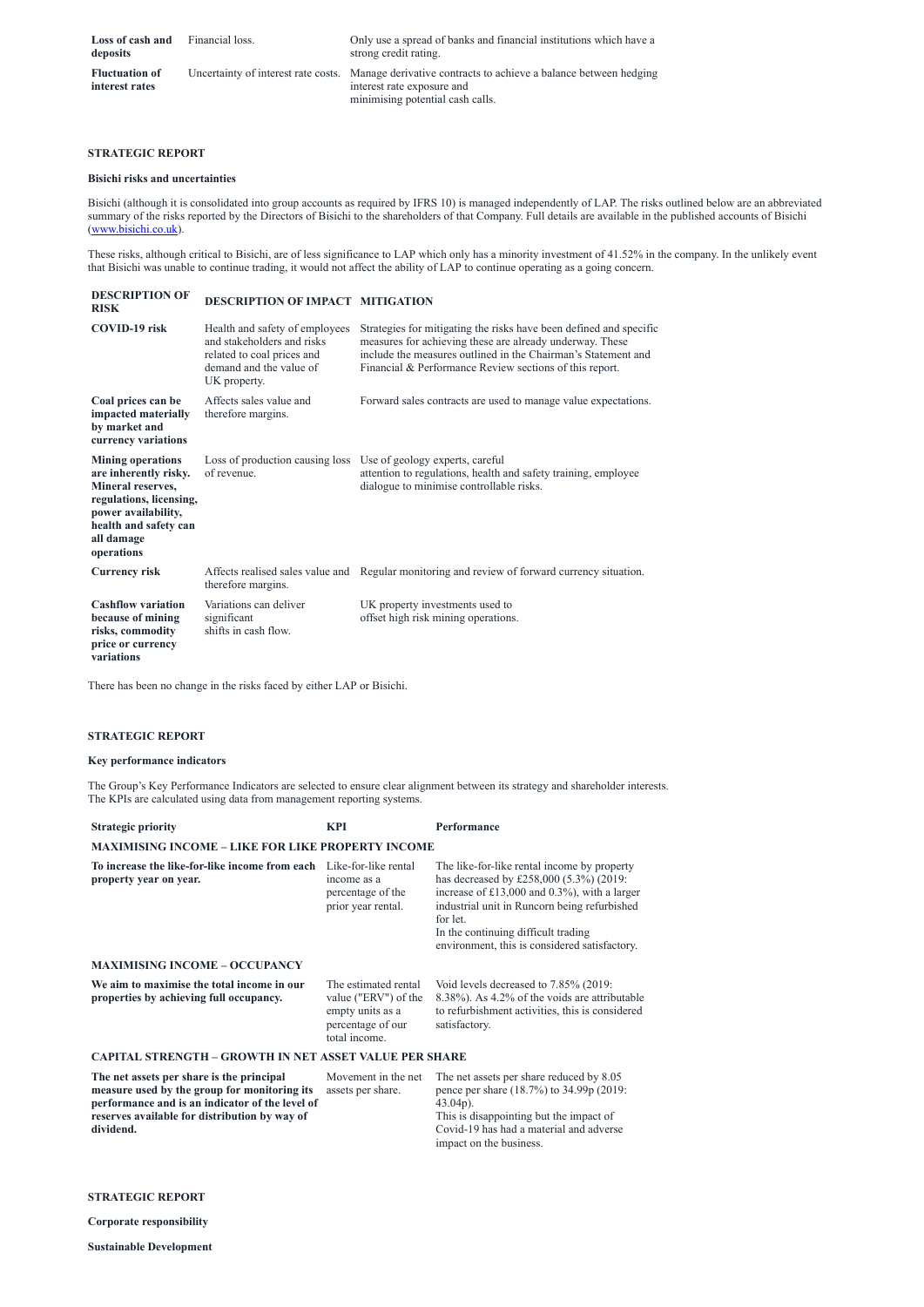Bisichi's Black Wattle continues to strive to conduct business in a safe, environmentally and socially responsible manner. Some highlights of their Health, Safety and Environment performance in 2020:

- Black Wattle Colliery recorded one Lost Time Injury during 2020.
- No machines operating at Black Wattle exceeded the regulatory noise level.
- No cases of Occupational Diseases were recorded.
- Zero claims for the Compensation for Occupational Diseases were submitted.

# **They continue to be compliant and make progress in terms of their Social and Labour Plan and their various BEE initiatives. A fuller explanation of these can be found in Bisichi's 2020 Financial Statements which are available on their web site: [www.bisichi.co.uk](http://www.bisichi.co.uk/)**

We have employed the Financial Control definition to outline our carbon footprint boundary, reporting Scope 1 & 2 emissions only for both landlord & tenantcontrolled areas of LAP owned shopping centres and facilities.

#### **Greenhouse gas reporting**

As a quoted organisation incorporated in the UK, we have reported on all emission sources required under the Companies (Directors' Report) and Limited Liability Partnerships (Energy and Carbon Report) Regulations 2018 for the period 1st January 2020 to 31st December 2020.

The emissions are detailed in Tables 1, 2 and 3 below.

We have used the main requirements of the ISO14064-11 standard and HM Government Environmental Reporting Guidelines (2019) including streamlined energy and carbon reporting guidance. Emission factors were from the UK Government's GHG Conversion Factors for Company Reporting 2020.

LAP has landlord-controlled areas in Kings Square, Orchard Square, Brewery Street, Shipley, and Bridgend. Properties that we manage on behalf of others or are not wholly owned by LAP are excluded from our footprint boundary. An estimate of the emissions associated with the LAP offices on Bruton Place has been included in this year's calculations.

Emissions for landlord-controlled areas have been calculated based on actual consumption data collected from each shopping centre. Emissions from tenantcontrolled areas have been calculated based on floor area and energy consumption benchmarks for general retail services in the UK.

As well as reporting Scope 1 and Scope 2 emissions, the regulations require that at least one intensity ratio is reported for the given reporting period. The intensity figure below shows emissions in tCO2e per thousand pounds revenue.

Energy efficiency

Due to the impacts of the Covid-19 pandemic, LAP have not implemented any energy efficiency programs or specific measures during the 2020 year.

1 ISO14064-1:2018 - Greenhouse gases - Part 1: Specification with guidance at the organization level for quantification and reporting of greenhouse gas emissions and removals

Table 1. Landlord & tenant controlled areas

| <b>Emissions Source</b>                                                | 2020     | 2019           |
|------------------------------------------------------------------------|----------|----------------|
| Natural gas (tCO2e)                                                    | 38       | 53             |
| Refrigerants (tCO2e)                                                   | $\bf{0}$ | $\overline{0}$ |
| Electricity (tCO2e)                                                    | 1,523    | 1,354          |
| <b>Total tCO2e</b>                                                     | 1,561    | 1,407          |
| Intensity ratio (tCO2e/£thousand)                                      | 0.299    | 0.296          |
| Energy Consumption used to calculate above emissions /KWh<br>6,737,030 |          | 5,649,144      |
|                                                                        |          |                |
| <b>Emissions Source</b>                                                | 2020     | 2019           |
| Natural gas (tCO2e)                                                    | 38       | 53             |
| Refrigerants (tCO2e)                                                   | $\bf{0}$ | $\theta$       |
| Electricity (tCO2e)                                                    | 64       | 104            |
| <b>Total tCO2e</b>                                                     | 1012     | 157            |
|                                                                        |          |                |

2 Totals differ due to rounding

Table 3. Tenant controlled areas

|                   | <b>Emissions Source</b> | 2020 | 2019 |
|-------------------|-------------------------|------|------|
| Scope 1 emissions | Natural gas (tCO2e)     |      |      |

|                   | <b>Total tCO2e</b>   | 1.459 | 1.250 |  |
|-------------------|----------------------|-------|-------|--|
| Scope 2 emissions | Electricity (tCO2e)  | 1.459 | 1,250 |  |
|                   | Refrigerants (tCO2e) |       |       |  |

#### **Environment**

#### United Kingdom

The Group's principal UK activity is property investment, which involves renting premises to commercial businesses. We seek to provide those tenants with good quality premises from which they can operate in an efficient and environmentally friendly manner. Where possible, improvements, repairs and replacements are made in an environmentally efficient manner and waste re-cycling arrangements are in place at all the Company's locations.

#### South Africa

The Bisichi group's principal activity in South Africa is coal mining. Under the terms of the mine's Environmental Management Programme approved by the Department of Mineral Resource ("DMR"), Black Wattle undertakes a host of environmental protection activities to ensure that the approved Environmental Management Plan is fully implemented. A performance assessment audit was conducted to verify compliance to their Environmental Management Programme and no significant deviations were found.

# **EMPLOYEE, SOCIAL, COMMUNITY AND HUMAN RIGHTS**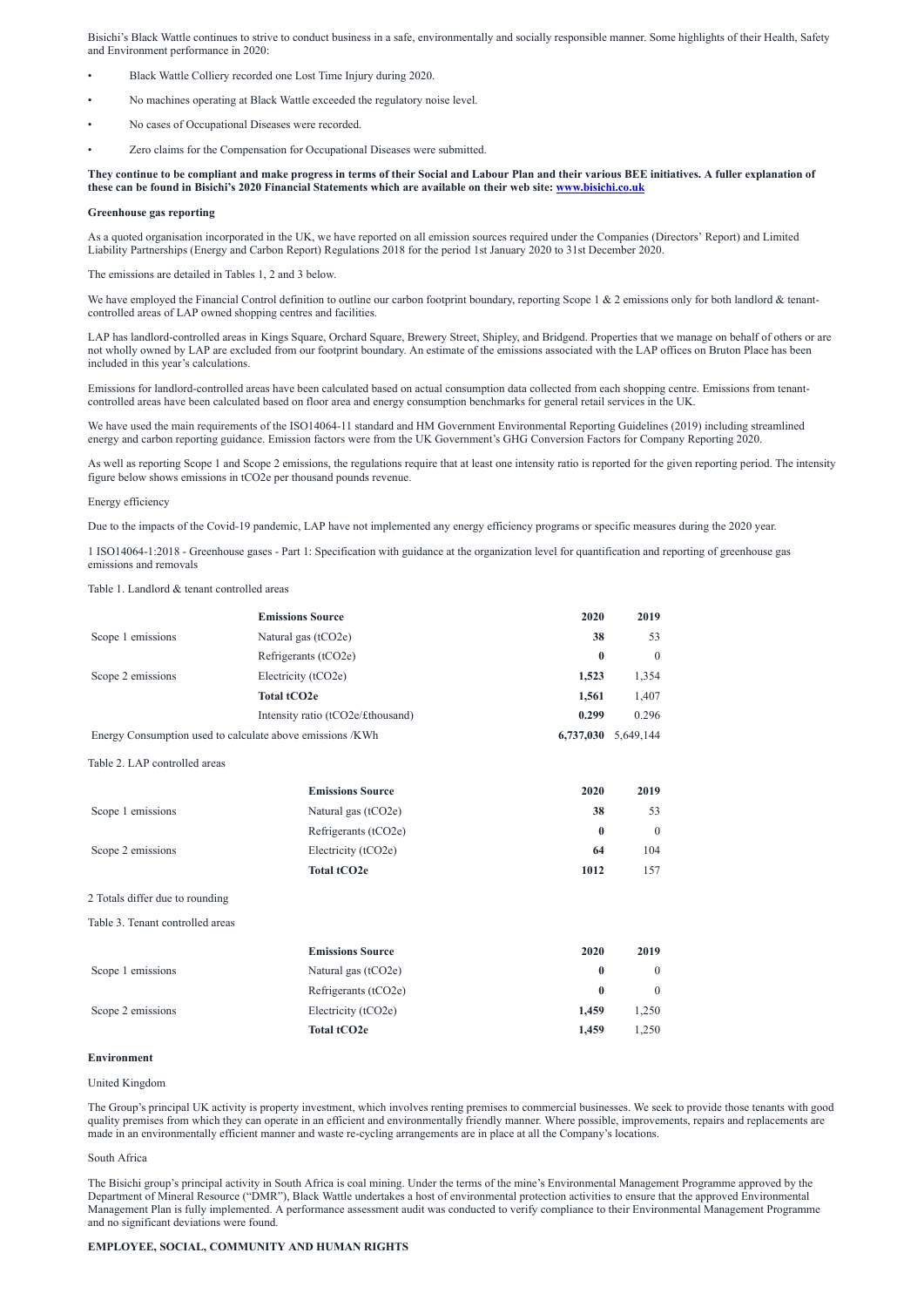The Group's policy is to attract staff and motivate employees by offering competitive terms of employment. The Group provides equal opportunities to all employees and prospective employees including those who are disabled and operates in compliance with all relevant national legislation.

The Group believes that it is in the interest of shareholders to consider social and human rights issues when conducting business. Various policies and initiatives implemented by the Group that fall within these areas are discussed within this report.

# **ANTI-SLAVERY AND HUMAN TRAFFICKING**

The Group is committed to the prevention of the use of forced labour and has a zero tolerance policy for human trafficking and slavery.

The Group's policies and initiatives in this area can be found within the Group's Anti-slavery and human trafficking statement found on the Group's website at [www.lap.co.uk.](http://www.lap.co.uk/)

# **DIVERSITY AND EQUALITY**

The Board recognises the importance of diversity, both in its membership, and in the Group's employees. It has a clear policy to promote diversity across the business. The Board considers that quotas are not appropriate in determining its composition and has therefore chosen not to set targets. All aspects of diversity, including but not limited to gender, are considered at every level of recruitment. Gender diversity of the Board and the Group is set out below.

# **DIRECTORS, EMPLOYEES AND GENDER REPRESENTATION**

At the year end the LAP Group (excluding Bisichi and Dragon), had 6 directors (6 male, 0 female), 2 senior managers (2 male, 0 female) and 11 employees (6 male, 5 female).

# **BISICHI PLC**

Bisichi PLC's Group at the year end had 9 directors (8 male, 1 female), 6 senior managers (5 male, 1 female) and 236 employees (163 male, 73 female).

Detailed information relating to the Bisichi Strategic Report is available in its 2020 financial statements.

Approved on behalf of the board of directors

# **Jonathan Mintz**

Finance Director

6 May 2021

Table 4. Coal mining carbon footprint

|                                                                                                                                 | 2020<br>CO <sub>2e</sub><br><b>Tonnes</b> | 2019<br>CO <sub>2e</sub><br><b>Tonnes</b> |
|---------------------------------------------------------------------------------------------------------------------------------|-------------------------------------------|-------------------------------------------|
| <b>Emissions source:</b>                                                                                                        |                                           |                                           |
| Emissions from the combustion of fuel or the operation of any facility including fugitive emissions<br>from refrigerants use    | 46,162                                    | 49,061                                    |
| Emissions resulting from the purchase of electricity, heat, steam or cooling by the company for its<br>own use (location based) | 12,482                                    | 13,153                                    |
| Total gross emissions                                                                                                           | 58,644                                    | 62,213                                    |
| <b>Intensity:</b>                                                                                                               |                                           |                                           |
| Intensity 1 Tonnes of CO2 per pound sterling of revenue                                                                         | 0.0020                                    | 0.0013                                    |
| Intensity 2 Tonnes of CO2 per pound of coal produced                                                                            | 0.0497                                    | 0.0486                                    |

|                                                      | <b>kWh</b> | kWh |
|------------------------------------------------------|------------|-----|
| Energy consumption used to calculate above emissions | 99,450,585 | N/A |
| Of which UK                                          | 5.571      | N/A |

#### **GOVERNANCE**

#### **Directors & advisors**

## **EXECUTIVE DIRECTORS**

**Sir Michael Heller** MA FCA\* (Chairman)

**John A Heller** LLB MBA

(Chief Executive)

**Jonathan Mintz** FCA (Finance Director)

# **NON-EXECUTIVE DIRECTORS**

# **Howard D Goldring** BSC (ECON) ACA†

Howard Goldring is Executive Chairman of Alberon Holdings Limited which specialises in the discretionary management of investment portfolios for pension funds, charities, family trusts and private clients. He also acts as an advisor providing high level asset allocation advice to family offices and pension schemes. He has been a member of the LAP Board since July 1992, and has almost 40 years' experience of the real estate market. He was a director of Baronsmead VCT 2 PLC from 2010-2016, and has specialised in providing many companies with investor relations support.

# **Clive A Parritt** FCA CF FIIA #†

Clive Parritt joined the board on 1 January 2006. He is a chartered accountant with over 40 years' experience of providing strategic, financial and commercial advice to businesses of all sizes. He is a director of Jupiter US Smaller Companies plc and a member of the Performance, Audit and Risk Committee of Arts Council England. Until April 2016 he was Group Finance Director of Audiotonix Limited (an international manufacturer of audio mixing consoles). He has chaired and been a director of a number of other public and private companies. Clive Parritt was President of the Institute of Chartered Accountants in England and Wales in 2011-12. He is Chairman of the Audit Committee and as Senior Independent Director he chairs the Nomination and Remuneration Committees.

#### **Robin Priest** MA

Robin Priest joined the board on 31 July 2013. He is a senior advisor to Alvarez & Marsal LLP ("A&M") and to a major listed German real estate investment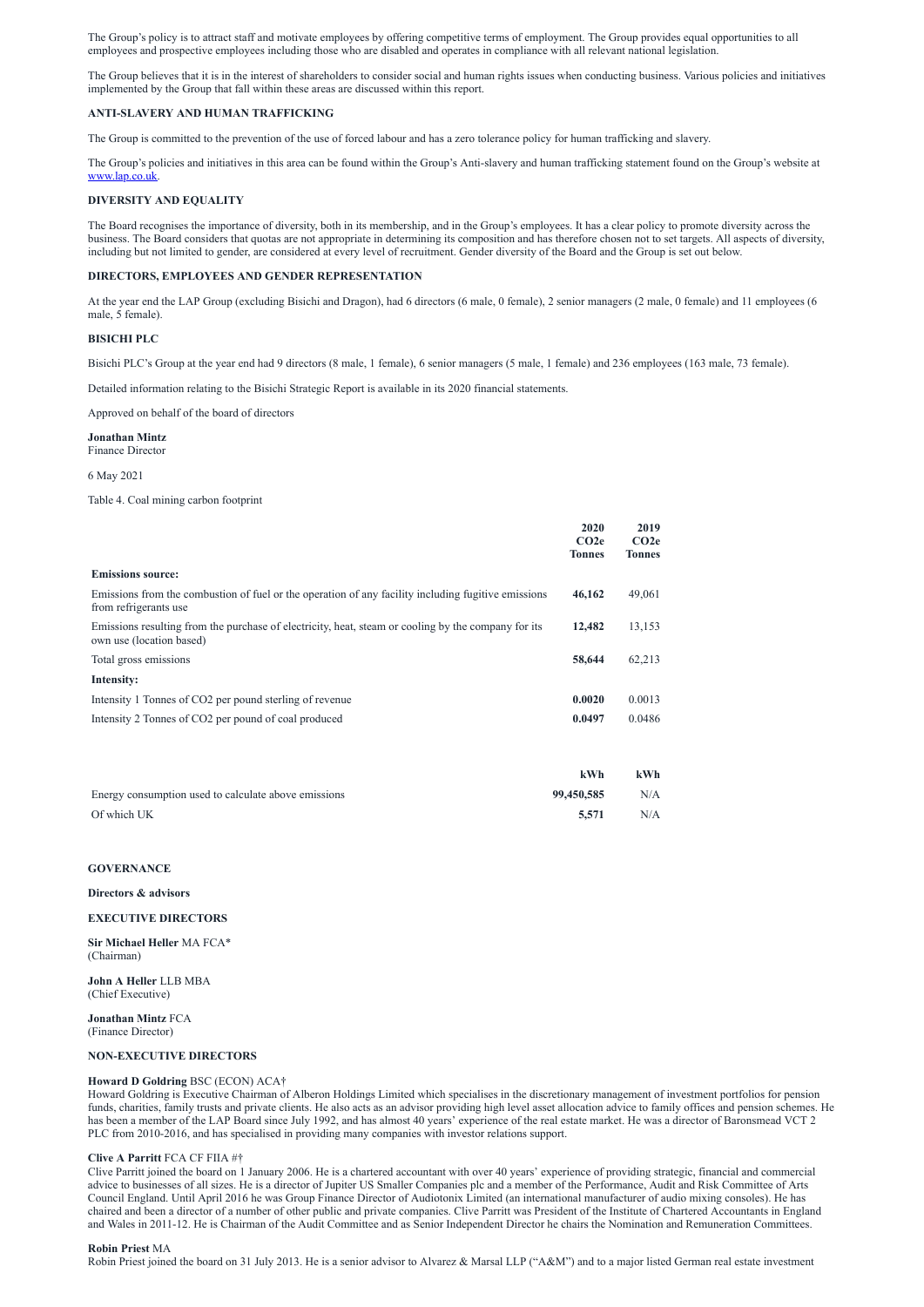fund manager. He has more than 38 years' experience in real estate and structured finance. He was formerly Managing Director of A&M's real estate practice, advising private sector and public sector clients on both operational and financial real estate matters. Prior to joining A&M, Robin was lead partner for Real Estate Corporate Finance in London with Deloitte LLP and before this he founded and ran a property company backed by private equity. He is also a trustee of London's Oval House Theatre.

- \* Member of the nomination committee
- † Member of the audit, remuneration and nomination committees
- # Senior independent director

## **SECRETARY & REGISTERED OFFICE**

**Jonathan Mintz** FCA 24 Bruton Place London W1J 6NE

Website: [www.linkassetservices.com](http://www.linkassetservices.com/) Email: [enquiries@linkgroup.co.uk](mailto:enquiries@linkgroup.co.uk)

# **AUDITOR**

RSM UK Audit LLP

# **PRINCIPAL BANKERS**

Phoenix CRE Sàrl Santander UK plc Metro Bank plc

# **SOLICITORS**

Pinsent Masons LLP Wake Smith Solicitors Limited

# **STOCKBROKER**

Shore Capital Markets Limited

# **REGISTRARS & TRANSFER OFFICE**

Link Group Shareholder Services The Registry 10th Floor Central Square 29 Wellington Street Leeds

LS1 4DL

UK telephone: 0871 664 0300 International telephone: +44 371 664 0300

(Calls cost 12p per minute plus your phone company's access charge. Calls outside the United Kingdom will be charged at the applicable international rate).

Lines are open between 9.00am to 5.30pm, Monday to Friday, excluding public holidays in England and Wales.

Company registration number 341829 (England and Wales)

#### **WEBSITE**

[www.lap.co.uk](http://www.lap.co.uk/)

**E-MAIL**

[admin@lap.co.uk](mailto:admin@lap.co.uk)

# **GOVERNANCE**

**Directors' report**

The Directors submit their report and the audited financial statements for the year ended 31 December 2020.

**Strategic report**

A comprehensive review and assessment of the Group's activities during the year as well as its position at the year end and prospects for the forthcoming year are included in the Chairman's Statement and Chief Executive's Review and the Strategic Report. These reports can be found on pages 2 to 14 and should be read in conjunction with this report.

#### **Principal Activities**

The principal activities of the Group during the year were property investment and development, as well as investment in joint ventures and an associated company. The associated company is Bisichi PLC (Bisichi) in which the Company holds a 41.52 % interest. Bisichi is listed on the main market of the London Stock Exchange and operates in England and South Africa with subsidiaries which are involved in overseas mining and mining investment. The results, together with the assets and liabilities, of Bisichi are consolidated with those of LAP in accordance with the terms of IFRS 10 even though the Group only has a minority interest – under IFRS 10 the 58.48% majority interest is disclosed as a "non-controlling interest".

#### **Business review and post balance sheet events**

Review of the Group's development and performance

A review of the Group's development and performance can be found below and should be read in conjunction with the Strategic Report on pages 4 to 14.

Details of any post balance sheet events are disclosed in Note 29 to the financial statements.

**Future developments**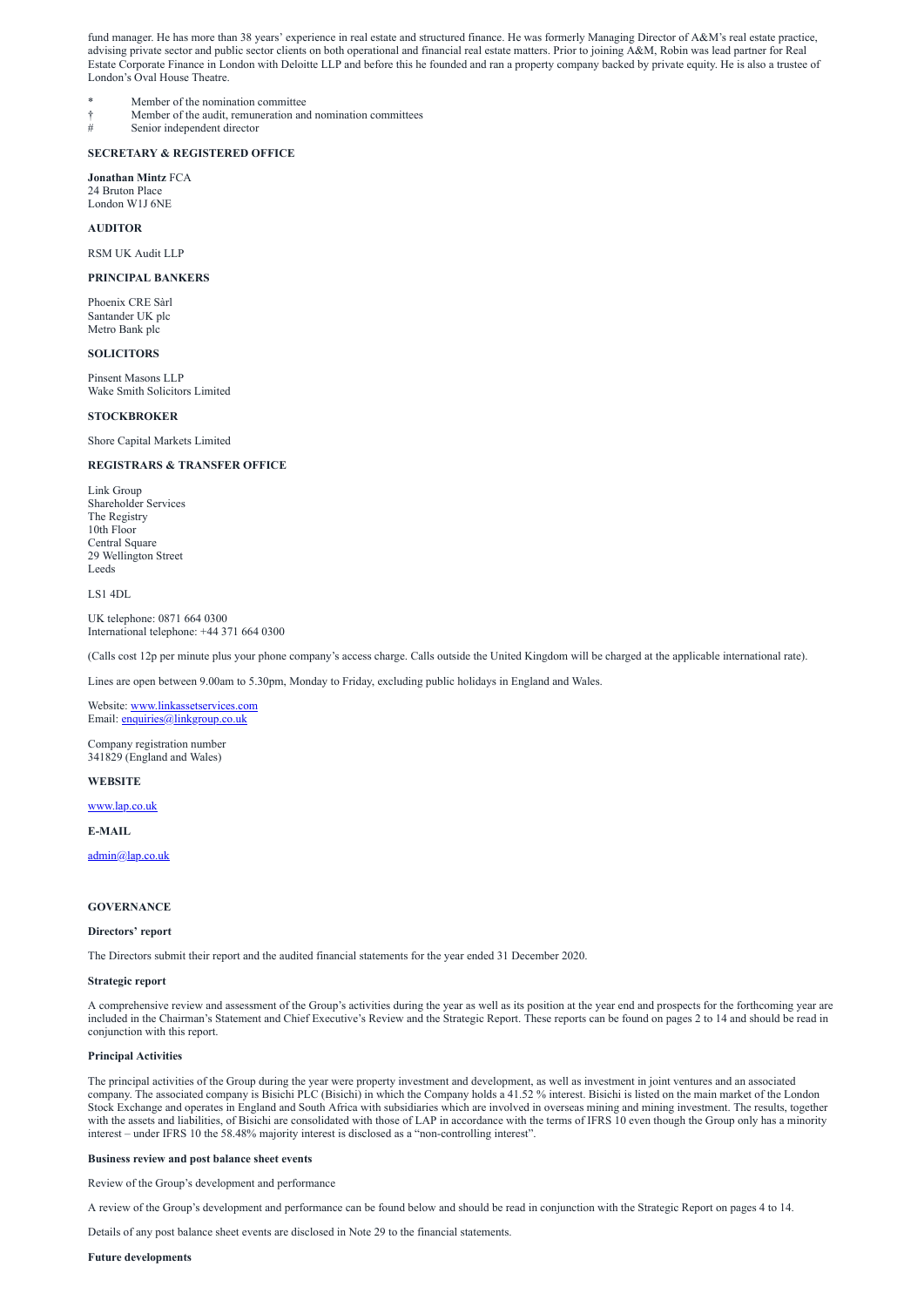The Group continues to look for new opportunities to acquire real estate assets where it feels it can increase value by applying its intensive management skills. At the same time, it seeks to reduce its interest payments on its loans as they expire or where opportunities arise to refinance on better terms. We also seek to improve our existing estate through the continued pursuit of asset management initiatives.

# **Property activities**

The Group is a long-term investor in property. It acquires properties, actively manages those assets to improve rental income, and thus seeks to enhance the value of its properties over time. In reviewing performance, the principal areas regularly monitored by the Group include:

• **Rental income** – the aim of the Group is to maximise the maintainable income from each property by careful tenant management supported by sympathetic and revenue enhancing development. Income may be affected adversely by the inability of tenants to pay their rent, but careful monitoring of rent collection and tenant quality helps to mitigate this risk. Risk is also minimised by a diversified tenant base, which should limit the impact of the failure of any individual tenant.

• **Developments** – the Group develops customer-focused spaces to generate returns and portfolio income growth above that available from standing investments alone.

• **Cash flow** – allowing for voids, acquisitions, development expenditure, disposals and the impact of operating costs and interest charges, the Group aims to maintain a positive cash flow over time.

• **Financing costs** – the exposure of the Group to interest rate movements is managed partly by the use of swap and cap arrangements (see Note 21 for full details of the contracts in place) and also by using loans with fixed terms and interest rates. These arrangements are designed to ensure that our interest costs are known in advance and are always covered by anticipated rental income.

• **Property valuations** – market sentiment and economic conditions have a direct effect on property valuations, which can vary significantly (upwards or downwards) over time. Bearing in mind the long term nature of the Group's business, valuation changes have little direct effect on the ongoing activities or the income and expenditure of the Group. Tenants generally have long term leases, so rents are unaffected by short term valuation changes. Borrowings are secured against property values and if those values fall very significantly, this could limit the ability of the Group to develop the business using external borrowings. The risk is minimised by trying to ensure that there is adequate cover to allow for fluctuations in value on a short term basis.

Taking account of prevailing market conditions, the valuation of the properties at 31 December 2020 resulted in a decrease of £2.3 million (2019: decrease of £3.0 million). The proportion of this revaluation attributable to the Group (net of taxation) is reflected in the consolidated income statement and the consolidated balance sheet.

It continues to be the policy of the Group to realise property assets when the valuation of those assets reaches a level at which the directors consider that the longterm rental yield has been reached. The Group also seeks to acquire additional property investments on an opportunistic basis when the potential rental yields offer scope for future growth.

#### **Investment activities**

The investments in joint ventures and Bisichi are for the long term.

LAP manages the UK property assets of Bisichi. However, the principal activity of Bisichi is overseas mining investment (in South Africa). While IFRS 10 requires the consolidation of Bisichi, the investment is held to generate income and capital growth over the longer term. It is managed independently of LAP and should be viewed by shareholders as an investment and not a subsidiary. The other listed investments are held as current assets to provide the liquidity needed to support the property activities while generating income and capital growth.

Investments in property are made through joint ventures when the financing alternatives and spreading of risk make such an approach desirable.

#### **Dividend**

In the light of the current uncertain economic environment, the directors are not recommending payment of a final dividend for 2020 (2019: Nil per share).

#### **The company's ordinary shares held in treasury**

At 31 December 2020, 218,197 (2019: 218,197) ordinary shares were held in Treasury with a market value of £17,456 (2019: £47,349). At the Annual General Meeting (AGM) in July 2020 members renewed the authority for the Company to purchase up to 10 per cent of its issued ordinary shares. The Company will be asking members to renew this authority at the next AGM to be held on Tuesday 15 June 2021.

# **Treasury shares held at 1 January 2020 and at 31 December 2020**

**218,197**

Treasury shares are not included in issued share capital for the purposes of calculating earnings per share or net assets per share and they do not qualify for dividends payable.

# **Investment properties**

The freehold and long leasehold properties of the Company, its subsidiaries and Bisichi were revalued as at 31 December 2020 by independent professional firms of chartered surveyors – Allsop LLP, London (74.2 per cent of the portfolio), Carter Towler, Leeds (24.1 per cent) – and by the Directors (1.7 per cent). The valuations, which are reflected in the financial statements, amount to £42.6 million (2019: £44.6 million).

Property of £25.0 million (2019: £26.9 million) is included under current assets, as inventory, at the lower of cost or net realisable value.

# **Financial instruments**

Note 21 to the financial statements sets out the risks in respect of financial instruments. The board reviews and agrees overall treasury policies, delegating appropriate authority for applying these policies to the Chief Executive and Finance Director. Financial instruments are used to manage the financial risks facing the Group and speculative transactions are prohibited. Treasury operations are reported at each board meeting and are subject to weekly internal reporting. Hedging arrangements are in place for the Company, its subsidiaries and joint ventures in order to limit the effect of higher interest rates upon the Group. Where appropriate, hedging arrangements are covered in the Chairman and Chief Executive's Statement and the Financial Review.

#### **Directors**

Sir Michael Heller, J A Heller, J Mintz, H D Goldring, C A Parritt and R Priest were Directors of the company for the whole of 2020.

C A Parritt and J A Heller are retiring by rotation at the Annual General Meeting in 2021 and offer themselves for re-election.

Clive Parritt has been a director since January 2006 and has a contract of service determinable upon three months' notice and is the senior independent director and chairman of the audit, nomination and remuneration committees. He is a chartered accountant with over 40 years' experience in providing strategic, financial and commercial advice to business. His financial knowledge and broad commercial experience are of significant benefit to the business. The board has considered the re-appointment of Clive Parritt and recommends his re-election as a director.

John Heller has been a director since 1998 and was appointed chief executive in September 2001. He has a contract of employment determinable upon twelve months' notice. The board has considered the re-appointment of John Heller and recommends his re-election as a director.

#### **Directors' interests**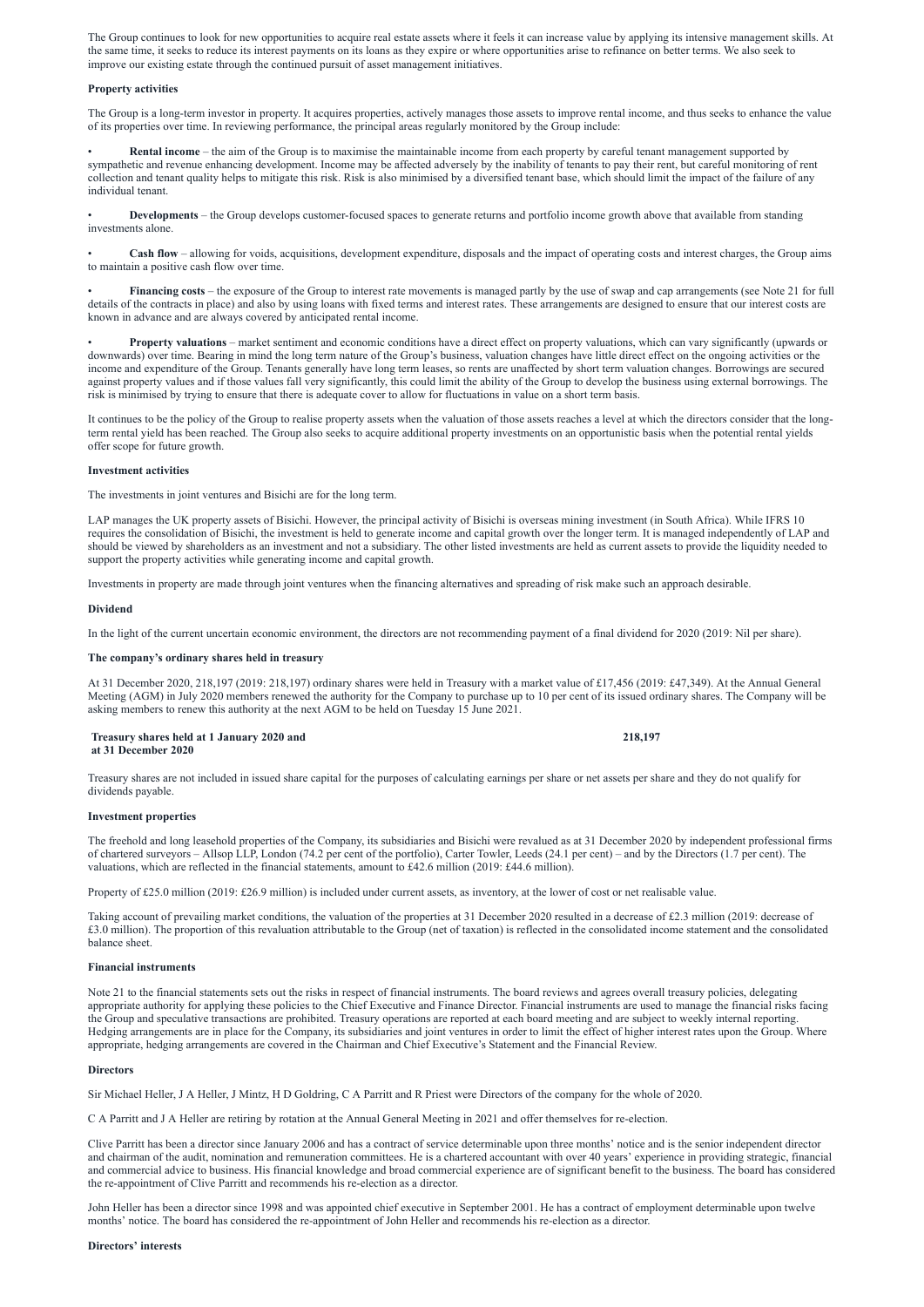The interests of the Directors in the ordinary shares of the Company, including family and trustee holdings, where appropriate, can be found on page 25 in the Annual Remuneration Report. There has been no change to the Directors' interests in the ordinary shares of the Company in the year, or since the year end.

#### Substantial shareholdings

|                                             |                | 31 Dec 2020   |                  | 31 Dec 2019   |
|---------------------------------------------|----------------|---------------|------------------|---------------|
|                                             | no.            | $\frac{6}{9}$ | no.              | $\frac{6}{9}$ |
| Sir Michael Heller and family               | 48,080,511     |               | 56.35 48,080,511 | 56.35         |
| Cavendish Asset Management Limited          | $\overline{0}$ | $\Omega$      | 8.211,044        | 9.62          |
| James Hyslop                                | 4,886,258      | 5.73          | 4,886,258        | 5.73          |
| Maland Pension Fund                         | 3,515,472      | 4.12          | 3,323,383        | 3.89          |
| Stonehage Fleming Investment Management Ltd | 7,663,214      | 8.98          | 0                | $\theta$      |

The Company does not consider that the Heller family has a controlling share interest irrespective of the number of shares held as no individual party holds a majority and there is no legal obligation for shareholders to act in concert. The Directors do not consider that any single party has control.

The Company is not aware of any other holdings exceeding 3 per cent of the issued share capital.

#### **Share Capital and Takeover Directive**

The Company has one class of share capital, namely ordinary shares. Each ordinary share carries one vote. All the ordinary shares rank pari passu. There are no securities issued by the Company which carry special rights with regard to control of the Company.

The identity of all significant direct or indirect holders of securities in the Company and the size and nature of their holdings is shown in "Substantial Shareholdings" above.

The rights of the ordinary shares to which the HMRC approved Share Incentive Plan relates are exercisable by the trustees on behalf of the employees.

There are no restrictions on voting rights or on the transfer of ordinary shares in the Company, save in respect of treasury shares. The rules governing the appointment and replacement of Directors, alteration of the articles of association of the Company and the powers of the Company's Directors accord with usual English company law provisions. Each Director is subject to re-election at least every three years.

The Company is not party to any significant agreements that take effect, alter or terminate upon a change of control of the Company following a takeover bid. The Company is not aware of any agreements between holders of its ordinary shares that may result in restrictions on the transfer of its ordinary shares or on voting rights.

There are no agreements between the Company and its Directors or employees providing for compensation for loss of office or employment that occurs because of a takeover bid.

#### **Statement as to disclosure of information to the auditor**

The Directors in office at the date of approval of the financial statements have confirmed that, so far as they are aware, there is no relevant audit information of which the auditor is unaware. Each of the Directors has confirmed that they have taken all the steps that they ought to have taken as a Director in order to make them aware of any relevant audit information and to establish that it has been communicated to the auditor.

#### GOVERNANCE Directors' report

#### **indemnities and insurance**

With secured long term banking facilities, sound financial resources and long term leases in place the Directors believe it remains appropriate to adopt the going concern basis of accounting in preparing the annual financial statements.

The Articles of Association of the company provide for it to indemnify, to the extent permitted by law, directors and officers (excluding the Auditor) of the company, including officers of subsidiaries and associated companies, against liabilities arising from the conduct of the Group's business. The indemnities are qualifying third party indemnity provisions of the Companies Act 2006 and each of these qualifying third party indemnities was in force during the course of the financial year ended 31 December 2020 and as at the date of this Directors' report. No amount has been paid under any of these indemnities during the year.

The Group maintains Directors and Officers insurance, which is reviewed annually and is considered to be adequate by the Company and its insurance advisers.

#### **Donations**

No political donations were made during the year (2019: £Nil). No donations for charitable purposes were made during the year (2019: £2,250).

#### **CORPORATE RESPONSIBILITY**

#### Environment

The environmental considerations of the group's South African coal mining operations are covered in the Bisichi PLC Strategic Report.

The group's UK activities are principally property investment whereby premises are provided for rent to commercial businesses. The group seeks to provide those tenants with good quality premises from which they can operate in an efficient and environmentally efficient manner and waste re-cycling arrangements are in place at all the company's locations.

Details of the group's greenhouse gas emissions for the year ended 31 December 2020 can be found on pages 13 and 14 of the Strategic Report.

## Employment

The group's policy is to attract staff and motivate employees by offering competitive terms of employment. The group provides equal opportunities to all employees and prospective employees including those who are disabled. The Bisichi PLC Strategic Report gives details of the Bisichi group's activities and policies concerning the employment, training, health and safety and community support and social development concerning the Bisichi group's employees in South Africa.

## **Going concern**

The directors have reviewed the cash flow forecasts of the Group and the underlying assumptions on which they are based. The directors have also reviewed the COVID-19 scenario forecasts and the underlying assumptions on which they are based, which are described in more detail in the COVID-19 section of the Strategic Report. The Group's business activities, together with the factors likely to affect its future development, are set out in the Chairman's Statement and Chief Executive's Review and in the Financial and Performance Review. In addition, Note 21 to the financial statements sets out the Group's objectives, policies and processes for managing its capital; its financial risk management objectives; details of its financial instruments and hedging activities; and its exposure to credit risk and liquidity risk.

The Bisichi directors continue to adopt the going concern basis of accounting in preparing the Bisichi annual financial statements.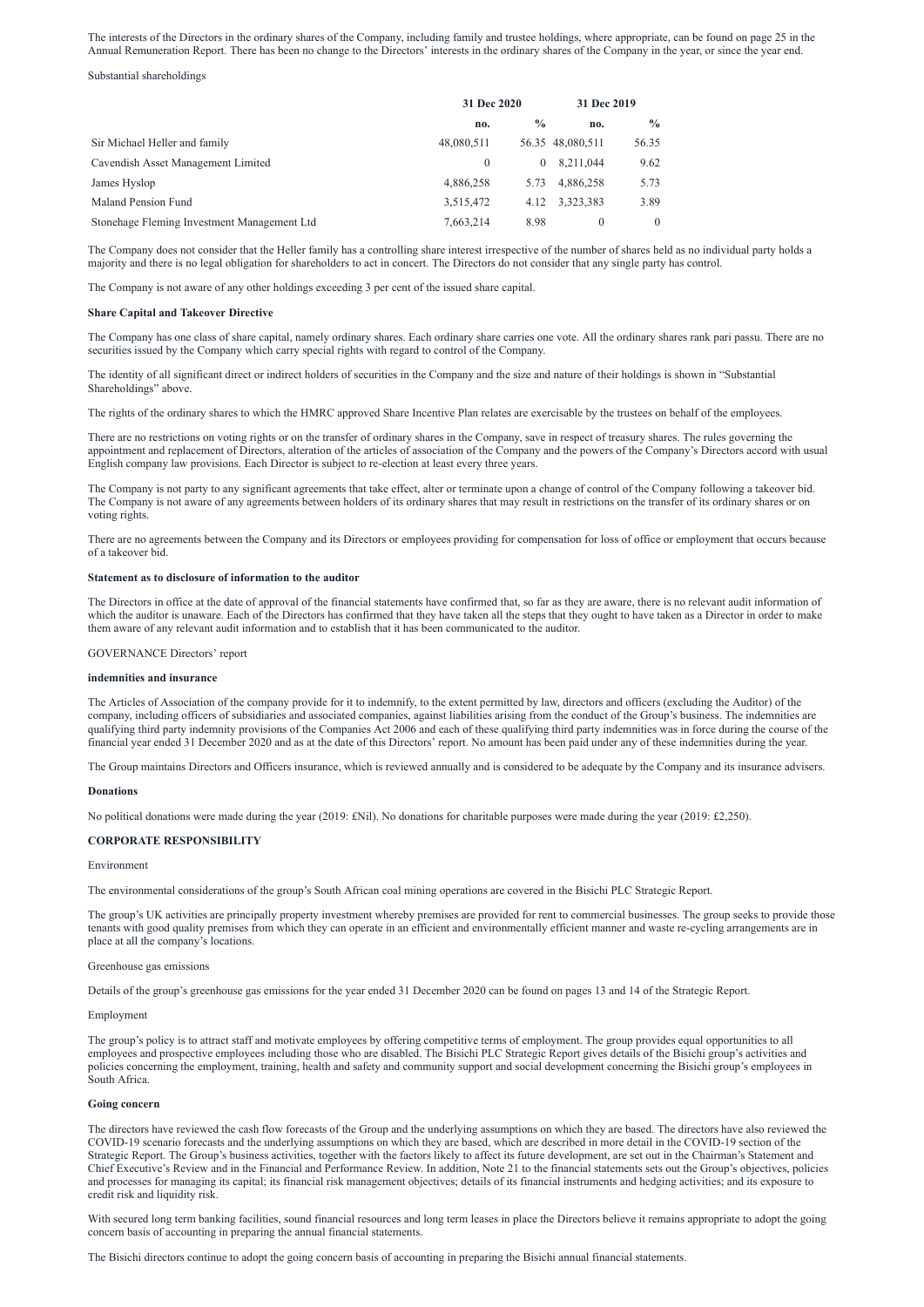## **Corporate Governance**

The Corporate governance report can be found on pages 19 and 20 of the annual report and accounts.

# **Annual General Meeting**

The Annual General Meeting will be held at 24 Bruton Place, London, W1J 6NE on Tuesday 15 June 2021 at 10.30 a.m. Items 1 to 7 will be proposed as ordinary resolutions. More than 50 per cent. of shareholders' votes cast at the meeting must be in favour for those ordinary resolutions to be passed. The Directors consider that all of the resolutions to be put to the meeting are in the best interests of the Company and its shareholders as a whole and accordingly the board unanimously recommends that shareholders vote in favour of all of the resolutions as the Directors intend to do in respect of their own beneficial holdings of ordinary shares. Please note that the following paragraphs are only summaries of certain of the resolutions to be proposed at the Annual General Meeting and do not represent the full text of the resolutions. You should therefore read this section in conjunction with the full text of the resolutions contained in the notice of Annual General Meeting which accompanies this Directors' Report.

Paragraph 7.1.1 of Resolution 7 would give the Directors the authority to allot shares in the Company and grant rights to subscribe for or convert any security into shares in the Company up to an aggregate nominal value of £2,836,478. This represents approximately 1/3 (one third) of the ordinary share capital of the Company in issue (excluding treasury shares) as at 4 May 2021 (being the last practicable date prior to the publication of this Directors' Report).

# **Ordinary resolutions**

Resolution 7 – Authority to allot securities

In line with guidance issued by the Institutional Voting Information Service (IVIS), paragraph 7.1.2 of Resolution 7 would give the directors the authority to allot shares in the Company and grant rights to subscribe for or convert any security into shares in the Company up to a further aggregate nominal value of £2,836,478, in connection with an offer by way of a rights issue. This amount represents approximately another 1/3 (one third) of the ordinary share capital of the Company in issue (excluding treasury shares) as at 4 May 2021 (being the last practicable date prior to the publication of this Directors' Report).

The Directors' authority will expire on the earlier of 31 August 2022 or the next AGM. The Directors do not currently intend to make use of this authority. However, if they do exercise the authority, the Directors intend to follow best practice as recommended by the IVIS regarding its use (including as regards the Directors standing for re-election in certain cases).

# **OTHER MATTERS**

The nomination committee is chaired by C A Parritt and comprises one other non-executive Director and the executive Chairman. The committee is responsible for proposing candidates for appointment to the board, having regard to the balance and structure of the board. In appropriate cases recruitment consultants may be used to assist the process. All Directors are subject to re-election at a maximum of every three years.

RSM UK Audit LLP has acted as auditor throughout the year and will retire due to the regulatory rules regarding rotation. A proposal will be made at the Annual General Meeting for the appointment of a new auditor.

By order of the board

# **Jonathan Mintz**

Secretary

For and on behalf of London & Associated Properties PLC

6 May 2021 24 Bruton Place London W1J 6NE

#### **GOVERNANCE**

#### **Corporate Governance**

The audit committee comprises two non-executive Directors and is chaired by C A Parritt. The audit committee report, with its terms of reference, is set out on page 28. The Chief Executive and Finance Director are normally invited to attend.

The Company has adopted the Corporate Governance Code for Small and Mid-Size Quoted Companies (the QCA Code) published by the Quoted Companies Alliance. The QCA Code provides governance guidance to small and mid-size quoted companies. The paragraphs below set out how the Company has applied this guidance during the year. The Company has complied with the QCA Code throughout the year.

#### **Principles of corporate governance**

The board promotes good corporate governance in the areas of risk management and accountability as a positive contribution to business prosperity. The board endeavours to apply corporate governance principles in a sensible and pragmatic fashion having regard to the circumstances of the business. The key objective is to enhance and protect shareholder value.

#### **Board structure**

During the year the board comprised the Chairman, the Chief Executive, one other executive Director and three non-executive Directors. Their details appear on page 15. The board is responsible to shareholders for the proper management of the Group.

The Directors' responsibilities statement in respect of the accounts is set out on page 29. The non-executive Directors have a particular responsibility to ensure that the strategies proposed by the executive Directors are fully considered. To enable the board to discharge its duties, all Directors have full and timely access to all relevant information and there is a procedure for all Directors, in furtherance of their duties, to take independent professional advice, if necessary, at the expense of the Group. The board has a formal schedule of matters reserved to it and normally has eleven regular meetings scheduled each year. Additional meetings are held for special business when required.

The board is responsible for overall Group strategy, approval of major capital expenditure and consideration of significant financial and operational matters.

The board committees, which have written terms of reference, deal with specific aspects of the Group's affairs:

• The remuneration committee is responsible for making recommendations to the board on the Company's framework of executive remuneration and its cost. The committee determines the contract terms, remuneration and other benefits for each of the executive directors, including performance related bonus schemes, pension rights, option grants and compensation payments. The board itself determines the remuneration of the non-executive Directors. The committee comprises two non-executive Directors and it is chaired by C A Parritt. The executive Chairman of the board is normally invited to attend. The Annual Remuneration Report is set out on pages 22 to 25.

#### **Board and board committee meetings held in 2020**

The number of regular meetings during the year and attendance was as follows:

**Meetings Meetings**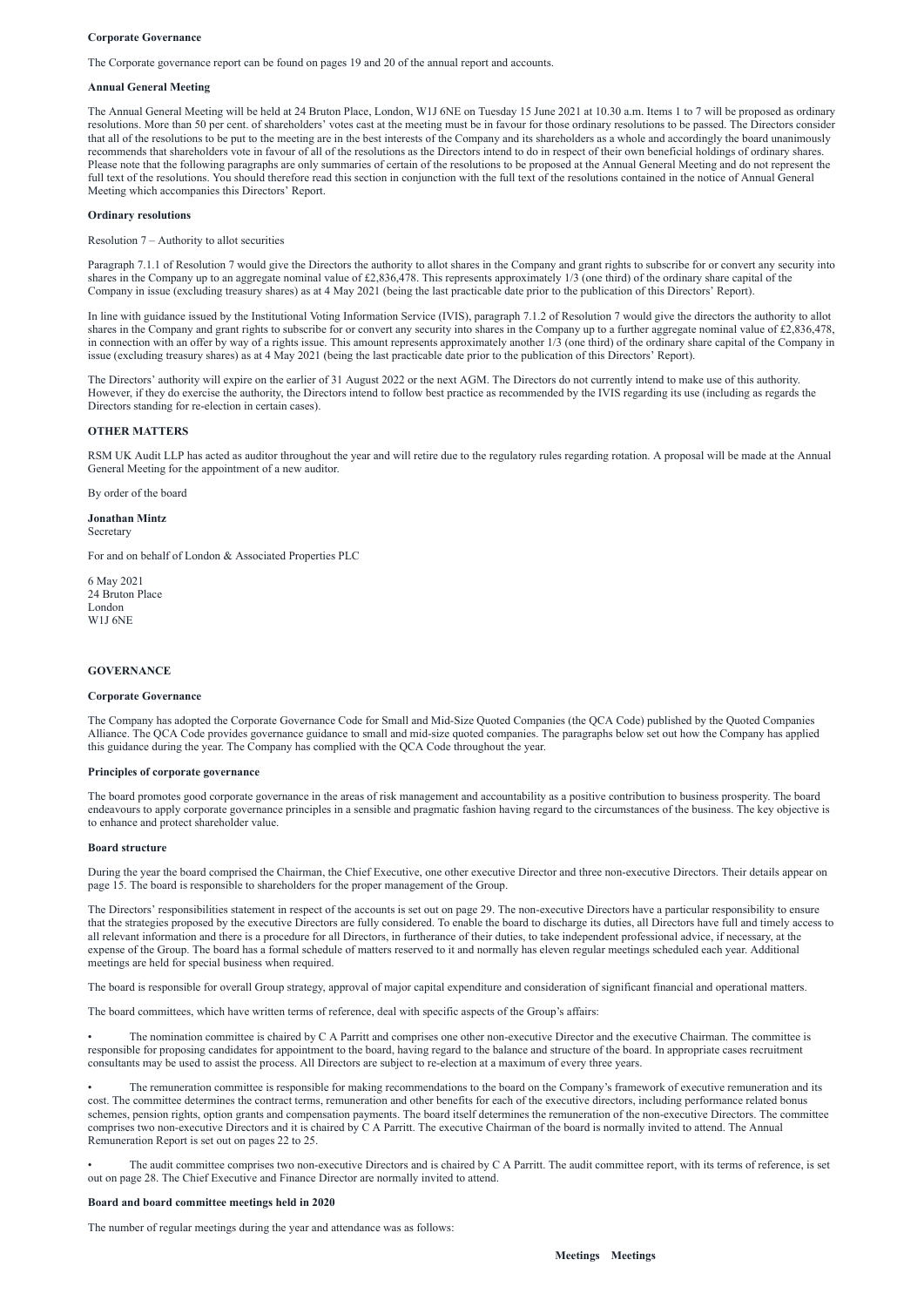|                    |                                                                                   | held    | attended |
|--------------------|-----------------------------------------------------------------------------------|---------|----------|
| Sir Michael Heller | Board<br>Nomination committee<br>Remuneration committee                           | 10      | 10       |
| J A Heller*        | Board<br>Audit committee                                                          | 10<br>2 | 10<br>2  |
| J Mintz*           | Board<br>Audit committee                                                          | 10<br>2 | 10<br>2  |
| C A Parritt        | Board<br>Audit committee<br>Nomination committee<br>Remuneration committee        | 10<br>2 | 10<br>2  |
| H D Goldring       | <b>Board</b><br>Audit committee<br>Nomination committee<br>Remuneration committee | 10<br>2 | 9<br>2   |
| R Priest           | Board                                                                             | 10      | 10       |

#### **\*Attended audit committee by invitation.**

#### **Performance evaluation – board, board committees and directors**

The performance of the board as a whole, its committees and the non-executive Directors is assessed by the Chairman and the Chief Executive and is discussed with the senior independent non-executive Director. Their recommendations are discussed at the nomination committee prior to proposals for re-election being recommended to the board. The performance of executive Directors is discussed and assessed by the remuneration committee. The senior independent Director meets regularly with the Chairman, executive and non-executive Directors individually outside of formal meetings. The Directors will take outside advice in reviewing performance but have not found this to be necessary to date.

#### **Independent directors**

The senior independent non-executive Director is C A Parritt. The other independent non-executive Directors are H D Goldring and R Priest. Alberon Holdings Limited (Alberon) is a Company in which H D Goldring is the majority shareholder and the Executive Chairman. Alberon provides consultancy services to the Company on a fee paying basis. R Priest provides services to the Company on a fee paying basis. C A Parritt also provides some advisory services as part of his accounting practice.

The board encourages all three non-executive Directors to act independently and does not consider that length of service of any individual non-executive Director, nor any connection with the above mentioned consultancy and advisory companies, has resulted in the inability or failure to act independently. In the opinion of the board the three non-executive Directors continue to fulfil their roles as independent non-executive Directors. Their background and skills are set out on page 15.

The independent Directors exchange views regularly between board meetings and meet when required to discuss corporate governance and other issues concerning the Group.

There are established procedures for the presentation and review of the financial statements and the Group has in place an organisational structure with clearly defined lines of responsibility and with appropriate delegation of authority.

#### **Internal control**

The Directors are responsible for the Group's system of internal control and for reviewing its effectiveness at least annually, and for the preparation and review of its financial statements. The board has designed the Group's system of internal control in order to provide the Directors with reasonable assurance that assets are safeguarded, that transactions are authorised and properly recorded and that material errors and irregularities are either prevented or would be detected within a timely period. However, no system of internal control can eliminate the risk of failure to achieve business objectives or provide absolute assurance against material misstatement or loss. The key elements of the control system in operation are:

The share price history and market information can be found at [http://www.londonstockexchange.com/prices-and-markets/markets/prices.htm.](http://www.londonstockexchange.com/prices-and-markets/markets/prices.htm) The company code is LAS.

• The board meets regularly on full notice with a formal schedule of matters reserved for its decision and has put in place an organisational structure with clearly defined lines of responsibility and with appropriate delegation of authority;

• There are established procedures for planning, approval and monitoring of capital expenditure and information systems for monitoring the Group's financial performance against approved budgets and forecasts;

• The departmental heads are required annually to undertake a full assessment process to identify and quantify the risks that face their departments and functions, and assess the adequacy of the prevention, monitoring and modification practices in place for those risks. In addition, regular reports about significant risks and associated control and monitoring procedures are made to the executive Directors. The process adopted by the Group accords with the guidance contained in the document "Internal Control Guidance for Directors on the Combined Code" issued by the Institute of Chartered Accountants in England and Wales. The audit committee receives reports from external auditors and from executive Directors of the Group. During the period the audit committee has reviewed the effectiveness of the system of internal control as described above. The board receives periodic reports from all committees.

There are no internal control issues to report in the annual report and financial statements for the year ended 31 December 2020. Up to the date of approval of this report and the financial statements, the board has not been required to deal with any related material internal control issues. The Directors confirm that the board has reviewed the effectiveness of the system of internal control as described during the period.

#### **COMMUNICATION WITH SHAREHOLDERS**

Prompt communication with shareholders is given high priority. Extensive information about the Group and its activities is provided in the Annual Report. In addition, a half-year report is produced for each financial year and published on the Company's website. The Company's website [www.lap.co.uk](http://www.lap.co.uk/) is updated promptly with announcements and Annual Reports upon publication. Copies from previous years are also available on the website.

There is a regular dialogue with the Company's stockbrokers and institutional investors. Enquiries from individuals on matters relating to their shareholdings and the business of the Group are dealt with promptly and informatively.

The Company's website is under continuous development to enable better communication with both existing and potential new shareholders.

#### **THE BRIBERY ACT 2010**

The Company is committed to acting ethically, fairly and with integrity in all its endeavours and compliance with the Company's anti–bribery code is monitored closely.

## **GOVERNANCE**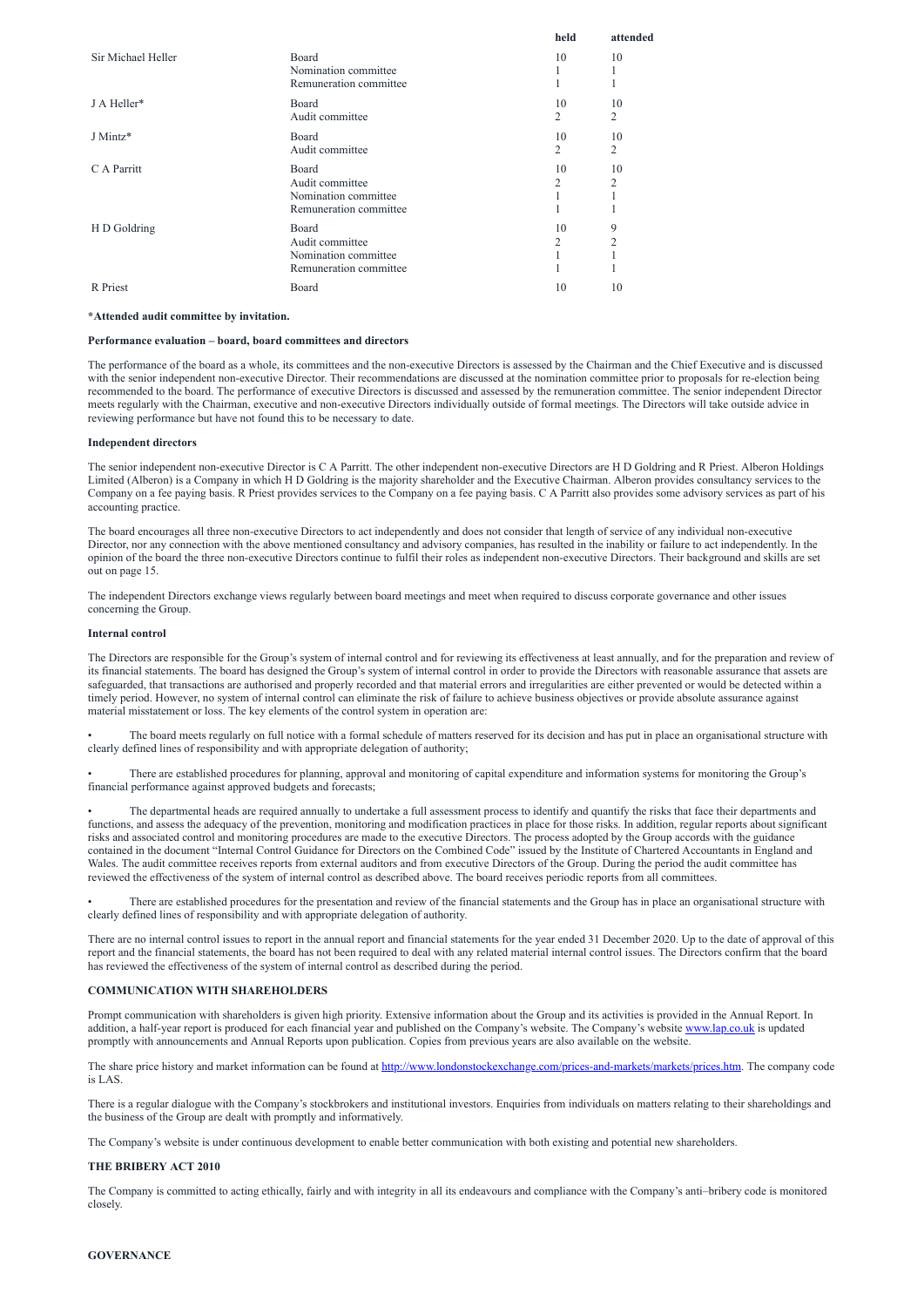#### **Governance statement by the Chairman of the remuneration committee**

The remuneration committee is pleased to present its report for the year ended 31 December 2020. The report is presented in two parts in accordance with the remuneration regulations.

The first part is the Annual Remuneration Report which details remuneration awarded to Directors and non-executive Directors during the year. The shareholders will be asked to approve the Annual Remuneration Report as an ordinary resolution (as in previous years) at the AGM in June 2021.

The second part is the Remuneration Policy which details the remuneration policy for Directors, can be found at [www.lap.co.uk](http://www.lap.co.uk/). The current remuneration policy was subject to a binding vote which was approved by shareholders at the AGM in July 2020. The approval will continue to apply for a 3 year period commencing from then. The committee reviewed the existing policy and deemed that no changes were necessary to the current arrangements.

Both of the reports have been prepared in accordance with The Large and Medium-sized Companies and Groups (Accounts and Reports) (Amendment) Regulations 2013.

The Company's auditor, RSM UK Audit LLP is required by law to audit certain disclosures and where disclosures have been audited that is indicated.

#### **C A Parritt**

Chairman, Remuneration Committee

6 May 2021

# **GOVERNANCE**

#### **Annual remuneration report**

#### **The following information has been audited**

Single total figure of remuneration for the year ended 31 December 2020

|                                       | and fees<br>$\pounds$ '000 | $\pounds$ '000 | Salary BONUSES BENEFITS<br>$\pounds$ '000 | Term<br>Incentive<br>Awards<br>$\pounds$ '000 | Long PENSIONS<br>$\pounds$ '000 | Total<br>$\pounds$ '000 | <b>Total Fixed</b><br>2020 Remuneration | <b>Total</b><br><b>Variable</b><br>£'000 Remuneration<br>£'000 |
|---------------------------------------|----------------------------|----------------|-------------------------------------------|-----------------------------------------------|---------------------------------|-------------------------|-----------------------------------------|----------------------------------------------------------------|
| <b>Executive</b><br><b>Directors</b>  |                            |                |                                           |                                               |                                 |                         |                                         |                                                                |
| Sir Michael<br>Heller*                | 7                          |                | 62                                        |                                               |                                 | 69                      | 69                                      |                                                                |
| Sir Michael<br>Heller-<br>Bisichi     | 83                         |                |                                           |                                               |                                 | 83                      | 83                                      |                                                                |
| J A Heller                            | 348                        |                | 40                                        |                                               | 30                              | 418                     | 418                                     |                                                                |
| J Mintz                               | 160                        |                | $\overline{4}$                            |                                               | 15                              | 179                     | 179                                     |                                                                |
|                                       | 598                        |                | 106                                       |                                               | 45                              | 749                     | 749                                     |                                                                |
| Non-<br>executive<br><b>Directors</b> |                            |                |                                           |                                               |                                 |                         |                                         |                                                                |
| ${\rm H\,D}$<br>Goldring*+            | 18                         |                | 11                                        |                                               |                                 | 29                      | 29                                      |                                                                |
| $\mathrm C$ A Parritt*+               | 37                         |                |                                           |                                               |                                 | 37                      | 37                                      |                                                                |
| R Priest*                             | 35                         |                | $\overline{\phantom{a}}$                  |                                               | ٠                               | 35                      | 35                                      |                                                                |
|                                       | 90                         |                | 11                                        |                                               |                                 | 101                     | 101                                     |                                                                |
| Total                                 | 688                        |                | 117                                       |                                               | 45                              | 850                     | 850                                     |                                                                |

J A Heller has an entitlement to an employer pension contribution of £30,000 for 2020 (2019: £72,000). He has elected for these not to be paid at this time.

Single total figure of remuneration for the year ended 31 December 2019

|          |       | Salary BONUSES BENEFITS |            | Long PENSIONS |          | Total Total Fixed Total Variable |       |
|----------|-------|-------------------------|------------|---------------|----------|----------------------------------|-------|
| and fees | f'000 | £'000                   | Term       | £'000         |          | 2019 Remuneration Remuneration   |       |
| $£$ '000 |       |                         | Incentives |               | $£$ '000 | f'000                            | £'000 |
|          |       |                         | Awards     |               |          |                                  |       |
|          |       |                         | $£$ '000   |               |          |                                  |       |

**Executive**

| <b>Directors</b>                  |        |                          |                          |                          |                          |       |        |     |
|-----------------------------------|--------|--------------------------|--------------------------|--------------------------|--------------------------|-------|--------|-----|
| Sir Michael<br>Heller*            | $\tau$ | ٠                        | 59                       |                          |                          | 66    | 66     |     |
| Sir Michael<br>Heller - Bisichi   | 82     | 200                      | -                        |                          | $\overline{\phantom{a}}$ | 282   | 82     | 200 |
| J A Heller                        | 533    | $\overline{a}$           | 43                       | -                        | 72                       | 648   | 648    |     |
| J Mintz                           | 143    | 50                       | $\overline{\phantom{a}}$ | $\overline{\phantom{a}}$ | 12                       | 205   | 155    | 50  |
|                                   | 765    | 250                      | 102                      | -                        | 84                       | 1,201 | 951    | 250 |
| Non-executive<br><b>Directors</b> |        |                          |                          |                          |                          |       |        |     |
| H D<br>Goldring*+                 | 18     | ٠                        | 9                        |                          |                          | 27    | $27\,$ |     |
| C A Parritt*+                     | 37     | ٠                        | -                        |                          | ٠                        | 37    | 37     |     |
| R Priest*                         | 35     | $\overline{\phantom{a}}$ | $\overline{\phantom{a}}$ |                          | ۰                        | 35    | 25     |     |
|                                   | 90     | ۰                        | 9                        | ٠                        | ٠                        | 99    | 99     |     |
| Total                             | 855    | 250                      | 111                      |                          | 84                       | 1,300 | 1,050  | 250 |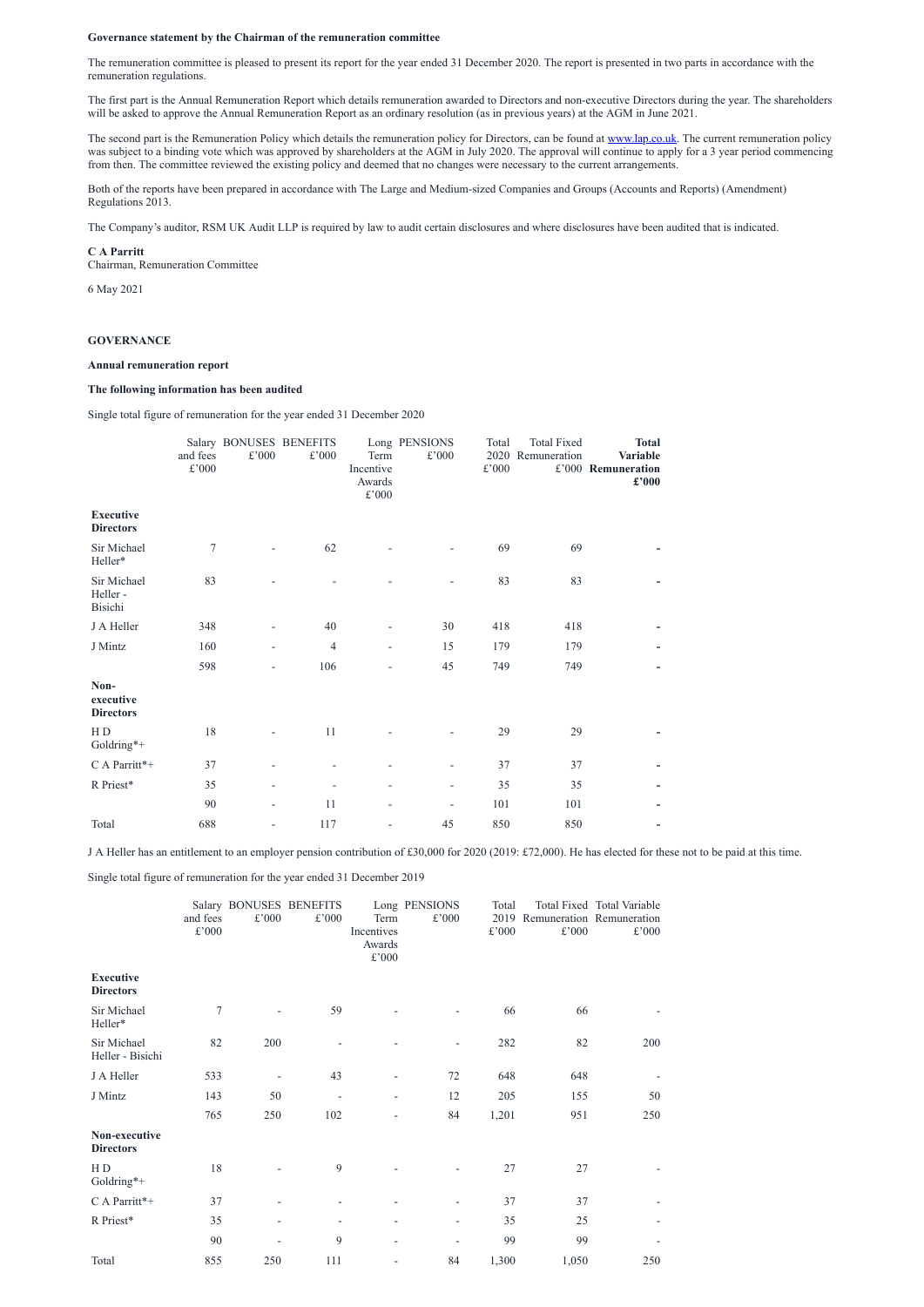\* Note 25 "Related party transactions"

+ Members of the remuneration committee for years ended 31 December 2019 and 31 December 2020. C A Parritt was the chair of the remuneration committee throughout both years.

Benefits include the provision of car, health and other insurance and subscriptions.

Sir Michael Heller is a director of Bisichi PLC, (a subsidiary for IFRS 10 purposes) and received a salary from that company of £82,500 (2019: £82,500) for services. He did not receive a bonus in 2020 (2019: £200,000).

Although Sir Michael Heller receives reduced remuneration in respect of his services to LAP, the Company does supply office premises, property management, general management, accounting and administration services for a number of companies in which Sir Michael Heller has an interest. The board estimates that the annual value of these services, if supplied to a third party, would have been £300,000 (2019: £300,000). Further details of these services are set out in Note 25 to the financial statements "Related party transactions".

J A Heller is a director of Dragon Retail Properties Limited, (a subsidiary for IFRS 10 purposes) and received benefits from that company of £11,132 (2019: £9,632) for services. This is included in the remuneration figures disclosed above.

The remuneration figures disclosed for H D Goldring include fees paid to his company, Alberon Holdings Limited for consultancy services provided to the Group. This is detailed in Note 25 to the financial statements.

The remuneration figures for C A Parritt include fees paid to his accountancy practice for consultancy services provided to the Group. This is detailed in Note 25 to the financial statements.

R Priest provides consultancy services to the Group. This is detailed in Note 25 to the financial statements.

Summary of directors' terms

|                                | Date of<br>contract    | Unexpired<br>term    | Notice<br>period |
|--------------------------------|------------------------|----------------------|------------------|
| <b>Executive Directors</b>     |                        |                      |                  |
| Sir Michael Heller             | 1 January<br>1971      | Continuous 6 months  |                  |
| John Heller                    | 1 May<br>2003          | Continuous 12 months |                  |
| Jonathan Mintz                 | 11<br>February<br>2019 | Continuous 3 months  |                  |
| <b>Non-executive Directors</b> |                        |                      |                  |
| H D Goldring                   | 1 July<br>1992         | Continuous 3 months  |                  |
| C A Parritt                    | 1 January<br>2006      | Continuous 3 months  |                  |
| R Priest                       | $31$ July<br>2013      | Continuous 3 months  |                  |

#### **Total pension entitlements**

The SIP is set up as an employee benefit trust. The trustee is London & Associated Securities Limited, a wholly owned subsidiary of LAP, and all shares and dividends acquired under the SIP will be held by the trustee until transferred to members in accordance with the rules of the SIP.

One director had benefits under money purchase schemes. Under his contract of employment, he was entitled to a regular employer contribution (currently £15,000 a year). One other director had benefits under money purchase schemes. Under his contract of employment he was entitled to a regular employer contribution (currently £30,000 a year) but has elected not to receive it. There are no final salary schemes in operation. No pension costs are incurred on behalf of non-executive Directors. There are no additional benefits payable to any Director in the event of early retirement.

#### **Share Incentive Plan (SIP)**

In 2006 the Directors set up an HMRC approved share incentive plan (SIP). The purpose of the plan, which is open to all eligible LAP executive Directors and head office based staff, is to enable them to acquire shares in the Company and give them a continuing stake in the Group. The SIP comprises four types of share  $- (1)$  free shares under which the Company may award shares of up to the value of £3,000 each year, (2) partnership shares, under which members may save up to £1,500 per annum to acquire shares, (3) matching shares, through which the Company may award up to two shares for each share acquired as a partnership share, and (4) dividend shares, acquired from dividends paid on shares within the SIP.

- 1. **Free shares:** No free shares were issued in 2019 or 2020.
- 2. **Partnership shares:** No partnership shares were issued in 2019 or 2020.

3. **Matching shares:** The partnership share agreements for the year to 31 October 2020 provide for two matching shares to be awarded free of charge for each partnership share acquired. No partnership shares were acquired in 2020 (2019: nil). Matching shares will usually be forfeited if a member leaves employment in the Group within five years of their grant.

4. **Dividend shares:** Dividends on shares acquired under the SIP will be utilised to acquire additional shares. Accumulated dividends received on shares

#### in the SIP to 31 December 2020 amounted to £Nil (2019: £Nil).

#### **Share Option Schemes**

The Company has an HMRC approved scheme (Approved Scheme). It was set up in 1986 in accordance with HMRC rules to gain HMRC approved status which gave the members certain tax advantages. There are no performance criteria for the exercise of options under the Approved Scheme, as this was set up before such requirements were considered to be necessary. No Director has any options outstanding under the Approved Scheme nor were any options granted under the Approved Scheme for the year ended 31 December 2020.

A share option scheme known as the "Non-approved Executive Share Option Scheme" (Unapproved Scheme) which does not have HMRC approval was set up during 2000. At 31 December 2020 there were no options to subscribe for ordinary shares outstanding. The exercise of options under the Unapproved Scheme is subject to the satisfaction of objective performance conditions specified by the remuneration committee which conforms to institutional shareholder guidelines and best practice provisions. Further details of this scheme are set out in Note 23 "Share Capital" to the financial statements.

#### **Payments to past directors**

No payments were made to past Directors in the year ended 31 December 2020 (2019: none).

**Payments for loss of office**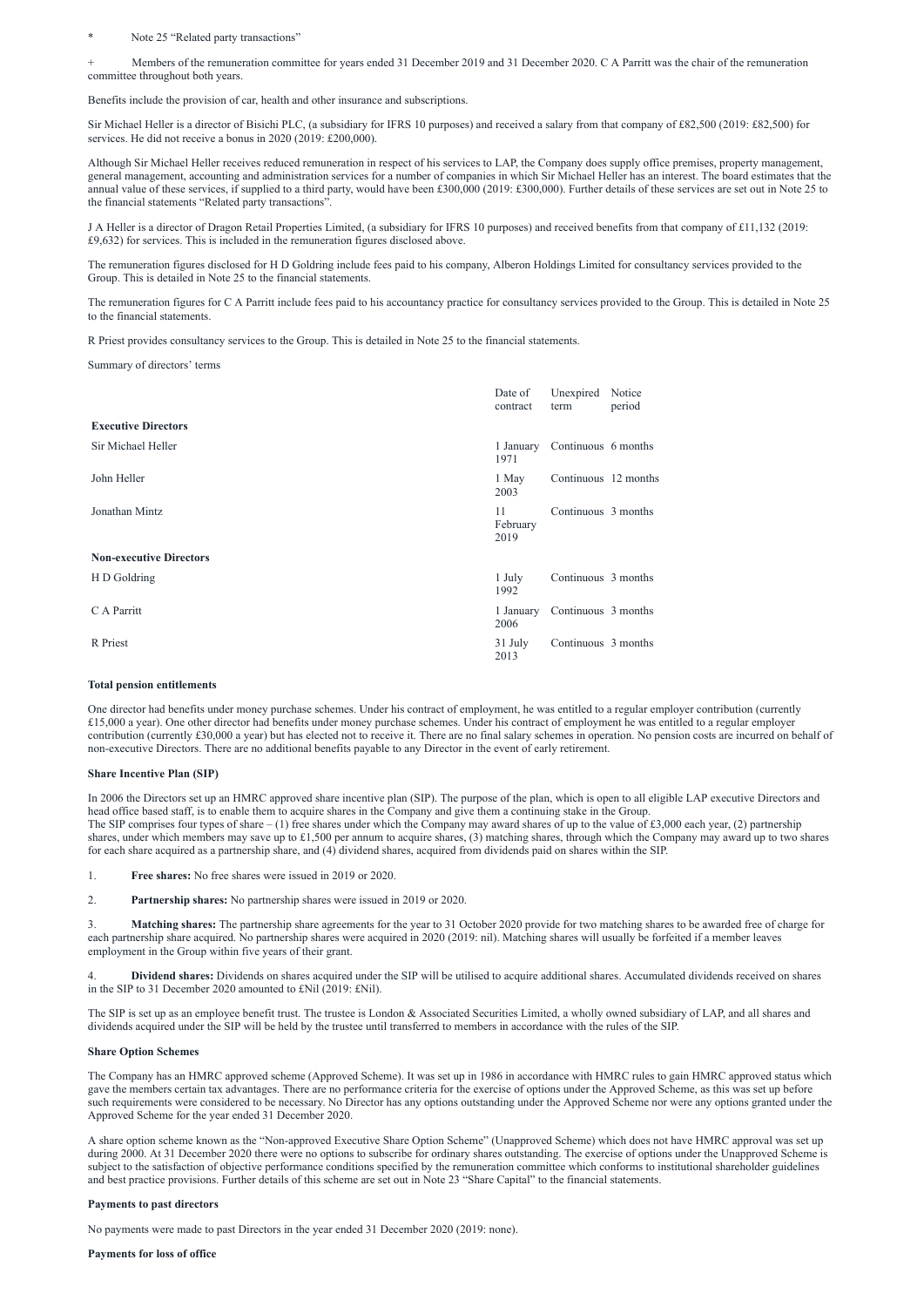No payments for loss of office were made in the year ended 31 December 2020 (2019: none).

# **Statement of directors' shareholdings and share interests**

Directors' interests

The interests of the Directors in the ordinary shares of the Company, including family and trustee holdings, where appropriate, were as follows:

|                    | Beneficial<br>interests |                          |                                           | Non-beneficial interests |  |
|--------------------|-------------------------|--------------------------|-------------------------------------------|--------------------------|--|
|                    | 31 Dec 20               | 1 Jan 20                 | 31 Dec 20                                 | 1 Jan 20                 |  |
| Sir Michael Heller | 5,749,341               | 5,749,341                | 19,277,931                                | 19,277,931               |  |
| H D Goldring       | 19,819                  | 19,819                   |                                           |                          |  |
| J A Heller         | 1,872,041               |                          | 1,872,041 <b>†14,073,485 †</b> 14,073,485 |                          |  |
| C A Parritt        | 36,168                  | 36,168                   |                                           |                          |  |
| R Priest           |                         |                          | -                                         |                          |  |
| J Mintz            |                         | $\overline{\phantom{0}}$ | -                                         | $\overline{\phantom{a}}$ |  |

† These non-beneficial holdings are duplicated with those of Sir Michael Heller.

The beneficial holdings of Directors shown above include their interests in the Share Incentive Plan.

No share awards were made to the Directors in the year, and accordingly no discretion was exercised in determining any award or bonus payment as a result of any share price appreciation.

There are no requirements or guidelines for any Director to own shares in the Company.

#### **The following information is unaudited:**

The graph illustrates the Company's performance as compared with a broad equity market index over a five year period. Performance is measured by total shareholder return. The directors have chosen the FTSE All Share – Total Return Index as a suitable index for this comparison as it gives an indication of performance against a large spread of quoted companies.

The middle market price of London & Associated Properties PLC ordinary shares at 31 December 2020 was 8.0p (2019: 21.7p). During the year the share middle market price ranged between 21.7p and 8.0p.

## **Remuneration of the Chief Executive over the last ten years**

| Year | <b>CEO</b>        | Chief Executive Single<br>total figure of<br>remuneration<br>£'000 | Annual bonus payment<br>against maximum<br>opportunity*<br>$\frac{0}{0}$ | Long-term incentive<br>vesting rates<br>against maximum<br>opportunity*<br>$\frac{0}{0}$ |
|------|-------------------|--------------------------------------------------------------------|--------------------------------------------------------------------------|------------------------------------------------------------------------------------------|
| 2020 | <b>J A Heller</b> | 418                                                                | $0\%$                                                                    | n/a                                                                                      |
| 2019 | J A Heller        | 648                                                                | $0\%$                                                                    | n/a                                                                                      |
| 2018 | J A Heller        | 870                                                                | 20%                                                                      | n/a                                                                                      |
| 2017 | J A Heller        | 487                                                                | $11\%$                                                                   | n/a                                                                                      |
| 2016 | J A Heller        | 569                                                                | 18%                                                                      | n/a                                                                                      |
| 2015 | J A Heller        | 762                                                                | 41%                                                                      | n/a                                                                                      |
| 2014 | J A Heller        | 835                                                                | 49%                                                                      | n/a                                                                                      |
| 2013 | J A Heller        | 716                                                                | n/a                                                                      | n/a                                                                                      |
| 2012 | J A Heller        | 417                                                                | n/a                                                                      | n/a                                                                                      |
| 2011 | J A Heller        | 671                                                                | n/a                                                                      | n/a                                                                                      |

\*There were no formal criteria or conditions to apply in determining the amount of bonus payable or the number of shares to be issued prior to 2014.

In light of the current economic situation the Chief Executive did not draw £185,000 (35%) of his salary for the year.

## **Percentage change in Executive and non-executive director Remuneration (audited)**

The table below shows the percentage change in remuneration of the Directors undertaking the role of Chief Executive Officer, Finance Director and Non-Executive Directors and the average of Company's colleagues in London & Associated Properties PLC on a full-time equivalent basis.

| <b>Director</b> | <b>Base</b> | Benefits $\mathbf{L}$ | <b>Bonuses</b> |
|-----------------|-------------|-----------------------|----------------|
|                 | Salary %    | $\%$                  | $\%$           |

|                       | Change<br>2020 V<br>2019 | Change<br>2020 V<br>2019 | Change<br>2020 V<br>2019 |
|-----------------------|--------------------------|--------------------------|--------------------------|
| <b>Executive:</b>     |                          |                          |                          |
| Sir Michael Heller    | $0\%$                    | 5%                       | $-100%$                  |
| J A Heller            | $-35%$                   | $-7\%$                   | $0\%$                    |
| J Mintz               | 12%                      | N/A                      | $-100%$                  |
| <b>Non-Executive:</b> |                          |                          |                          |
| H D Goldring          | $0\%$                    | 22%                      | $0\%$                    |
| C A Parritt           | $0\%$                    | $0\%$                    | $0\%$                    |
| R Priest              | $0\%$                    | $0\%$                    | $0\%$                    |
| Colleague pay         | 6%                       | $1\%$                    | $-100%$                  |

# **Relative importance of spend on pay**

The total expenditure of the Group on remuneration to all employees (Note 26 refers) is shown below: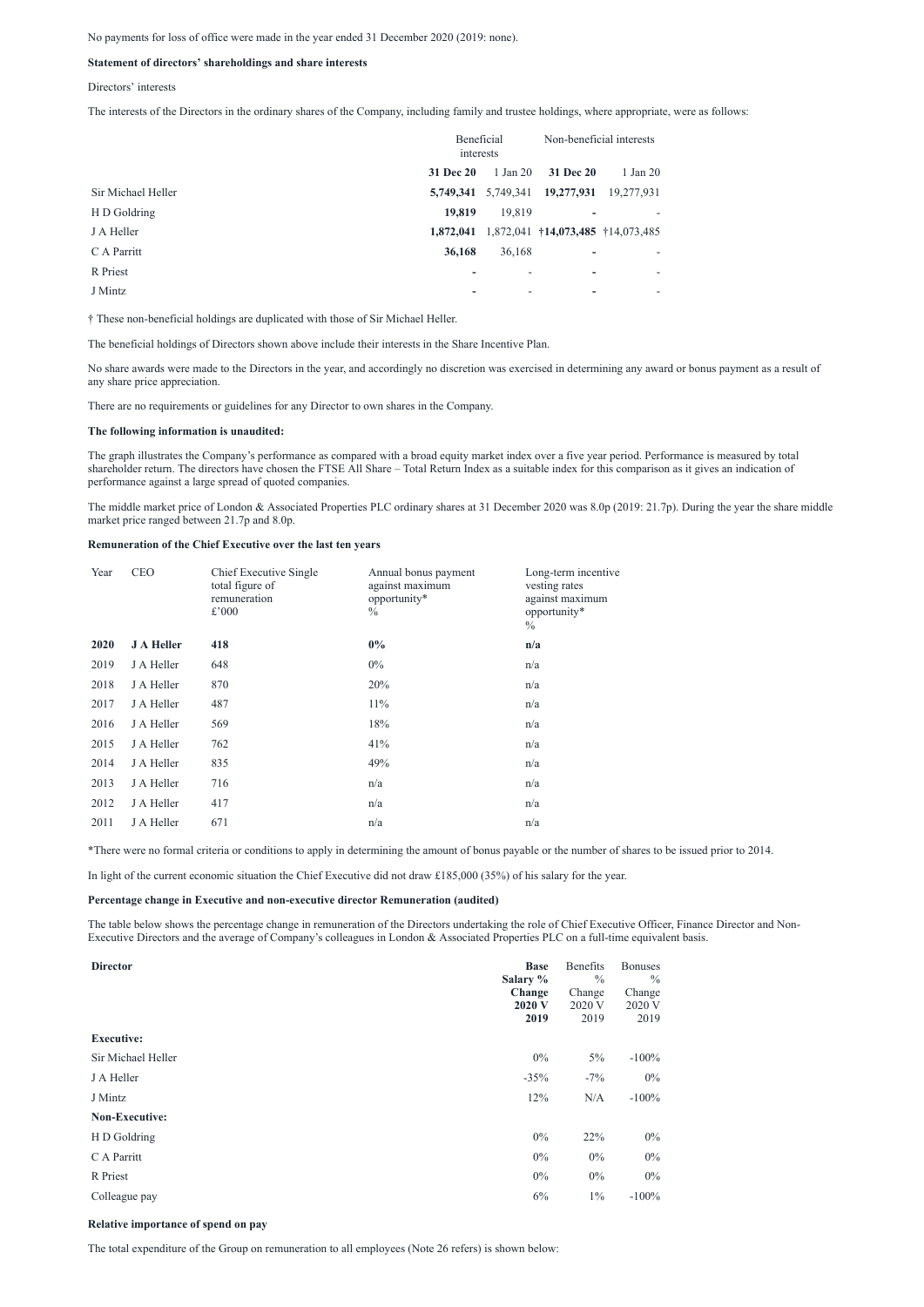|                               | <b>2020</b><br>$\pounds$ '000 | 2019<br>£'000 |
|-------------------------------|-------------------------------|---------------|
| <b>Employee Remuneration</b>  | 7,289                         | 9,614         |
| Distributions to shareholders |                               | $\theta$      |

# **Statement of implementation of remuneration policy**

The policy was approved at the AGM in July 2020 and was effective from 1 August 2020. The vote on the remuneration policy is binding in nature. The Company may not then make a remuneration payment or payment for loss of office to a person who is, is to be, or has been a director of the Company unless that payment is consistent with the approved remuneration policy, or has otherwise been approved by

a resolution of members. During the year there were no deviations from the procedure for the implementation of the remuneration policy as set out in the policy.

## **Consideration by the directors of matters relating to directors' remuneration**

The Remuneration Committee considered the executive Directors' remuneration and the Board considered the non-executive Directors' remuneration in the year ended 31 December 2020. No increases were awarded and no external advice was taken in reaching this decision. The Company did not engage any consultants to provide advice or services to materinally assist the remuneration committee's considerations.

# **Shareholder voting**

At the Annual General Meeting on 30 July 2020, there was an advisory vote on the resolution to approve the Remuneration Report, other than the part containing the remuneration policy.

In addition, on 30 July 2020, there was a binding vote on the resolution to approve the Remuneration Policy. The results are detailed below:

|                                                              | $\%$ of votes $\%$ of votes Number<br>for | against | of votes<br>withheld |
|--------------------------------------------------------------|-------------------------------------------|---------|----------------------|
| Resolution to approve the Remuneration Report (30 July 2020) | 80.74                                     | 19.26   | $\left( \right)$     |
| Resolution to approve the Remuneration Policy (30 July 2020) | 80.73                                     | 19.27   | 27.265               |

Although a number of shareholders voted against the approval of the remuneration report at the 2020 AGM, the Remuneration Committee and the Board believe that the current remuneration policy (approved by shareholders in 2020) is still appropriate. They have noted that a number of shareholders voted against the remuneration report. However, they believe that it is essential to reward executive directors at a commercial rate and that the payments are in accordance with the agreed Policy.

#### **GOVERNANCE**

#### **Remuneration policy summary**

The remuneration policy summary below is an extract of the group's current remuneration policy on directors' remuneration (excluding Bisichi PLC), which was approved by a binding vote at the 2020 AGM. The approved policy took effect from 1 August 2020.

#### **policy table**

| Element               | Purpose                                                                                   | Policy                                                                                                                                                                             | Operation                                                                                                                                    | Opportunity and performance<br>conditions                                                                                                                                                                                                                                                                                                             |
|-----------------------|-------------------------------------------------------------------------------------------|------------------------------------------------------------------------------------------------------------------------------------------------------------------------------------|----------------------------------------------------------------------------------------------------------------------------------------------|-------------------------------------------------------------------------------------------------------------------------------------------------------------------------------------------------------------------------------------------------------------------------------------------------------------------------------------------------------|
|                       | <b>Executive directors</b>                                                                |                                                                                                                                                                                    |                                                                                                                                              |                                                                                                                                                                                                                                                                                                                                                       |
| <b>Base</b><br>salary | To recognise:<br><b>Skills</b><br>Responsibility<br>Accountability<br>Experience<br>Value | Considered by<br>remuneration<br>committee on<br>appointment<br>Set at a level<br>considered<br>appropriate to attract,<br>retain, motivate<br>and reward the right<br>individuals | Reviewed annually whenever<br>there is a change<br>of role or operational<br>responsibility<br>Paid monthly in cash                          | There is no prescribed maximum<br>salary or maximum rate of increase,<br>although any increase in excess of<br>inflation is unlikely, unless there are<br>changes in responsibility<br>No individual director will be<br>awarded a base salary in excess of<br>£575,000 a year<br>No specific performance conditions<br>are attached to base salaries |
| <b>Pension</b>        | To provide<br>competitive<br>retirement<br>benefits                                       | Company<br>contribution offered<br>at up to 10% of base<br>salary as part<br>of overall<br>remuneration<br>package                                                                 | The contribution payable by the<br>Company is included in the<br>director's contract of<br>employment<br>Paid into money purchase<br>schemes | Company contribution offered at up<br>to 10% of base salary as part of<br>overall remuneration package<br>No specific performance conditions<br>are attached to pension contributions                                                                                                                                                                 |
| <b>Benefits</b>       | To provide a<br>competitive                                                               | Contractual benefits<br>include:                                                                                                                                                   | The committee retains the<br>discretion to approve changes                                                                                   | The costs associated with benefits<br>offered are closely controlled and                                                                                                                                                                                                                                                                              |

benefits package

# Car or car allowance Group health cover Death in service cover Permanent health insurance

in contractual benefits in exceptional circumstances or where factors outside the control of the Group lead to increased costs (e.g. medical inflation)

reviewed on an annual basis No director will receive benefits of a value in excess of 30% of their base salary

No specific performance conditions are attached to contractual benefits

**Annual bonus** incentivise

To reward and In assessing the performance of the

executive team, and in particular to determine whether bonuses are merited the remuneration committee takes into account the overall performance of the business, as well as individual

contribution to the business in the period

the level of bonus on an annual basis

In assessing performance consideration is given to the level of net rental income, cash flow, voids, realised development gains and income from managing joint ventures, as well as NAV changes. Achieved results are then compared with expectation taking account of market conditions

The remuneration committee is The current maximum bonus will not using its discretion to determine exceed 80% of base salary in any one year but the remuneration committee reserves the power to award up to 150% in an exceptional year Performance conditions will be assessed on an annual basis The performance measures applied may be financial, non-financial, corporate, divisional or individual and in such proportion as the remuneration committee considers appropriate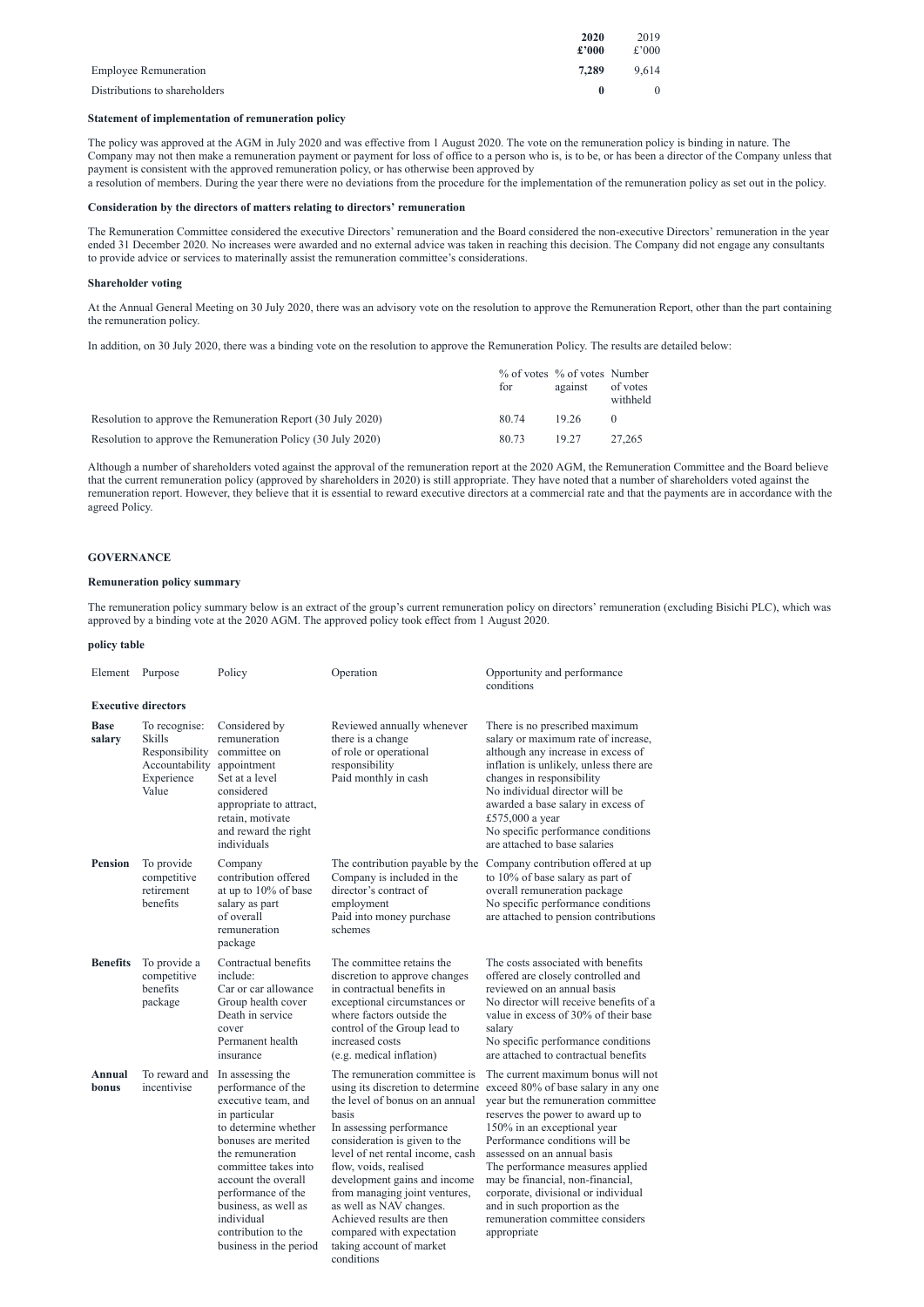#### Bonuses are generally offered in cash or shares

| <b>Share</b><br>options                    | To provide<br>executive<br>directors with<br>a long-term<br>interest in the<br>company                           | Where it is necessary<br>to attract, retain,<br>motivate and reward<br>the right individuals,<br>the directors may<br>establish new<br>schemes to replace<br>any expired schemes                                                     | Offered at appropriate times by<br>the<br>remuneration committee | The aggregate number of shares over<br>which options may be granted under<br>all of the company's option schemes<br>(including any options and awards<br>granted under the company's<br>employee share plans) in any period<br>of ten years, will not exceed, at the<br>time of grant, 10% of the ordinary<br>share capital of the company from<br>time to time<br>Share options will be offered by the<br>remuneration committee at their<br>discretion and will be subject to<br>appropriate performance criteria at<br>the time. |
|--------------------------------------------|------------------------------------------------------------------------------------------------------------------|--------------------------------------------------------------------------------------------------------------------------------------------------------------------------------------------------------------------------------------|------------------------------------------------------------------|-------------------------------------------------------------------------------------------------------------------------------------------------------------------------------------------------------------------------------------------------------------------------------------------------------------------------------------------------------------------------------------------------------------------------------------------------------------------------------------------------------------------------------------|
| <b>Share</b><br>incentive<br>plan<br>(SIP) | To offer a<br>shorter term<br>incentive in<br>the company<br>and to give<br>directors a<br>stake in<br>the group | Offered to executive<br>directors and head<br>office staff                                                                                                                                                                           | Maximum participation levels<br>are set by HMRC                  | Of any bonus awarded, Directors<br>may opt to have maximum of £3,000<br>per year paid in 'Free Shares' under<br>the SIP scheme rules                                                                                                                                                                                                                                                                                                                                                                                                |
|                                            | <b>Non-executive directors</b>                                                                                   |                                                                                                                                                                                                                                      |                                                                  |                                                                                                                                                                                                                                                                                                                                                                                                                                                                                                                                     |
| Base<br>salary                             | To recognise:<br><b>Skills</b><br>Responsibility<br>Experience<br><b>Risk</b><br>Value                           | Considered by the<br>board on<br>appointment<br>Set at a level<br>considered<br>appropriate to attract,<br>retain and motivate<br>the individual<br>Experience and time<br>required for the role<br>are considered on<br>appointment | Reviewed annually                                                | No individual non-executive director<br>will be awarded a base salary in<br>excess of £40,000 a year<br>No performance conditions are<br>attached to base salaries                                                                                                                                                                                                                                                                                                                                                                  |
| Pension                                    |                                                                                                                  | No pension offered                                                                                                                                                                                                                   |                                                                  |                                                                                                                                                                                                                                                                                                                                                                                                                                                                                                                                     |
| <b>Benefits</b>                            |                                                                                                                  | No benefits offered<br>except in exchange<br>for sacrificing fees.                                                                                                                                                                   |                                                                  |                                                                                                                                                                                                                                                                                                                                                                                                                                                                                                                                     |
| Share<br>options                           |                                                                                                                  | Non-executive<br>directors do not<br>participate in the<br>share option schemes                                                                                                                                                      |                                                                  |                                                                                                                                                                                                                                                                                                                                                                                                                                                                                                                                     |

- The need to attract, retain and motivate individuals of a calibre who will ensure successful leadership and management of the company
- The LAP Group's general aim of seeking to reward all employees fairly according to the nature of their role and their performance
- Remuneration packages offered to similar companies within the same sector
- The need to align the interests of shareholders as a whole with the long-term growth of the Group; and
- The need to be flexible and adjust with operational changes throughout the term of this policy

Notes to the Remuneration Policy

The remuneration committee considers the performance measures outlined in the table above to be appropriate measures of performance and that the KPIs chosen align the interests of the directors and shareholders.

In setting the policy, the Remuneration Committee has taken the following into account:

The remuneration of non-executive directors is determined by the board, and takes into account additional remuneration for services outside the scope of the ordinary duties of non-executive directors.

For details of remuneration of other company employees please see page 25

**A copy of the full policy can be found at [www.lap.co.uk.](http://www.lap.co.uk/)**

#### **GOVERNANCE**

# **Audit committee report**

The committee's terms of reference have been approved by the board and follow published guidelines, which are available on request from the company secretary.

The audit committee's primary tasks are to:

• review the scope of external audit, to receive regular reports from RSM UK Audit LLP and to review the half-yearly and annual accounts before they are presented to the board, focusing in particular on accounting policies and areas of management judgement and estimation;

• monitor the controls which are in force to ensure the integrity of the information reported to the shareholders;

• act as a forum for discussion of internal control issues and contribute to the board's review of the effectiveness of the Group's internal control and risk management systems and processes;

• to review the risk assessments made by management, consider key risks with action taken to mitigate these and to act as a forum for discussion of risk issues and contribute to the board's review of the effectiveness of the Group's risk management control and processes;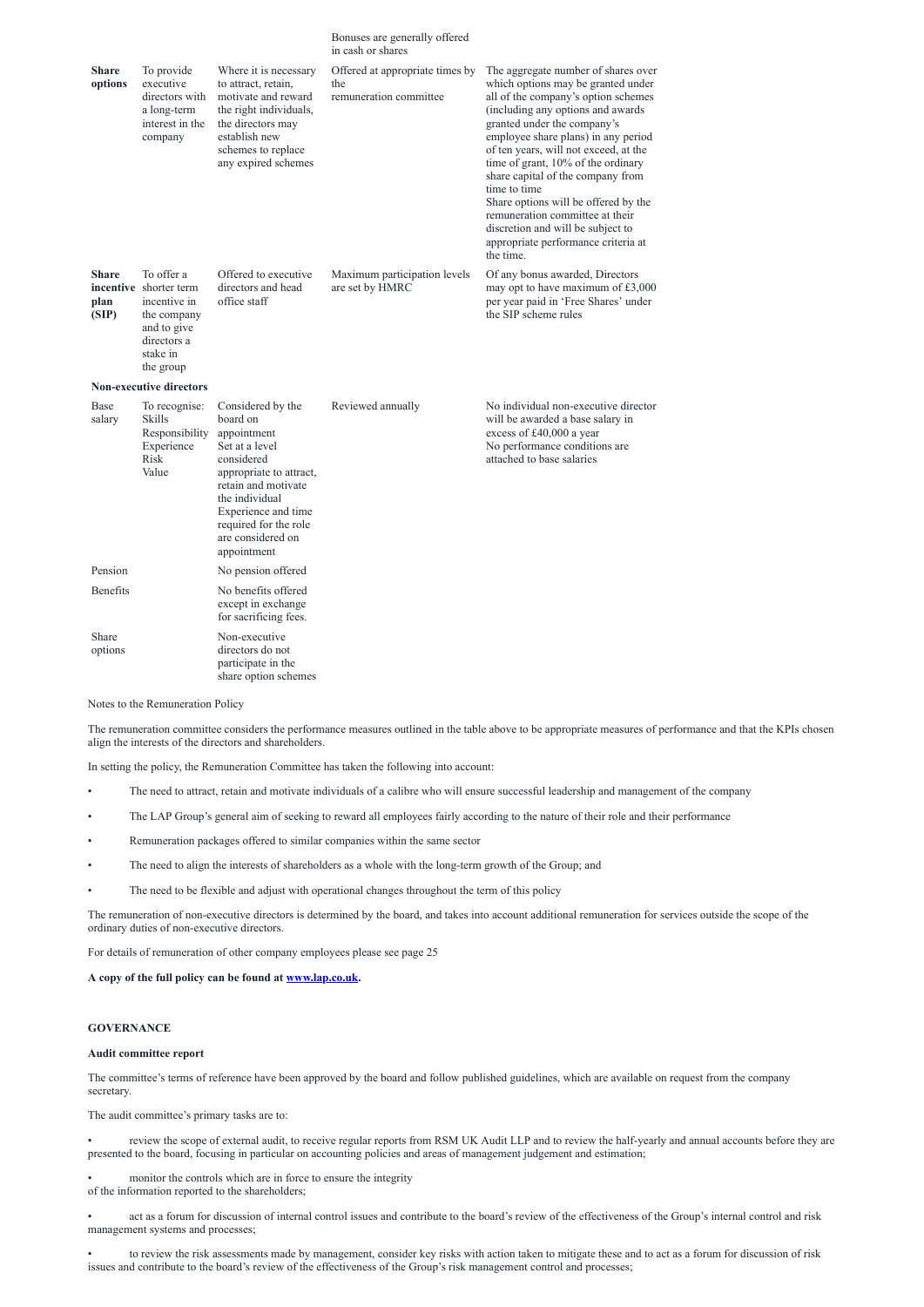- consider once a year the need for an internal audit function;
- advise the board on the appointment of the external auditors,

the rotation of the audit partner every five years and on their remuneration for both audit and non-audit work; discuss the nature and scope of their audit work and undertake a formal assessment of their independence each year, which includes:

a review of the auditors' own procedures for ensuring the independence of the audit firm and partners and staff involved in the audit, including the regular rotation of the audit partner; and

- i) a review of non-audit services provided to the Group and related fees;
- ii) discussion with the auditors of their written report detailing

all relationships with the Company and any other parties that could affect independence or the perception of independence;

 iv) obtaining a written confirmation from the auditors that, in their professional judgement, they are independent.

# **Meetings**

The committee meets at least twice a year prior to the publication

- met with the external auditors, and discussed their reports to the audit committee;
- approved the publication of annual and half year financial results;
- considered and approved the annual review of internal controls;
- decided that there was no current need for an internal audit function;
- agreed the independence of the auditors and approved their fees for both audit and non-audit services as set out in Note 2 to the financial statements;
- noted the revised procedures applied by the auditors following the FRC comments on the 2018 audit, concluded in March 2020;
- the chairman of the audit committee has also had separate meetings and discussions with the external audit partner; and
- conducted a tender process to identify a successor auditor to RSM UK Audit LLP.

of the annual results and discusses and considers the half year results prior to their approval by the board. The audit committee meetings are attended by the external audit partner, chief executive, finance director and company secretary. During the year the members of the committee also meet on an informal basis to discuss any relevant matters which may have arisen. Additional formal meetings may be held as necessary.

During the past year the committee:

## **FINANCIAL REPORTING**

As part of its role, the Audit Committee assessed the audit findings that were considered most significant to the financial statements, including those areas requiring significant judgement and/or estimation. When assessing the identified financial reporting matters, the committee assessed quantitative materiality primarily by reference to the carrying value of the group's total assets, given that the group operates a principally asset based business. When determining quantitative materiality, the Board also gave consideration to the value of revenues generated by the group and net asset value, given that they are key trading and business KPIs. The qualitative aspects of any financial reporting matters identified during the audit process were also considered when assessing their materiality. Based on the considerations set out above we have considered quantitative errors individually or in aggregate in excess of approximately £1.25 million in relation to the Group and £0.65 million in relation to the parent company and £0.3 million for the Bisichi group to be material.

#### **External Auditor**

The 2020 financial year is the final year in which RSM UK Audit LLP is able to act as auditor to London & Associated Properties PLC under the mandatory audit firm rotation rules. There is also a rotation requirement that audit partners rotate after five years. The audit partner, Geoff Wightwick, had completed five years' audits after the 2019 financial year audit. The audit committee, having regard to the FRC, FCA and PRA's Covid-19 Joint Statement of 26 March 2020, considered that his rotation and replacement with a new RSM UK Audit LLP partner for this final year's audit would not be in the best interests of audit quality during coronavirus and agreed that Mr Wightwick should serve an additional year. Additional safeguards were applied by the audit firm to ensure auditor independence was not compromised.

In the United Kingdom London & Associated Properties PLC provides extensive administration and accounting services to Bisichi PLC, which has its own audit committee and employs BDO LLP, a separate and independent firm of registered auditor.

In accordance with current legislation both London & Associated Properties PLC and Bisichi PLC have to change their current auditors.Proposals to appoint Kreston Reeves LLP will be put forward at the 2021 AGM of both companies.

**C A Parritt** Chairman – Audit Committee

6 May 2021

#### **GOVERNANCE**

#### **Directors' responsibilities statement**

Directors are responsible for preparing the Strategic Report and the Directors' Report, the Directors' Remuneration Report and the financial statements in accordance with applicable law and regulations.

Company law requires the directors to prepare group and company financial statements for each financial year. The directors have elected under company law to prepare group financial statements in accordance with international accounting standards in conformity with the requirements of the Companies Act 2006 and are additionally required under the Disclosure Guidance and Transparency Rules of the Financial Conduct Authority to prepare the group financial statements in accordance with international financial reporting standards adopted pursuant to Regulation (EC) No 1606/2002 as it applies in the European Union. The directors have elected under company law to prepare the company financial statements in accordance with United Kingdom Generally Accepted Accounting Practice (United Kingdom Accounting Standards and applicable law).

The group financial statements are required by law and international accounting standards in conformity with the requirements of the Companies Act 2006 and international financial reporting standards adopted pursuant to Regulation (EC) No 1606/2002 as it applies in the European Union to present fairly the financial position and performance of the group; the Companies Act 2006 provides in relation to such financial statements that references in the relevant part of that Act to financial statements giving a true and fair view are references to their achieving a fair presentation.

Under company law the directors must not approve the financial statements unless they are satisfied that they give a true and fair view of the state of affairs of the group and the company and of the profit or loss of the group for that period.

In preparing each of the group and company financial statements, the directors are required to: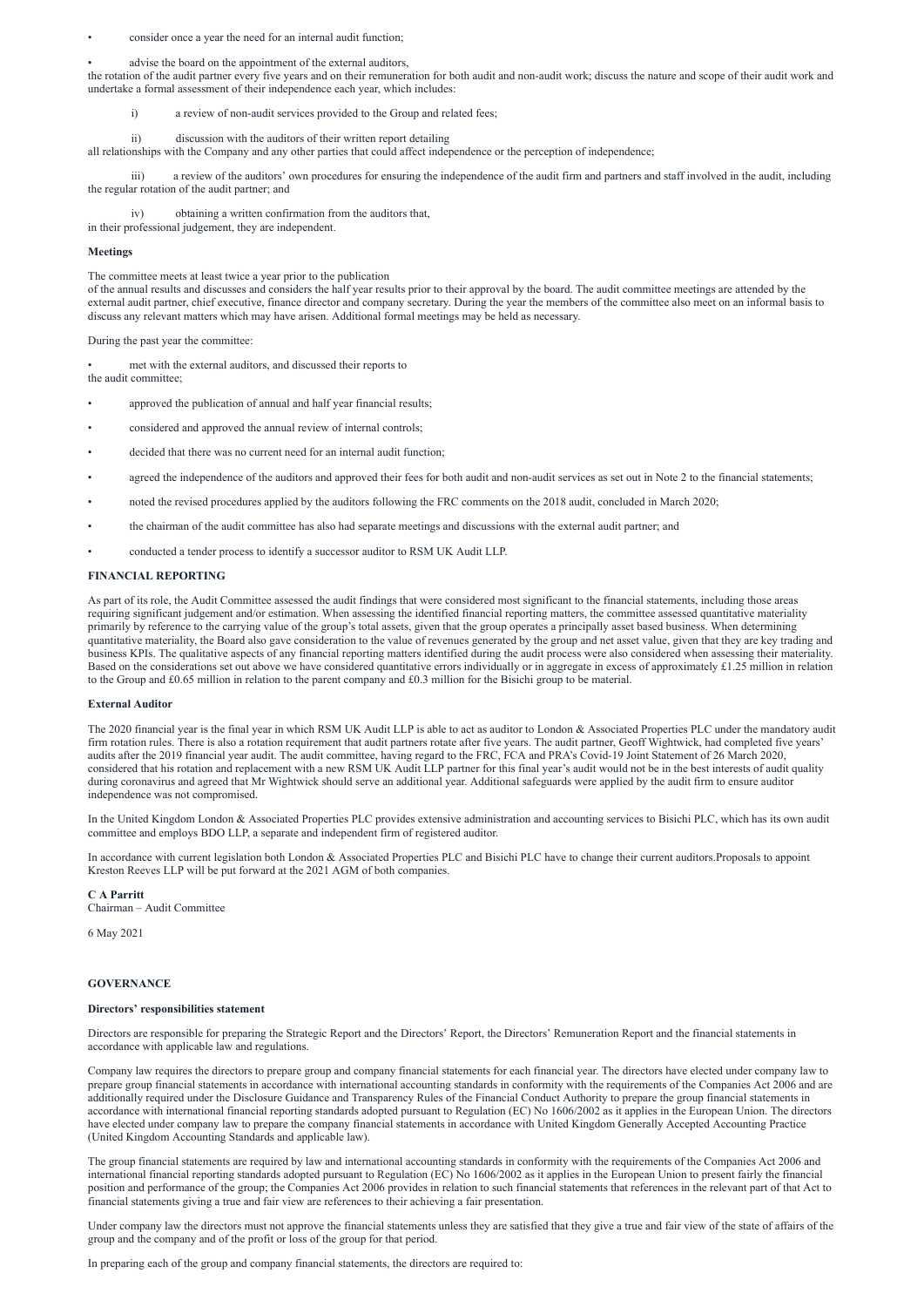a. select suitable accounting policies and then apply them consistently;

b. make judgements and accounting estimates that are reasonable and prudent;

c. for the group financial statements, state whether they have been prepared in accordance with international accounting standards in conformity with the requirements of the Companies Act 2006 and international financial reporting standards adopted pursuant to Regulation (EC) No 1606/2002 as it applies in the European Union.

d. for the company financial statements, state whether applicable UK accounting standards have been followed, subject to any material departures disclosed and explained in the company financial statements;

e. prepare the financial statements on the going concern basis unless it is inappropriate to presume that the group and the company will continue in business.

The directors are responsible for keeping adequate accounting records that are sufficient to show and explain the group's and the company's transactions and disclose with reasonable accuracy at any time the financial position of the group and the company and enable them to ensure that the financial statements and the Directors' Remuneration Report comply with the Companies Act 2006 and, as regards the group financial statements, Article 4 of the IAS Regulation.. They are also responsible for safeguarding the assets of the group and the company and hence for taking reasonable steps for the prevention and detection of fraud and other irregularities.

#### **Directors' statement pursuant to the Disclosure Guidance and Transparency Rules**

Each of the directors, whose names and functions are listed on page 15 confirm that, to the best of each person's knowledge:

a. the financial statements, prepared in accordance with the applicable set of accounting standards, give a true and fair view of the assets, liabilities, financial position and loss of the company and the undertakings included in the consolidation taken as a whole; and

We have audited the financial statements of London & Associated Properties PLC (the 'parent company') and its subsidiaries (the 'group') for the year ended 31 December 2020 which comprise the consolidated income statement, the consolidated statement of comprehensive income, the consolidated balance sheet, the consolidated statement of changes in shareholders' equity, the consolidated cash flow statement, the company balance sheet, the company statement of changes in equity and notes to the financial statements, including significant accounting policies. The financial reporting framework that has been applied in the preparation of the group financial statements is applicable law and International Accounting Standards in conformity with the requirements of the Companies Act 2006 and international financial reporting standards adopted pursuant to Regulation (EC) No 1606/2002 as it applies in the European Union. The financial reporting framework that has been applied in the preparation of the parent company financial statements is applicable law and United Kingdom Accounting Standards including FRS 101 "Reduced Disclosure Framework" (United Kingdom Generally Accepted Accounting Practice).

b. the Strategic Report contained in the Annual Report includes a fair review of the development and performance of the business and the position of the company and the undertakings included in the consolidation taken as a whole, together with a description of the principal risks and uncertainties that they face.

The directors are responsible for the maintenance and integrity of the corporate and financial information included on the London & Associated Properties PLC website.

Legislation in the United Kingdom governing the preparation and dissemination of financial statements may differ from legislation in other jurisdictions.

# **GOVERNANCE**

#### **Independent auditor's report**

# TO THE MEMBERS OF LONDON & ASSOCIATED PROPERTIES PLC

#### **Opinion**

We conducted our audit in accordance with International Standards on Auditing (UK) (ISAs (UK)) and applicable law. Our responsibilities under those standards are further described in the Auditor's responsibilities for the audit of the financial statements section of our report. We are independent of the group and parent company in accordance with the ethical requirements that are relevant to our audit of the financial statements in the UK, including the FRC's Ethical Standard as applied to listed public interest entities and we have fulfilled our other ethical responsibilities in accordance with these requirements. We believe that the audit evidence we have obtained is sufficient and appropriate to provide a basis for our opinion.

- - Valuation of investment properties and inventory
- Going concern and impact of COVID-19
- **Parent Company**
- None

#### In our opinion:

• the financial statements give a true and fair view of the state of the group's and of the parent company's affairs as at 31 December 2020 and of the group's loss for the year then ended;

• the group financial statements have been properly prepared in accordance with International Accounting Standards in conformity with the requirements of the Companies Act 2006 and international financial reporting standards adopted pursuant to Regulation (EC) No 1606/2002 as it applies in the European Union;

• the parent company financial statements have been properly prepared in accordance with United Kingdom Generally Accepted Accounting Practice; and

• the financial statements have been prepared in accordance with the requirements of the Companies Act 2006 and, as regards the group financial statements, Article 4 of the IAS regulations.

#### **Basis for opinion**

# **Conclusions relating to going concern**

In auditing the financial statements, we have concluded that the directors' use of the going concern basis of accounting in the preparation of the financial statements is appropriate. For an explanation of how we evaluated management's assessment of the group's and parent company's ability to continue to adopt the going concern basis of accounting and our key observations arising in respect to that evaluation, please see the going concern key audit matter.

Based on the work we have performed, we have not identified any material uncertainties relating to events or conditions that, individually or collectively, may cast significant doubt on the group's or the parent company's ability to continue as a going concern for a period of at least twelve months from when the financial statements are authorised for issue.

Our responsibilities and the responsibilities of the directors with respect to going concern are described in the relevant sections of this report.

# **Summary of our audit approach**

# **Key audit matters Group**

# **Materiality Group**

- - Overall materiality: £1.25 million (2019: £1.50 million)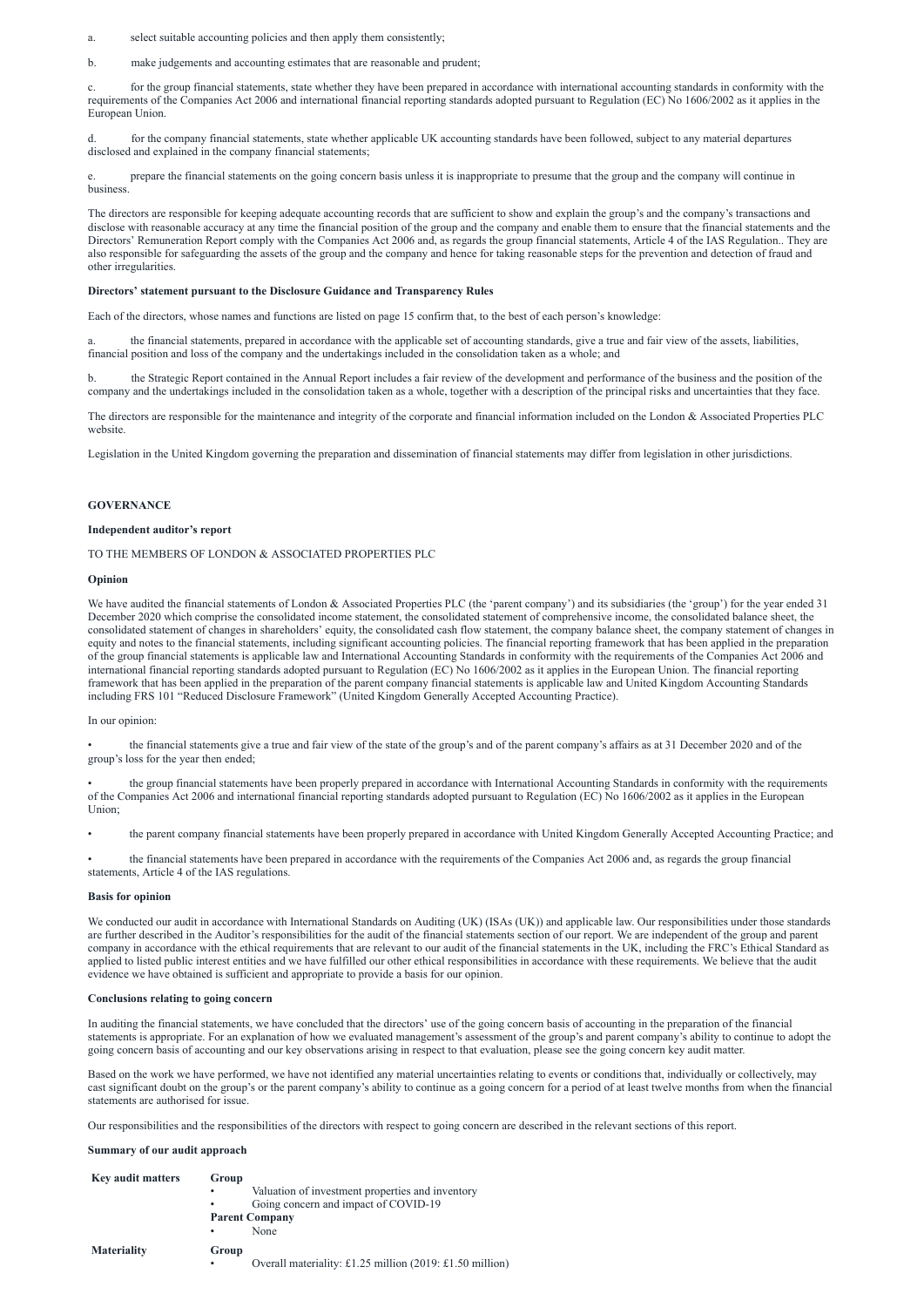• Performance materiality: £0.97 million (2019: £1.13 million)

- Overall materiality: £0.65 million (2019: £0.65 million)
	- Performance materiality: £0.49 million (2019: £0.49 million)

**Scope** Our audit procedures covered 100% of revenue, net assets and loss before tax.

**Parent Company**

# **Key audit matters**

Key audit matters are those matters that, in our professional judgment, were of most significance in our audit of the group financial statements of the current period and include the most significant assessed risks of material misstatement (whether or not due to fraud) we identified, including those which had the greatest effect on the overall audit strategy, the allocation of resources in the audit and directing the efforts of the engagement team.

These matters were addressed in the context of our audit of the group financial statements as a whole, and in forming our opinion thereon, and we do not provide a separate opinion on these matters.

We have determined the matters described below to be the key audit matters to be communicated in our report.

# **Valuation of investment properties and inventory**

| Key audit matter<br>description                    | The group owns freehold and leasehold investment property held at fair value and development<br>property held as inventory and valued at the lower of cost and net realisable value.<br>The majority of investment properties are valued by two firms of external independent valuers and<br>these valuations have been adopted in the financial statements. One investment property is valued<br>by an internal valuer.<br>At 31 December 2020 the carrying value of investment property (excluding head leases) was £42.64<br>million (note 8). The carrying value of development property held as inventory at the same date was<br>£25.01 million (note 12).<br>The assessment of the value of properties is considered a key audit matter due to the relative<br>importance of these assets to the group's financial statements, the potential impact of movements in<br>the value of these assets, particularly in light of the impact of Covid-19 on the real estate market,<br>and the subjectivity and complexity of the valuation process which involves significant judgements<br>and estimates, as disclosed on page 40 of the financial statements.                                                                                                                                                                                                                                                                                                                                                                                                                                                                                                                                                                                                                                                                                                              |
|----------------------------------------------------|-------------------------------------------------------------------------------------------------------------------------------------------------------------------------------------------------------------------------------------------------------------------------------------------------------------------------------------------------------------------------------------------------------------------------------------------------------------------------------------------------------------------------------------------------------------------------------------------------------------------------------------------------------------------------------------------------------------------------------------------------------------------------------------------------------------------------------------------------------------------------------------------------------------------------------------------------------------------------------------------------------------------------------------------------------------------------------------------------------------------------------------------------------------------------------------------------------------------------------------------------------------------------------------------------------------------------------------------------------------------------------------------------------------------------------------------------------------------------------------------------------------------------------------------------------------------------------------------------------------------------------------------------------------------------------------------------------------------------------------------------------------------------------------------------------------------------------------------------------------------------------|
| How the matter<br>was<br>addressed in the<br>audit | Investment properties<br>Our response included:<br>agreeing the valuations of all properties recorded in the financial statements and subject to<br>the external valuation process to the valuation reports prepared by the valuers. These reports<br>covered all of the value of investment properties, except one property valued at £0.75 million which<br>was subject to internal valuation;<br>assessing the qualifications and expertise of management's valuers, considering their<br>objectivity and any threats to their independence. We concluded that there was no threat which<br>might impair the valuers' independence and objectivity;<br>meeting the valuers, both external and internal, to discuss and challenge the assumptions<br>used and the movements in valuations observed in the year;<br>consulting an independent auditor's expert on the valuation of certain properties in the<br>portfolio whose values fell outside our expectations; and<br>comparing the key inputs to the valuation model to the underlying records of the leases and<br>records of rents received and against our knowledge of market yields, including by comparison to<br>publicly available market reports produced by independent third parties.<br>Development properties<br>Our response included:<br>agreeing the cost of properties held as inventory to underlying records;<br>for the Sheffield property, held at a value of $£17.95$ million, assessing the value of the<br>related development project by<br>o reviewing and challenging the assumptions made by management in respect of<br>anticipated sales prices<br>and development costs, and the forecast profit margin on the project;<br>o consulting an independent auditor's expert in respect of these assumptions; and<br>o considering the adequacy of the impairment charge made in the year. |
| <b>Key observations</b>                            | The carrying values of the properties are consistent with the valuation reports provided for the<br>investment properties.<br>We noted that the independent auditor's expert considered the valuations were generally at the<br>higher end of the range of expected valuations for those properties reviewed by them. We also noted<br>that management's valuer had visited all the properties and has an in depth knowledge of the<br>properties and the tenants which supports the assumptions made in their valuations.<br>Properties held in inventory are carried at the lower of cost and net realisable value.                                                                                                                                                                                                                                                                                                                                                                                                                                                                                                                                                                                                                                                                                                                                                                                                                                                                                                                                                                                                                                                                                                                                                                                                                                                         |
| Going concern and impact of COVID-19               |                                                                                                                                                                                                                                                                                                                                                                                                                                                                                                                                                                                                                                                                                                                                                                                                                                                                                                                                                                                                                                                                                                                                                                                                                                                                                                                                                                                                                                                                                                                                                                                                                                                                                                                                                                                                                                                                               |

- reviewing the board paper prepared on going concern
- comparing the prior period forecasts to the actual outturn for 2020;
- reviewing the base case forecasts in detail for the period to June 2022. We checked the mathematical accuracy of the model, and compared revenues and costs to the actual results for

| Key audit matter | Covid-19 was declared a global pandemic in the first quarter of the year and continues to have a  |
|------------------|---------------------------------------------------------------------------------------------------|
| description      | significant and unprecedented impact on all sections of the global economy, and in particular the |
|                  | real estate sector. The potential risks to the Group include:                                     |
|                  | tenants defaulting on, or deferring, rent payments resulting in cash flow difficulties for the    |
|                  |                                                                                                   |

Group;

• reductions in asset values in the property market, which may cause the Group to breach loan to value covenants; and

tightening of lending conditions including covenants.

The financial statements are prepared on the going concern basis of accounting, and the above factors have an impact on the assessment of the Group's ability to continue as a going concern. There is a risk, therefore, that the judgements involved in assessing going concern in the current climate are inappropriate, resulting in a material misstatement. There is also a risk that the disclosures made, including of whether there is a material uncertainty in relation to going concern, are inadequate or incomplete.

Group management has set out its disclosures in relation to going concern and the impact of Covid-19 on pages 18 and 39.

**How the matter was addressed in the audit** We discussed with management the process they undertook to assess going concern, including the impact of Covid-19. We audited the Group's assessment of going concern, including cash flow projections and forecast covenant compliance based on normal trading conditions, which was then sensitised to enable management to assess the potential impact of non payment of rents by tenants under various scenarios.

The audit work included: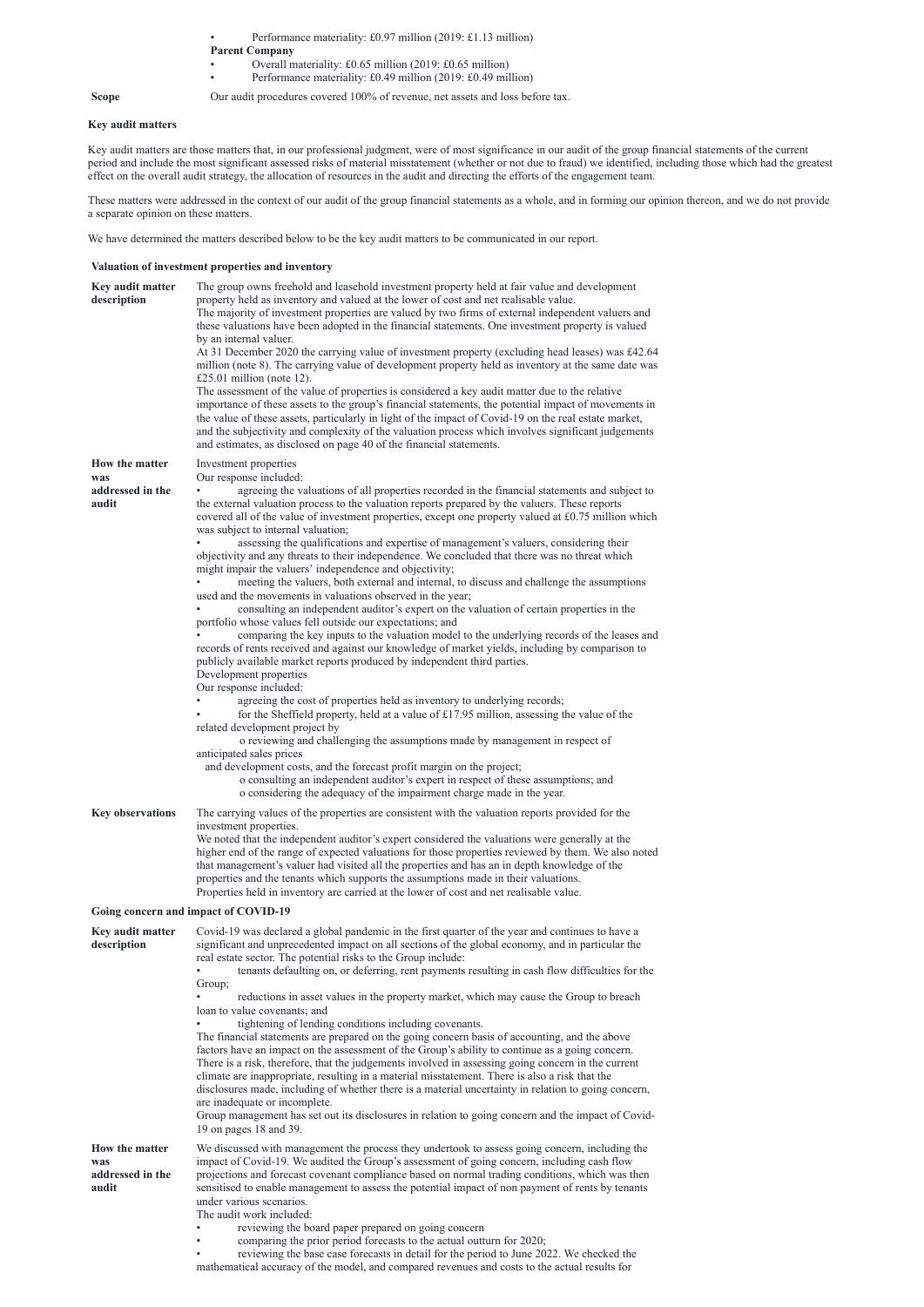2020, taking account of known and reasonably foreseeable changes; • considering the reasonableness of assumptions made in the forecasts and the sensitivity analysis prepared by management; • checking projected covenant compliance to the model under both the base case and management's worst case scenario, and against the loan agreements; • applying further sensitivity analysis to management's model, which included a reduction in certain anticipated cash inflows in the forecast period; • considering the likelihood and reasonableness of possible mitigating actions proposed by management, including the provision of additional security to cure possible loan to value covenant breaches, and alternative financing plans; • reviewing the component auditor's assessment of going concern for Bisichi plc, and discussing it with them. We considered the impact of Bisichi plc's going concern status on the ability of the LAP group to continue operating as a going concern; and reviewing the disclosures made in the financial statements in respect of going concern. **Key observations** The conclusions in relation to going concern are set out in the "Conclusions relating to going

concern" paragraph above.

#### **Our application of materiality**

When establishing our overall audit strategy, we set certain thresholds which help us to determine the nature, timing and extent of our audit procedures. When evaluating whether the effects of misstatements, both individually and on the financial statements as a whole, could reasonably influence the economic decisions of the users we take into account the qualitative nature and the size of the misstatements. Based on our professional judgement, we determined materiality as follows:

|                                                                   | Group                                                                                                                                          | Parent company                                                                                                                                                               |  |  |
|-------------------------------------------------------------------|------------------------------------------------------------------------------------------------------------------------------------------------|------------------------------------------------------------------------------------------------------------------------------------------------------------------------------|--|--|
| <b>Overall</b><br>materiality                                     | £1.25 million (2019: £1.50 million)                                                                                                            | $£0.65$ million<br>$(2019: \text{\pounds}0.65 \text{ million})$                                                                                                              |  |  |
| <b>Basis for</b><br>determining<br>overall<br>materiality         | 3.2% of net assets                                                                                                                             | 3.3% of net assets                                                                                                                                                           |  |  |
| <b>Rationale for</b><br>benchmark<br>applied                      |                                                                                                                                                | Net assets are the key criteria on which the performance of the group is measured, and the group<br>regularly reports net asset value per share as a metric to shareholders. |  |  |
| Performance<br>materiality                                        | £0.97 million $(2019: \text{\textsterling}1.13$ million)                                                                                       | £0.49 million $(2019: \text{\pounds}0.49 \text{ million})$                                                                                                                   |  |  |
| <b>Basis for</b><br>determining<br>performance<br>materiality     | 75% of overall materiality                                                                                                                     | 75% of overall materiality                                                                                                                                                   |  |  |
| <b>Reporting of</b><br>misstatements to<br>the Audit<br>Committee | Misstatements in excess of £63,000 and<br>misstatements below that threshold that, in our<br>view, warranted reporting on qualitative grounds. | Misstatements in excess of £33,000 and<br>misstatements below that threshold that, in our<br>view, warranted reporting on qualitative grounds.                               |  |  |

#### **An overview of the scope of our audit**

The group consists of 31 components. 27 of those are based in the UK with the other four based in South Africa.

The coverage achieved by our audit procedures was:

|                                  | <b>Number of</b> Revenue Net assets |           |           | <b>Loss</b> |
|----------------------------------|-------------------------------------|-----------|-----------|-------------|
|                                  | components                          |           |           | before tax  |
| <b>Full scope audit</b>          | 28                                  | $99.5\%$  | 99.6%     | 99.0%       |
| <b>Specific audit procedures</b> |                                     | $0.5\%$   | $0.4\%$   | $1.0\%$     |
| <b>Total</b>                     | 29                                  | $100.0\%$ | $100.0\%$ | $100.0\%$   |

Analytical procedures at group level were performed for the remaining two components.

Of the above, full scope audits for 8 components were undertaken by component auditors.

One component was considered significant as it contained material amounts of inventory, the recognition of which is a key audit matter for the group. This component was subject to specific audit procedures in respect of development properties.

#### **Other information**

The other information comprises the information included in the annual report other than the financial statements and our auditor's report thereon. The directors are responsible for the other information contained within the annal report. Our opinion on the financial statements does not cover the other information and,

except to the extent otherwise explicitly stated in our report, we do not express any form of assurance conclusion thereon.

Our responsibility is to read the other information and, in doing so, consider whether the other information is materially inconsistent with the financial statements or our knowledge obtained in the course of the audit or otherwise appears to be materially misstated. If we identify such material inconsistencies or apparent material misstatements, we are required to determine whether this gives rise to a material misstatement in the financial statements themselves. If, based on the work we have performed, we conclude that there is a material misstatement of this other information, we are required to report that fact.

We have nothing to report in this regard.

#### **Opinions on other matters prescribed by the Companies Act 2006**

IIn our opinion, the part of the directors' remuneration report to be audited has been properly prepared in accordance with the Companies Act 2006.

In our opinion, based on the work undertaken in the course of the audit:

• the information given in the Strategic Report and the Directors' Report for the financial year for which the financial statements are prepared is consistent with the financial statements; and

• the Strategic Report and the Directors' Report have been prepared in accordance with applicable legal requirements.

Matters on which we are required to report by exception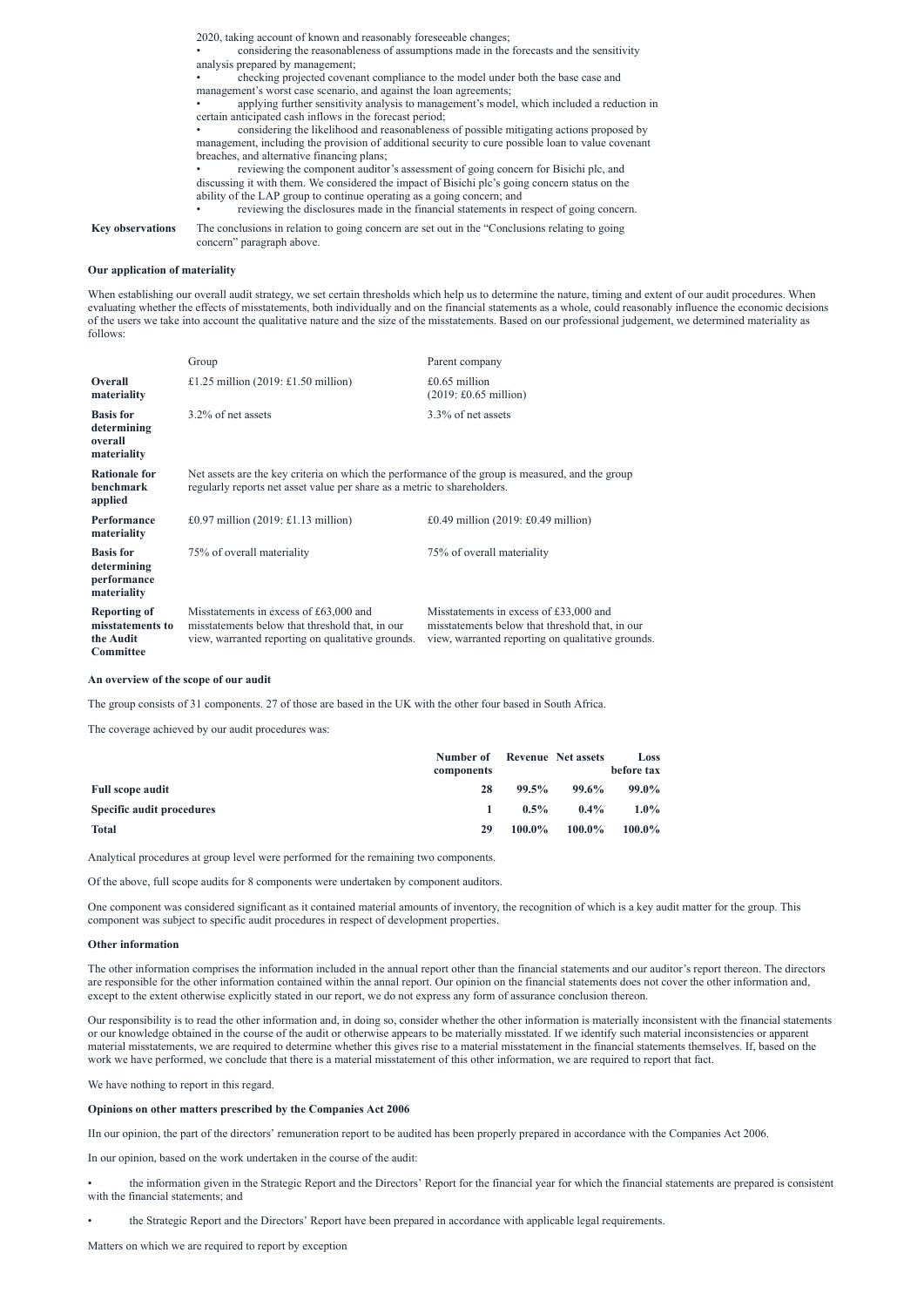In the light of the knowledge and understanding of the group and the parent company and their environment obtained in the course of the audit, we have not identified material misstatements in the Strategic Report or the Directors' Report.

We have nothing to report in respect of the following matters in relation to which the Companies Act 2006 requires us to report to you if, in our opinion:

- certain disclosures of directors' remuneration specified by law are not made; or
- we have not received all the information and explanations we require for our audit.

• adequate accounting records have not been kept by the parent company, or returns adequate for our audit have not been received from branches not visited by us; or

• the parent company financial statements and the part of the directors' remuneration report to be audited are not in agreement with the accounting records and returns; or

#### **Responsibilities of directors**

As explained more fully in the directors' responsibilities statement set out on page 29, the directors are responsible for the preparation of the financial statements and for being satisfied that they give a true and fair view, and for such internal control as the directors determine is necessary to enable the preparation of financial statements that are free from material misstatement, whether due to fraud or error.

In preparing the financial statements, the directors are responsible for assessing the group's and the parent company's ability to continue as a going concern, disclosing, as applicable, matters related to going concern and using the going concern basis of accounting unless the directors either intend to liquidate the group or the parent company or to cease operations, or have no realistic alternative but to do so.

#### **Auditor's responsibilities for the audit of the financial statements**

Our objectives are to obtain reasonable assurance about whether the financial statements as a whole are free from material misstatement, whether due to fraud or error, and to issue an auditor's report that includes our opinion. Reasonable assurance is a high level of assurance, but is not a guarantee that an audit conducted in accordance with ISAs (UK) will always detect a material misstatement when it exists. Misstatements can arise from fraud or error and are considered material if, individually or in the aggregate, they could reasonably be expected to influence the economic decisions of users taken on the basis of these financial statements.

inquired of management, and those charged with governance, about their own identification and assessment of the risks of irregularities, including any known actual, suspected or alleged instances of fraud;

The extent to which the audit was considered capable of detecting irregularities, including fraud

Irregularities are instances of non-compliance with laws and regulations. The objectives of our audit are to obtain sufficient appropriate audit evidence regarding compliance with laws and regulations that have a direct effect on the determination of material amounts and disclosures in the financial statements, to perform audit procedures to help identify instances of non-compliance with other laws and regulations that may have a material effect on the financial statements, and to respond appropriately to identified or suspected non-compliance with laws and regulations identified during the audit.

A further description of our responsibilities for the audit of the financial statements is located on the Financial Reporting Council's website at: <http://www.frc.org.uk/auditorsresponsibilities>. This description forms part of our auditor's report.

In relation to fraud, the objectives of our audit are to identify and assess the risk of material misstatement of the financial statements due to fraud, to obtain sufficient appropriate audit evidence regarding the assessed risks of material misstatement due to fraud through designing and implementing appropriate responses and to respond appropriately to fraud or suspected fraud identified during the audit.

Following the recommendation of the audit committee, we were appointed by the Board of Directors on 27 July 1987 to audit the financial statements for the year ending 31 December 1987 and subsequent financial periods.

However, it is the primary responsibility of management, with the oversight of those charged with governance, to ensure that the entity's operations are conducted in accordance with the provisions of laws and regulations and for the prevention and detection of fraud.

In identifying and assessing risks of material misstatement in respect of irregularities, including fraud, the group audit engagement team and component auditors:

• obtained an understanding of the nature of the industries and sectors, including the legal and regulatory frameworks that the group and parent company operate in and how the group and parent company are complying with the legal and regulatory frameworks;

• discussed matters about non-compliance with laws and regulations and how fraud might occur including assessment of how and where the financial statements may be susceptible to fraud.

All relevant laws and regulations identified at a Group level and areas susceptible to fraud that could have a material effect on the financial statements were communicated to component auditors. Any instances of non-compliance with laws and regulations identified and communicated by a component auditor were considered in our audit approach.

The most significant laws and regulations were determined as follows:

| <b>LEGISLATION/</b>           | ADDITIONAL AUDIT PROCEDURES PERFORMED BY THE GROUP AUDIT                                                                                                                                                    |
|-------------------------------|-------------------------------------------------------------------------------------------------------------------------------------------------------------------------------------------------------------|
| <b>REGULATION</b>             | ENGAGEMENT TEAM AND COMPONENT AUDITORS INCLUDED:                                                                                                                                                            |
|                               | IFRS, FRS 101 and Review of the financial statement disclosures and testing to supporting documentation; and<br>Companies Act 2006 completion of disclosure checklists to identify areas of non-compliance. |
| Tax compliance<br>regulations | Inspection of advice received from external tax advisors.                                                                                                                                                   |
| Mining laws and               | Obtaining an understanding of the control environment in monitoring compliance with laws and                                                                                                                |
| regulations                   | regulations in Bisichi plc, which included consideration of the South African Mining Charter.                                                                                                               |

The areas that we identified as being susceptible to material misstatement due to fraud were:

RISK Audit procedures performed by the audit engagement team and component auditors: Revenue recognition in coal contract and dispatch/delivery documents for items pre and post year end. sales Verification of the recognition point of coal sales compared to the revenue recognition policy, terms of Management override of controls Testing the appropriateness of journal entries and other adjustments; **assessing whether the judgements made in making accounting estimates are indicative of a potential bias; and evaluating the business rationale of any significant transactions that are unusual or outside the normal course of business.**

Other matters which we are required to address

The period of total uninterrupted consecutive appointments is 34 years, covering the years ended 31 December 1987 to 31 December 2020.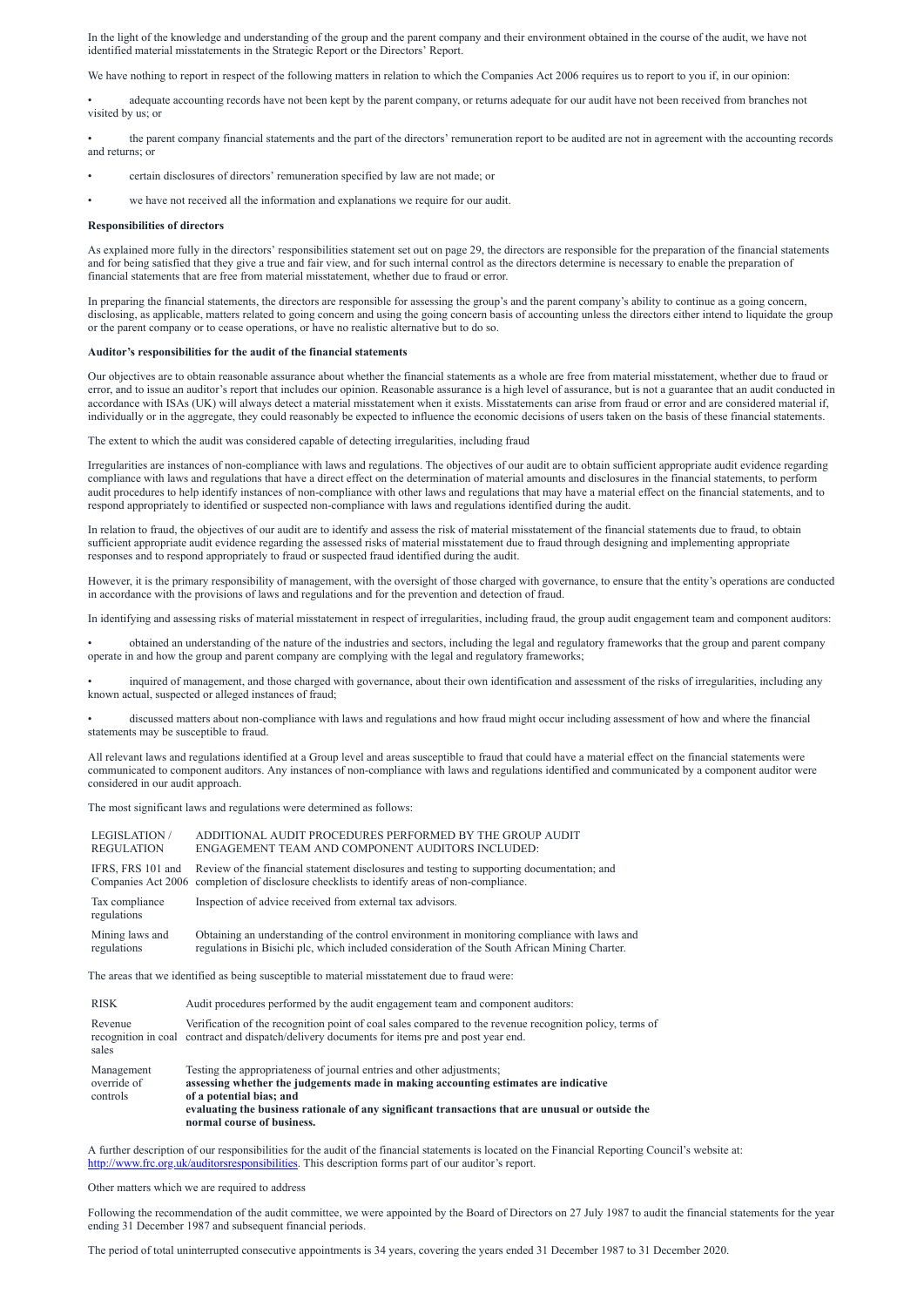The non-audit services prohibited by the FRC's Ethical Standard were not provided to the group or the parent company and we remain independent of the group and the parent company in conducting our audit.

During the period under review agreed upon procedures were completed in respect of a number of the group's service charge accounts.

Our audit opinion is consistent with the additional report to the audit committee.

Use of our report

This report is made solely to the company's members, as a body, in accordance with Chapter 3 of Part 16 of the Companies Act 2006. Our audit work has been undertaken so that we might state to the company's members those matters we are required to state to them in an auditor's report and for no other purpose. To the fullest extent permitted by law, we do not accept or assume responsibility to anyone other than the company and the company's members as a body, for our audit work, for this report, or for the opinions we have formed.

## **Geoff Wightwick (Senior Statutory Auditor)**

For and on behalf of RSM UK Audit LLP, Statutory Auditor Chartered Accountants 25 Farringdon Street London EC4A 4AB

|                                                                       | 2020<br>£'000 | 2019<br>£'000 |
|-----------------------------------------------------------------------|---------------|---------------|
| Loss for the year                                                     | (9,060)       | (5,491)       |
| Other comprehensive expense:                                          |               |               |
| Items that may be subsequently recycled to the income statement:      |               |               |
| Exchange differences on translation of Bisichi PLC foreign operations | (464)         | (49)          |
| Other comprehensive expense for the year net of tax                   | (464)         | (49)          |
| Total comprehensive expense for the year net of tax                   | (9,524)       | (5,540)       |
| <b>Attributable to:</b>                                               |               |               |
| Equity shareholders                                                   | (6,866)       | (6, 493)      |
| Non-controlling interest                                              | (2,658)       | 953           |
| Total comprehensive expense for the year net of tax                   | (9,524)       | (5,540)       |

6 May 2021

#### **financial statements**

# **Consolidated income statement**

for the year ended 31 December 2020

|                                                                             | <b>Notes</b>   | 2020<br>£'000 | 2019<br>£'000 |
|-----------------------------------------------------------------------------|----------------|---------------|---------------|
| <b>Group revenue</b>                                                        | $\mathbf{1}$   | 35,018        | 63,966        |
| Operating costs                                                             |                | (39, 942)     | (60, 766)     |
| <b>Operating (loss)/profit</b>                                              |                | (4, 924)      | 3,200         |
| Finance income                                                              | 4              | 30            | 86            |
| Finance expenses                                                            | 4              | (2,869)       | (3,252)       |
| Result before revaluation and other movements                               |                | (7,763)       | 34            |
| Non-cash changes in valuation of assets and liabilities and other movements |                |               |               |
| Exchange gains                                                              |                | 39            |               |
| Decrease in value of investment properties                                  | 8              | (2,269)       | (2,988)       |
| Increase/(decrease) in value of trading investments                         |                | 67            | (6)           |
| Decrease in value of other investments                                      |                | (20)          | (1,749)       |
| Adjustment to interest rate derivative                                      | 21             | (200)         | 169           |
| Loss for the year before taxation                                           | $\overline{2}$ | (10, 146)     | (4,540)       |
| Income tax credit/(charge)                                                  | 5              | 1,086         | (951)         |
| Loss for the year                                                           |                | (9,060)       | (5,491)       |
| <b>Attributable to:</b>                                                     |                |               |               |
| Equity holders of the Company                                               |                | (6,704)       | (6, 477)      |
| Non-controlling interest                                                    | 24             | (2,356)       | 986           |
| Loss for the year                                                           |                | (9,060)       | (5,491)       |
| <b>Earnings per share</b>                                                   |                |               |               |
| Loss per share - basic and diluted                                          | 7              | (7.86)p       | (7.59)p       |

#### **Consolidated statement of comprehensive income**

for the year ended 31 December 2020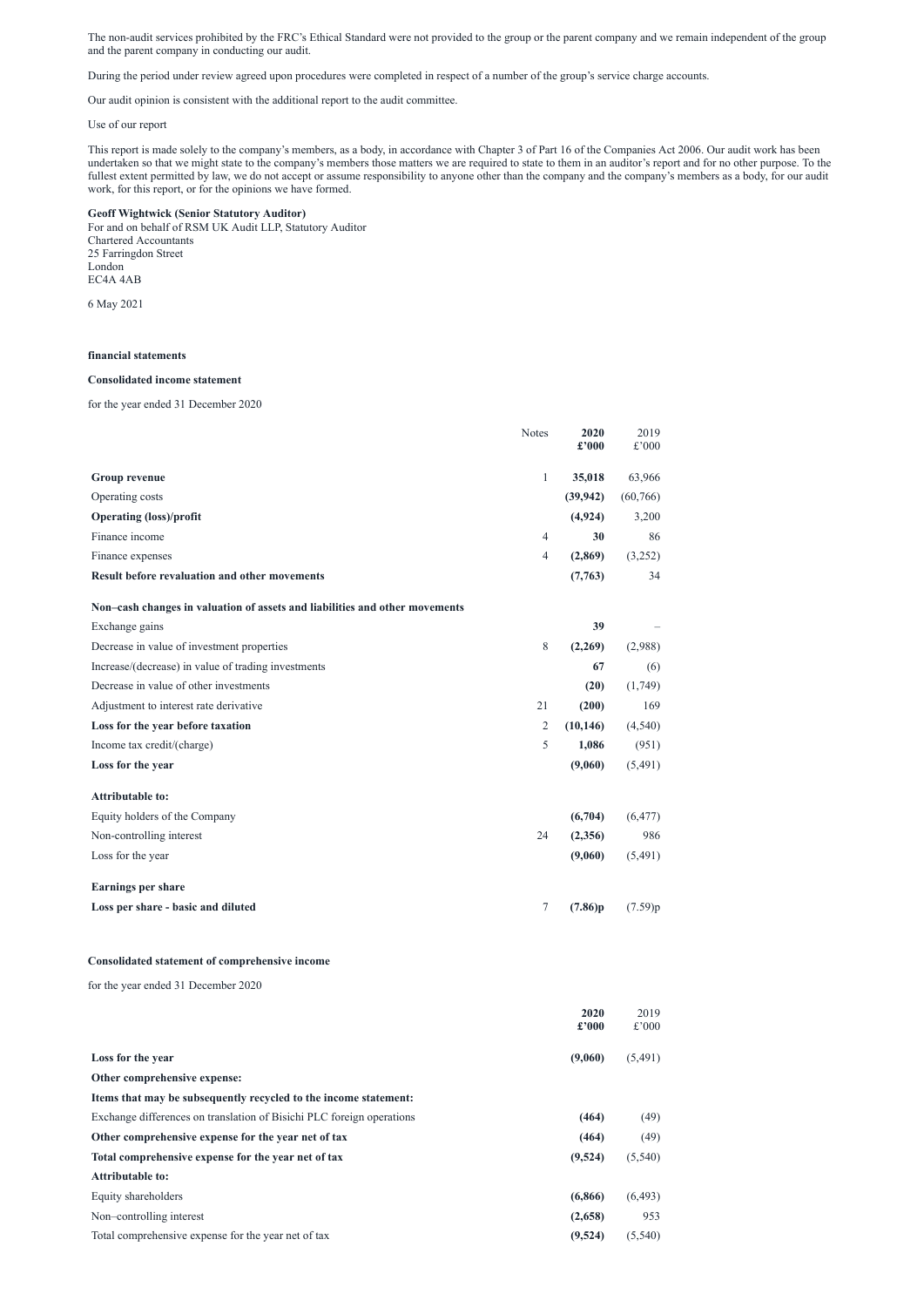#### **financial statements**

#### **Consolidated balance sheet**

at 31 December 2020

|                                                  | <b>Notes</b> | 2020<br>£'000 | 2019<br>$\pounds$ '000 |
|--------------------------------------------------|--------------|---------------|------------------------|
| Non-current assets                               |              |               |                        |
| Market value of properties attributable to Group | $\,$ 8 $\,$  | 42,640        | 44,580                 |
| Present value of head leases                     | 8            | 3,344         | 3,326                  |
| Property                                         |              | 45,984        | 47,906                 |
| Mining reserves, property, plant and equipment   | 9            | 10,986        | 10,472                 |
| Investments                                      | 14           | 1,746         | 287                    |
|                                                  |              | 58,716        | 58,665                 |
| <b>Current assets</b>                            |              |               |                        |
| Inventories - Property                           | 12           | 25,013        | 26,915                 |
| Inventories - Mining                             | 13           | 3,445         | 2,432                  |
| Trade and other receivables                      | 15           | 8,190         | 8,399                  |
| Corporation tax recoverable                      |              |               | 19                     |
| Investments                                      | 16           | 833           | 1,119                  |
| Cash and cash equivalents                        |              | 7,194         | 13,533                 |
|                                                  |              | 44,675        | 52,417                 |
| <b>Total assets</b>                              |              | 103,391       | 111,082                |
| <b>Current liabilities</b>                       |              |               |                        |
| Trade and other payables                         | 17           | (16, 133)     | (12, 835)              |
| Borrowings                                       | 18           | (10, 274)     | (10, 120)              |
| Lease liabilities                                | 19           | (514)         | (424)                  |
| Current tax liabilities                          |              | (209)         | (457)                  |
|                                                  |              | (27, 130)     | (23, 836)              |
| <b>Non-current liabilities</b>                   |              |               |                        |
| Borrowings                                       | 18           | (30, 853)     | (31,063)               |
| Interest rate derivatives                        | 21           | (200)         |                        |
| Lease liabilities                                | 19           | (3,865)       | (3,842)                |
| Provisions                                       | 20           | (1, 442)      | (1, 554)               |
| Deferred tax liabilities                         | 22           | (355)         | (1,654)                |
|                                                  |              | (36,715)      | (38, 113)              |
| Total liabilities                                |              | (63, 845)     | (61, 949)              |
| <b>Net assets</b>                                |              | 39,546        | 49,133                 |
| Equity attributable to the owners of the parent  |              |               |                        |
| Share capital                                    | 23           | 8,554         | 8,554                  |
| Share premium account                            |              | 4,866         | 4,866                  |
| Translation reserve (Bisichi PLC)                |              | (1,030)       | (868)                  |
| Capital redemption reserve                       |              | 47            | 47                     |
| Retained earnings (excluding treasury shares)    |              | 17,567        | 24,271                 |
| Treasury shares                                  | 23           | (144)         | (144)                  |
| Retained earnings                                |              | 17,423        | 24,127                 |
| Total equity attributable to equity shareholders |              | 29,860        | 36,726                 |
| Non-controlling interest                         | 24           | 9,686         | 12,407                 |

| <b>Total equity</b> |
|---------------------|
|                     |

**Sir Michael Heller Jonathan Mintz** Company Registration No. 341829 Director Director

#### **Total equity 39,546** 49,133

**Net assets per share** 7 **34.99p** 43.04p

These financial statements were approved by the board of directors and authorised for issue on 6 May 2021 and signed on its behalf by:

#### **financial statements**

**Consolidated statement of changes in shareholders' equity**

for the year ended 31 December 2020

**Share capital premium £'000 Share Translation £'000 reserves redemption £'000 Capital Treasury Retained reserve £'000 shares £'000 excluding earnings treasury Controlling Total excluding controlling Non– Non– Interests £'000 Total equity £'000**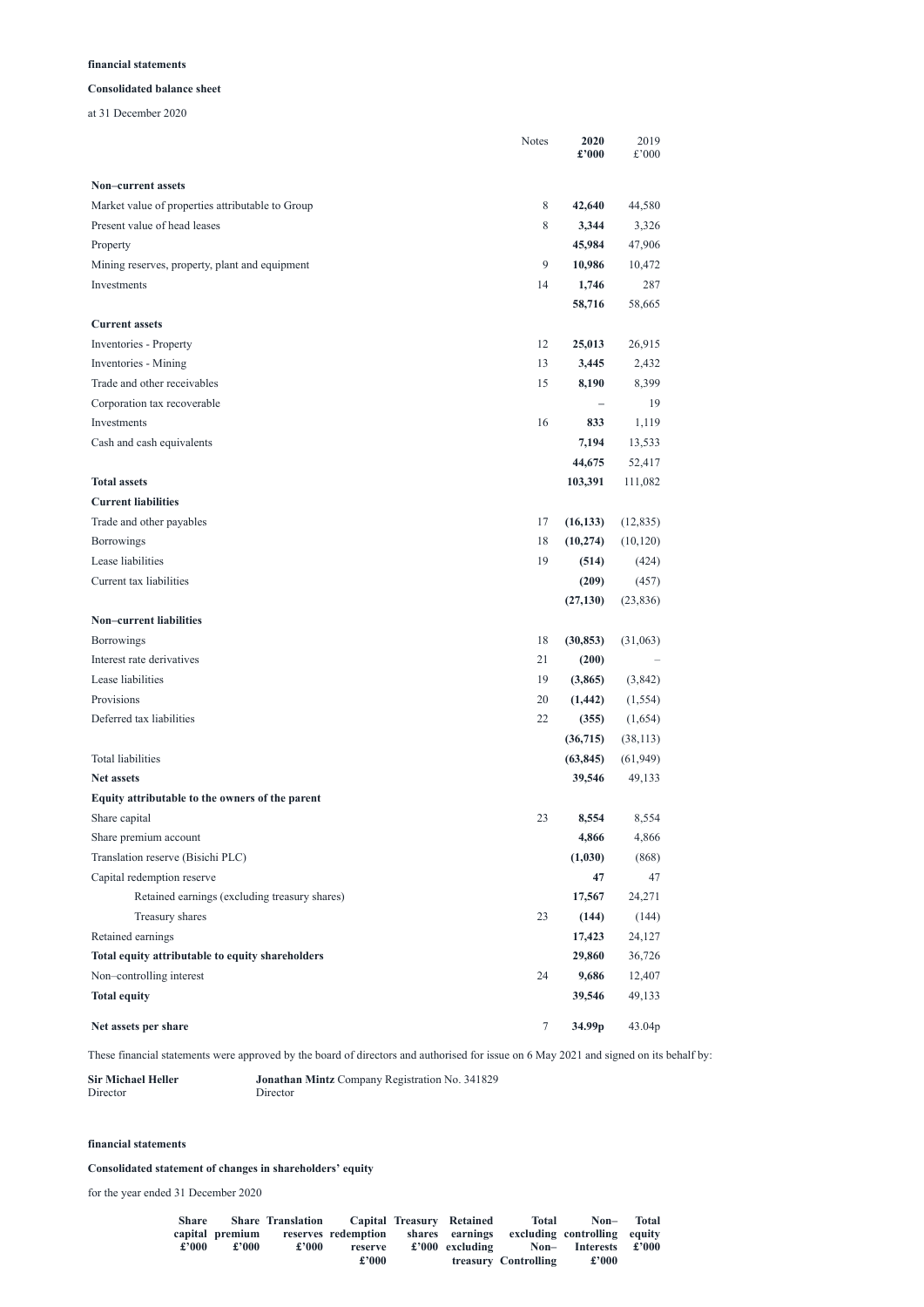|                                                 |       |       |         |    |       | shares<br>£'000 | <b>Interests</b><br>£'000 |         |                     |
|-------------------------------------------------|-------|-------|---------|----|-------|-----------------|---------------------------|---------|---------------------|
| <b>Balance at 1</b><br><b>January 2019</b>      | 8,554 | 4,866 | (852)   | 47 | (144) | 30,906          | 43,377                    | 12,309  | 55,686              |
| (Loss)/profit<br>for year                       |       |       |         |    |       | (6, 477)        | (6, 477)                  |         | 986 (5,491)         |
| Other comprehensive<br>expense:                 |       |       |         |    |       |                 |                           |         |                     |
| Currency<br>translation                         |       |       | (16)    |    |       |                 | (16)                      | (33)    | (49)                |
| <b>Total other</b><br>comprehensive<br>expense  |       |       | (16)    |    |       |                 | (16)                      | (33)    | (49)                |
| <b>Total</b><br>comprehensive<br>expense        |       |       | (16)    |    |       | (6, 477)        | (6, 493)                  | 953     | (5,540)             |
| Transactions<br>with owners:                    |       |       |         |    |       |                 |                           |         |                     |
| Dividends-<br>equity holders                    |       |       |         |    |       | (158)           | (158)                     |         | (158)               |
| Dividends-<br>non-controlling<br>interests      |       |       |         |    |       |                 |                           | (855)   | (855)               |
| <b>Transactions</b><br>with owners              |       |       |         |    |       | (158)           | (158)                     | (855)   | (1,013)             |
| <b>Balance at 31</b><br><b>December</b><br>2019 | 8,554 | 4,866 | (868)   | 47 | (144) | 24,271          | 36,726                    | 12,407  | 49,133              |
| Loss for year                                   |       |       |         |    |       | (6,704)         | (6,704)                   | (2,356) | (9,060)             |
| <b>Other</b><br>comprehensive<br>expense:       |       |       |         |    |       |                 |                           |         |                     |
| Currency<br>translation                         |       |       | (162)   |    |       |                 | (162)                     | (302)   | (464)               |
| <b>Total other</b><br>comprehensive<br>expense  |       |       | (162)   |    |       |                 | (162)                     | (302)   | (464)               |
| <b>Total</b><br>comprehensive<br>expense        |       |       | (162)   |    |       | (6,704)         | (6,866)                   |         | $(2,658)$ $(9,524)$ |
| <b>Transactions</b><br>with owners:             |       |       |         |    |       |                 |                           |         |                     |
| Dividends-<br>non-controlling<br>interests      |       |       |         |    |       |                 |                           | (63)    | (63)                |
| <b>Transactions</b><br>with owners              |       |       |         |    |       |                 |                           | (63)    | (63)                |
| <b>Balance at 31</b><br><b>December</b><br>2020 | 8,554 | 4,866 | (1,030) | 47 | (144) | 17,567          | 29,860                    | 9,686   | 39,546              |

# **financial statements**

# **Consolidated cash flow statement**

for the year ended 31 December 2020

| 2020  | 2019  |
|-------|-------|
| £'000 | £'000 |

| Loss for the year before taxation          | (10, 146) | (4,540) |
|--------------------------------------------|-----------|---------|
| Finance income                             | (30)      | (86)    |
| Finance expense                            | 2,869     | 3,252   |
| Decrease in value of investment properties | 2,269     | 2,988   |
| (Increase)/decrease in trading investments | (47)      | 1,755   |
| Adjustment to interest rate derivative     | 200       | (169)   |
| Loss on sale of inventory - property       |           | 991     |
| Depreciation                               | 2,455     | 2,407   |
| Development expenditure on inventories     | (398)     | (409)   |
| Sale of inventory - property               |           | 9,309   |
| Exchange adjustments                       | (39)      | 123     |
| Change in inventories                      | 1,173     | 805     |
| Change in receivables                      | (380)     | (448)   |
| Change in payables                         | 3,717     | (994)   |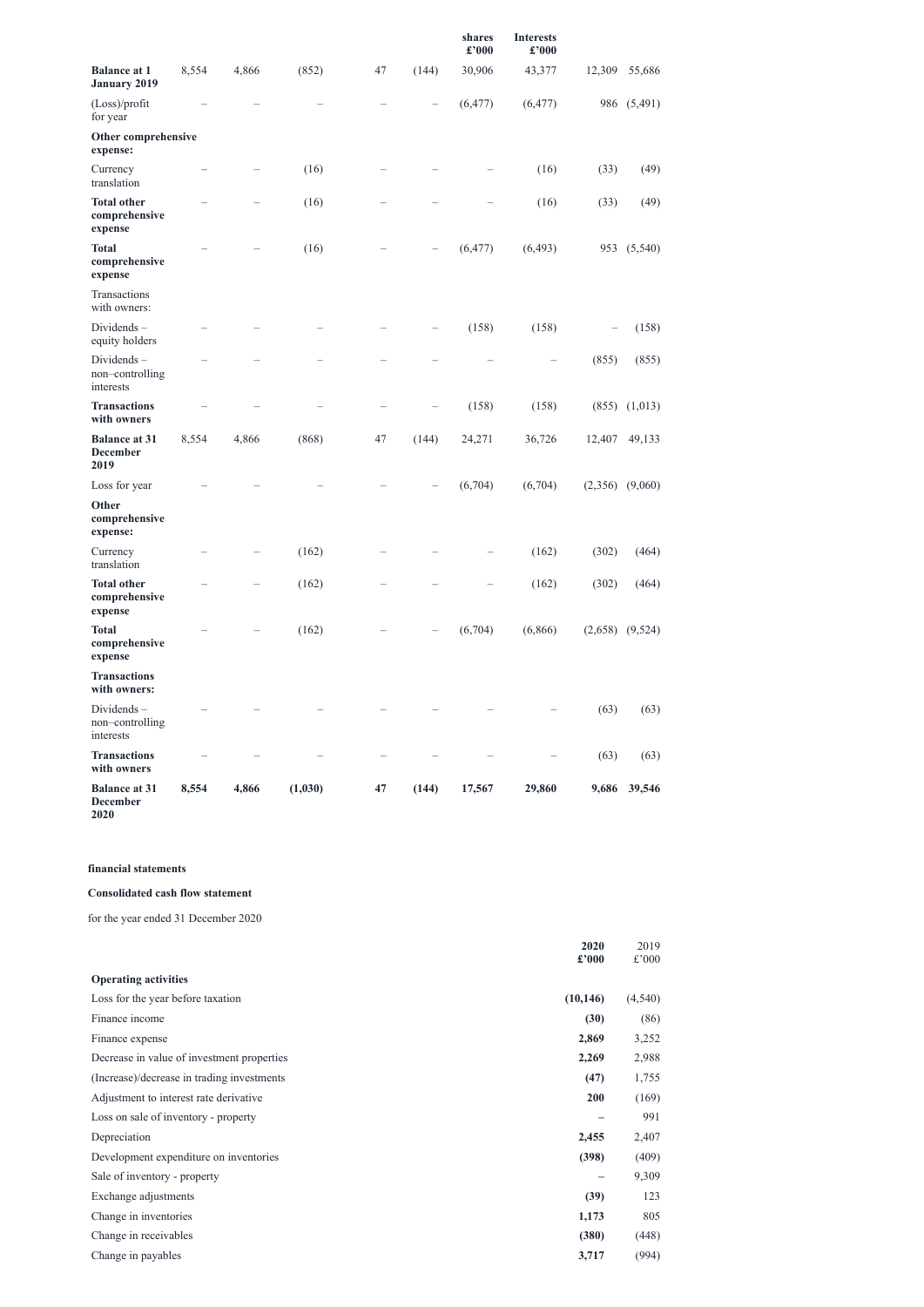| <b>Cash generated from operations</b>                                      | 1,643             | 14,984    |
|----------------------------------------------------------------------------|-------------------|-----------|
| Income tax paid                                                            | (198)             | (1,199)   |
| Cash inflows from operating activities                                     | 1,445             | 13,785    |
| <b>Investing activities</b>                                                |                   |           |
| Disposal of assets held for sale                                           | $\qquad \qquad -$ | 2,285     |
| Acquisition of investment properties, mining reserves, plant and equipment | (3,515)           | (3,350)   |
| Disposal of other investments                                              | 253               |           |
| Acquisition of other investments                                           | (1,379)           | (490)     |
| Interest received                                                          | 30                | 86        |
| <b>Cash outflows from investing activities</b>                             | (4,611)           | (1,469)   |
| <b>Financing activities</b>                                                |                   |           |
| Interest paid                                                              | (2,675)           | (2,932)   |
| Interest obligation under finance leases                                   | (178)             | (259)     |
| Repayment of lease liabilities                                             | (231)             | (193)     |
| Receipt of bank loan - Bisichi PLC                                         | 61                | 3,908     |
| Repayment of bank loan - Bisichi PLC                                       | (200)             | (6,011)   |
| Receipt of bank loan - London & Associated Properties PLC                  | 105               | 13,725    |
| Repayment of bank loan - London & Associated Properties PLC                | (169)             | (28, 482) |
| Equity dividends paid                                                      |                   | (154)     |
| Equity dividends paid - non-controlling interests                          | (63)              | (375)     |
| <b>Cash outflows from financing activities</b>                             | (3,350)           | (20, 773) |
| Net decrease in cash and cash equivalents                                  | (6, 516)          | (8, 457)  |
| Cash and cash equivalents at beginning of year                             | 8,691             | 17,120    |
| Exchange adjustment                                                        | 173               | 28        |
| Cash and cash equivalents at end of year                                   | 2,348             | 8,691     |

The cash flows above relate to continuing operations.

# **Cash and cash equivalents**

For the purpose of the cash flow statement, cash and cash equivalents comprise the following balance sheet amounts:

|                                                    | 2020<br>£'000 | 2019<br>£'000 |
|----------------------------------------------------|---------------|---------------|
| Cash and cash equivalents (before bank overdrafts) | 7.194         | 13,533        |
| Bank overdrafts                                    | (4,846)       | (4,842)       |
| Cash and cash equivalents at end of year           | 2.348         | 8.691         |

£nil of cash deposits at 31 December 2020 were charged as security to debenture stocks (2019: £340,000).

£nil of cash deposits at 31 December 2020 were charged as security to bank loans (2019: £2,271,000).

#### **financial statements**

#### **Group accounting policies**

## **The following are the principal Group accounting policies:**

#### **Basis of accounting**

The Group financial statements are prepared in accordance with international accounting standards in conformity with the requirements of the Companies Act 2006 and are additionally required under the Disclosure Guidance and Transparency Rules of the Financial Conduct Authority to prepare the group financial statements in accordance with international financial reporting standards adopted pursuant to Regulation (EC) No 1606/2002 as it applies in the European Union. The directors have elected under company law to prepare the company financial statements in accordance with United Kingdom Generally Accepted Accounting Practice (United Kingdom Accounting Standards and applicable law) and these are presented in Note 30.

The financial statements are prepared under the historical cost convention, except for the revaluation of freehold and leasehold properties and financial assets at fair value through profit and loss as well as fair value of interest rate derivatives at fair value.

The Group financial statements are presented in Pounds Sterling and all values are rounded to the nearest thousand pounds (£'000) except when otherwise stated.

The functional currency for each entity in the Group is the currency of the country in which the entity has been incorporated. Details of the country in which each entity has been incorporated can be found in note 11.

The exchange rates used in the accounts were as follows:

|                | £1 Sterling: Rand £1 Sterling: Dollar |         |        |        |
|----------------|---------------------------------------|---------|--------|--------|
|                | <b>2020</b>                           | 2019    | 2020   | 2019   |
| Year-end rate  | 20.0145                               | 18.5759 | 1.3663 | 1.3254 |
| Annual average | 21.0936                               | 18.4326 | 1.2833 | 1.2781 |

London & Associated Properties PLC ("LAP"), the parent company, is a public limited company incorporated and domiciled in England and quoted on the London Stock Exchange. The Company registration number is 341829. LAP and its subsidiaries ("the Group") consist of LAP, all of its subsidiary undertakings, including Bisichi PLC ("Bisichi") and Dragon Retail Properties Limited ("Dragon"). The Group without Bisichi and Dragon is referred to as LAP Group.

**Going concern**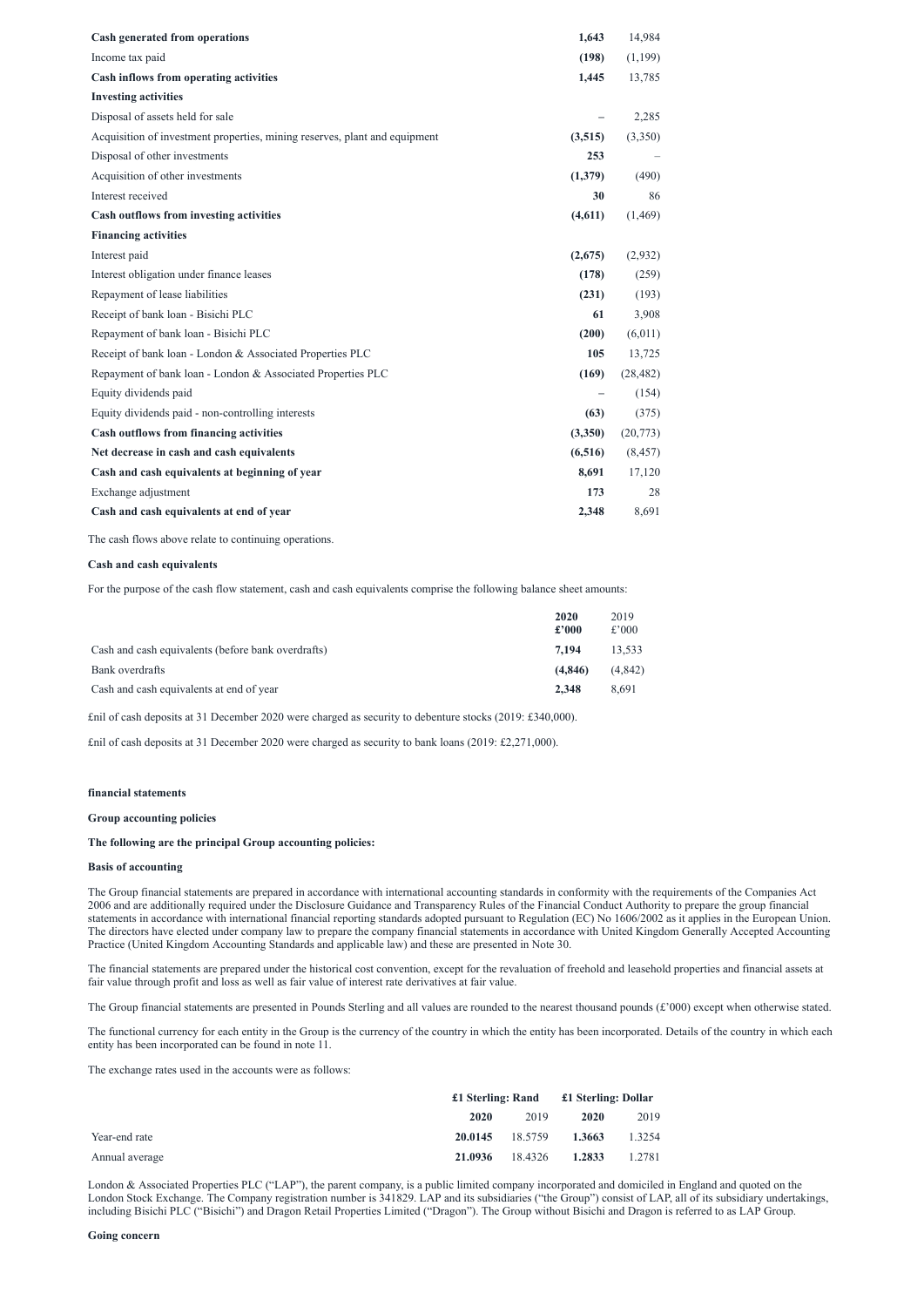In reviewing going concern it is necessary to consider separately the position of LAP Group and Bisichi. Although both are consolidated into group accounts (as required by IFRS 10), they are managed independently and in the unlikely event that Bisichi was unable to continue trading this would not affect the ability of LAP Group to continue operating as a going concern. The same would be true for Bisichi in reverse.

The directors have reviewed the cash flow forecasts of the LAP Group and the underlying assumptions on which they are based for the period to 30 June 2022. The LAP Group's business activities, together with the factors likely to affect its future development, are set out in the Chairman' Statement and Chief Executive's Review and Financial and Performance Review, including separate sections discussing the potential impact of COVID-19 on the LAP Group. In addition, Note 21 to the financial statements sets out the Group's objectives, policies and processes for managing its capital; its financial risk management objectives; details of its financial instruments and hedging activities; and its exposure to credit risk and liquidity risk.

Given the significant impact of Covid-19 on the macro-economic conditions in which LAP is operating, additional stress-testing has been carried out on LAP's ability to continue in operation under extremely unfavourable operating conditions, including a scenario in which the Group is unable to collect a significant proportion of its rent for an extended period of time. While the assumptions applied in these scenarios are possible, they do not represent the Group's view of the likely outturn. However, the results of these tests help to inform the directors' assessment of the viability of LAP. The Group has assessed the impact of these assumptions on the key financial metrics over a four year period, including the net cash position and debt covenants. The majority of our properties serve local communities with convenience retail and tenants therefore tend to be sole traders, rather than large fashion retailers. Sole traders rely on their property to serve the local community and are less affected by the structural disruptions seen in the wider retail environment. The group has over two hundred tenants and is not reliant on any single large tenant.

In the event of the above worst-case assumptions, in December 2021 LAP's cash balances would fall to their lowest level of £1.0 million. These estimates include discretionary spending that could be delayed or stopped entirely and assume that no additional sources of funding are sought, other than refinancing of existing debts at their end dates.

# **Cash position**

The worst-case scenario, which management consider a remote possibility, assumes that for a period of nine months after the date of these accounts:

- 60% of tenants delay payments by nine months
- rent accruing from 20% of tenants who remain in occupation is never received
- rent accruing from a further 20% of tenants is never received as they become insolvent
- empty units remain void for a period of 6 months before reletting
- No dividend is received from Bisichi for the duration of the forecast
- 75% of tenant arears built up from March 2020 to date, above normal levels, are never recovered

Broadway Regen has a development loan of £3.67 million (2019: £3.61 million) expiring in July 2021. This is a residential development which is expected to have strong returns. We expect that the lender will continue to roll over this loan until such time as we dispose of the project.

In the longer term, the Group' £14 million loan with Phoenix CRE S.a.r.l and its £10 million debenture with Aviva are due for repayment in August and September of 2022 respectively. The Board will be looking at options to refinance these loans closer to their expiry.

#### **group accounting policies**

#### **Debt Covenants**

The Group has examined potential falls in valuations across all properties and assessed the effect on existing debt covenants. In all cases we have the option to paydown the loans to cure Loan to Value covenants.

A reduction in property valuations would require LAP to repay loans in order to meet Loan to Value covenants. This could be met from a combination of existing cash reserves, by providing currently unencumbered properties, valued at £5.0 million, as additional security or by selling or leveraging other investments and assets. In 2020 there was a reduction in investment property values of £2,269,000 (4.7%)

We are committed to improving disclosure and transparency and will continue to work with our different stakeholders to ensure they understand the detail of these accounting changes. We continue to remain committed to a robust financial policy.

Some, but not all, loans are non-recourse to the group. The Group's largest loan, of £14 million with Phoenix CRE S.à r.l, is non-recourse and could be called without a material impact on the wider group in the short and medium term. Should properties secured against London & Associated Properties PLC's £10 million debenture with Aviva suffer a fall in value, either currently unencumbered properties or cash could be added to the existing security. The property mix of the current security is 68% community retail and 32% industrial; values of the latter are widely considered to be more resilient in the current climate.

Loan debt service covenants react more immediately to short term delays in rent payments than property values. For all loans, the group is able, at its discretion, to provide assistance to match any shortfall in rents received.

#### **Debt Refinancing**

Dragon has a £1.2 million loan that expired in January 2021 and is currently rolling over. The lender has offered terms for a nine-month extension to October 2021 to enable a longer term refinancing, following the delays caused by COVID. Dragon is considering this offer and is exploring options for longer term refinancing of this loan. The LTV on this loan is 56% based on the lender & apos; last valuation and the security is considered attractive.

Both these loans are ring-fenced within the group's joint venture vehicles, where the major partner is Bisichi PLC. Although in both cases we are confident that refinancing can be achieved satisfactorily, we note that, were the loans to be called, there are sufficient assets available to settle the obligations and their disposal would not affect the ability of the group to continue to operate as a going concern.

## **Bisichi PLC**

The directors note the consideration of going concern by the Bisichi board, but also note that any failure of Bisichi would not itself impact on the going concern status of the LAP group for the reasons set out on page 8 of the financial statements.

The directors believe that the LAP Group has adequate resources to continue in operational existence for the foreseeable future and that the LAP Group is well placed to manage its business risks. Thus they continue to adopt the going concern basis of accounting in preparing the annual financial statements.

The Bisichi directors continue to adopt the going concern basis of accounting in preparing the Bisichi annual financial statements.

# **International Financial Reporting Standards (IFRS)**

The Group has adopted all of the new and revised Standards and Interpretations issued by the International Accounting Standards Board ("IASB") that are relevant to its operations and effective for accounting periods beginning 1 January 2020.

The Group has not adopted any Standards or Interpretations in advance of the required implementation dates.

**Key judgements and estimates**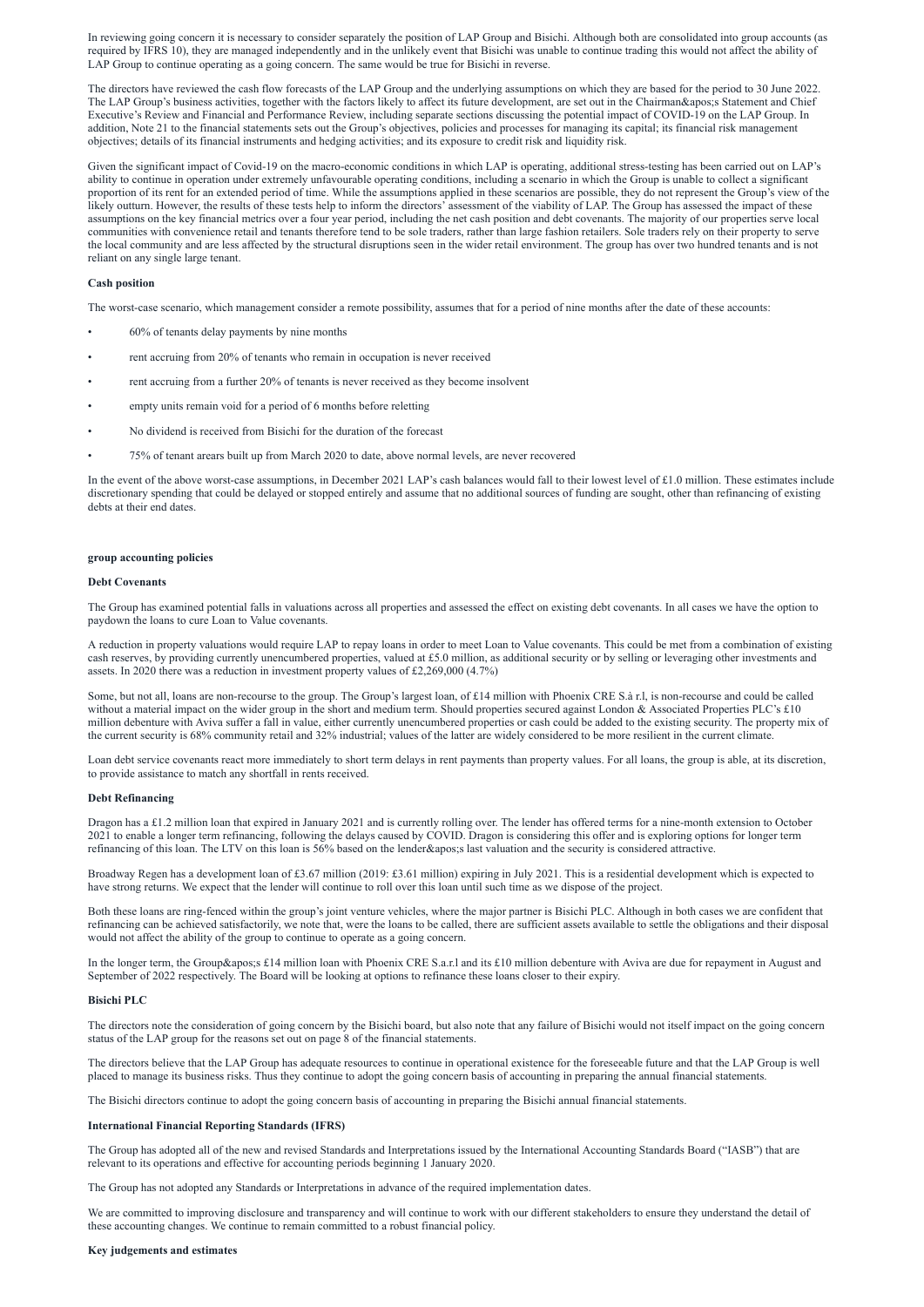The preparation of the financial statements requires management to make assumptions and estimates that may affect the reported amounts of assets and liabilities and the reported income and expenses, further details of which are set out below. Although management believes that the assumptions and estimates used are reasonable, the actual results may differ from those estimates. Further details of the estimates and judgements which may have a material impact on next year's financial statements are contained in the Directors' Report.

# **Property operations**

# **Fair value measurements of investment properties**

When the Group begins to redevelop an existing investment property with a view to sale or when more management time is spent on development activities with a view to recovering value through the disposal of the property rather than managing it to generate/receive rent.

An assessment of the fair value of these assets is undertaken annually. The fair value measurements are estimated based on the amounts for which the assets and liabilities could be exchanged between market participants. To the extent possible, the assumptions and inputs used take into account externally verifiable inputs. However, such information is by nature subject to uncertainty and is discussed further in the Directors' Report and shown in note 8.

# **Inventories - Property**

The property is transferred to inventory and held as a current asset. The property is re-measured to fair value as at the date of the transfer with any gain or loss being taken to the income statement. The re-measured amount becomes the deemed cost at which the property is then carried at within Inventories - property, plus any costs for asset management initiatives or development in preparation for sale and subject to any provision required to reduce cost to net realisable value.

In assessing the net realisable value of a property development, the directors make significant estimates and judgements regarding, inter alia, forecast sales and costs per square foot, gross internal area, affordable housing allocations and appropriate rates of financing. The degree to which these variables can be accurately forecast will depend on the stage of development of the particular project and the impact of changes in these assumptions to the net realisable value could be material. Further detail is included in note 12.

# **Mining operations**

# **Life of mine and reserves**

The directors of Bisichi consider their judgements and estimates surrounding the life of the mine and its reserves to have significant effect on the amounts recognised in the financial statements and to be an area where the financial statements are subject to significant estimation uncertainty. The life of mine remaining is currently estimated at 4 years. This life of mine is based on the group's existing coal reserves including reserves acquired but subject to regulatory approval. The life of mine excludes future coal purchases and coal reserve acquisitions. The group's estimates of proven and probable reserves are prepared utilising the South African code for the reporting of exploration results, mineral resources and mineral reserves (the SAMREC code) and are subject to assessment by an independent Competent Person experienced in the field of coal geology and specifically opencast and pillar coal extraction. Estimates of coal reserves impact assessments of the carrying value of property, plant and equipment, depreciation calculations and rehabilitation and decommissioning provisions. There are numerous uncertainties inherent in estimating coal reserves and changes to these assumptions may result in restatement of reserves. These assumptions include geotechnical factors as well as economic factors such as commodity prices, production costs and yield.

## **Depreciation, amortisation of mineral rights, mining development costs and plant & equipment**

The annual depreciation/amortisation charge is dependent on estimates, including coal reserves and the related life of the mine, expected development expenditure for probable reserves, the allocation of certain assets to relevant ore reserves and estimates of residual values of the processing plant. The charge can fluctuate when there are significant changes in any of the factors or assumptions used, such as estimating mineral reserves which in turn affects the life of mine or the expected life of reserves. Estimates of proven and probable reserves are prepared by an independent Competent Person. Assessments of depreciation/amortisation rates against the estimated reserve base are performed regularly. Details of the depreciation/amortisation charge can be found in note 9.

#### **Provision for mining rehabilitation including restoration and de-commissioning costs**

A provision for future rehabilitation including restoration and decommissioning costs requires estimates and assumptions to be made around the relevant regulatory framework, the timing, extent and costs of the rehabilitation activities and of the risk free rates used to determine the present value of the future cash outflows. The provisions, including the estimates and assumptions contained therein, are reviewed regularly by management. The Group engages an independent expert to assess the cost of restoration and decommissioning annually as part of management's assessment of the provision. Details of the provision for mining rehabilitation can be found in note 20.

# **Mining impairment**

Property, plant and equipment representing the Group's mining assets in South Africa are reviewed for impairment at each reporting date. The impairment test is performed using the approved Life of Mine plan and those future cash flow estimates are discounted using asset specific discount rates and are based on expectations about future operations. The impairment test requires estimates about production and sales volumes, commodity prices, proven and probable reserves (as assessed by the Competent Person), operating costs and capital expenditures necessary to extract reserves in the approved Life of Mine plan. Changes in such estimates could impact recoverable values of these assets. Details of the carrying value of property, plant and equipment can be found in note 9.

The impairment test indicated significant headroom as at 31 December 2020 and therefore no impairment is considered appropriate. The key assumptions include: coal prices, including domestic coal prices based on recent pricing and assessment of market forecasts for export coal; production based on proven and probable reserves assessed by the independent Competent Person and yields associated with mining areas based on assessments by the Competent Person and empirical data. An 8% reduction in average forecast coal prices or a 10% reduction in yield would give rise to a breakeven scenario. However, the Bisichi directors consider the forecasted yield levels and pricing to be appropriate and supportable best estimates.

#### **Basis of consolidation**

The Group accounts incorporate the accounts of LAP and all of its subsidiary undertakings, together with the Group's share of the results and net assets of its joint ventures.

Non–controlling interests in subsidiaries are presented separately from the equity attributable to equity owners of the parent company. When changes in ownership in a subsidiary do not result in a loss of control, the non–controlling shareholders' interests are initially measured at the non–controlling interests' proportionate share of the subsidiaries' net assets. Subsequent to this, the carrying amount of non–controlling interests is the amount of those interests at initial recognition plus the non–controlling interests' share of subsequent changes in equity. Total comprehensive income is attributed to non–controlling interests even if this results in the non–controlling interests having a deficit balance.

#### **Subsidiaries**

Subsidiaries are entities controlled by the Group. The Group controls an entity when it is exposed to, or has rights to, variable returns from its involvement with the entity and has the ability to affect those returns through its power over the entity. Subsidiaries acquired during the year are consolidated using the acquisition method. Their results are incorporated from the date that control passes.

All intra Group transactions, balances, income and expenses are eliminated on consolidation. Details of the Group's trading subsidiary companies are set out in Note 11.

The directors are required to consider the implications of IFRS 10 on the LAP investment in Bisichi PLC ("Bisichi"). Related parties also have shareholdings in Bisichi. When combined with the 42% held by LAP and, taking account of the wide disposition of other shareholders, there is potential for LAP and these related parties to exercise voting control over Bisichi. IFRS 10 makes it clear that possible voting control is of more significance than actual management control.

For this reason the directors have concluded that there is a requirement to consolidate Bisichi with LAP. While, in theory, they could achieve control, in practice they do not get involved in the day to day operations of Bisichi. The directors have presented consolidated accounts using the published accounts of Bisichi but it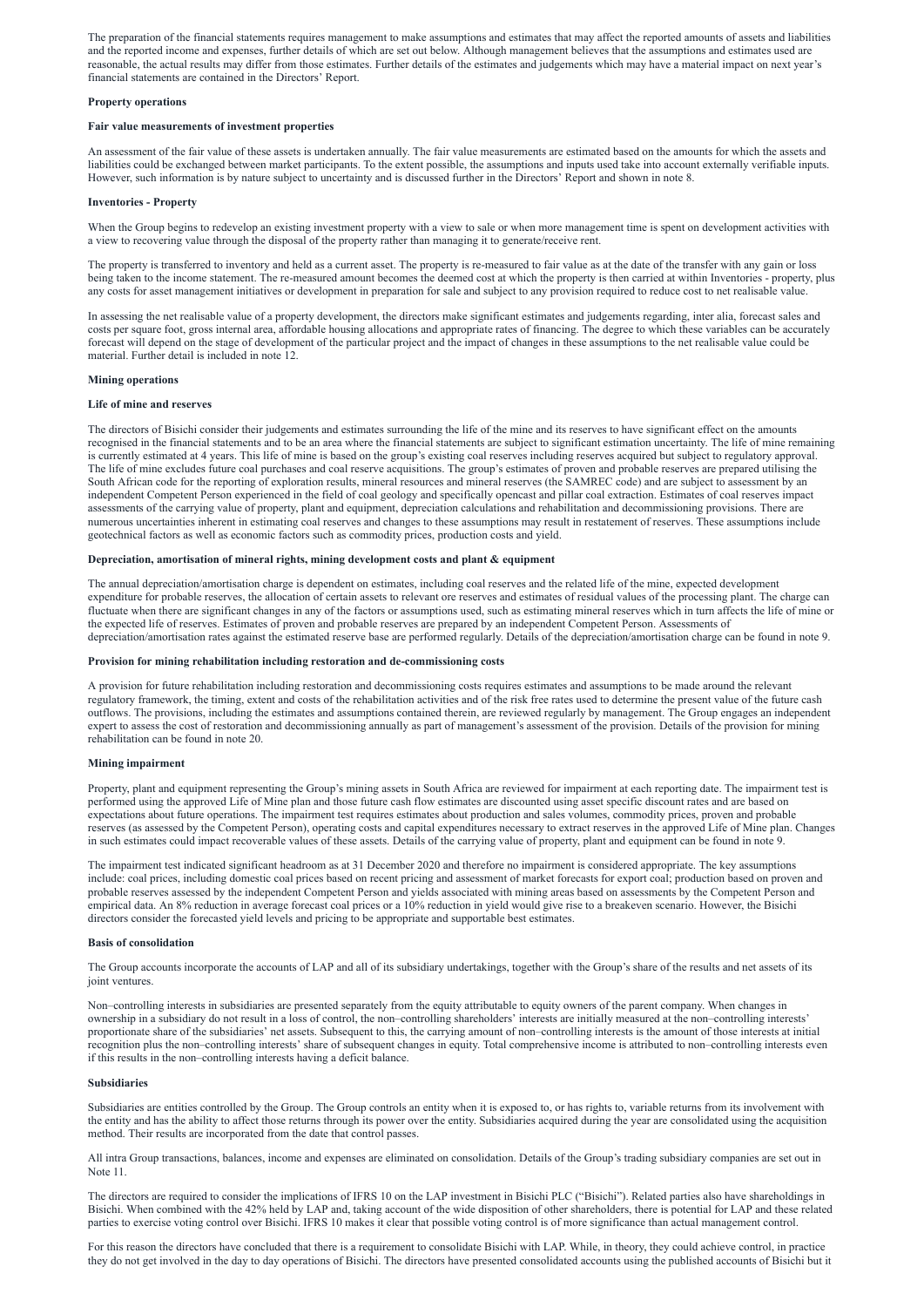is important to note that any figures, risks and assumptions attributable to that company are the responsibility of the Bisichi Board of directors who are independent from LAP.

As a result of treating Bisichi as a subsidiary, Dragon Retail Properties Limited and West Ealing Properties Limited are also subsidiaries for accounting purposes, as LAP and Bisichi each own 50% of these joint venture businesses.

#### **Goodwill**

Goodwill arising on acquisition is recognised as an intangible asset and initially measured at cost, being the excess of the cost of the acquired entity over the Group's interest in the fair value of the assets and liabilities acquired. Goodwill is carried at cost less accumulated impairment losses. Goodwill arising from the difference in the calculation of deferred tax for accounting purposes and fair value in negotiations is judged not to be an asset and is accordingly impaired on completion of the relevant acquisition.

#### **Revenue**

Revenue comprises sales of coal and property rental and service charge.

#### **Rental income**

Rental income arises from properties where leases have granted tenants a right of occupation and use of the properties. Rental income is recognised in the Group income statement on a straight–line basis over the term of the lease. This includes the effect of lease incentives to tenants, which are normally in the form of rent free periods. Contingent rents, being the difference between the rent currently receivable and the minimum lease payments, are recognised in property income in the periods in which they are receivable. Rent reviews are recognised when such reviews have been agreed with tenants.

#### **Service charge income**

Service charge income and management fees are recorded as income in the period in which they are earned.

#### **Reverse surrender premiums**

Payments received from tenants to surrender their lease obligations are recognised immediately in the income statement.

#### **Dilapidations**

Dilapidations monies received from tenants in respect of their lease obligations are recognised immediately in the income statement.

#### **Other revenue**

Revenue in respect of listed investments held for trading represents investment dividends received and profit or loss recognised on realisation. Dividends are recognised in the income statement when the dividend is received.

#### **Property operating expenses**

Operating expenses are expensed as incurred and any property operating expenditure not recovered from tenants through service charges is charged to the income statement.

#### **Employee benefits**

#### **Share based remuneration**

The Company operates a long–term incentive plan and two share option schemes. The fair value of the conditional awards on shares granted under the long–term incentive plan and the options granted under the share option scheme is determined at the date of grant. This fair value is then expensed on a straight–line basis over the vesting period, based on an estimate of the number of shares that will eventually vest. At each reporting date, the fair value of the non–market based performance criteria of the long–term incentive plan is recalculated and the expense is revised. In respect of the share option scheme, the fair value of options granted is calculated using the binomial method.

#### **Pensions**

The Company operates a defined contribution pension scheme. The contributions payable to the scheme are expensed in the period to which they relate.

#### **Foreign currencies**

Monetary assets and liabilities are translated at year end exchange rates and the resulting exchange rate differences are included in the consolidated income statement within the results of operating activities if arising from trading activities, including inter-company trading balances and within finance cost / income if arising from financing.

For consolidation purposes, income and expense items are included in the consolidated income statement at average rates, and assets and liabilities are translated at year end exchange rates. Translation differences arising on consolidation are recognised in other comprehensive income. Foreign exchange differences on intercompany loans are recorded in other comprehensive income when the loans are not considered trading balances and are not expected to be repaid in the foreseeable future. Where foreign operations are sold or closed, the cumulative exchange differences attributable to that foreign operation are recognised in the consolidated income statement when the gain or loss on disposal is recognised.

Transactions in foreign currencies are translated at the exchange rate ruling on transaction date.

# **FINANCIAL INSTRUMENTS**

Financial assets and financial liabilities are recognised in the Group's consolidated statement of financial position when the group becomes a party to the contractual provisions of the instrument.

# **Financial assets**

Financial assets are classified as either financial assets at amortised cost, at fair value through other comprehensive income ("FVTOCI") or at fair value through profit or loss ("FVPL") depending upon the business model for managing the financial assets and the nature of the contractual cash flow characteristics of the financial asset.

A loss allowance for expected credit losses is determined for all financial assets, other than those at FVPL, at the end of each reporting period. The Group applies a simplified approach to measure the credit loss allowance for trade receivables using the lifetime expected credit loss provision. The lifetime expected credit loss is evaluated for each trade receivable taking into account payment history, payments made subsequent to year end and prior to reporting, past default experience and the impact of any other relevant and current observable data. The group applies a general approach on all other receivables classified as financial assets. The general approach recognises lifetime expected credit losses when there has been a significant increase in credit risk since initial recognition.

The Group no longer recognises a financial asset when the contractual rights to the cash flows from the asset expire, or when it transfers the financial asset and substantially all the risks and rewards of ownership of the asset to another party. The Group does not recognise financial liabilities when the Group's obligations are discharged, cancelled, or have expired.

#### **Investments**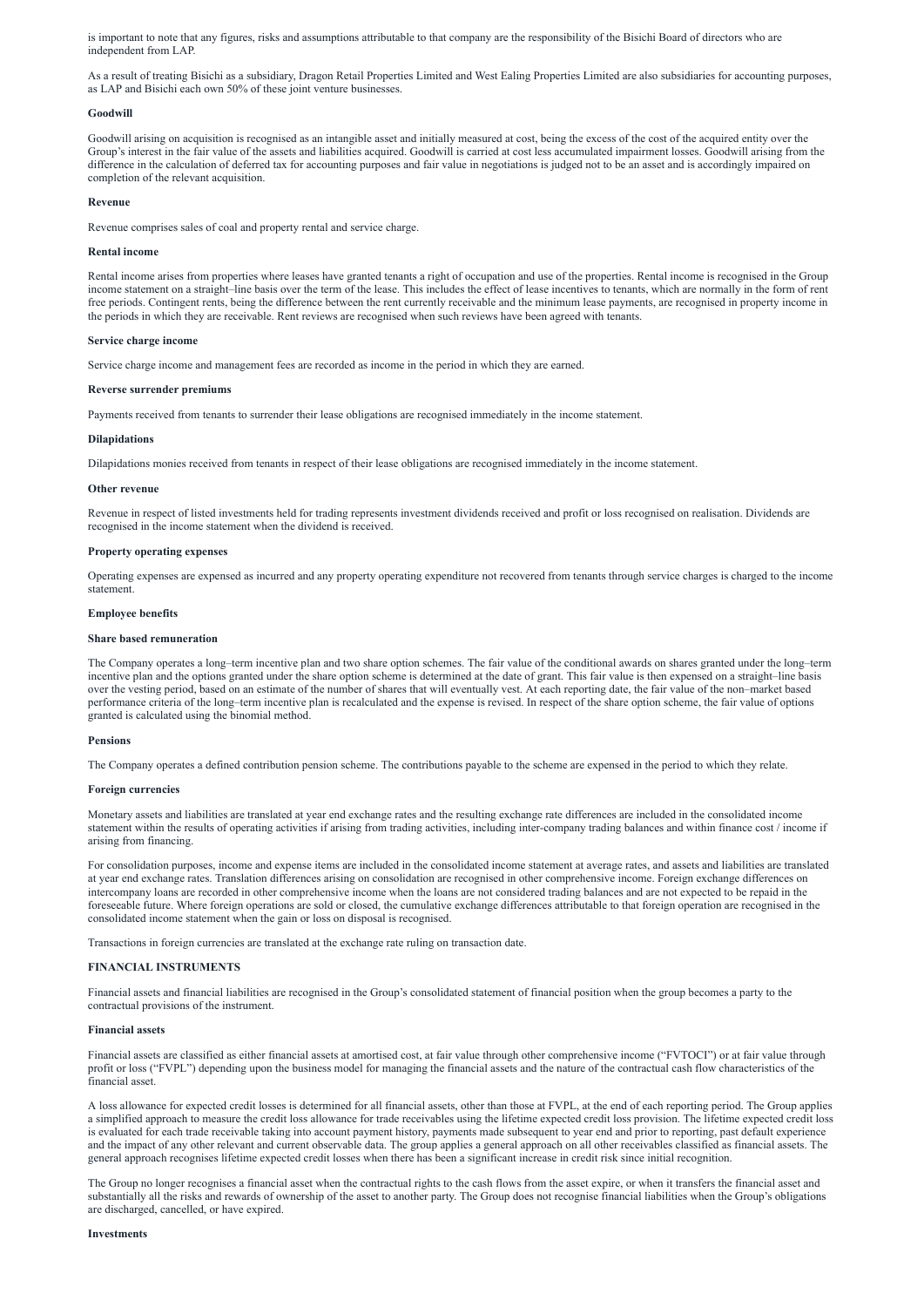Current financial asset investments and other investments classified as non-current ("The investments") comprise of shares in listed companies. The investments are measured at fair value. Any changes in fair value are measured at fair value through profit or loss account and accumulated in retained earnings.

#### **Trade and other receivables**

Trade receivables are recorded at amortised cost. As the interest that would be recognised from discounting future cash payments over the short payment period is not considered to be material, trade receivables which do not carry any interest are stated at their nominal value as reduced by credit loss allowances for estimated recoverable amounts.

#### **Trade and other payables**

Trade and other payables are non-interest bearing and are stated at their nominal value, as the interest that would be recognised from discounting future cash payments over the short payment period is not considered to be material.

#### **Bank loans and overdrafts**

Bank loans and overdrafts are included as financial liabilities on the Group balance sheet net of the unamortised costs of issue. The cost of issue is recognised in the Group income Statement over the life of the bank loan. Interest payable on those facilities is expensed as a finance cost in the period to which it relates.

#### **Debenture loans**

The debenture loan is included as a financial liability on the balance sheet net of the unamortised costs on issue. The cost of issue is recognised in the Group income statement over the life of the debenture. Interest payable to debenture holders is expensed in the period to which it relates.

#### **Leases**

At inception, the Group assesses whether a contract is or contains a lease. This assessment involves the exercise of judgement about whether the Group obtains substantially all the economic benefits from the use of that asset, and whether the Group has the right to direct the use of the asset. The Group recognises a rightof-use ("ROU") asset and the lease liability at the commencement date of the lease.

Lease liabilities include the present value of payments which generally include fixed payments and variable payments that depend on an index (such as an inflation index). Each lease payment is allocated between the liability and finance cost. The lease payments are discounted using the interest rate implicit in the lease if that rate can be readily determined or if not, the incremental borrowing rate is used. The finance cost is charged to profit or loss over the lease period so as to produce a constant rate of interest on the remaining balance of the liability for each period. In the cashflow statement the principal and interest portions of the lease payments are classified within financing activities.

The ROU asset is measured at a cost based on the amount of the initial measurement of the lease liability, plus initial direct costs and the cost of obligations to refurbish the asset, less any incentives received. The ROU asset (other than the ROU assets that relate to land or property that meets the definition of investment property under IAS 40) is depreciated over the shorter of the lease term or the useful life of the underlying asset. The ROU asset is subject to testing for impairment if there is an indicator of impairment. ROU assets are included in the heading Property, plant and equipment, and the lease liability is included in the headings current and non-current lease labilities on the Balance Sheet

Lease liabilities arise for those investment properties held under a leasehold interest and recorded as investment property. The liability is calculated as the present value of the minimum lease payments, reducing in subsequent reporting periods by the apportionment of payments to the lessor. Lease payments are allocated between the liability and finance charges to achieve a constant financing rate. Contingent rents payable, such as rent reviews or those related to rental income, are charged as an expense in the period in which they are incurred.

The Group has elected not to recognise ROU assets and liabilities for leases where the total lease term is less than or equal to 12 months, or for low value leases. The payments for such leases are recognised in the Income Statement on a straight-line basis over the lease term.

#### **Interest rate derivatives**

The Group uses derivative financial instruments to hedge the interest rate risk associated with the financing of the Group's business. No trading in such financial instruments is undertaken. At each reporting date, these interest rate derivatives are recognised at their fair value to the business, being the Net Present Value of the difference between the hedged rate of interest and the market rate of interest for the remaining period of the hedge.

#### **Ordinary shares**

Shares are classified as equity when there is no obligation to transfer cash or other assets. Incremental costs directly attributable to the issue of new shares are shown in equity as a deduction, net of tax, from the proceeds.

#### **Treasury shares**

When the Group's own equity instruments are repurchased, consideration paid is deducted from equity as treasury shares until they are cancelled. When such shares are subsequently sold or reissued, any consideration received is included in equity.

#### **Investment properties**

#### **Valuation**

Investment properties are those that are held either to earn rental income or for capital appreciation or both, including those that are undergoing redevelopment for future use as an investment property. They are reported on the Group balance sheet at fair value, being the amount for which an investment property could be exchanged between knowledgeable and willing parties in an arm's length transaction. The directors' property valuation is at fair value.

The external valuation of properties is undertaken by independent valuers who hold recognised and relevant professional qualifications and have recent experience in the locations and categories of properties being valued. Surpluses or deficits resulting from changes in the fair value of investment properties are reported in the Group income statement in the period in which they arise.

# **Capital expenditure**

Investment properties are measured initially at cost, including related transaction costs. Additional expenditure of a capital nature, directly attributable to the redevelopment or refurbishment of an investment property held for future use as an investment property, up to the point of it being completed for its intended use, is capitalised in the carrying value of that property. Where there is a change of use, such as commencement of development with a view to sale, the property is transferred to inventory at deemed cost, which is its fair value on the date of the change in use. Capitalised interest is calculated with reference to the actual rate payable on borrowings for development purposes, or for that part of the development costs financed out of borrowings the capitalised interest is calculated on the basis of the average rate of interest paid on the relevant debt outstanding.

# **Disposal**

The disposal of investment properties is recorded on completion of the contract. On disposal, any gain or loss is calculated as the difference between the net disposal proceeds and the valuation at the last year end plus subsequent capitalised expenditure in the period.

# **Depreciation and amortisation**

In applying the fair value model to the measurement of investment properties, depreciation and amortisation are not provided.

**Other assets and depreciation**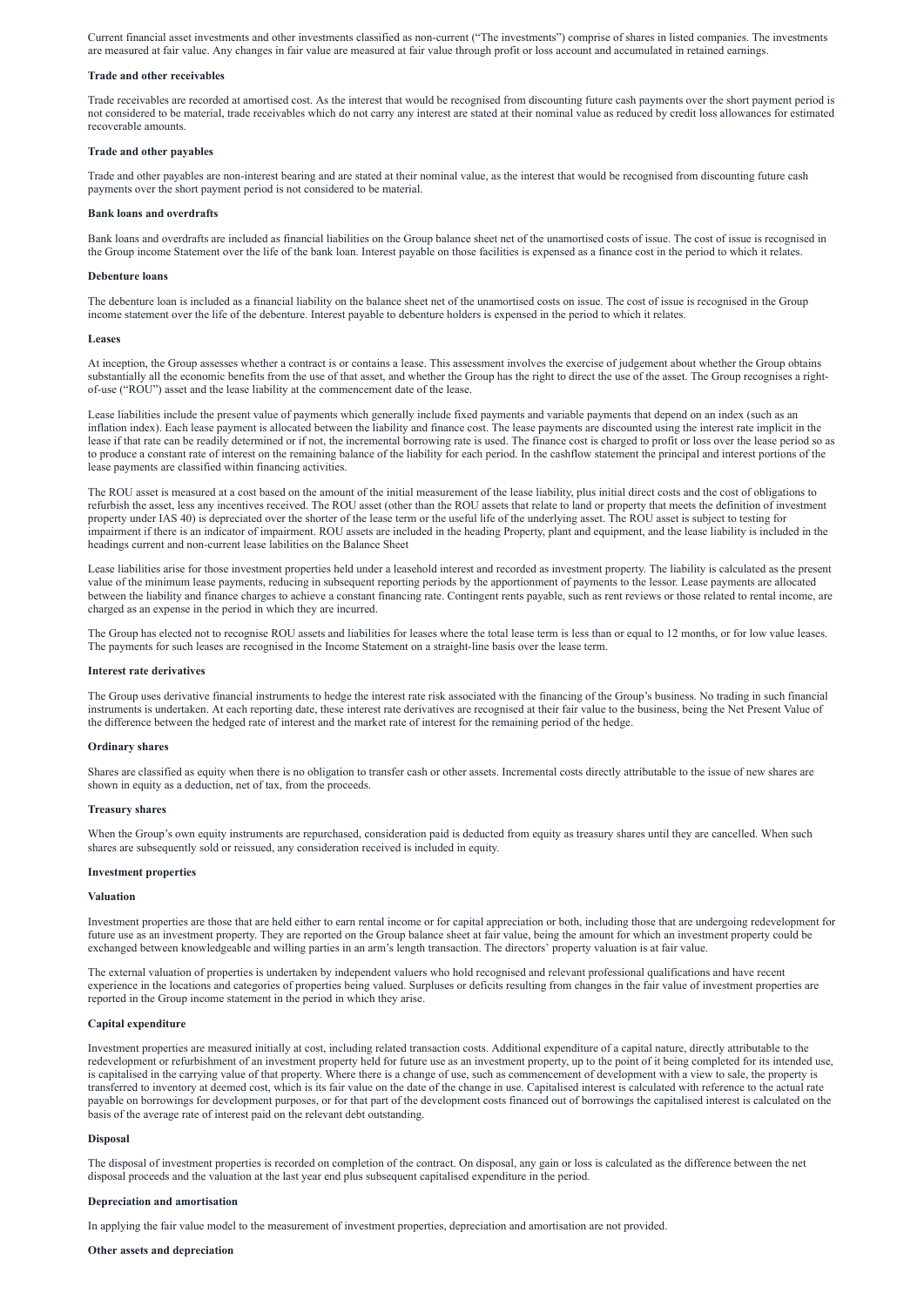The cost, less estimated residual value, of other property, plant and equipment is written off on a straight–line basis over the asset's expected useful life. Residual values and useful lives are reviewed, and adjusted if appropriate, at each balance sheet date. Changes to the estimated residual values or useful lives are accounted for prospectively. The depreciation rates generally applied are:

| Motor vehicles      | $25-33$ per cent per annum |
|---------------------|----------------------------|
| Office equipment    | $10-33$ per cent per annum |
| Right of use assets | Over term of lease         |

#### **Assets held for sale**

Non-current assets are classified as held-for-sale if it is highly probable that they will be recovered primarily through sale rather through continuing use. Such assets are generally measured at the lower of their carrying amount and fair value less costs of sale. Impairment losses on initial classification as assets held-forsale and subsequent gains and losses on remeasurement are recognised in profit or loss. Once classified as held-for-sale, intangible assets and property, plant and equipment are no longer amortised or depreciated, and any equity-accounted investment is no longer equity accounted.

# **Inventories–property**

Properties held as trading inventory are those which are being developed with a view to sale. Inventories are recorded at the lower of cost and net realisable value. If the net realisable value of inventory is lower than its carrying value, an impairment loss is recorded in the income statement. If, in subsequent periods, the net realisable value of inventory that was previously impaired increases above its carrying value, the impairment is reversed to align the carrying value of the property with the net realisable value. Inventory is presented on the balance sheet within current assets.

The Company's properties held as inventory may take longer than one year to convert to cash, but are shown as current assets as they will be converted to cash within the Company' soperating cycle.

#### **Income taxes**

The charge for current taxation is based on the results for the year as adjusted for disallowed or non–assessable items. Tax payable upon realisation of revaluation gains recognised in prior periods is recorded as a current tax charge with a release of the associated deferred tax. Deferred tax is the tax expected to be payable or recoverable on differences between the carrying amounts of assets and liabilities in the financial statements and the corresponding tax bases used in the tax computations and is recorded using the balance sheet liability method. Deferred tax liabilities are generally recognised for all taxable temporary differences and deferred tax assets are recognised to the extent that it is probable that taxable profits will be available against which deductible temporary differences can be utilised. In respect of the deferred tax on the revaluation surplus, this is calculated on the basis of the chargeable gains that would crystallise on the sale of the investment portfolio as at the reporting date. The calculation takes account of indexation on the historic cost of properties and any available capital losses. Deferred tax is calculated at the tax rates that are expected to apply in the period when the liability is settled or the asset is realised. Deferred tax is charged or credited in the Group income statement, except when it relates to items charged or credited directly to equity, in which case it is also dealt with in equity.

#### **Dividends**

Dividends payable on the ordinary share capital are recognised as a liability in the period in which they are approved.

#### **Cash and cash equivalents**

Cash comprises cash in hand and on-demand deposits. Cash and cash equivalents comprise short-term, highly liquid investments that are readily convertible to known amounts of cash and which are subject to an insignificant risk of changes in value and original maturities of three months or less.

The cash and cash equivalents shown in the cashflow statement are stated net of bank overdrafts that are repayable on demand in accordance with IAS 7. This includes the structured trade finance facility held in South Africa as detailed in note 21. These facilities are considered to form an integral part of the treasury management of the Group and can fluctuate from positive to negative balances during the period.

#### **Bisichi PLC**

#### **Mining revenue**

Revenue is recognised when the customer has a legally binding obligation to settle under the terms of the contract when the performance obligations have been satisfied, which is once control of the goods and/or services have transferred to the buyer. Revenue is measured based on consideration specified in the contract with a customer on a per metric tonne basis.

Export revenue is generally recognised when the product is delivered to the export terminal location specified in the customer contract, at which point control of the goods have been transferred to the customer. Domestic coal revenues are generally recognised on collection by the customer from the mine or when loaded into transport from the mine's rail sidings, where the customer pays the transportation costs. Fulfilment costs to satisfy the performance obligations of coal revenues such as transport and loading costs borne by the group from the mine to the delivery point are recoded in operating costs.

# **Mining costs**

Expenditure is recognised in respect of goods and services received. Where coal is purchased from third parties at point of extraction the expenditure is only recognised when the coal is extracted and all of the significant risks and rewards of ownership have been transferred.

## **Mining reserves, plant and equipment**

The cost of property, plant and equipment comprises its purchase price and any costs directly attributable to bringing the asset to the location and condition necessary for it to be capable of operating in accordance with agreed specifications. Freehold land is not depreciated. Other property, plant and equipment is stated at historical cost less accumulated depreciation. The cost recognised includes the recognition of any decommissioning assets related to property, plant and equipment.

Heavy surface mining and other plant and equipment is depreciated at varying rates depending upon its expected usage. The depreciation rates generally applied are between 5-10 per cent per annum, but limited to the shorter of its useful life or the life of the mine.

Other non–current assets, comprising motor vehicles and office equipment, are depreciated at a rate of between 10% and 33% per annum which is calculated to write off the cost, less estimated residual value of the assets, on a straight line basis over their expected useful lives.

#### **Mine inventories**

Inventories are stated at the lower of cost and net realisable value. Cost includes materials, direct labour and overheads relevant to the stage of production. Cost is determined using the weighted average method. Net realisable value is based on estimated selling price less all further costs to completion and all relevant marketing, selling and distribution costs.

#### **Mine provisions**

Provisions are recognised when the Group has a present obligation as a result of a past event which it is probable will result in an outflow of economic benefits that can be reliably estimated.

A provision for rehabilitation of the mine is initially recorded at present value and the discounting effect is unwound over time as a finance cost. Changes to the provision as a result of changes in estimates are recorded as an increase/decrease in the provision and associated decommissioning asset. The decommissioning asset is depreciated in line with the Group's depreciation policy over the life of mine. The provision includes the restoration of the underground, opencast, surface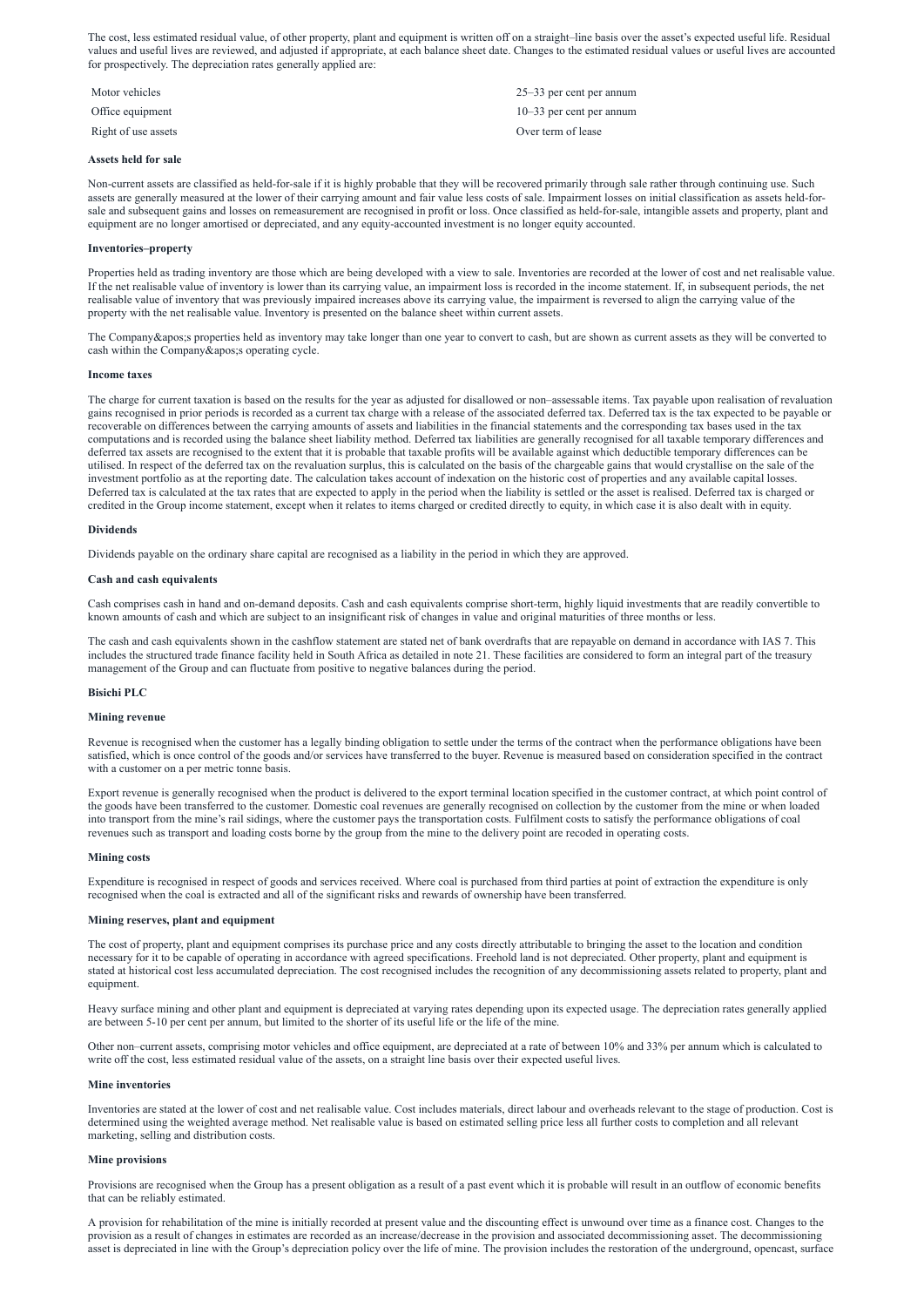operations and de-commissioning of plant and equipment. The timing and final cost of the rehabilitation is uncertain and will depend on the duration of the mine life and the quantities of coal extracted from the reserves.

## **Mine impairment**

Whenever events or changes in circumstance indicate that the carrying amount of an asset may not be recoverable that asset is reviewed for impairment. This includes mining reserves, plant and equipment and net investments in joint ventures. A review involves determining whether the carrying amounts are in excess of the recoverable amounts.

An asset's recoverable amount is determined as the higher of its fair value less costs of disposal and its value in use. Such reviews are undertaken on an asset-byasset basis, except where assets do not generate cash flows independent of other assets, in which case the review is undertaken on a company or Group level.

If the carrying amount of an asset exceeds its recoverable amount the carrying value is written down to its estimated recoverable amount (being the higher of the fair value less cost to sell and value in use). Any change in carrying value is recognised in the comprehensive income statement.

## **Mine reserves and development cost**

The purpose of mine development is to establish secure working conditions and infrastructure to allow the safe and efficient extraction of recoverable reserves. Depreciation on mine development is not charged until production commences or the assets are put to use. On commencement of full commercial production, depreciation is charged over the life of the associated mine reserves extractable using the asset on a unit of production basis. The unit of production calculation is based on tonnes mined as a ratio to proven and probable reserves and also includes future forecast capital expenditure. The cost recognised includes the recognition of any decommissioning assets related to mine development.

- it is probable that the future economic benefit associated with the stripping activity will flow to the Group;
- the Group can identify the component of the ore body for which access has been improved; and
- the costs relating to the stripping activity associated with that component or components can be measured reliably.

# **Post production stripping**

In surface mining operations, the Group may find it necessary to remove waste materials to gain access to coal reserves prior to and after production commences. Prior to production commencing, stripping costs are capitalised until the point where the overburden has been removed and access to the coal seam commences. Subsequent to production, waste stripping continues as part of the extraction process as a run of mine activity. There are two benefits accruing to the Group from stripping activity during the production phase: extraction of coal that can be used to produce inventory and improved access to further quantities of material that will be mined in future periods. Economic coal extracted is accounted for as inventory. The production stripping costs relating to improved access to further quantities in future periods are capitalised as a stripping activity asset, if and only if, all of the following are met:

In determining the relevant component of the coal reserve for which access is improved, the Group separates its mine into geographically distinct sections or phases to which the stripping activities being undertaken within that component are allocated. Such phases are determined based on assessment of factors such as geology and mine planning.

The Group depreciates deferred costs capitalised as stripping assets on a unit of production method, with reference to the tons mined and reserve of the relevant ore body component or phase.

# **Segmental reporting**

For management reporting purposes, the Group is organised into business segments distinguishable by economic activity. The Group's business segments are LAP operations, Bisichi operations and Dragon operations. These business segments are subject to risks and returns that are different from those of other business segments and are the primary basis on which the Group reports its segmental information. This is consistent with the way the Group is managed and with the format of the Group's internal financial reporting. Significant revenue from transactions with any individual customer, which makes up 10 per cent or more of the total revenue of the Group, is separately disclosed within each segment. All coal exports are sales to coal traders at Richard Bay's terminal in South Africa with the risks and rewards passing to the coal trader at the terminal. Whilst the coal traders will ultimately sell the coal on the international markets the Group has no visibility over the ultimate destination of the coal. Accordingly, the export sales are recorded as South Africa revenue.

#### **financial statements**

#### **Notes to the financial statements**

for the year ended 31 December 2020

## **1. Results for the year and segmental analysis**

Operating Segments are based on the internal reporting and operational management of the Group. LAP is focused primarily on property activities (which generate trading income), but it also holds and manages investments. IFRS 10 requires the Group to treat Bisichi as a subsidiary and therefore it is consolidated, rather than being included in the accounts as an associate using the equity method. The Group has also consolidated Dragon, a company which the Company jointly controls with Bisichi; Bisichi is a coal mining company with operations in South Africa and also holds investment property in the United Kingdom and derives income from property rentals. Dragon is a property investment company and derives its income from property rentals. These operating segments (LAP, Bisichi and Dragon) are each viewed separately and have been so reported below.

#### **Business segments**

| <b>BUSINESS ANALYSIS</b>                      | LAP<br>£'000                   | £'000     | <b>BISICHI DRAGON</b><br>£'000  | <b>TOTAL</b><br>$\pounds$ '000 |
|-----------------------------------------------|--------------------------------|-----------|---------------------------------|--------------------------------|
| Rental income                                 | 4,377                          | 919       | 108                             | 5,404                          |
| Service charge income                         | 795                            | 156       | 21                              | 972                            |
| Management income from third party properties | 18                             |           |                                 | 18                             |
| Mining                                        | $\qquad \qquad$                | 28,624    | $\qquad \qquad -$               | 28,624                         |
| <b>Group Revenue</b>                          | 5,190                          | 29,699    | 129                             | 35,018                         |
| Direct property costs                         | (2,192)                        | (142)     | (5)                             | (2,339)                        |
| Impairment of inventory - property            | (2,300)                        |           | $\qquad \qquad -$               | (2,300)                        |
| Direct mining costs                           | $\qquad \qquad \longleftarrow$ | (24, 645) | $\qquad \qquad -$               | (24, 645)                      |
| Overheads                                     | (2,317)                        | (5,820)   | (28)                            | (8,165)                        |
| <b>Exchange</b> losses                        |                                | (38)      | $\hspace{0.1mm}-\hspace{0.1mm}$ | (38)                           |
| Depreciation                                  | (258)                          | (2,193)   | (4)                             | (2, 455)                       |
| <b>Operating (loss)/profit</b>                | (1,877)                        | (3,139)   | 92                              | (4, 924)                       |
| Finance income                                | 5                              | 25        |                                 | 30                             |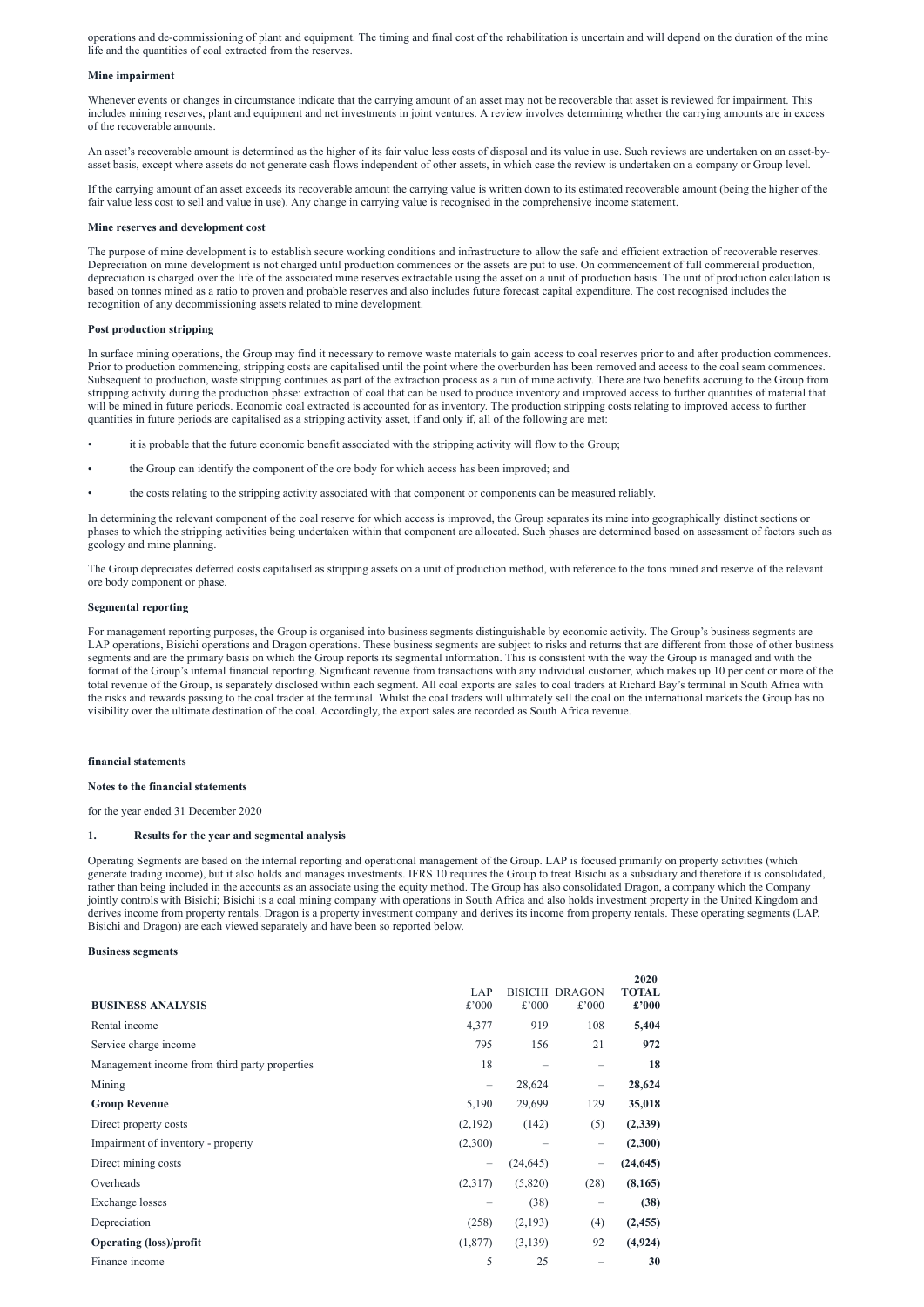| Finance expenses                                                                         | (2,200)           | (641)                      | (28)                     | (2,869)                                |
|------------------------------------------------------------------------------------------|-------------------|----------------------------|--------------------------|----------------------------------------|
| <b>Result before valuation movements</b>                                                 | (4,072)           | (3,755)                    | 64                       | (7,763)                                |
| Other segment items                                                                      |                   |                            |                          |                                        |
| Net decrease on revaluation of investment properties                                     | (664)             | (1,295)                    | (310)                    | (2,269)                                |
| (Decrease)/increase in value of other investments                                        | (20)              | 39                         | $\equiv$                 | 19                                     |
| Net increase on revaluation of investments held for trading                              |                   | 67                         | $\overline{\phantom{0}}$ | 67                                     |
| Adjustment to interest rate derivative                                                   | (200)             | $\overline{\phantom{0}}$   | —                        | (200)                                  |
| <b>Revaluation and other movements</b>                                                   | (884)             | (1,189)                    | (310)                    | (2,383)                                |
| Loss for the year before taxation                                                        | (4,956)           | (4,944)                    | (246)                    | (10, 146)                              |
| <b>Segment assets</b>                                                                    |                   |                            |                          |                                        |
| - Non-current assets - property                                                          | 33,383            | 10,471                     | 2,130                    | 45,984                                 |
| - Non-current assets - plant & equipment                                                 | 797               | 10,174                     | 15                       | 10,986                                 |
| - Cash & cash equivalents                                                                | 3,413             | 3,768                      | 13                       | 7,194                                  |
| - Inventories - property                                                                 | 25,013            | $\qquad \qquad -$          | $\equiv$                 | 25,013                                 |
| - Non-current assets - other                                                             | $\qquad \qquad -$ | 1,746                      | $\qquad \qquad -$        | 1,746                                  |
| - Current assets - others                                                                | 978               | 11,037                     | 453                      | 12,468                                 |
| Total assets excluding investment in joint ventures, assets held for sale<br>and trading | 63,584            | 37,196                     | 2,611                    | 103,391                                |
| <b>Segment liabilities</b>                                                               |                   |                            |                          |                                        |
| Borrowings                                                                               | (30, 889)         | (9,053)                    | (1,185)                  | (41, 127)                              |
| <b>Current liabilities</b>                                                               | (5,898)           | (10, 866)                  | (92)                     | (16, 856)                              |
| Non-current liabilities                                                                  | (3,526)           | (2,343)                    | 7                        | (5,862)                                |
| <b>Total liabilities</b>                                                                 | (40,313)          | (22, 262)                  | (1,270)                  | (63, 845)                              |
| <b>Net assets</b>                                                                        | 23,271            | 14,934                     | 1,341                    | 39,546                                 |
| Major customers                                                                          |                   |                            |                          |                                        |
| Customer A                                                                               |                   | 9,042                      |                          | 9,042                                  |
| Customer B                                                                               |                   | 7,588                      |                          | 7,588                                  |
| Customer C                                                                               |                   | 6,291                      |                          | 6,291                                  |
| These customers are for mining revenue in South Africa.                                  |                   |                            |                          |                                        |
| Geographic analysis                                                                      |                   | United<br>Kingdom<br>£'000 | South<br>Africa<br>£'000 | 2020<br><b>Total</b><br>$\pounds$ '000 |
| Revenue                                                                                  |                   | 6,521                      | 28,497                   | 35,018                                 |
| Operating loss                                                                           |                   | (1,323)                    | (3,601)                  | (4, 924)                               |

|        | $(3,001)$ $(4,924)$ |        |
|--------|---------------------|--------|
| 46.842 | 10.128              | 56,970 |
| 36.636 | 2.910               | 39,546 |
| 365    | 3.435               | 3,800  |
|        | (1,323)             |        |

| <b>BUSINESS ANALYSIS</b>                                    | <b>LAP</b><br>£'000 | £'000     | <b>BISICHI DRAGON</b><br>£'000 | 2019<br><b>TOTAL</b><br>£'000 |
|-------------------------------------------------------------|---------------------|-----------|--------------------------------|-------------------------------|
| Rental income                                               | 4,813               | 1,249     | 172                            | 6,234                         |
| Service charge income                                       | 628                 | 181       | $\overline{\phantom{0}}$       | 809                           |
| Proceeds from sale of trading properties                    | 9,500               |           |                                | 9,500                         |
| Management income from third party properties               | 607                 | $\equiv$  | $\qquad \qquad$                | 607                           |
| Mining                                                      | $\equiv$            | 46,816    | $\equiv$                       | 46,816                        |
| <b>Group Revenue</b>                                        | 15,548              | 48,246    | 172                            | 63,966                        |
| Direct property costs                                       | (1,823)             | (572)     | -                              | (2,395)                       |
| Impairment of inventory                                     | (1,750)             |           | $\overline{\phantom{0}}$       | (1,750)                       |
| Cost of sale of trading properties                          | (10, 491)           |           |                                | (10, 491)                     |
| Direct mining costs                                         | -                   | (33, 484) | $\qquad \qquad -$              | (33, 484)                     |
| Overheads                                                   | (3,230)             | (6,745)   | (143)                          | (10, 118)                     |
| <b>Exchange</b> losses                                      |                     | (123)     | -                              | (123)                         |
| Depreciation                                                | (215)               | (2,190)   | $\qquad \qquad -$              | (2,405)                       |
| <b>Operating profit/(loss)</b>                              | (1,961)             | 5,132     | 29                             | 3,200                         |
| Finance income                                              | 58                  | 28        | $\equiv$                       | 86                            |
| Finance expenses                                            | (2,552)             | (667)     | (33)                           | (3,252)                       |
| <b>Result before valuation movements</b>                    | (4, 455)            | 4,493     | (4)                            | 34                            |
| Other segment items                                         |                     |           |                                |                               |
| Net decrease on revaluation of investment properties        | (1, 498)            | (1,480)   | (10)                           | (2,988)                       |
| Decrease in value of other investments                      | (1,749)             |           | —                              | (1,749)                       |
| Net decrease on revaluation of investments held for trading |                     | (6)       | $\overline{\phantom{0}}$       | (6)                           |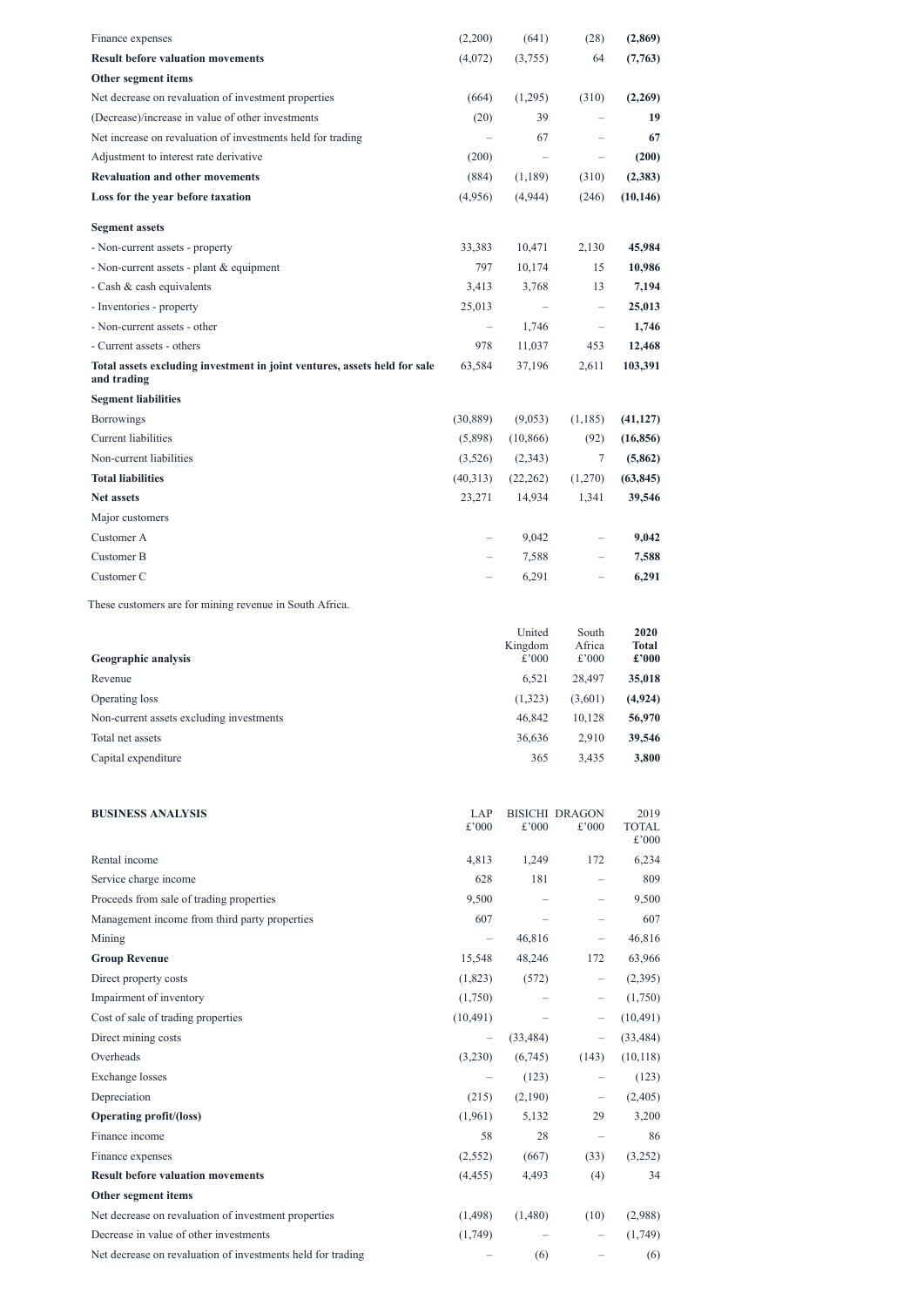| Adjustment to interest rate derivative                                                                | 169                      |                   |                          | 169           |
|-------------------------------------------------------------------------------------------------------|--------------------------|-------------------|--------------------------|---------------|
| <b>Revaluation and other movements</b>                                                                | (3,078)                  | (1,486)           | (10)                     | (4,574)       |
| (Loss)/profit for the year before taxation                                                            | (7,533)                  | 3,007             | (14)                     | (4,540)       |
| <b>Segment assets</b>                                                                                 |                          |                   |                          |               |
| - Non-current assets - property                                                                       | 33,718                   | 11,748            | 2,440                    | 47,906        |
| - Non-current assets - plant & equipment                                                              | 946                      | 9,508             | 18                       | 10,472        |
| - Cash & cash equivalents                                                                             | 5,709                    | 7,720             | 104                      | 13,533        |
| - Non-current assets - other                                                                          |                          | 287               | $\equiv$                 | 287           |
| - Inventories - property                                                                              | 26,915                   |                   | $\overline{\phantom{0}}$ | 26,915        |
| - Current assets - others                                                                             | 686                      | 10,940            | 343                      | 11,969        |
| Total assets excluding investment in joint ventures, assets held for sale<br>and property inventories | 67,974                   | 40,203            | 2,905                    | 111,082       |
| <b>Segment liabilities</b>                                                                            |                          |                   |                          |               |
| Borrowings                                                                                            | (30,764)                 | (9,244)           | (1,175)                  | (41, 183)     |
| <b>Current liabilities</b>                                                                            | (5,750)                  | (7,887)           | (79)                     | (13,716)      |
| Non-current liabilities                                                                               | (3,156)                  | (3,857)           | (37)                     | (7,050)       |
| <b>Total liabilities</b>                                                                              | (39,670)                 | (20,988)          | (1,291)                  | (61, 949)     |
| <b>Net assets</b>                                                                                     | 28,304                   | 19,215            | 1,614                    | 49,133        |
| Major customers                                                                                       |                          |                   |                          |               |
| Customer A                                                                                            |                          | 32,424            |                          | 32,424        |
| Customer B                                                                                            | $\overline{\phantom{0}}$ | 10,985            |                          | 10,985        |
| Customer C                                                                                            |                          | 989               |                          | 989           |
| These customers are for mining revenue in South Africa.                                               |                          |                   |                          |               |
|                                                                                                       |                          | United<br>Kingdom | South<br>Africa          | 2019<br>Total |

| Geographic analysis                      | £'000   | £'000  | £'000  |
|------------------------------------------|---------|--------|--------|
| Revenue                                  | 17,303  | 46,663 | 63,966 |
| Operating profit/(loss)                  | (1,074) | 4,274  | 3,200  |
| Non-current assets excluding investments | 48,901  | 9,477  | 58,378 |
| Total net assets                         | 44,081  | 5,052  | 49,133 |
| Capital expenditure                      | 582     | 3,177  | 3,759  |

Group revenue is external to the Group and the directors consider that inter segmental revenues are not material.

# **2. LOSS before taxation**

|                                                                                | 2020                    | 2019           |
|--------------------------------------------------------------------------------|-------------------------|----------------|
|                                                                                | £'000                   | £'000          |
| Loss before taxation is stated after charging/(crediting):                     |                         |                |
| Staff costs (see note 26)                                                      | 7,289                   | 9,614          |
| Depreciation on tangible fixed assets - owned assets                           | 2,200                   | 2,185          |
| Depreciation on tangible fixed assets - right of use                           | 255                     | 224            |
| Exchange loss                                                                  | 39                      | 123            |
| Amounts payable to the auditor in respect of both audit and non-audit services |                         |                |
| Audit services                                                                 |                         |                |
| Statutory - Company and consolidation                                          | 88                      | 88             |
| Subsidiaries - audited by RSM                                                  | 19                      | 19             |
| Subsidiaries - audited by other auditors                                       | <b>110</b>              | 89             |
| Further assurance services                                                     | $\overline{\mathbf{4}}$ | $\overline{4}$ |
| Other services                                                                 | 9                       | 11             |
|                                                                                |                         |                |

**230** 211

# Staff costs are included in overheads.

# **3. Directors' emoluments**

|                                                   | 2020           | 2019  |
|---------------------------------------------------|----------------|-------|
|                                                   | $\pounds$ '000 | £'000 |
| Emoluments                                        | 805            | 1.216 |
| Defined contribution pension scheme contributions | 45             | 84    |
|                                                   | 850            | ,300  |

# Sir Michael Heller received £83,000 (2019: £283,000) as a Director of Bisichi PLC.

Details of directors' emoluments and share options are set out in the remuneration report.

# **4. Finance income and expenses**

| 2020  | 2019  |
|-------|-------|
| £2000 | £'000 |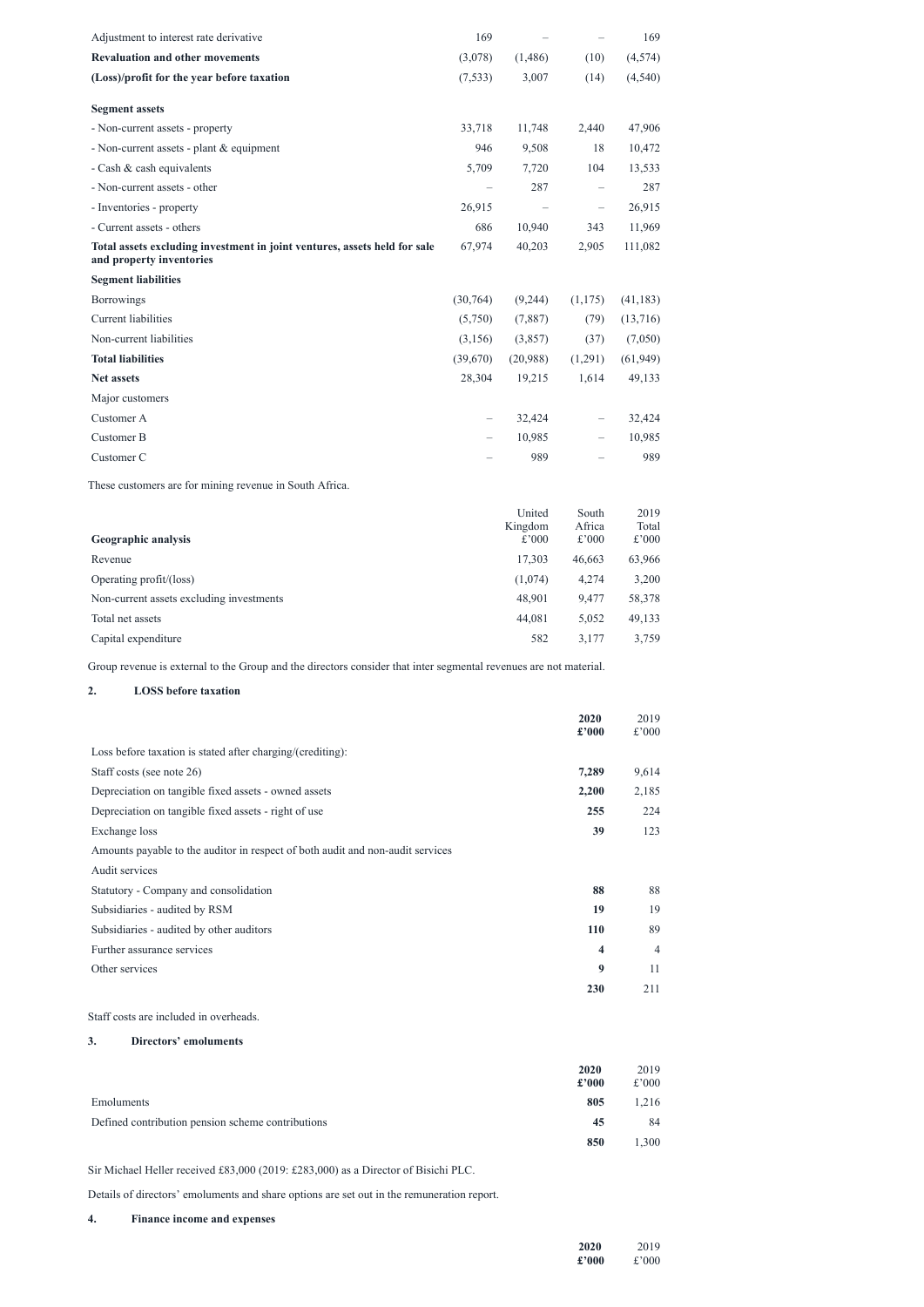| <b>Finance income</b>                 | 30              | 86      |
|---------------------------------------|-----------------|---------|
| <b>Finance expenses</b>               |                 |         |
| Interest on bank loans and overdrafts | (1,615)         | (1,963) |
| Other loans                           | (968)           | (915)   |
| Interest on derivatives               | $\qquad \qquad$ | (122)   |
| Interest on lease obligations         | (286)           | (252)   |
| <b>Total finance expenses</b>         | (2,869)         | (3,252) |

Interest of £282,000 (2019: £282,000) has been capitalised in relation to the Broadway Regen loan, interest accrues at a rate of 7% (2019: 7%) per annum

# **5. Income tax**

|                                               | 2020<br>£'000 | 2019<br>£'000 |
|-----------------------------------------------|---------------|---------------|
| <b>Current tax</b>                            |               |               |
| Corporation tax on profit of the period       | 30            | 1,584         |
| Corporation tax on profit of previous periods | $\mathbf{2}$  | (2)           |
| <b>Total current tax</b>                      | 32            | 1,582         |
| Deferred tax                                  |               |               |
| Loss relief                                   | 109           | 44            |
| Origination of timing differences             | 117           | 75            |
| Revaluation of investment properties          | (201)         | (412)         |
| Accelerated capital allowances                | (1,143)       | (370)         |
| Fair value of interest derivatives            |               | 32            |
| Total deferred tax (note 22)                  | (1,118)       | (631)         |
| Tax on profit on ordinary activities          | (1,086)       | 951           |

# **Factors affecting tax charge for the year**

The corporation tax assessed for the year is different from that at the effective rate of corporation tax in the United Kingdom of 19 per cent (2019: 19 per cent). The differences are explained below:

|                                              | 2020<br>£'000 | 2019<br>£'000 |
|----------------------------------------------|---------------|---------------|
| Loss for the year before taxation            | (10, 146)     | (4, 540)      |
| Taxation at 19 per cent (2019: 19 per cent)  | (1,927)       | (863)         |
| Effects of:                                  |               |               |
| Capital gains / (losses) on disposal         |               | 54            |
| Other differences                            | 334           | 386           |
| Losses not recognised                        | 973           | 913           |
| Adjustment in respect of prior years         | $\mathbf{2}$  | (2)           |
| Deferred tax rate adjustment                 | (468)         | 463           |
| Income tax charge for the year               | (1,086)       | 951           |
| Analysis of United Kingdom and overseas tax. |               |               |

# **Analysis of United Kingdom and overseas tax:**

United Kingdom tax included in above:

|                                      | 2020<br>£'000 | 2019<br>£'000 |
|--------------------------------------|---------------|---------------|
| Corporation tax                      | 18            | 14            |
| Adjustment in respect of prior years | -             | ۰             |
| Current tax                          | 18            | 14            |
| Deferred tax                         | (14)          | (671)         |
|                                      | 4             | (657)         |

# Overseas tax included above:

|                                       | 2020<br>£'000  | 2019<br>£'000 |
|---------------------------------------|----------------|---------------|
| Corporation tax                       | 12             | 1,570         |
| Adjustments in respect of prior years | $\overline{2}$ | (2)           |
| Current tax                           | 14             | 1,568         |
| Deferred tax                          | (1,104)        | 40            |
|                                       | (1,090)        | 1,608         |

# **Factors that may affect future tax charges:**

Based on current capital expenditure plans, the Group expects to continue to be able to claim capital allowances in excess of depreciation in future years, but at a slightly lower level than in the current year.

A deferred tax provision has been made for gains on revaluing investment properties.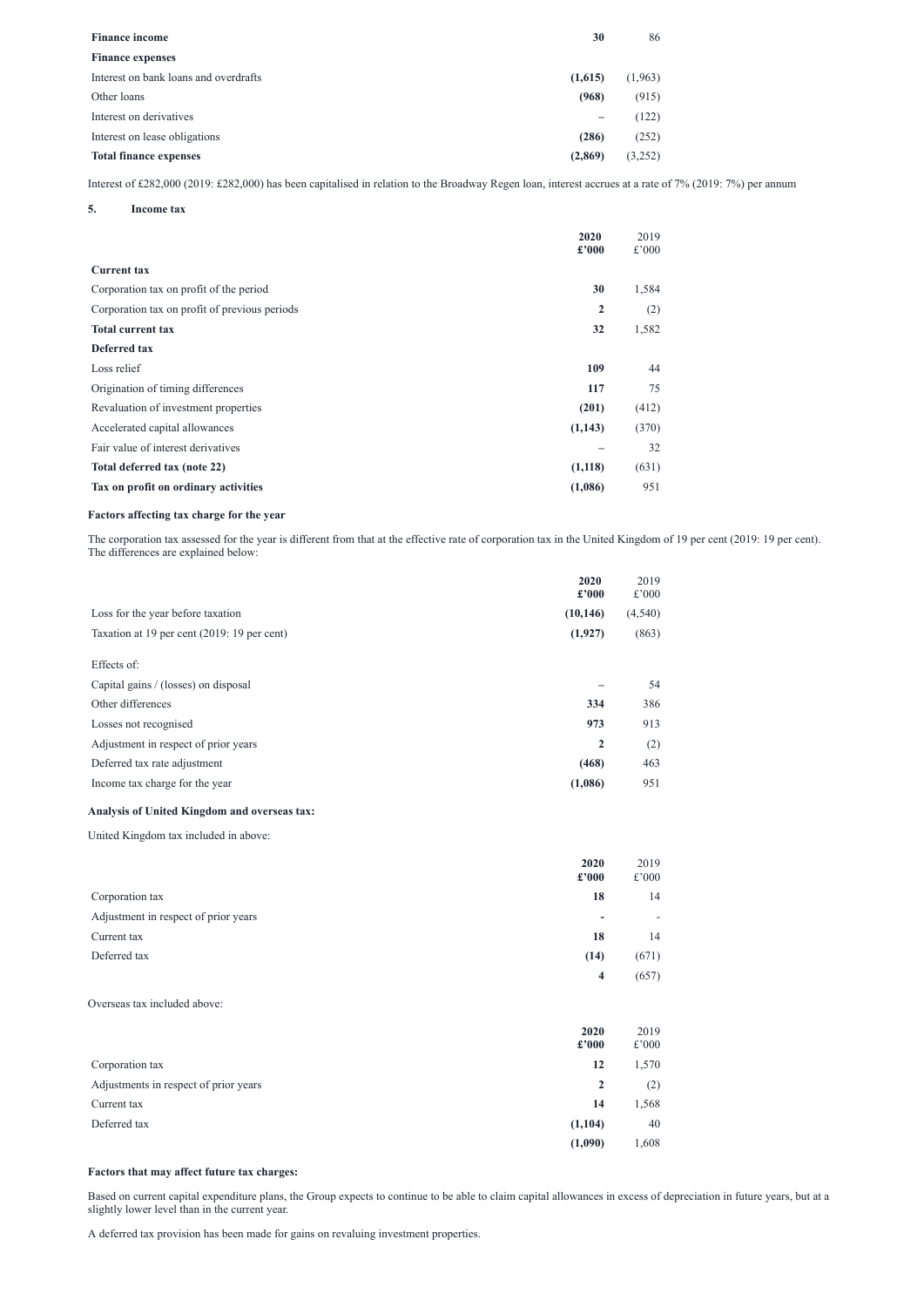The Finance (no. 2) Act 2017 was substantively enacted on 16 November 2017. This includes a restriction on the utilisation of brought forward tax losses and corporate interest in certain circumstances effective from 1 April 2017.

Following the year end, in the Budget of 3 March 2021, the Chancellor announced an increase in the rate of corporation tax to 25% from April 2023. The impact of this increase in the Corporation Tax rate, which will be recognised in 2023, is likely to be negligible.

# **6. Dividend**

|                                                             | 2020<br>Per share  | 2020<br>£2000 | 2019<br>Per share  | 2019<br>£'000 |
|-------------------------------------------------------------|--------------------|---------------|--------------------|---------------|
| Dividends paid during the year relating to the prior period | 0.000 <sub>p</sub> |               | 0.180p             | 154           |
| Dividends to be paid:                                       |                    |               |                    |               |
| Proposed final dividend for the year                        | 0.000 <sub>p</sub> |               | 0.000 <sub>p</sub> |               |

The Directors are not recommending a final dividend for 2020, because of the uncertain state of the global economy.

# **7. Loss per share and net assets per share**

Basic and diluted loss per share has been calculated as follows:

|                                                            | 2020    | 2019     |
|------------------------------------------------------------|---------|----------|
| Loss for the year $(\pounds 000)$                          | (6,704) | (6, 477) |
| Weighted average number of ordinary shares in issue ('000) | 85.325  | 85,325   |
| Loss per share                                             | (7.86)p | (7.59)p  |

Weighted average number of shares in issue is calculated after excluding treasury shares of 218,197 (2019: 218,197).

# **Basic and diluted net assets per share have been calculated as follows:**

|                            | 2020               | 2019               |
|----------------------------|--------------------|--------------------|
| Net assets $(\pounds 000)$ | 29,860             | 36,726             |
| Shares in issue $('000)$   | 85,325             | 85,325             |
| Net assets per share       | 34.99 <sub>p</sub> | 43.04 <sub>p</sub> |

## **8. Investment properties**

|                                          | <b>Total</b><br>£'000 | Freehold<br>£'000 | Leasehold<br>over 50<br><b>vears</b><br>£'000 | Leasehold<br>under 50<br><b>vears</b><br>£'000 |
|------------------------------------------|-----------------------|-------------------|-----------------------------------------------|------------------------------------------------|
| Cost or valuation at 1 January 2020      | 47,906                | 30,658            | 17,041                                        | 207                                            |
| Acquisition of property                  | 329                   | 329               |                                               | —                                              |
| Increase in present value of head leases | 18                    |                   | 18                                            | —                                              |
| Decrease on revaluation                  | (2,269)               | (1,034)           | (1,225)                                       | (10)                                           |
| At 31 December 2020                      | 45,984                | 29,953            | 15,834                                        | 197                                            |
| Representing assets stated at:           |                       |                   |                                               |                                                |
| Valuation                                | 42,640                | 29,953            | 12,497                                        | 190                                            |
| Present value of head leases             | 3,344                 | $\qquad \qquad$   | 3,337                                         | 7                                              |
| At 31 December 2020                      | 45,984                | 29,953            | 15,834                                        | 197                                            |

|                                          | Total   | Freehold                 | Leasehold | Leasehold |
|------------------------------------------|---------|--------------------------|-----------|-----------|
|                                          | £'000   | £'000                    | over      | under     |
|                                          |         |                          | 50 years  | 50 years  |
|                                          |         |                          | £'000     | £'000     |
| Cost or valuation at 1 January 2019      | 50,691  | 32,318                   | 16,314    | 2,059     |
| Reclassification                         |         | $\qquad \qquad$          | 1,802     | (1,802)   |
| Decrease on revaluation                  | (2,988) | (1,722)                  | (1,216)   | (50)      |
| Acquisition of property                  | 138     | 62                       | 76        |           |
| Increase in present value of head leases | 65      | $\overline{\phantom{m}}$ | 65        |           |
| At 31 December 2019                      | 47,906  | 30,658                   | 17,041    | 207       |
| Representing assets stated at:           |         |                          |           |           |
| Valuation                                | 44,580  | 30,658                   | 13,722    | 200       |
| Present value of head leases             | 3,326   | $\qquad \qquad$          | 3,319     | 7         |
| At 31 December 2019                      | 47,906  | 30,658                   | 17,041    | 207       |

The leasehold and freehold properties, excluding the present value of head leases and directors' valuations, were valued as at 31 December 2020 by professional firms of chartered surveyors. The valuations were made at fair value. The directors' property valuations were made at fair value.

|                       | 2020<br>£'000 | 2019<br>£'000 |
|-----------------------|---------------|---------------|
| Allsop LLP            | 31,620        | 31,715        |
| Carter Towler         | 10,270        | 11,565        |
| Directors' valuations | 750           | 1,300         |
|                       | 42,640        | 44,580        |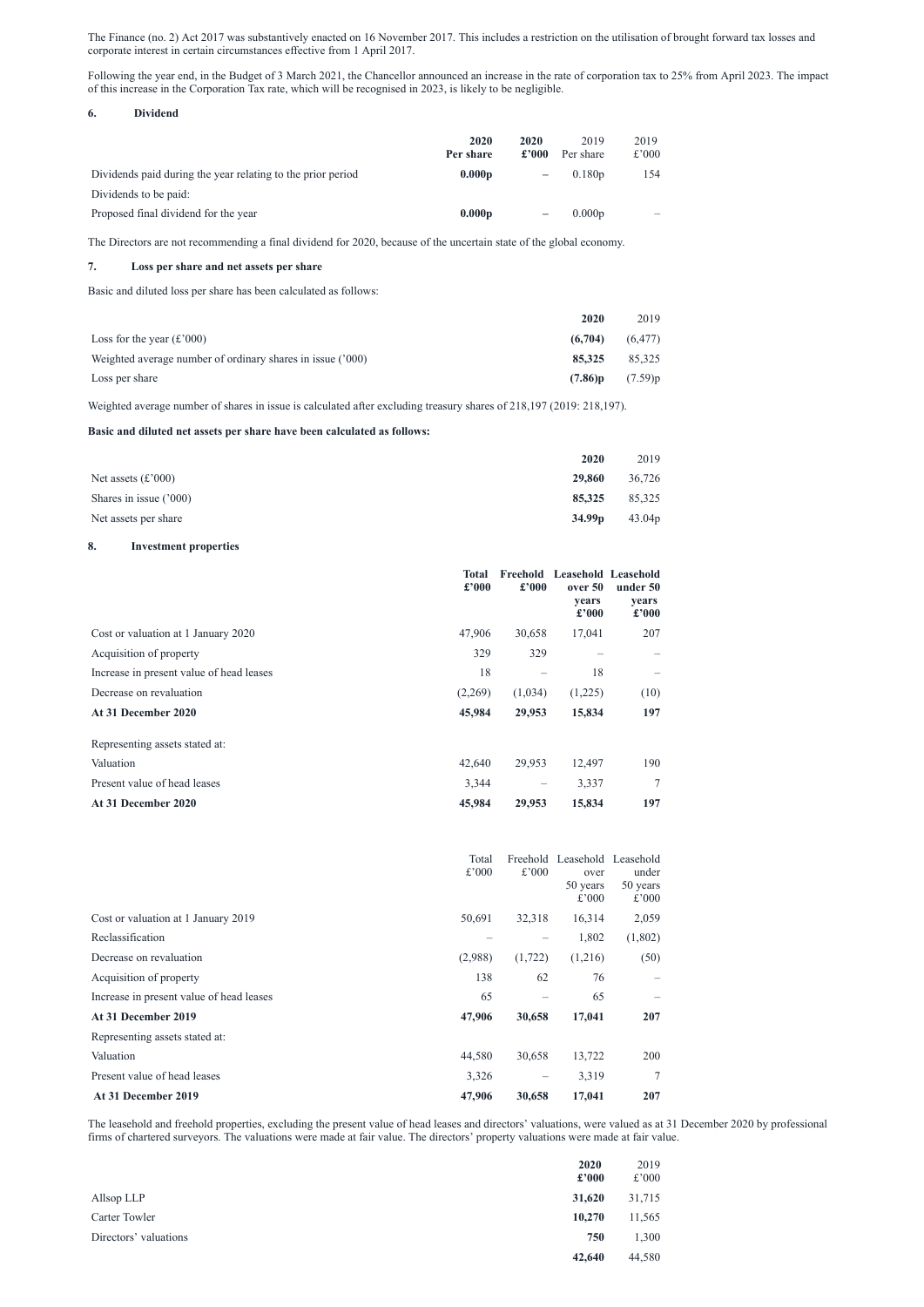| Add: present value of headleases | 3,344 3,326   |
|----------------------------------|---------------|
|                                  | 45,984 47,906 |

Head leases on investment property represent the right-of-use asset on certain investment property that has a head lease interest. In the current year total cash outflow for head leases and other lease liabilities is £0.2 million (2019: £0.2 million). A number of these leases provide for payment of contingent rent, usually a proportion of net rental income, in addition to fixed rents.

The historical cost of investment properties, including total capitalised interest of £1,161,000 (2019: £1,161,000) was as follows:

|                     | Freehold<br>$\pounds$ '000 | 2020<br>Over 50<br><b>vears</b><br>$\pounds$ '000 | <b>Leasehold Leasehold</b><br>under 50<br><b>vears</b><br>$\pounds$ '000 | Freehold<br>£'000 | 2019<br>Leasehold<br>Over 50<br>years<br>£'000 | Leasehold<br>under 50<br>years<br>£'000 |
|---------------------|----------------------------|---------------------------------------------------|--------------------------------------------------------------------------|-------------------|------------------------------------------------|-----------------------------------------|
| Cost at 1 January   | 35,213                     | 18,883                                            | 785                                                                      | 35,151            | 17,653                                         | 1,939                                   |
| Reclassification    |                            |                                                   |                                                                          |                   | 1,154                                          | (1, 154)                                |
| Additions           | 329                        | $\hspace{0.05cm}$                                 | -                                                                        | 62                | 76                                             |                                         |
| Cost at 31 December | 35,542                     | 18,883                                            | 785                                                                      | 35,213            | 18,883                                         | 785                                     |

Each year external valuers are appointed by the executive directors on behalf of the Board. The valuers are selected based upon their knowledge, independence and reputation for valuing assets such as those held by the Group.

Valuations are performed annually and are performed consistently across all properties in the Group's portfolio. At each reporting date appropriately experienced employees of the Group verify all significant inputs and review the computational outputs. Valuers submit their report to the Board on the outcome of each valuation.

Level 2: valuation based on inputs other than quoted prices included within level 1 that maximise the use of observable data directly or from market prices or indirectly derived from market prices.

Level 3: where one or more significant inputs to valuations are not based on observable market data.

Valuations take into account tenure, lease terms and structural condition. The inputs underlying the valuations include market rent or business profitability, likely incentives offered to tenants, forecast growth rates, yields, EBITDA, discount rates, construction costs including any specific site costs (for example section 106), professional fees, developer's profit including contingencies, planning and construction timelines, lease regear costs, planning risk and sales prices based on known market transactions for similar properties to those being valued.

| $Freehold -$         | 750 | 1.300 | Income | Estimated $\pounds 4 - \pounds 4$ $\pounds 4 - \pounds 4$ |                  |           |
|----------------------|-----|-------|--------|-----------------------------------------------------------|------------------|-----------|
| Directors' valuation |     |       |        | capitalisation Rental Value $(f.4)$                       |                  | (£4)      |
|                      |     |       |        | Per sq ft p.a $12.1\% - 7.0\% - 1$                        |                  |           |
|                      |     |       |        | Equivalent $12.1\%$                                       |                  | $7.0\%$   |
|                      |     |       |        |                                                           | Yield $(12.1\%)$ | $(7.0\%)$ |

At 31 December **42,640** 44,580

Valuations are based on what is determined to be the highest and best use. When considering the highest and best use the valuer will consider, on a property by property basis, its actual and potential uses which are physically, legally and financially viable. Where the highest and best use differs from the existing use, the valuer will consider the cost and likelihood of achieving and implementing this change in arriving at the valuation.

There are often restrictions on Freehold and Leasehold property which could have a material impact on the realisation of these assets. The most significant of these occur when planning permission or lease extension and renegotiation of use are required or when a credit facility is in place. These restrictions are factored into the property's valuation by the external valuer.

The methods of fair value measurement are classified into a hierarchy based on the reliability of the information used to determine the valuation, as follows:

Level 1: valuation based on inputs on quoted market prices in active markets.

| <b>Class of property</b><br>Level 3              | Carrying<br>Fair<br>value<br>2020<br>$\pounds$ '000 | Carrying/<br>Fair value<br>2019<br>£'000 | <b>Valuation</b>         | <b>Key</b><br>technique unobservable<br>inputs                    | Range<br>(weighted)<br>average)<br>2020                    | Range<br>(weighted<br>average)<br>2019                             |
|--------------------------------------------------|-----------------------------------------------------|------------------------------------------|--------------------------|-------------------------------------------------------------------|------------------------------------------------------------|--------------------------------------------------------------------|
| $Freehold -$<br>external valuation               | 29,203                                              | 29,358                                   | Income<br>capitalisation | Estimated<br>Rental Value<br>Per sq ft p.a<br>Equivalent<br>Yield | £5 $-$ £33<br>(£15)<br>$5.5\%$ –<br>$16.7\%$<br>$(10.3\%)$ | $£3 - £37$<br>(f15)<br>$5.5\%$ -<br>13.3%<br>$(9.8\%)$             |
| Leasehold over 50 years -<br>external valuation  | 12,497                                              | 13,722                                   | Income<br>capitalisation | Estimated<br>Rental Value<br>Per sq ft p.a<br>Equivalent<br>Yield | $£5 - £10$<br>(f.7)<br>$5.8\%$ -<br>22.7%<br>$(15.6\%)$    | $\pounds4 - \pounds10$<br>(f8)<br>$5.8\%$ -<br>21.4%<br>$(14.9\%)$ |
| Leasehold under 50 years -<br>external valuation | 190                                                 | 200                                      | Income<br>capitalisation | Estimated<br>Rental Value<br>Per sq ft p.a<br>Equivalent<br>Yield | $£5 - £5$<br>(f5)<br>$31.6\%$ –<br>$31.6\%$<br>$(31.6\%)$  | $£5 - £5$<br>(f5)<br>$30.5%$ -<br>30.5%<br>$(30.5\%)$              |

There are interrelationships between all these inputs as they are determined by market conditions. The existence of an increase in more than one input would be to

magnify the input on the valuation. The impact on the valuation will be mitigated by the interrelationship of two inputs in opposite directions, for example, an increase in rent may be offset by an increase in yield.

The table below illustrates the impact of changes in key unobservable inputs on the carrying / fair value of the Group's properties.

| <b>Estimated rental value</b> |       | <b>Equivalent yield</b> |       |
|-------------------------------|-------|-------------------------|-------|
| 10% increase or (decrease)    |       | 25 basis point          |       |
|                               |       | contraction             |       |
|                               |       | or (expansion)          |       |
| 2020                          | 2019  | 2020                    | 2019  |
| £'000                         | £'000 | £'000                   | £'000 |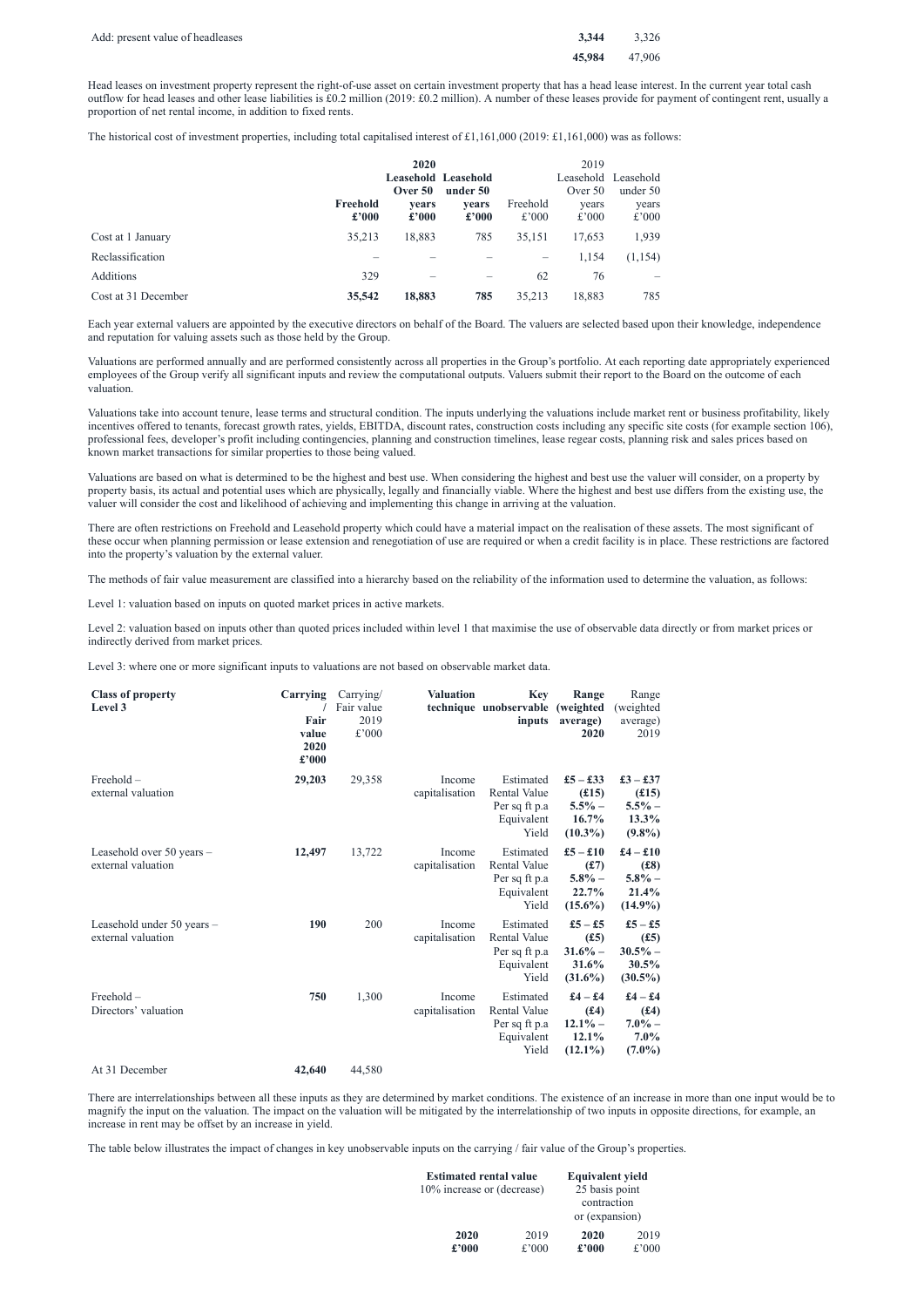| Freehold – external valuation                 |         | <b>2,918/(2,918)</b> 2,932/(2,932) <b>859/(809)</b> 884/(831) |         |         |
|-----------------------------------------------|---------|---------------------------------------------------------------|---------|---------|
| Leasehold over 50 years – external valuation  |         | $1,250/(1,250)$ $1,372/(1,372)$ $255/(244)$ $302/(289)$       |         |         |
| Leasehold under 50 years – external valuation | 19/(19) | 20/(20)                                                       | 2/(1)   | 2/(2)   |
| Freehold – Directors' valuation               | 75/(75) | 130/(130)                                                     | 16/(15) | 48/(45) |

# **9. Mining reserves, plant and equipment**

|                                                     | <b>Total</b><br>£'000 | <b>Mining</b><br>£'000 | <b>Mining</b><br>reserves equipment<br>£'000 | building<br>$\pounds$ '000 | <b>Office</b><br>equipment<br>Office and motor<br>vehicles<br>$\pounds$ '000 |
|-----------------------------------------------------|-----------------------|------------------------|----------------------------------------------|----------------------------|------------------------------------------------------------------------------|
| Cost at 1 January 2020                              | 29,860                | 1,226                  | 26,674                                       | 1,054                      | 906                                                                          |
| Exchange adjustment                                 | (1,852)               | (88)                   | (1,733)                                      |                            | (31)                                                                         |
| Valuation increase                                  | 110                   |                        |                                              | 110                        |                                                                              |
| Additions                                           | 3,471                 | $\equiv$               | 3,430                                        | $\overline{\phantom{m}}$   | 41                                                                           |
| At 31 December 2020                                 | 31,589                | 1,138                  | 28,371                                       | 1,164                      | 916                                                                          |
| Accumulated depreciation at 1 January 2020          | 19,388                | 1,212                  | 17,405                                       | 211                        | 560                                                                          |
| Exchange adjustment                                 | (1,240)               | (89)                   | (1, 136)                                     |                            | (15)                                                                         |
| Charge for the year                                 | 2,455                 | $\equiv$               | 2,130                                        | 255                        | 70                                                                           |
| <b>Accumulated depreciation at 31 December 2020</b> | 20,603                | 1,123                  | 18,399                                       | 466                        | 615                                                                          |
| Net book value at 31 December 2020                  | 10,986                | 15                     | 9,972                                        | 698                        | 301                                                                          |
| Cost at 1 January 2019                              | 28,173                | 1,240                  | 26,148                                       |                            | 785                                                                          |
| Exchange adjustment                                 | (310)                 | (14)                   | (293)                                        |                            | (3)                                                                          |
| IFRS 16 reclassification                            | 1,111                 |                        | 57                                           | 1,054                      |                                                                              |
| Additions                                           | 3,212                 | $\qquad \qquad -$      | 3,074                                        |                            | 138                                                                          |
| Disposals                                           | (2,326)               | $\qquad \qquad -$      | (2,312)                                      |                            | (14)                                                                         |
| Cost at 31 December 2019                            | 29,860                | 1,226                  | 26,674                                       | 1,054                      | 906                                                                          |
| Accumulated depreciation at 1 January 2019          | 19,514                | 1,213                  | 17,777                                       |                            | 524                                                                          |
| Exchange adjustment                                 | (209)                 | (14)                   | (193)                                        |                            | (2)                                                                          |
| Charge for the year                                 | 2,409                 | 13                     | 2,133                                        | 211                        | 52                                                                           |
| Disposals                                           | (2,326)               | $\equiv$               | (2,312)                                      | $\overline{\phantom{m}}$   | (14)                                                                         |
| Accumulated depreciation at 31 December 2019        | 19,388                | 1,212                  | 17,405                                       | 211                        | 560                                                                          |
| Net book value at 31 December 2019                  | 10,472                | 14                     | 9,269                                        | 843                        | 346                                                                          |

Included in the above line items are right-of-use assets over the following:

|                                    | <b>Total</b><br>$\pounds$ '000 | <b>Mining</b><br>equipment<br>$\pounds$ '000 | <b>Office</b><br>building<br>£'000 | <b>Office</b><br>equipment<br>and motor<br>vehicles<br>$\pounds$ '000 |
|------------------------------------|--------------------------------|----------------------------------------------|------------------------------------|-----------------------------------------------------------------------|
| Net book value at 1 January 2020   | 924                            | 52                                           | 843                                | 29                                                                    |
| Revaluation                        | 109                            | ٠                                            | 109                                | $\overline{\phantom{a}}$                                              |
| Additions                          | 284                            | 248                                          | $\overline{\phantom{a}}$           | 36                                                                    |
| Exchange adjustment                | (18)                           | (18)                                         |                                    |                                                                       |
| Depreciation                       | (293)                          | (19)                                         | (254)                              | (20)                                                                  |
| Net book value at 31 December 2020 | 1,006                          | 263                                          | 698                                | 45                                                                    |

# **10. ASSETS HELD FOR SALE**

| 2020  | 2019     |
|-------|----------|
| £2000 | $£$ '000 |

| At 1 January   | $\overline{\phantom{0}}$ | 2,285       |
|----------------|--------------------------|-------------|
| Disposal       |                          | $- (2,285)$ |
| At 31 December | -                        |             |

# **11. Subsidiary companies**

In accordance with Section 409 of the Companies Act 2006 a full list of subsidiaries, the principal activity, the country of incorporation and the percentage of equity owned, as at 31 December 2020 is disclosed below:

| Entity                                           | Activity | Percentage<br>of share<br>capital | Registered address                  | Country of<br>incorporation |
|--------------------------------------------------|----------|-----------------------------------|-------------------------------------|-----------------------------|
| Analytical Investments Limited                   | Dormant  | $100\%$                           | 24 Bruton Place, London, W1J<br>6NE | England and<br>Wales        |
| <b>Analytical Portfolios Limited</b>             | Dormant  | $100\%$                           | 24 Bruton Place, London, W1J<br>6NE | England and<br>Wales        |
| <b>Analytical Properties Holdings</b><br>Limited | Property | 100%                              | 24 Bruton Place, London, W1J<br>6NE | England and<br>Wales        |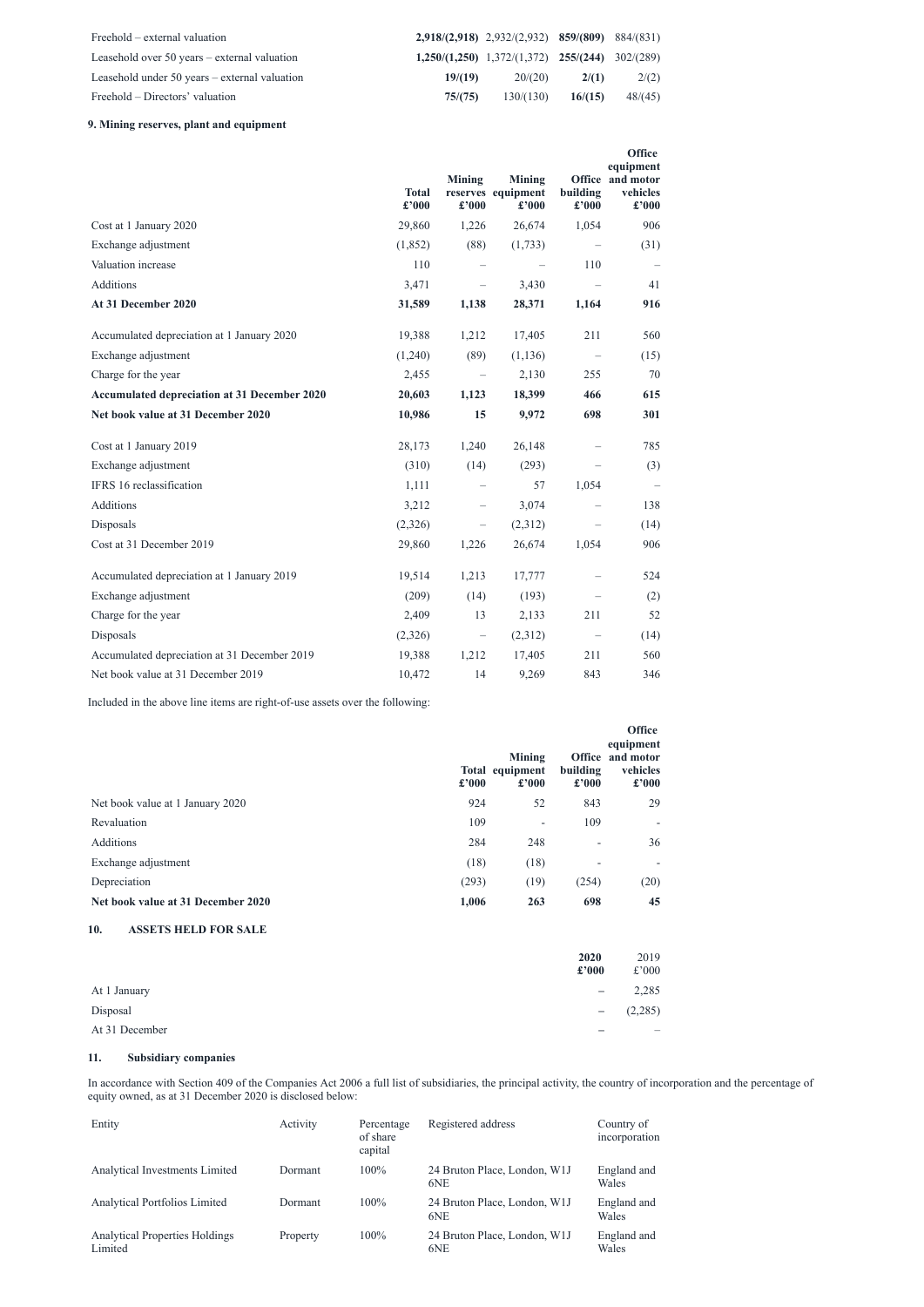| <b>Analytical Properties Limited</b>                      | Property                                  | 100%   | 24 Bruton Place, London, W1J<br>6NE                                   | England and<br>Wales |
|-----------------------------------------------------------|-------------------------------------------|--------|-----------------------------------------------------------------------|----------------------|
| Analytical Ventures Limited                               | Property                                  | 100%   | 24 Bruton Place, London, W1J<br>6NE                                   | England and<br>Wales |
| 24 Bruton Place Limited                                   | Dormant                                   | 100%   | 24 Bruton Place, London, W1J<br>6NE                                   | England and<br>Wales |
| 24 BPL (Harrogate) Limited                                | Investment                                | 88%    | 24 Bruton Place, London, W1J<br>6NE                                   | England and<br>Wales |
| 24 BPL (Harrogate) Two Limited                            | Investment                                | 100%   | 24 Bruton Place, London, W1J<br>6NE                                   | England and<br>Wales |
| <b>Brixton Village Limited</b>                            | Property                                  | 100%   | 24 Bruton Place, London, W1J<br>6NE                                   | England and<br>Wales |
| Market Row Limited                                        | Property                                  | 100%   | 24 Bruton Place, London, W1J<br>6NE                                   | England and<br>Wales |
| Newincco 1243 Limited                                     | Property                                  | 100%   | 24 Bruton Place, London, W1J<br>6NE                                   | England and<br>Wales |
| Newincco 1244 Limited                                     | Property                                  | 100%   | 24 Bruton Place, London, W1J<br>6NE                                   | England and<br>Wales |
| Newincco 1245 Limited                                     | Property<br>Management<br>Services        | 100%   | 24 Bruton Place, London, W1J<br>6NE                                   | England and<br>Wales |
| Newincco 1299 Limited                                     | Property                                  | 100%   | 24 Bruton Place, London, W1J<br>6NE                                   | England and<br>Wales |
| Newincco 1300 Limited                                     | Property                                  | 100%   | 24 Bruton Place, London, W1J<br>6NE                                   | England and<br>Wales |
| LAP Ocean Holdings Limited                                | Property                                  | 100%   | 24 Bruton Place, London, W1J<br>6NE                                   | England and<br>Wales |
| LAP Ocean Two Limited                                     | Property                                  | 100%   | 24 Bruton Place, London, W1J<br>6NE                                   | England and<br>Wales |
| London & Associated Limited                               | Dormant                                   | 100%   | 24 Bruton Place, London, W1J<br>6NE                                   | England and<br>Wales |
| London & Associated (Rugeley)<br>Limited                  | Dormant                                   | 100%   | 24 Bruton Place, London, W1J<br>6NE                                   | England and<br>Wales |
| London & Associated Securities<br>Limited                 | Dormant                                   | 100%   | 24 Bruton Place, London, W1J<br>6NE                                   | England and<br>Wales |
| London & Associated Management<br><b>Services Limited</b> | Property<br>Management<br><b>Services</b> | 100%   | 24 Bruton Place, London, W1J<br>6NE                                   | England and<br>Wales |
| London & African Investments<br>Limited                   | Dormant                                   | 100%   | 24 Bruton Place, London, W1J<br>6NE                                   | England and<br>Wales |
| Orchard Chambers Residential Limited Dormant              |                                           | 100%   | 24 Bruton Place, London, W1J<br>6NE                                   | England and<br>Wales |
| Orchard Square Limited                                    | Property                                  | 100%   | 24 Bruton Place, London, W1J<br>6NE                                   | England and<br>Wales |
| Bisichi PLC (note D)                                      | Coal mining                               | 41.52% | 24 Bruton Place, London, W1J<br>6NE                                   | England and<br>Wales |
| Mineral Products Limited (note A)<br>(note D)             | Share dealing                             | 100%   | 24 Bruton Place, London, W1J<br>6NE                                   | England and<br>Wales |
| Bisichi (Properties) Limited (note A)<br>(note D)         | Property                                  | 100%   | 24 Bruton Place, London, W1J<br>6NE                                   | England and<br>Wales |
| Bisichi Mining (Exploration) Limited<br>(note A)(note D)  | Holding<br>company                        | 100%   | 24 Bruton Place, London, W1J<br>6NE                                   | England and<br>Wales |
| Sisonke Coal Processing (pty) Limited                     | Coal<br>processing                        | 62.5%  | Samora Machel Street, Bethal<br>Road, Middelburg, Mpumalanga,<br>1050 | South Africa         |
| Black Wattle Colliery (Pty) Limited<br>(note A)(note D)   | Coal mining                               | 62.5%  | Samora Machel Street, Bethal<br>Road, Middelburg, Mpumalanga,<br>1050 | South Africa         |
| Bisichi Coal Mining (Pty) Limited                         | Coal mining                               | 100%   | Samora Machel Street, Bethal                                          | South Africa         |

Urban First (Northampton) Limited (note A)(note D) Dormant 100%

Bisichi Trustee Limited (note A)(note D) Property 100%

Bisichi Mining Management Services Limited (note A)(note D) Dormant 100%

Ninghi Marketing Limited (note A) (note D)  $Dormant$  90.1%

Bisichi Northampton Limited (note A) Property (note D)

100% 24 Bruton Place, London, W1J 6NE England and Wales Dormant 70% Samora Machel Street, Bethal Road, Middelburg, Mpumalanga, South Africa

> 62.5% Samora Machel Street, Bethal Road, Middelburg, Mpumalanga, South Africa

(note A)(note D)

Road, Middelburg, Mpumalanga, 1050

| 24 Bruton Place, London, W1J | England and |
|------------------------------|-------------|
| 6NE                          | Wales       |
| 24 Bruton Place, London, W1J | England and |
| 6NE                          | Wales       |
| 24 Bruton Place, London, W1J | England and |
| 6NE                          | Wales       |
| 24 Bruton Place, London, W1J | England and |
| 6NE.                         | Wales       |

Amandla Ehtu Mineral Resource Development (Pty) Limited (note A) (note D)

1050

Black Wattle Klipfontein (Pty) Limited (note A)(note D)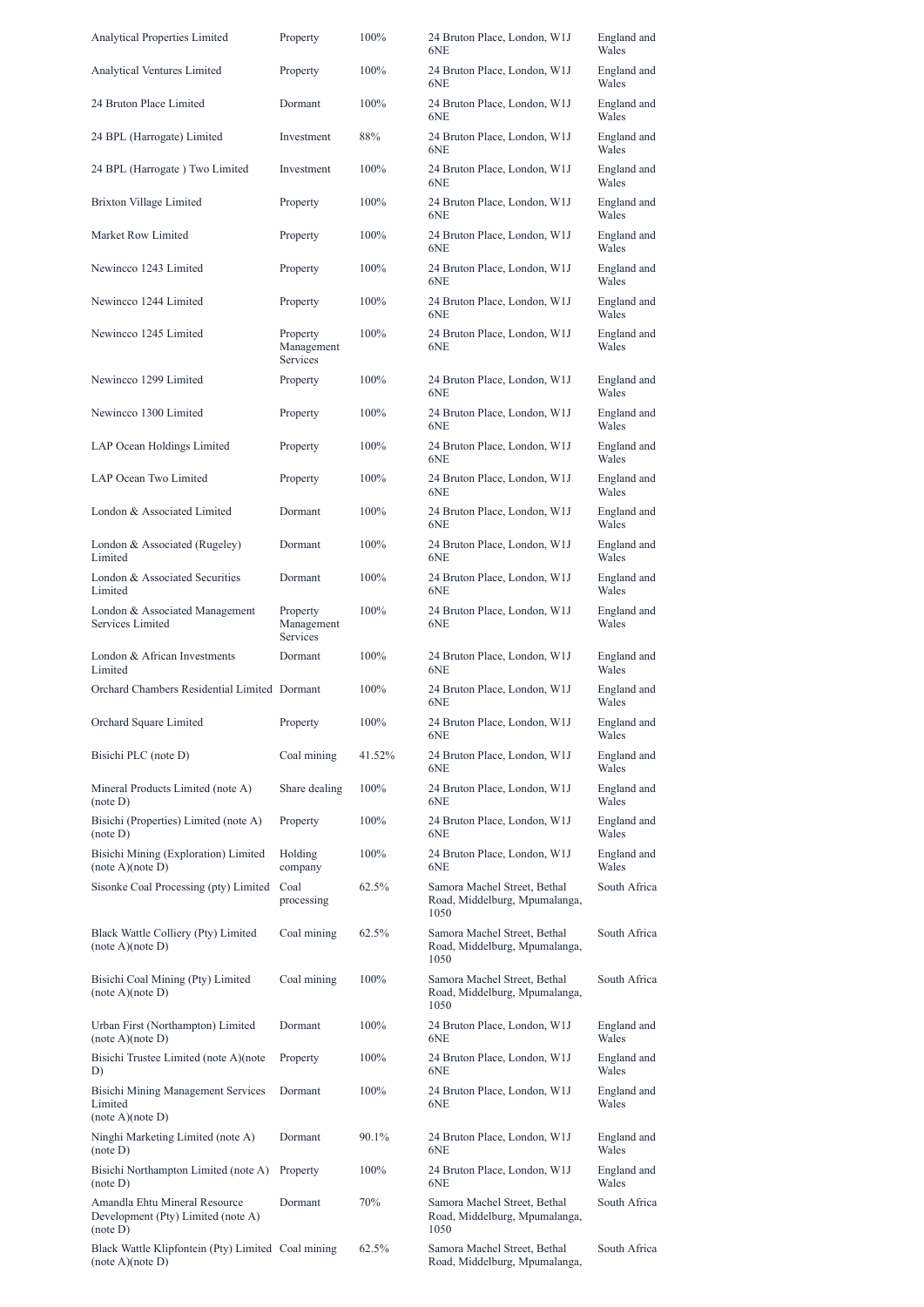|                                                               |          |         | 1050                                |                      |
|---------------------------------------------------------------|----------|---------|-------------------------------------|----------------------|
| Dragon Retail Properties Limited (note Property<br>B)(note D) |          | 50%     | 24 Bruton Place, London, W1J<br>6NE | England and<br>Wales |
| Newincco 1338 Limited (note C)                                | Property | $100\%$ | 24 Bruton Place, London, W1J<br>6NE | England and<br>Wales |
| West Ealing Projects Limited (note B)<br>(note D)             | Property | 50%     | 24 Bruton Place, London, W1J<br>6NE | England and<br>Wales |
| Broadway Regen Limited (note E)                               | Property | 90%     | 73 Cornhill, London, EC3V 3QQ       | England and<br>Wales |

Details on the non–controlling interest in subsidiaries are shown under note 25.

**Note A**: these companies are owned by Bisichi and the equity shareholdings disclosed relate to that company.

**Note B:** this entity is a joint venture owned 50% by LAP and 50% by Bisichi.

**Note C**: this company is owned by Dragon and the equity shareholdings disclosed relate to that company.

**Note D**: Bisichi, Dragon and West Ealing Projects and their subsidiaries are included in the consolidated financial statements in accordance with IFRS 10.

**Note E:** This company is 90% owned by West Ealing Projects and the equity shareholdings disclosed relate to that company.

#### **12. Inventories - Property**

**Development property and infrastructure:**

|                         | 2020<br>£'000     | 2019<br>£'000 |
|-------------------------|-------------------|---------------|
| At 1 January            | 26,915            | 38,556        |
| Capitalised expenditure | 116               | 127           |
| Capitalised interest    | 282               | 282           |
| Sales                   | $\qquad \qquad -$ | (10,300)      |
| Impairments             | (2,300)           | (1,750)       |
| At 31 December          | 25,013            | 26,915        |

The net realisable value of developments is assessed by the directors and is subject to key estimates made in respect of future sales prices and build costs. Variations in these assumptions can have significant effects on the net realisable value of developments.

In 2018 the Group acquired a development property through West Ealing Projects Limited a 50:50 joint venture with Bisichi. This property is held at cost of £7.056 million (2019: £6.665 million) and is currently being developed for sale.

In 2018 the Group decided to develop for sale Orchard Square, Sheffield and transferred the asset to inventory. In 2019 part of this property was sold. The remainder of the property is held at a value of £17.95 million, being cost of £22 million less an impairment provision of £4.05 million, and is being developed for sale. A 5% movement in the estimated sales price of this development would have an effect of £2.4 million (2019: £2.6 million) on its net realisable value. A 5% movement in the estimated build costs of this development would have an effect of £1.8 million (2019: £1.8 million) on its net realisable value. The uncertainties in the assumptions used to calculate the net realisable value of this development will reduce over time, but will not resolve within the next 12 months due to the duration of this project.

£25,013,000 (2019: £26,915,000) of the inventory is expected to be recovered after more than 12 months.

#### **13. Inventories - Mining**

|                   | 2020<br>£'000 | 2019<br>£'000 |
|-------------------|---------------|---------------|
| Coal              |               |               |
| Washed            | 2,924         | 2,037         |
| Mining production | 394           | 135           |
| Work in progress  | 111           | 215           |
| Other             | 16            | 45            |
|                   | 3,445         | 2,432         |

#### **14. Non-current asset investments**

| 2020         | Listed        | <b>Unlisted</b> | 2019  | Listed | <b>Unlisted</b> | Loan  |
|--------------|---------------|-----------------|-------|--------|-----------------|-------|
| <b>Total</b> | <b>shares</b> | shares          | Total | shares | shares          | stock |

|                | £'000 | £'000                    | $\pounds$ '000           | £'000   | £'000 | £'000                    | £'000   |
|----------------|-------|--------------------------|--------------------------|---------|-------|--------------------------|---------|
| At 1 January   | 287   | 287                      | —                        | 1,783   | 35    |                          | 1,747   |
| Additions      | 1,379 | 1,359                    | 20                       | 255     | 255   | $\overline{\phantom{0}}$ |         |
| Gain / loss    | 201   | 201                      | $\overline{\phantom{0}}$ |         |       |                          |         |
| Disposals      | (101) | (101)                    | -                        |         |       |                          |         |
| Impairments    | (20)  | $\overline{\phantom{m}}$ | (20)                     | (1,751) | (3)   | (1)                      | (1,747) |
| At 31 December | 1,746 | 1,746                    | —                        | 287     | 287   |                          |         |

The listed shares are all listed on overseas stock exchanges (Level 1 hierarchy).

#### **15. Trade and other receivables**

|                                | 2020           | 2019  |
|--------------------------------|----------------|-------|
|                                | $\pounds$ '000 | £'000 |
| Trade receivables              | 6.610          | 6,609 |
| Other receivables              | 940            | 1.143 |
| Prepayments and accrued income | 640            | 647   |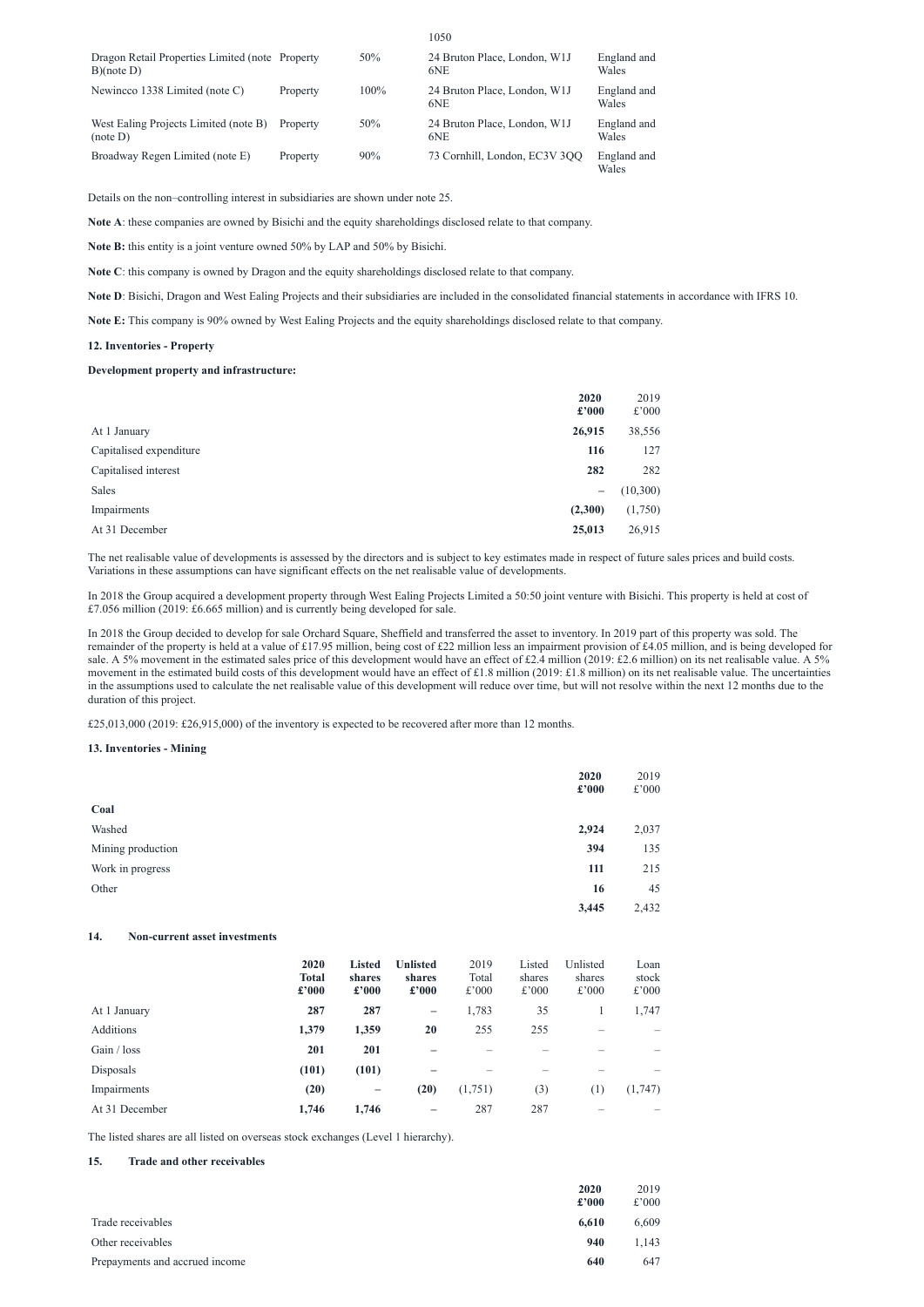#### **8,190** 8,399

Financial assets falling due within one year are held at amortised cost. The fair value of trade and other receivables approximates their carrying amounts. The Group applies a simplified approach to measure the credit loss allowance for trade receivables using the lifetime expected credit loss provision. The lifetime expected credit loss is evaluated for each trade receivable taking into account payment history, payments made subsequent to year end and prior to reporting, past default experience and the impact of any other relevant and current observable data. The group applies a general approach on all other receivables classified as financial assets. At year end, the group allowance for impairment of trade receivables was £658,000 (2019: £301,000), with the increase being attributable to increased credit risk on property trade receivables arising due to Covid.

#### **16. Investments in listed securities held at FVPL**

|                                                          | 2020  | 2019  |
|----------------------------------------------------------|-------|-------|
|                                                          | £'000 | £'000 |
| <b>Market value of listed Investments:</b>               |       |       |
| Listed in Great Britain                                  | 567   | 863   |
| Listed outside Great Britain                             | 266   | 256   |
|                                                          | 833   | 1,119 |
| Original cost of listed investments                      | 1,098 | 1,150 |
| Unrealised surplus / deficit of market value versus cost | (265) | (31)  |

The market value of listed investments is derived from their quoted share price on public markets (Level 1 hierarchy).

#### **17. Trade and other payables**

|                                          | 2020<br>£'000 | 2019<br>£'000 |
|------------------------------------------|---------------|---------------|
| Trade payables                           | 7,191         | 3,996         |
| Other taxation and social security costs | 618           | 427           |
| Other payables                           | 3,570         | 3,894         |
| Accruals and deferred income             | 4,754         | 4,518         |
|                                          | 16,133        | 12,835        |

The directors consider that the carrying amount of trade and other payables approximates to their fair value.

#### **18. Borrowings**

|                                                                          | 2020<br>£'000<br>Current | 2020<br>£'000<br>Non-<br>current | 2019<br>£'000<br>Current       | 2019<br>£'000<br>Non-<br>current |
|--------------------------------------------------------------------------|--------------------------|----------------------------------|--------------------------------|----------------------------------|
| Other loans (Bisichi)                                                    | 264                      | 144                              | 261                            | 382                              |
| £1.25 million term bank loan (secured) repayable by 2021 (Dragon)*       | 1,185                    | $\qquad \qquad -$                | 1,175                          |                                  |
| Bank overdrafts (secured) (Bisichi)                                      | 4,846                    |                                  | 4,842                          |                                  |
| £14 million term bank loan (secured) repayable by 2022 at 6.95 per cent* | 193                      | 13,449                           | 96                             | 13,502                           |
| £0.04 million term loan (unsecured) repayable by $2026$ at 2.5 per cent  | $\overline{\mathbf{4}}$  | 36                               | $\qquad \qquad \longleftarrow$ |                                  |
| £10 million first mortgage debenture stock 2022 at 8.109 per cent*       | -                        | 9,973                            |                                | 9,956                            |
| £3.96 million term bank loan (secured) repayable by 2024 (Bisichi)*      |                          | 3,799                            | $\qquad \qquad \longleftarrow$ | 3,759                            |
| £4.026 million term loan (secured) - repayable by 2021 (Broadway Regen)  | 3,670                    |                                  | 3,605                          |                                  |
| £3.932 million term loan (secured) repayable by 2028*                    | 112                      | 3,452                            | 141                            | 3,464                            |
|                                                                          | 10,274                   | 30,853                           | 10,120                         | 31,063                           |
| Borrowings analysis by origin:                                           |                          |                                  |                                |                                  |
|                                                                          |                          |                                  | 2020<br>£'000                  | 2019<br>£'000                    |
| United Kingdom                                                           |                          |                                  | 35,873                         | 35,698                           |
| South Africa                                                             |                          |                                  | 5,254                          | 5,485                            |
|                                                                          |                          |                                  | 41,127                         | 41,183                           |

In September 2018 a 10 year term loan of £3.932 million was taken out with Metro Bank secured by way of a charge on freehold and leasehold properties which are included in the financial statements at a value of £7.5 million. The interest cost of the loan is 2.95 per cent above the bank's base rate and the loan is amortised over a 20 year repayment profile, with a final bullet payment after 10 years. An amortisation holiday of 1 year from May 2020 was arranged in the year.

\* The £10 million debenture and bank loans are shown after deduction of un-amortised issue costs.

Interest payable on the term bank loans is variable being based upon the London inter–bank offered rate (LIBOR) plus margin.

No banking covenants were breached by the group during the year, although some temporary waivers were obtained as described below.

The £14 million term loan taken out in September 2019, with Phoenix CRE S.à r.l., is secured by way of a charge on a single freehold property, included in the financial statements as inventory at a value of £17.95 million. This loan has an interest rate of 5.95% above LIBOR, where LIBOR has a minimum and maximum rate of 1.0% and 1.5%, respectively. Certain banking covenants were breached during the year due to the cashflow effects of the first Covid lockdown on rent receipts from tenants. The breaches were waived by the lender and all payment obligations to the lender were met by the Group. No banking covenants have been breached since July 2020.

The Aviva First Mortgage Debenture Stock August 2022 is secured by way of a charge on specific freehold and leasehold properties which are included in the financial statements at a value of £17.72 million.

In South Africa, an R85million trade facility is held with Absa Bank Limited by Sisonke Coal Processing (Pty) Limited ("Sisonke Coal Processing") in order to cover the working capital requirements of Bisichi's South African operations. The interest cost of the loan is at the South African prime lending rate plus 3.8% The facility is renewable annually each January, is repayable on demand and is secured by way of a first charge over specific pieces of mining equipment,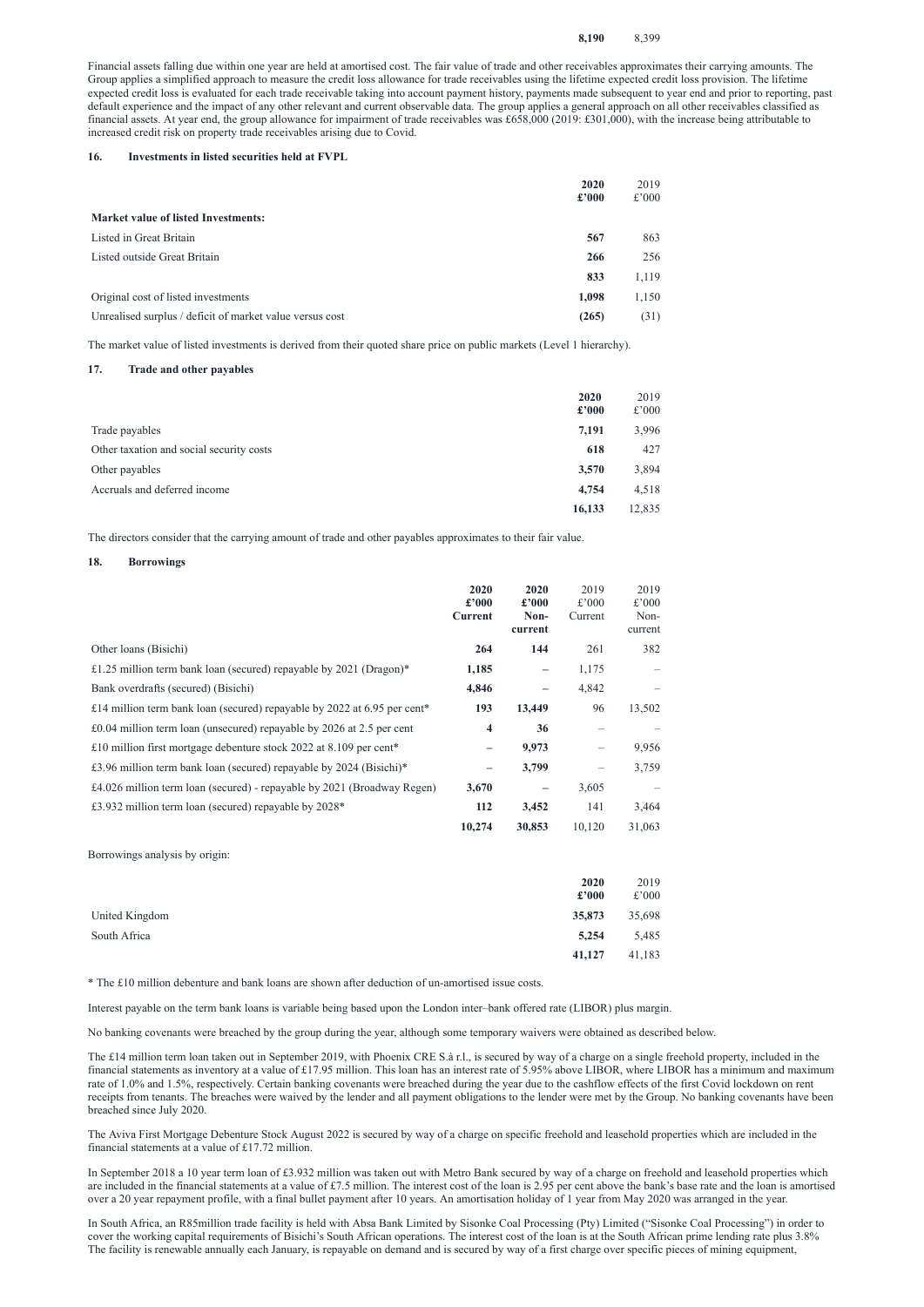inventory and the debtors of the relevant company which holds the loan which are included in the financial statements at a value of £11,25 million. All banking covenants were either adhered to or waived by Absa Bank Limited during the year.

Bisichi holds a £3.96million term loan facility with Julian Hodge Bank Limited. The loan is secured against Bisichi's UK retail property portfolio. The debt package has a five year term and is repayable at the end of the term in December 2024. The interest cost of the loan is 4.00% above LIBOR. The loan is secured by way of a first charge over the investment properties in the UK which are included in the financial statements at a value of £10.27 million. No banking covenants were breached during the year.

The bank loan of £4.026 million (Broadway Regen) which is repayable in July 2021, following an extension of the facility, is secured by way of a first charge on a specific freehold development property, which is included in the financial statements at £7.1 million. The interest cost of the loan is fixed at 7.0% per annum.

The bank loan of £1.25 million (Dragon) which was repayable in January 2021 is secured by way of a first charge on specific freehold property which is included in the financial statements at a value of £2.13 million. The interest cost of the loan is 2 per cent above LIBOR. A refinancing of this loan is currently underway. An extension of the existing loan is available, if required, to allow time for refinancing discussions to be concluded.

The Group's objectives when managing capital are:

- To safeguard the Group's ability to continue as a going concern, so that it may provide returns for shareholders and benefits for other stakeholders; and
- To provide adequate returns to shareholders by ensuring returns are commensurate with the risk.

#### **Analysis of the changes in liabilities arising from financing activities:**

|                                               | 2020                                                 | 2020           | 2019      | 2019  |
|-----------------------------------------------|------------------------------------------------------|----------------|-----------|-------|
|                                               | $\pounds$ '000                                       | $\pounds$ '000 | £'000     | £'000 |
|                                               | <b>Bank</b>                                          | Lease          | Bank      | Lease |
|                                               | <b>borrowings</b> obligations borrowings obligations |                |           |       |
| Balance at 1 January                          | 41,183                                               | 4,266          | 56,643    | 3,261 |
| Exchange adjustments                          | (386)                                                | (18)           | (57)      |       |
| Cash movements excluding exchange adjustments | 131                                                  | (329)          | (15, 583) | (456) |
| Valuation movements                           | 199                                                  | 460            | 180       | 1,461 |
| <b>Balance at 31 December</b>                 | 41,127                                               | 4,379          | 41,183    | 4,266 |

#### **19. LEASE LIABILITIES**

|                                             | 2020<br><b>Total</b><br>$\pounds$ '000 | 2020<br>Head<br>leases on<br>investment<br>property<br>$\pounds$ '000 | 2020<br><b>Office</b><br>£'000 | 2020<br>Other<br>$\pounds$ '000 | 2019<br>Total<br>£'000 |
|---------------------------------------------|----------------------------------------|-----------------------------------------------------------------------|--------------------------------|---------------------------------|------------------------|
| Minimum lease payments fall due:            |                                        |                                                                       |                                |                                 |                        |
| Within one year                             | 550                                    | 214                                                                   | 265                            | 71                              | 476                    |
| Second to fifth year                        | 1,569                                  | 853                                                                   | 530                            | 186                             | 1,639                  |
| After five years                            | 20,233                                 | 20,101                                                                | ٠                              | 132                             | 20,105                 |
|                                             | 22,352                                 | 21,168                                                                | 795                            | 389                             | 22,220                 |
| Future finance charges on lease liabilities | (17,973)                               | (17, 824)                                                             | (67)                           | (82)                            | (17, 954)              |
| Present value of lease liabilities          | 4,379                                  | 3,344                                                                 | 728                            | 307                             | 4,266                  |
| <b>Present value of lease liabilities:</b>  |                                        |                                                                       |                                |                                 |                        |
| Within one year                             | 514                                    | 214                                                                   | 232                            | 68                              | 424                    |
| Second to fifth year                        | 1,438                                  | 786                                                                   | 496                            | 156                             | 1,511                  |
| After five years                            | 2,427                                  | 2,344                                                                 |                                | 83                              | 2,331                  |
|                                             | 4,379                                  | 3,344                                                                 | 728                            | 307                             | 4,266                  |

Lease liabilities greater than one year are £3,865,000 (2019: £3,842,000).

Many head leases on investment properties provide for contingent rent in addition to the rents above, usually a proportion of rental income.

Lease liabilities are effectively secured as the rights to the leased asset revert to the lessor in the event of default.

**20. Provisions**

|                     | $\pounds$ '000 | £'000 |
|---------------------|----------------|-------|
| At 1 January        | 1,554          | 1,571 |
| Exchange adjustment | (112)          | (17)  |
| At 31 December      | 1,442          | 1,554 |

The above provision relates to mine rehabilitation costs in Bisichi.

#### **21. Financial instruments**

#### **Total financial assets and liabilities The Group's financial assets and liabilities and their fair values are as follows:**

|                                  | 2020           |                                          | 2019                   |                            |
|----------------------------------|----------------|------------------------------------------|------------------------|----------------------------|
|                                  | value<br>£'000 | Fair Carrying<br>value<br>$\pounds$ '000 | Fair<br>value<br>£'000 | Carrying<br>value<br>£'000 |
| Cash and cash equivalents        | 7,194          | 7.194                                    | 13,533                 | 13,533                     |
| Investments - non-current assets | 1,746          | 1,746                                    | 287                    | 287                        |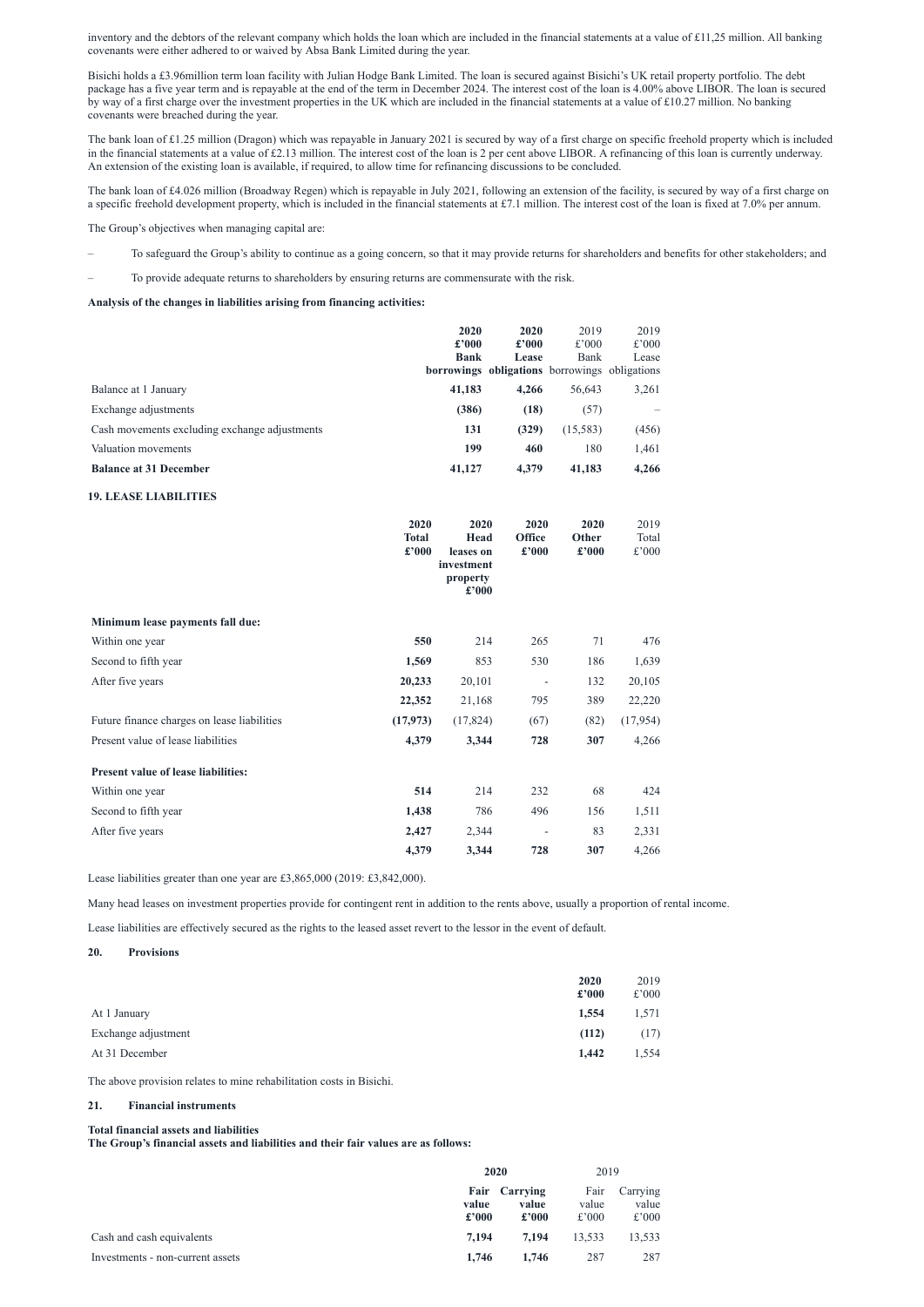| Investments - current assets                         | 833       | 833      | 1,119     | 1,119     |
|------------------------------------------------------|-----------|----------|-----------|-----------|
| Other assets                                         | 7,550     | 7,550    | 7,793     | 7,793     |
| Derivative liabilities                               | (200)     | (200)    |           |           |
| Bank overdrafts                                      | (4, 846)  | (4, 846) | (4,842)   | (4, 842)  |
| Bank loans                                           | (26,308)  | (26,308) | (26, 385) | (26, 385) |
| Lease liabilities                                    | (4,379)   | (4,379)  | (4,266)   | (4,266)   |
| Other liabilities                                    | (11,262)  | (11,262) | (7, 923)  | (7, 923)  |
| <b>Total financial liabilities before debentures</b> | (29, 672) | (29,672) | (20, 684) | (20, 684) |

## **Fair value of debenture stocks**

**Fair value of the Group's debenture liabilities:**

|                                                        | <b>NOMINAL</b><br>value<br>£'000 | Fair<br>$\pounds$ '000 | 2020<br><b>Fair value</b><br>value adjustment adjustment<br>$\pounds$ '000 | 2019<br>Fair value<br>£'000 |
|--------------------------------------------------------|----------------------------------|------------------------|----------------------------------------------------------------------------|-----------------------------|
| Debenture stocks                                       | (10,000)                         | (10,315)               | (315)                                                                      | (497)                       |
| Tax at 19 per cent $(2019: 19$ per cent)               |                                  |                        | 60                                                                         | 94                          |
| Post tax fair value adjustment                         |                                  |                        | (255)                                                                      | (403)                       |
| Post tax fair value adjustment – basic pence per share |                                  | —                      | (0.30p)                                                                    | (0.47p)                     |

The LAP Group has a variable interest term debt with minimum and maximum rates. At 31 December 2020, with other variables unchanged, a 1% increase in interest rates would change the profit/loss for the year by £155,000 (2019: £119,000). Bisichi has variable loans and a 1% increase in interest rates would change the profit/loss for the year by £37,000 (2019: £107,000).

Except for debenture stocks there is no material difference between the carrying value and fair value of financial liabilities or financial assets. The fair values of the debentures are based on the net present value at the relevant gilt interest rate of the future payments of interest on the debentures.

# **Treasury policy**

The Group enters derivative transactions such as interest rate swaps, interest rate collars and forward exchange contracts in order to help manage the financial risks arising from the Group's activities. The main risks arising from the Group's financing structure are interest rate risk, liquidity risk and market price risk, credit risk, commodity price risk and foreign exchange risk. The policies for managing each of these risks and the principal effects of these policies on the results are summarised below.

#### **Sensitivity analysis**

#### **Interest rate risk**

Treasury activities take place under procedures and policies approved and monitored by the Board to minimise the financial risk faced by the Group.

The Bisichi United Kingdom bank loans and overdraft are secured by way of a first charge on certain fixed assets. The rates of interest vary based on LIBOR in the UK.

The Bisichi South African bank loans are secured by way of a first charge over specific pieces of mining equipment, inventory and the debtors of the relevant company which holds the loan. The rates of interest vary based on PRIME in South Africa.

The £14 million term loan with Pheonix CRE S.à r.l. is secured on a single freehold property and is repayable in September 2022. The interest cost is 5.95% above LIBOR, where LIBOR has a minimum and maximum rate of 1.0% and 1.5%, respectively.

The £3.932 million bank loan is secured by way of a first charge on specific freehold and leasehold property. The rate of interest varies based on the bank's base rate.

The £1.25 million bank loan (Dragon) is secured by way of a first charge on specific freehold property. The rate of interest varies based on LIBOR in the UK.

The £4.026 million bank loan (Broadway Regen) is secured by way of first charge on a specific freehold development property. This loan is based on a fixed interest rate of 7.0%.

The £14 million bank loan is secured by way of first charge on a specific freehold development property held in inventory. The rates of interest vary based on LIBOR in the UK, with a minimum LIBOR of 1% and a maximum LIBOR of 1.5%.

#### **Liquidity risk**

The Group's policy is to minimise refinancing risk by balancing its exposure to interest risk and to refinancing risk. In effect the Group seeks to borrow for as long as possible at the lowest acceptable cost. Efficient treasury management and strict credit control minimise the costs and risks associated with this policy which ensures that funds are available to meet commitments as they fall due. Cash and cash equivalents earn interest at rates based on LIBOR in the UK. The cash resources and funding facilities together are considered adequate to meet the Group's anticipated cash flow requirements for the foreseeable future.

In South Africa, an R85million trade facility is held with Absa Bank Limited by Sisonke Coal Processing (Pty) Limited ("Sisonke Coal Processing") in order to cover the working capital requirements of Bisichi's South African operations. The interest cost of the loan is at the South African prime lending rate plus 3.8% The facility is renewable annually each January, is repayable on demand and is secured against inventory, debtors and cash that are held by Sisonke Coal Processing (Pty) Limited. The facility is included in cash and cash equivalents within the cashflow statement.

In the UK, Bisichi holds a £3.96million term loan facility with Julian Hodge Bank Limited. The loan is secured against the group's UK retail property portfolio. The debt package has a five year term and is repayable at the end of the term in December 2024. The interest cost of the loan is 4.00% above LIBOR.

The table below analyses the Group's financial liabilities (excluding interest rate derivatives) into maturity groupings and also provides details of the liabilities that bear interest at fixed, floating and non–interest bearing rates. The amounts below relate to gross contractual undiscounted cashflows.

|                            | 2020<br><b>Total</b><br>£'000 | 1 year<br>$\pounds$ '000 | Less than 2-5 years<br>$\pounds$ '000 | Over<br>5 years<br>£'000 | Carrying<br>values<br>$\pounds$ '000 |
|----------------------------|-------------------------------|--------------------------|---------------------------------------|--------------------------|--------------------------------------|
| Bank overdrafts (floating) | 4,846                         | 4,846                    |                                       | $\overline{\phantom{0}}$ | 4,846                                |
| Debentures (fixed)         | 10,000                        | $\overline{\phantom{m}}$ | 10,000                                | —                        | 9,973                                |
| Bank loans (fixed)         | 3,710                         | 3.674                    | 36                                    | $\qquad \qquad -$        | 3,710                                |
| Bank loans (floating)*     | 23,108                        | 1,754                    | 18,619                                | 2,735                    | 22,598                               |
| Lease liabilities          | 22,352                        | 550                      | 1,569                                 | 20,233                   | 4,379                                |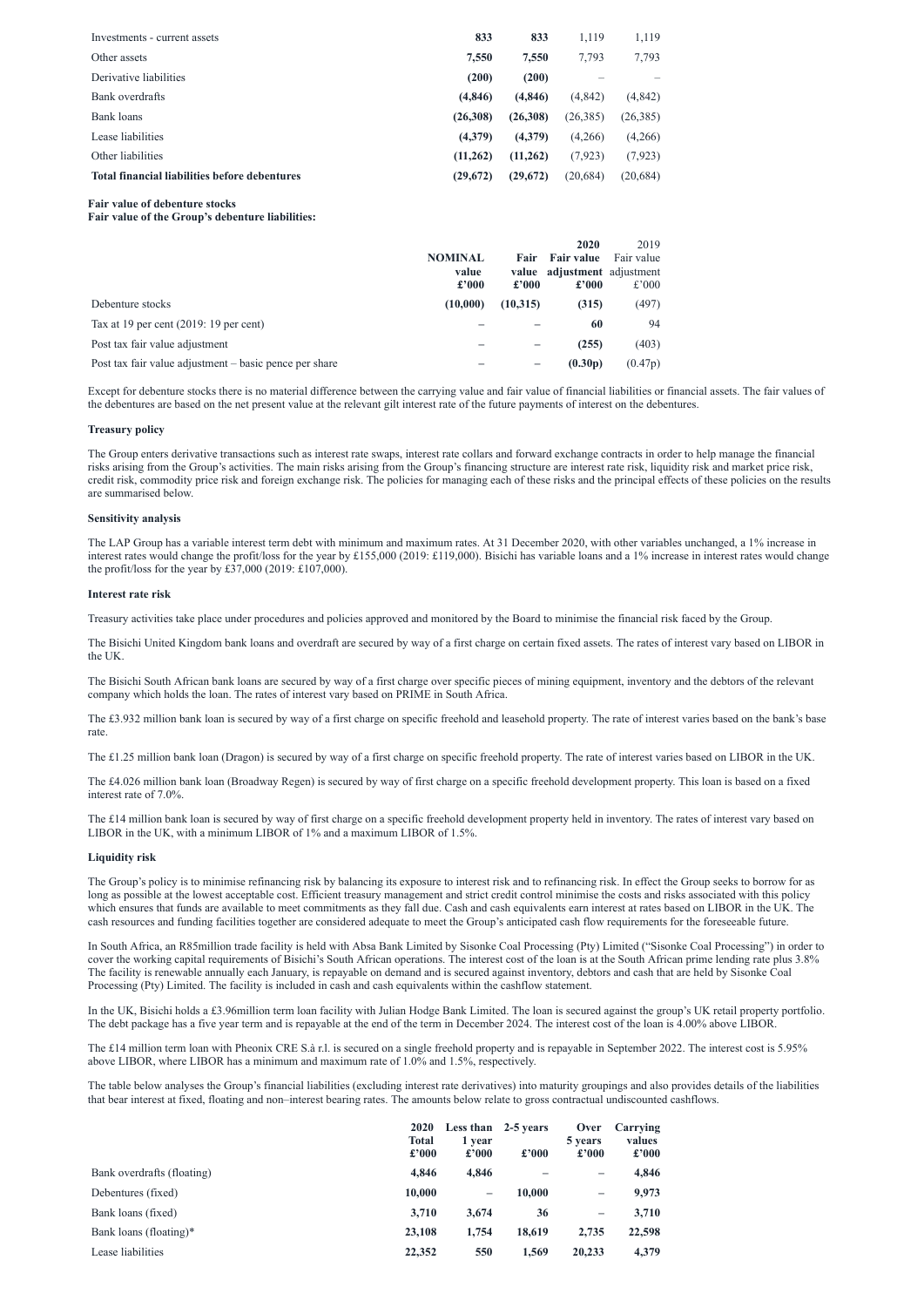| Trade and other payables (non-interest) | 16,016 16,016 |        | $\sim$ $\sim$ | $ -$   | 16,016 |
|-----------------------------------------|---------------|--------|---------------|--------|--------|
|                                         | 80,032        | 26,840 | 30,224        | 22,968 | 61,522 |

|                                         | 2019<br>Total<br>£'000 | Less than<br>1 year<br>£'000 | 2-5 years<br>£'000 | Over<br>5 years<br>£'000       | Carrying<br>values<br>$\pounds$ '000 |
|-----------------------------------------|------------------------|------------------------------|--------------------|--------------------------------|--------------------------------------|
| Bank overdrafts (floating)              | 4,842                  | 4,842                        |                    | $\qquad \qquad$                | 4,842                                |
| Debentures (fixed)                      | 10,000                 | $\qquad \qquad -$            | 10,000             | $\qquad \qquad -$              | 9,956                                |
| Bank loans (fixed)                      | 3,605                  | 3,605                        |                    | $\hspace{0.05cm}$              | 3,605                                |
| Bank loans (floating)*                  | 23,558                 | 1,673                        | 19,047             | 2,838                          | 22,780                               |
| Lease liabilities                       | 22,220                 | 476                          | 1,639              | 20,105                         | 4,266                                |
| Trade and other payables (non-interest) | 12,408                 | 12,408                       |                    | $\qquad \qquad \longleftarrow$ | 12,408                               |
|                                         | 76,633                 | 23,004                       | 30,686             | 22,943                         | 57,857                               |

The Group would normally expect that sufficient cash is generated in the operating cycle to meet the contractual cash flows as disclosed above through effective cash management.

\* Details of all hedges are shown on the next page.

# **Market price risk**

The Group is exposed to market price risk through interest rate and currency fluctuations.

# **Credit risk**

The Group is mainly exposed to credit risk on its cash and cash equivalents, trade and other receivables. The maximum exposure to credit risk is represented by the carrying amount of each financial asset in the balance sheet which at year end amounted to £17,323,000 (2019: £22,691,000).

To mitigate risk on its cash and cash equivalents, the group only deposits surplus cash with well-established financial institutions of high quality credit standing.

The Group's credit risk is primarily attributable to its trade receivables. Customers' credit ratings are reviewed regularly. The Group's review includes measures such as the use of external ratings and establishing purchase limits for each customer. The Group's approach to measure the credit loss allowance for trade receivables is outlined in note 15. At year end, the group impairment provision for expected credit losses provided against trade receivables was £658,000 (2019: £301,000).

The Group exposure to credit risk on its other receivables is mitigated through ongoing review of the underlying performance and resources of the counterparty including evaluation of different scenarios of probability of default and expected loss applicable to each of the underlying balances.

| 2020:              | <b>UK</b><br>£'000 | <b>South</b><br>Africa<br>£'000 |
|--------------------|--------------------|---------------------------------|
| Sterling           | (70)               | $\overline{\phantom{a}}$        |
| South African Rand | 39                 | (8, 878)                        |
| <b>US Dollar</b>   | 1,736              | $\overline{\phantom{a}}$        |
|                    | 1,705              | (8, 878)                        |
| 2019:              | <b>UK</b><br>£'000 | South<br>Africa<br>£'000        |
| Sterling           | 1,151              | $\overline{\phantom{a}}$        |
| South African Rand | 40                 | (3,510)                         |

# **Foreign exchange risk**

Only Bisichi is subject to this risk. All trading is undertaken in the local currencies except for certain export sales which are invoiced in US Dollars. It is not the Bisichi Group's policy to obtain forward contracts to mitigate foreign exchange risk on these contracts as payment terms are within 15 days of invoice or earlier. Funding is also in local currencies other than inter-company investments and loans and it is also not the Bisichi Group's policy to obtain forward contracts to mitigate foreign exchange risk on these amounts. During 2020 and 2019 the Bisichi Group did not hedge its exposure of foreign investments held in foreign currencies.

The principal currency risk to which the Bisichi Group is exposed in regard to inter-company balances is the exchange rate between Pounds Sterling and South African Rand. It arises as a result of the retranslation of Rand denominated inter-company trade receivable balances held within the UK which are payable by South African Rand functional currency subsidiaries.

Based on the Bisichi Group's net financial assets and liabilities as at 31 December 2020, a 25% strengthening of Sterling against the South African Rand, with all other variables held constant, would decrease the Bisichi Group's profit after taxation by £360,000 (2019: £176,000). A 25% weakening of Sterling against the South African Rand, with all other variables held constant would increase the Bisichi Group's profit after taxation by £601,000 (2019: £294,000).

The 25% sensitivity has been determined based on the average historic volatility of the exchange rate for 2019 and 2020.

The table below shows the Bisichi currency profiles of cash and cash equivalents:

|                    | 2020<br>£'000 | 2019<br>£'000 |
|--------------------|---------------|---------------|
| Sterling           | 1,641         | 4,741         |
| South African Rand | 809           | 1,672         |
| US Dollar          | 1,318         | 1,307         |
|                    | 3,768         | 7,720         |

Cash and cash equivalents earn interest at rates based on LIBOR in Sterling and Prime in Rand.

The tables below shows the Bisichi currency profiles of net monetary assets and liabilities by functional currency: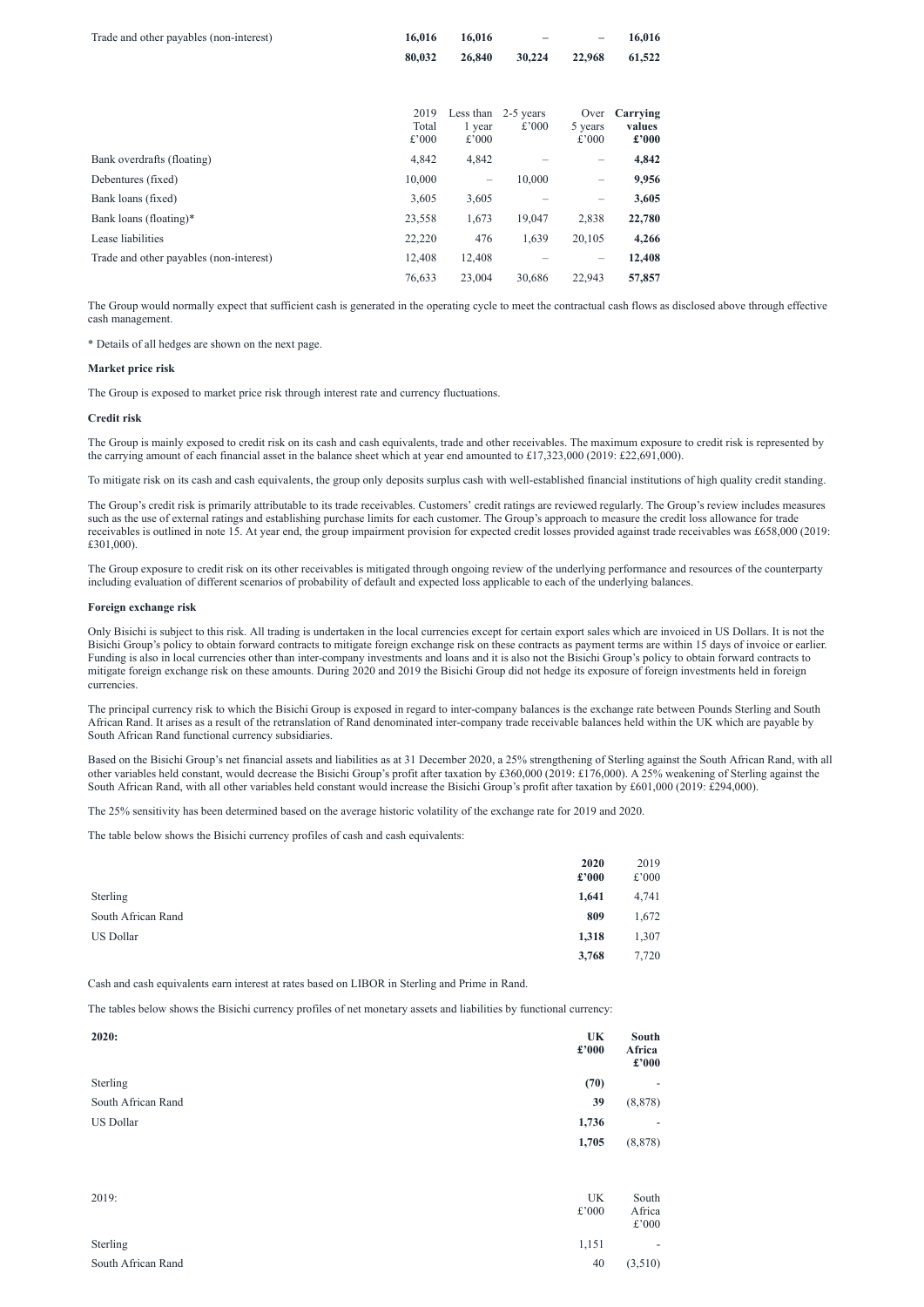| <b>US Dollar</b> | 1,582 | $\sim$            |
|------------------|-------|-------------------|
|                  |       | $2,773$ $(3,510)$ |

# **Borrowing facilities**

At 31 December 2020 the Group was within its bank borrowing facilities and was not in breach of any of the covenants. Term loan repayments are as set out at the end of this note. Details of other financial liabilities are shown in Notes 17, 18 and 19.

#### **Interest rate and hedge profile**

|                                                                        | 2020<br>£'000 | 2019<br>£'000 |
|------------------------------------------------------------------------|---------------|---------------|
| Fixed rate borrowings                                                  | 13,683        | 13,561        |
| Floating rate borrowings                                               |               |               |
| - Subject to interest rate collar                                      | 13,642        | 14,773        |
| – Other borrowings                                                     | 13,802        | 12,849        |
|                                                                        | 41,127        | 41,183        |
| Average fixed interest rate                                            | 7.80%         | 7.82%         |
| Weighted average collared interest rate                                | 6.95%         | $6.63\%$      |
| Weighted average cost of debt on overdrafts, bank loans and debentures | $7.04\%$      | 7.06%         |
| Average period for which borrowing rate is fixed                       | 2.1 years     | 2.1 years     |
| Average period for which borrowing rate is swapped                     | 1.7 years     | 2.6 years     |

Dragon had an interest rate hedge of £1.25 million to cover the £1.25 million bank loan. This consisted of a 5 year £1.25 million cap agreement taken out in November 2015 at 2.5%, which expired in October 2020.

The Group's floating rate debt bears interest based on LIBOR for the term bank loans and bank base rate for the overdraft.

At 31 December 2020 the Group had a £14 million floating rate loan to September 2022, where LIBOR has a minimum and maximum rate of 1.0% and 1.5%, respectively. At the year end the fair value liability of this interest rate collar in the accounts was £200,000 (2019: £nil), as valued by Group.

## **Fair value of financial instruments**

#### **Fair value estimation**

The Group has adopted the amendment to IFRS 7 for financial instruments that are measured in the balance sheet at fair value. This requires the methods of fair value measurement to be classified into a hierarchy based on the reliability of the information used to determine the valuation, as follows:

– Quoted prices (unadjusted) in active markets for identical assets or liabilities (level 1).

– Inputs other than quoted prices included within level 1 that are observable for the asset or liability, either directly (that is, as prices) or indirectly (that is, derived from prices) (level 2).

– Inputs for the asset or liability that are not based on observable market data (that is unobservable inputs) (level 3).

|                                          | Level 1<br>£'000 | Level 2<br>£'000 | Level 3<br>£'000 | <b>Total</b><br>$\pounds$ '000 | 2020<br>Gain/(loss)<br>to income<br>statement<br>$\pounds$ '000 |
|------------------------------------------|------------------|------------------|------------------|--------------------------------|-----------------------------------------------------------------|
| <b>Financial assets</b>                  |                  |                  |                  |                                |                                                                 |
| Quoted equities - non-<br>current assets | 1,746            |                  |                  | 1,746                          | 201                                                             |
| Quoted equities - current<br>assets      | 833              |                  |                  | 833                            | (135)                                                           |
| <b>Financial liabilities</b>             |                  |                  |                  |                                |                                                                 |
| Interest rate collar                     |                  | 200              |                  | 200                            | (200)                                                           |
|                                          | Level 1<br>£'000 | Level 2<br>£'000 | Level 3<br>£'000 | Total<br>£'000                 | 2019<br>Gain/(loss)<br>to income                                |

statement £'000

**Financial assets**

| Quoted equities $-$ non-<br>current assets | 287   | _ | 287   | (3) |
|--------------------------------------------|-------|---|-------|-----|
| Quoted equities – current<br>assets        | 1,119 |   | 1.119 | (2) |
| <b>Financial liabilities</b>               |       |   |       |     |
| Interest rate swaps                        | –     |   |       | 169 |

#### **Capital structure**

The Group sets the amount of capital in proportion to risk. It ensures that the capital structure is commensurate to the economic conditions and risk characteristics of the underlying assets. In order to maintain or adjust the capital structure, the Group may vary the amount of dividends paid to shareholders, return capital to shareholders, issue new shares or sell assets to reduce debt.

The Group considers its capital to include share capital, share premium, capital redemption reserve, translation reserve and retained earnings, but excluding the interest rate derivatives.

Consistent with others in the industry, the Group monitors its capital by its debt to equity ratio (gearing levels). This is calculated as the net debt (loans less cash and cash equivalents) as a percentage of the equity calculated as follows: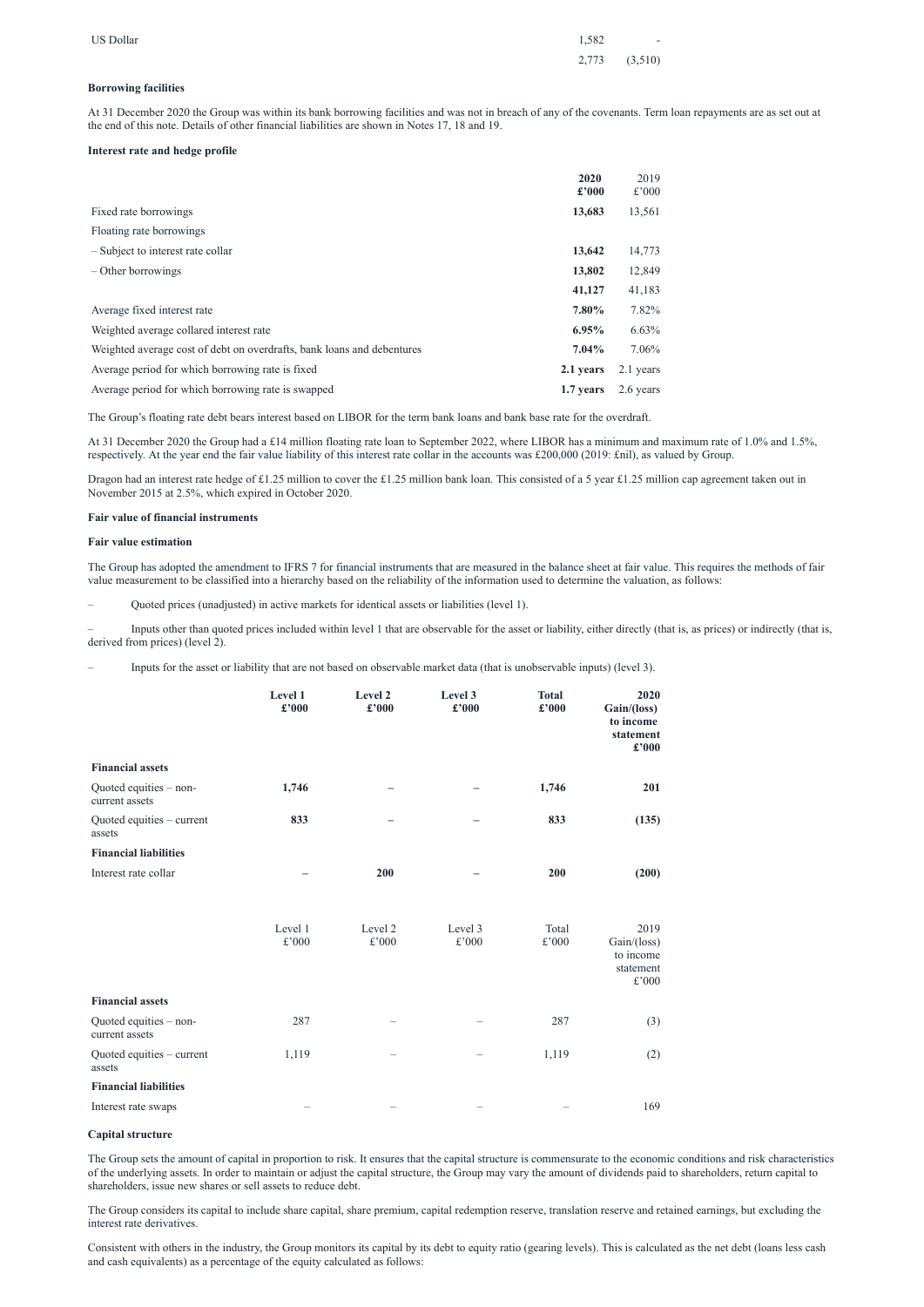|                                | 2020     | 2019      |
|--------------------------------|----------|-----------|
|                                | £'000    | £'000     |
| Total debt                     | 45,506   | 45,449    |
| Less cash and cash equivalents | (7, 194) | (13, 533) |
| Net debt                       | 38,312   | 31,916    |
| <b>Total equity</b>            | 39,748   | 49,133    |
|                                | $96.4\%$ | 65.0%     |

The Group does not have any externally imposed capital requirements.

Following the introduction of IFRS 16 total debt now includes lease liabilities.

# **Financial assets**

The Group's principal financial assets are bank balances and cash, trade and other receivables, investments and assets held for sale. The Group has no significant concentration of credit risk as exposure is spread over a large number of counterparties and customers. The credit risk in liquid funds and derivative financial instruments is limited because the counterparties are banks with high credit ratings assigned by international credit–rating agencies. The Group's credit risk is primarily attributable to its trade receivables. The amounts presented in the balance sheet are net of allowances for doubtful receivables, estimated by the Group's management based on prior experience and the current economic environment.

# **Financial assets maturity**

Cash and cash equivalents all have a maturity of less than three months.

|                          | 2020<br>$\pounds$ '000 | 2019<br>£'000 |
|--------------------------|------------------------|---------------|
| Cash at bank and in hand | 7,194                  | 13,533        |

These funds are primarily invested in short term bank deposits maturing within one year bearing interest at the bank's variable rates.

# **Financial liabilities maturity**

The following table sets out the maturity profile of contractual undiscounted cashflows of financial liabilities as at 31 December:

Repayment of borrowings

|                                        | 2020<br>$\pounds$ '000 | 2019<br>£'000 |
|----------------------------------------|------------------------|---------------|
| <b>Bank loans and overdrafts:</b>      |                        |               |
| Repayable on demand or within one year | 10,274                 | 10,120        |
| Repayable between two and five years   | 18,145                 | 18,269        |
| Repayable after five years             | 2,735                  | 2,838         |
|                                        | 31,154                 | 31,227        |
| <b>Debentures:</b>                     |                        |               |
| Repayable between two and five years   | 9,973                  | 9,956         |
|                                        | 41,127                 | 41,183        |

Certain borrowing agreements contain financial and other conditions that if contravened by the Group, could alter the repayment profile.

#### **22. Deferred tax liabilities**

|                                                   | 2020<br>$\pounds$ '000 | 2019<br>£'000 |
|---------------------------------------------------|------------------------|---------------|
| Balance at 1 January                              | 1,654                  | 2,305         |
| Transferred to consolidated income statement      | (1,118)                | (631)         |
| Exchange adjustment                               | (181)                  | (20)          |
| Balance at 31 December                            | 355                    | 1,654         |
| The deferred tax balance comprises the following: |                        |               |
| Revaluation of properties                         | 113                    | 314           |
| Accelerated capital allowances                    | 2,916                  | 2,810         |
| Short-term timing differences                     | (486)                  | (532)         |

| Unredeemed capital deductions                    | (645)   | $\overline{\phantom{a}}$ |
|--------------------------------------------------|---------|--------------------------|
| Losses and other deductions                      | (1.543) | (938)                    |
| Deferred tax liability provision at end of year: | 355     | 1.654                    |

There is no time limit in respect of the Group tax loss relief.

In addition, the Group has unused losses and reliefs with a potential value of £8,022,000 (2019: £7,339,000), which have not been recognised as a deferred tax asset. As the Group returns to profit, these losses and reliefs can be utilised.

#### **23. Share capital**

The Company has one class of ordinary shares which carry no right to fixed income.

|                 | <b>Number of</b> Number of |        |        |
|-----------------|----------------------------|--------|--------|
| ordinary        | ordinary                   |        |        |
| 10 <sub>p</sub> | 10 <sub>p</sub>            | 2020   | 2019   |
| shares          | shares                     | £'000  | £'000  |
| 2020            | 2019                       |        |        |
|                 | 110,000,000 110,000,000    | 11,000 | 11,000 |

Authorised: ordinary shares of 10p each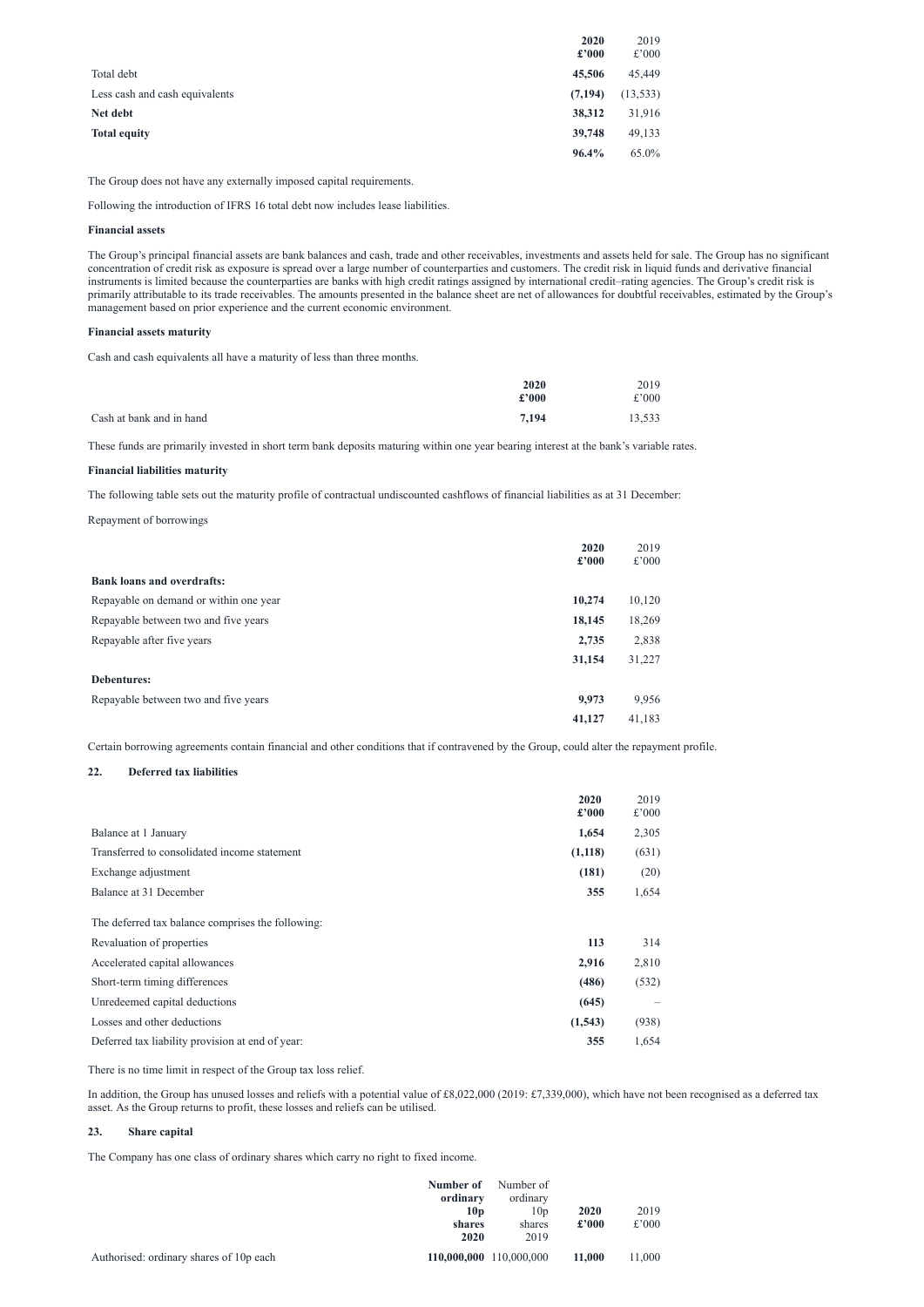| Allotted, issued and fully paid share capital | 85, 542, 711 85, 542, 711 | 8.554 | 8.554 |
|-----------------------------------------------|---------------------------|-------|-------|
| Less: held in Treasury (see below)            | $(218,197)$ $(218,197)$   | (22)  | (22)  |
| "Issued share capital" for reporting purposes | 85, 324, 514 85, 324, 514 | 8.532 | 8.532 |

#### **Treasury shares**

|                                        | <b>Number of ordinary</b><br>10p shares |         | Cost <i>l</i> issue value |               |
|----------------------------------------|-----------------------------------------|---------|---------------------------|---------------|
|                                        | 2020                                    | 2019    | 2020<br>$\pounds$ '000    | 2019<br>£'000 |
| Shares held in Treasury at 1 January   | 218,197                                 | 218,197 | 144                       | 144           |
| Shares held in Treasury at 31 December | 218,197                                 | 218,197 | 144                       | 144           |

#### **Share Option Schemes**

#### **Employees' share option scheme (Approved scheme)**

At 31 December 2020 there were no options to subscribe for ordinary shares outstanding, issued under the terms of the Employees' Share Option Scheme.

This share option scheme was approved by members in 1986, and has been approved by Her Majesty's Revenue and Customs (HMRC).

There are no performance criteria for the exercise of options under the Approved scheme, as this was set up before such requirements were considered to be necessary.

A summary of the shares allocated and options issued under the scheme up to 31 December 2020 is as follows:

|                                                                   | Changes during the year |                      |                    |                                                    |
|-------------------------------------------------------------------|-------------------------|----------------------|--------------------|----------------------------------------------------|
|                                                                   | At 1<br>January<br>2020 | Options<br>Exercised | Options<br>granted | At 31<br>Options December<br><b>2020</b><br>lapsed |
| Shares issued to date                                             | 2,367,604               |                      |                    | 2,367,604<br>$\qquad \qquad -$                     |
| Shares allocated over which options have not been granted         | 1,549,955               |                      |                    | $-1,549,955$                                       |
| Total shares allocated for issue to employees under the<br>scheme | 3,917,559               |                      |                    | 3,917,559<br>$-$                                   |

#### **Non–approved Executive Share Option Scheme (Unapproved scheme)**

A share option scheme known as the "Non–approved Executive Share Option Scheme" which does not have HMRC approval was set up during 2000. At 31 December 2020 there were no options to subscribe for ordinary shares outstanding.

The exercise of options under the Unapproved scheme is subject to the satisfaction of objective performance conditions specified by the remuneration committee which confirms to institutional shareholder guidelines and best practice provisions.

A summary of the shares allocated and options issued under the scheme up to 31 December 2020 is as follows:

|                                                                   | Changes during the year |                      |                    |                          |                                          |
|-------------------------------------------------------------------|-------------------------|----------------------|--------------------|--------------------------|------------------------------------------|
|                                                                   | At 1<br>January<br>2020 | Options<br>Exercised | Options<br>granted | lapsed                   | At 31<br>Options December<br><b>2020</b> |
| Shares issued to date                                             | 450,000                 |                      |                    | $\qquad \qquad -$        | 450,000                                  |
| Shares allocated over which options have not yet been granted     | 550,000                 |                      |                    | $\overline{\phantom{m}}$ | 550,000                                  |
| Total shares allocated for issue to employees under the<br>scheme | 1,000,000               |                      |                    | $\qquad \qquad -$        | 1,000,000                                |

#### **The Bisichi PLC Unapproved Option Schemes**

Details of the share option schemes in Bisichi are as follows:

|               |                              |           | Number of                |             |
|---------------|------------------------------|-----------|--------------------------|-------------|
|               | Number of                    |           | share options Number of  |             |
|               | Period                       |           | shares issued/exercised/ | shares      |
|               | within<br>Subscription       | for which | (cancelled)              | for which   |
| Year of grant | which<br>price per           | options   | during year              | options     |
|               | options outstanding<br>share |           |                          | outstanding |
|               | exercisable                  | at        |                          | at          |
|               |                              | 31        |                          |             |

|      |                                | December<br>2019 | <b>December</b><br>2020             |
|------|--------------------------------|------------------|-------------------------------------|
| 2015 | $87.0p$ Sep 2015 -<br>Sep 2025 | 300,000          | 300,000<br>-                        |
| 2018 | 73.5p Feb 2018 -<br>Feb 2028   | 380,000          | 380,000<br>$\overline{\phantom{m}}$ |

The exercise of options under the Unapproved Share Option Schemes, for certain option issues, is subject to the satisfaction of the objective performance conditions specified by the remuneration committee, which will conform to institutional shareholder guidelines and best practice provisions in force from time to time.

There are no performance or service conditions attached to 2015 and 2018 options which are outstanding at 31 December 2019.

|               | 2020              |         | 2019     |
|---------------|-------------------|---------|----------|
|               | Weighted          |         | Weighted |
| 2020          | average           | 2019    | average  |
| <b>Number</b> | exercise          | Number  | exercise |
|               | price             |         | price    |
| 680,000       | 79.5 <sub>p</sub> | 680,000 | 79.5p    |

Outstanding at 1 January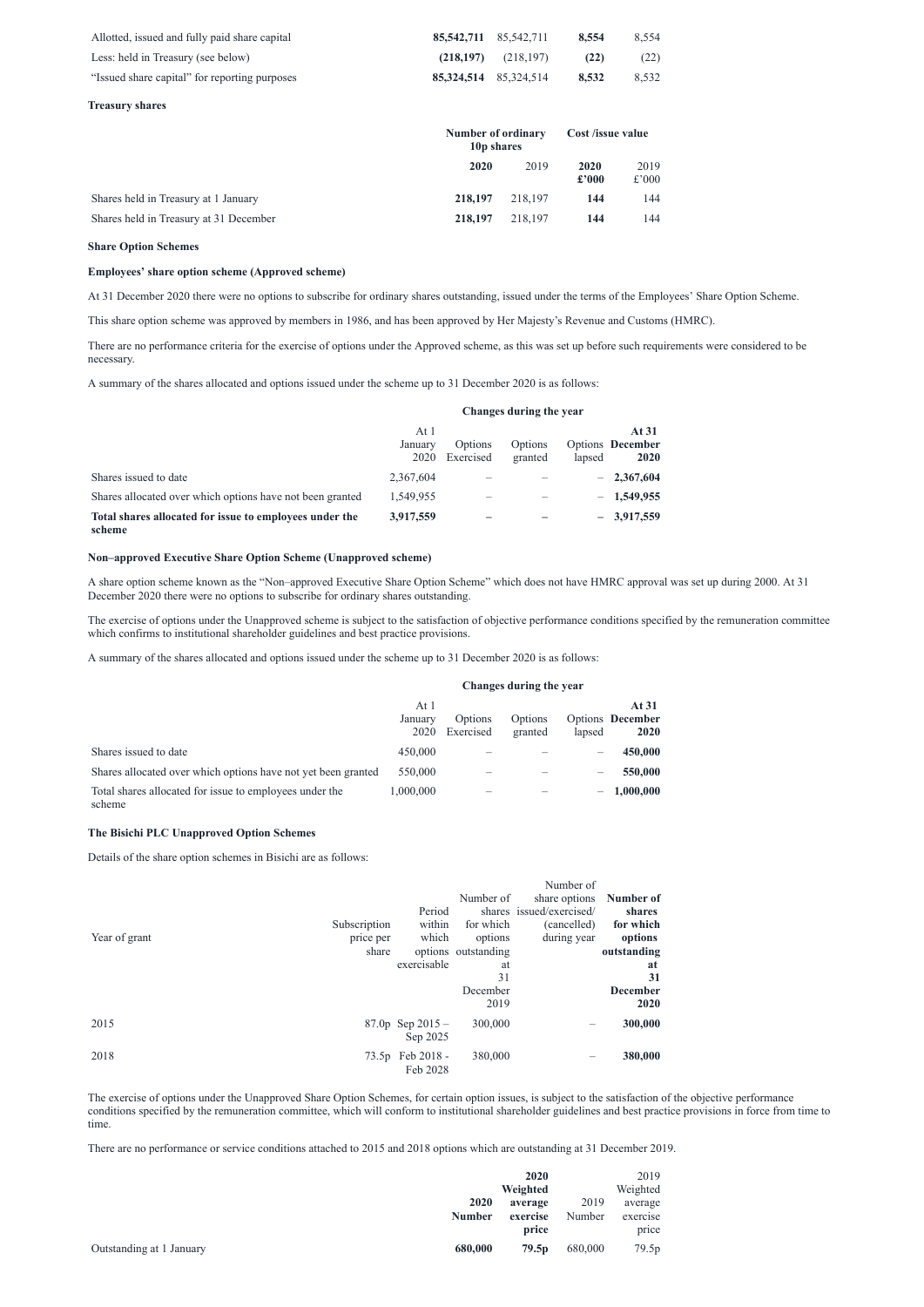| Outstanding at 31 December              | 680,000 | 79.5p | 680,000                | 79.5p         |
|-----------------------------------------|---------|-------|------------------------|---------------|
| Exercisable at 31 December              | 680,000 | 79.5p | 680,000                | 79.5p         |
| 24.<br>Non-controlling interest ("NCI") |         |       |                        |               |
|                                         |         |       | 2020<br>$\pounds$ '000 | 2019<br>£'000 |
| As at 1 January                         |         |       | 12,407                 | 12,309        |
| Share of (loss)/profit for the year     |         |       | (2,356)                | 986           |
| Dividends received                      |         |       | (63)                   | (858)         |
| Exchange movement                       |         |       | (302)                  | (30)          |
| As at 31 December                       |         |       | 9,686                  | 12,407        |

The following subsidiaries had material NCI:

Bisichi PLC Black Wattle Colliery (Pty) Ltd

Summarised financial information for these subsidiaries is set out below. The information is before inter–company eliminations with other companies in the Group.

| <b>BISICHI PLC</b>                                               | 2020<br>£'000 | 2019<br>£'000 |
|------------------------------------------------------------------|---------------|---------------|
| Revenue                                                          | 29,805        | 48,274        |
| (Loss)/profitfor the year attributable to owners of the parent   | (3,354)       | 1,046         |
| (Loss)/profit for the year attributable to NCI                   | (440)         | 549           |
| (Loss)/profit for the year                                       | (3,794)       | 1,595         |
| Other comprehensive expense attributable to owners of the parent | (395)         | (42)          |
| Other comprehensive expense attributable to NCI                  | (69)          | (7)           |
| Other comprehensive expense for the year                         | (464)         | (49)          |
| <b>Balance</b> sheet                                             |               |               |
| Non-current assets                                               | 23,646        | 22,885        |
| Current assets                                                   | 15,004        | 18,849        |
| Total assets                                                     | 38,650        | 41,734        |
| <b>Current liabilities</b>                                       | (16, 175)     | (13, 179)     |
| Non-current liabilities                                          | (6, 286)      | (7,998)       |
| <b>Total liabilities</b>                                         | (22, 461)     | (21, 177)     |
| Net assets at 31 December                                        | 16,189        | 20,557        |
| Cash flows                                                       |               |               |
| From operating activities                                        | 1,065         | 4,305         |
| From investing activities                                        | (4,267)       | (3,730)       |
| From financing activities                                        | (926)         | (3,411)       |
| Net cash flows                                                   | (4,128)       | (2,836)       |

The non–controlling interest comprises of a 37.5% shareholding in Black Wattle Colliery (Pty) Ltd, a coal mining company incorporated in South Africa.

# **Summarised financial information reflecting 100% of the underlying subsidiary's relevant figures, is set out below.**

| <b>Black Wattle Colliery (Pty) Limited ("Black Wattle")</b> | 2020<br>$\pounds$ '000 | 2019<br>£'000 |
|-------------------------------------------------------------|------------------------|---------------|
| Revenue                                                     | 28,555                 | 46,706        |
| <b>Expenses</b>                                             | (31, 498)              | (43,040)      |
| (Loss)/profit for the year                                  | (2,943)                | 3,666         |
| Other comprehensive income                                  |                        |               |
| Total comprehensive income for the year                     | (2,943)                | 3,666         |
| Balance sheet                                               |                        |               |

| Non-current assets        | 10,130   | 9.480    |
|---------------------------|----------|----------|
| Current assets            | 9.781    | 10.462   |
| Current liabilities       | (16,915) | (12,087) |
| Non–current liabilities   | (2,224)  | (3,682)  |
| Net assets at 31 December | 772      | 4.173    |

The non–controlling interest relates to the disposal of a 37.5% shareholding in Black Wattle in 2010. The total issued share capital in Black Wattle Colliery (Pty) Ltd was increased from 136 shares to 1,000 shares at par of ZAR1 (South African Rand) through the following share issue:

– a subscription for 489 ordinary shares at par by Bisichi Mining (Exploration) Limited increasing the number of shares held from 136 ordinary shares to a total of 625 ordinary shares;

- a subscription for 110 ordinary shares at par by Vunani Mining (Pty) Ltd;
- a subscription for 265 "A" shares at par by Vunani Mining (Pty) Ltd

Bisichi Mining (Exploration) Limited is a wholly owned subsidiary of Bisichi PLC incorporated in England and Wales.

Vunani Mining (Pty) Ltd is a South African Black Economic Empowerment company and minority shareholder in Black Wattle.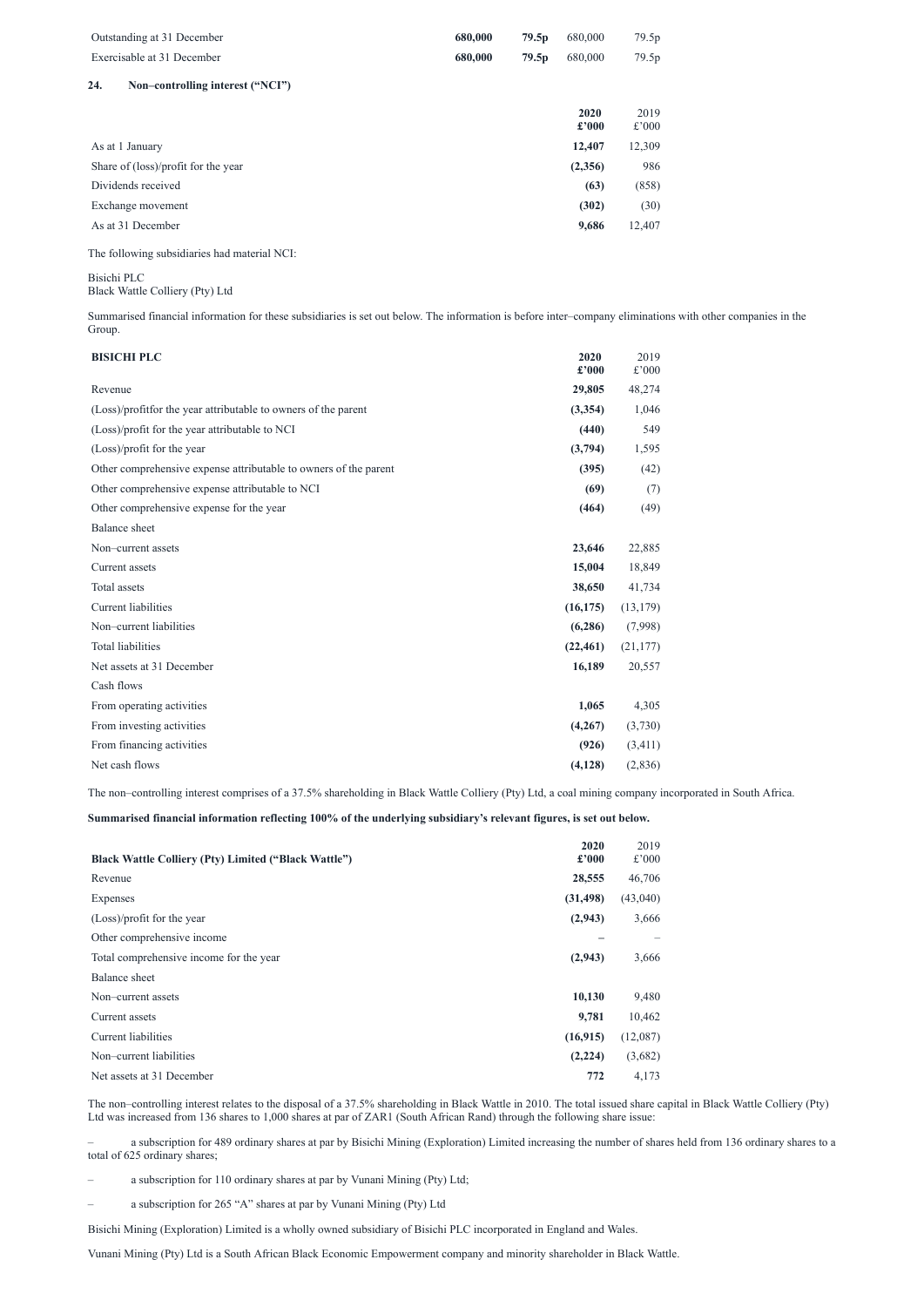The "A" shares rank pari passu with the ordinary shares save that they will have no dividend rights until such time as the dividends paid by Black Wattle Colliery (Pty) Ltd on the ordinary shares subsequent to 30 October 2008 will equate to ZAR832,075,000.

A non–controlling interest of 15% in Black Wattle is recognised for all profits distributable to the 110 ordinary shares held by Vunani Mining (Pty) Ltd from the date of issue of the shares (18 October 2010). An additional non–controlling interest will be recognised for all profits distributable to the 265 "A" shares held by Vunani Mining (Pty) Ltd after such time as the profits available for distribution, in Black Wattle Colliery (Pty) Ltd, before any payment of dividends after 30 October 2008, exceeds ZAR832,075,000.

## **25. Related party transactions**

London & Associated Properties PLC provides office premises, property management, general management, accounting and administration services for a number of private property companies in which Sir Michael Heller and J A Heller have an interest. Under an agreement with Sir Michael Heller no charge is made for these services on the basis that he reduces by an equivalent amount the charge for his services to London & Associated Properties PLC. The board estimates that the value of these services, if supplied to a third party, would have been £300,000 for the year (2019: £300,000).

|                                         | Cost      |      | Amounts | Advanced |
|-----------------------------------------|-----------|------|---------|----------|
|                                         | recharged |      | owed    | to       |
|                                         | to $(by)$ |      | by (to) | (by)     |
|                                         | related   |      | related | related  |
|                                         | party     |      | party   | party    |
|                                         | £'000     |      | £'000   | £'000    |
| Related party:                          |           |      |         |          |
| Simon Heller Charitable Trust           |           |      |         |          |
| Current account                         | (63)      |      |         |          |
| Loan account                            |           |      | (700)   |          |
| Directors and key management            |           |      |         |          |
| M A Heller and J A Heller               | 18        | (i)  |         |          |
| H D Goldring (Alberon Holdings Limited) | (10)      | (ii) |         |          |
| C A Parritt                             | (18)      | (ii) |         |          |
| R Priest                                | (35)      | (ii) | (9)     |          |
| <b>Totals at 31 December 2020</b>       | (108)     |      | (709)   |          |
| Totals at 31 December 2019              | (115)     |      | (707)   |          |

In addition the Company received management fees of £10,000 (2019: £10,000) for work done for two charitable foundations, the Michael & Morven Heller Charitable Foundation and the Simon Heller Charitable Trust.

The Simon Heller Trust has placed on deposit with LAP £700,000 at an interest rate of 9% which is refundable on demand.

Nature of costs recharged – (i) Property management fees (ii) Consultancy fees.

# **Directors**

The companies for which services are provided are: Barmik Properties Limited, Cawgate Limited, Clerewell Limited, Cloathgate Limited, Ken–Crav Investments Limited, London & South Yorkshire Securities Limited, Metroc Limited, Penrith Retail Limited, Shop.com Limited, South Yorkshire Property Trust Limited, Wasdon Investments Limited, Wasdon (Dover) Limited, and Wasdon (Leeds) Limited.

Alberon Holdings Limited (Alberon) is a Company in which H D Goldring is a majority shareholder and director. Alberon provides consultancy services to the Company on an invoiced fee basis.

R Priest provided consultancy services to the Company on an invoiced fee basis.

In 2012 a loan was made by Bisichi to one of the Bisichi directors, Mr A R Heller, for £116,000. Interest is payable on the director's loan at a rate of 6.14 per cent. There is no fixed repayment date for the director's Loan. The loan amount outstanding at year end was £41,000 (2019: £41,000) and no repayment (2019: £nil) was made during the year.

The directors are considered to be the only key management personnel and their remuneration including employer's national insurance for the year was £920,000 (2019: £1,464,000). All other disclosures required, including interest in share options in respect of those directors, are included within the remuneration report.

# **26. Employees**

The average number of employees, including directors, of the Group during the year was as follows:

|                | 2020 | 2019 |
|----------------|------|------|
| Production     | 221  | 204  |
| Administration | 34   | 44   |
|                | 255  | 248  |

|                          | 2020<br>£'000 | 2019<br>£'000 |
|--------------------------|---------------|---------------|
| Salaries and other costs | 6,651         | 8,741         |
| Social security costs    | 236           | 386           |
| Pension costs            | 402           | 487           |
|                          | 7,289         | 9,614         |

# **27. Capital Commitments**

|                                                                                 | 2020<br>$\pounds$ '000 | 2019<br>£'000 |
|---------------------------------------------------------------------------------|------------------------|---------------|
| Commitments for capital expenditure approved and contracted for at the year end | 485                    | $\sim$        |

All the above relates to Bisichi PLC.

#### **28. Lease rentals receivable**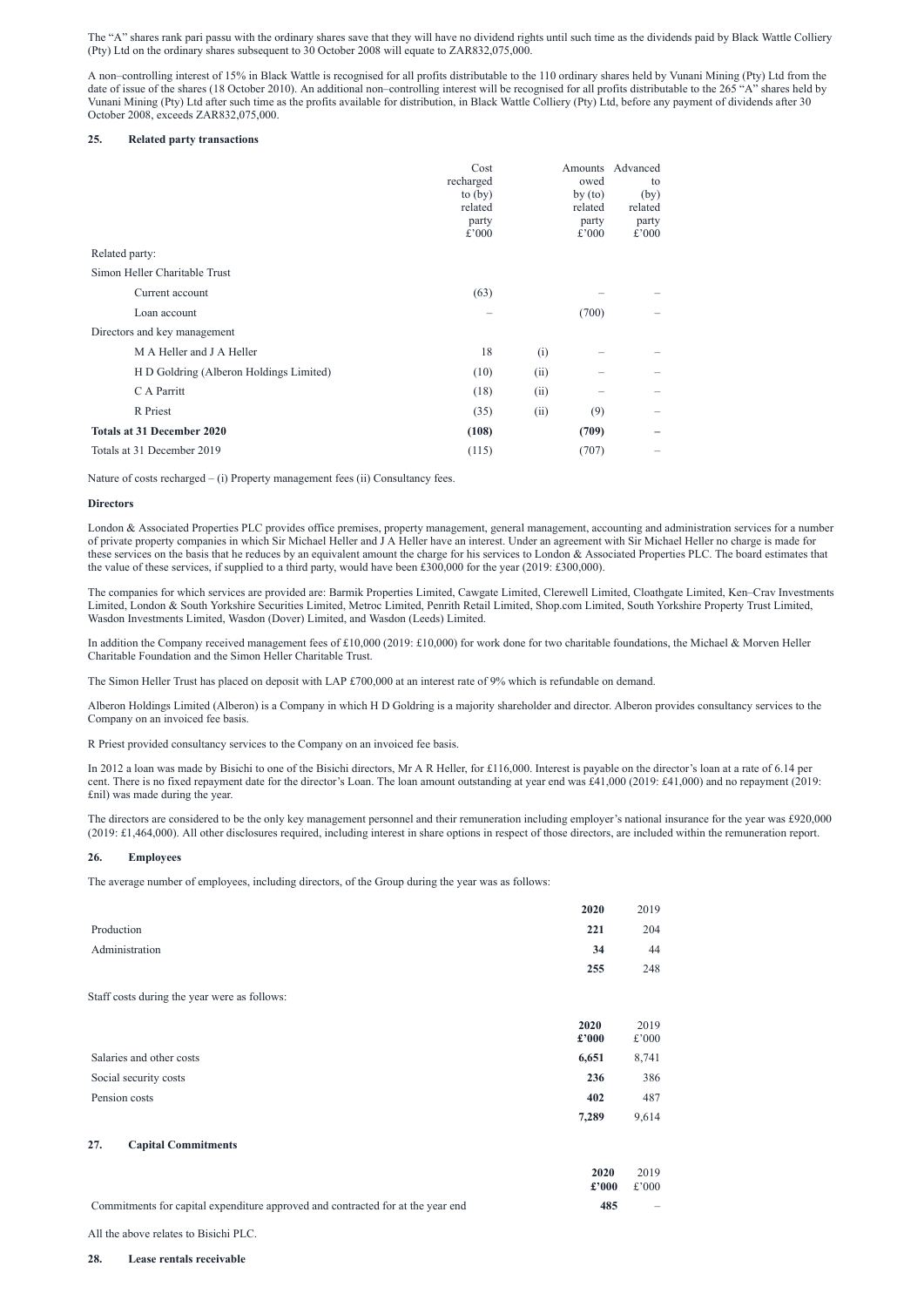The Group leases out its investment properties to tenants under operating leases. The future aggregate minimum rentals receivable under non–cancellable operating leases are as follows:

|          | 2020<br>$\pounds$ '000 | 2019<br>£'000 |
|----------|------------------------|---------------|
| 2021     | 5,013                  | 4,997         |
| 2022     | 4,418                  | 4,247         |
| 2023     | 3,637                  | 3,583         |
| 2024     | 2,829                  | 2,854         |
| $2025 +$ | 18,553                 | 18,327        |
|          | 34,450                 | 34,008        |

#### **29. Contingent liabilities and events after the reporting period**

There were no contingent liabilities at 31 December 2020 (2019: £Nil), except as disclosed in Note 21.

COVID-19 and the consequent lockdown of many of our tenants' businesses will have had a short and medium term effect on asset values as tenants' ability to meet their obligations to landlords has been affected in some cases. In the longer term asset values may be affected if there is a more permanent deterioration in our tenants' trading due to a wider slowdown in the economy. The directors are unable to give guidance on how this might affect asset values due to the level of uncertainty at this time. This is discussed further in the COVID-19 update in the Strategic Report on page 8 and in the Going Concern section of the Group Accounting Policies on page 39.

Bank guarantees have been issued by the bankers of Black Wattle Colliery (Pty) Limited on behalf of the Company to third parties. The guarantees are secured against the assets of the Company and have been issued in respect of the following:

|                               | 2020<br>£'000 | 2019<br>£'000 |
|-------------------------------|---------------|---------------|
| Rail siding & transportation  | 50            | 54            |
| Rehabilitation of mining land | 1,441         | 1,553         |
| Water & electricity           | 48            | 52            |
|                               | 1,539         | 1,659         |

The interpretation of laws and regulations in South Africa where Bisichi operates can be complex and can lead to challenges from or disputes with regulatory authorities. Such situations often take significant time to resolve. Where there is a dispute and where a reliable estimate of the potential liability cannot be made, or where Bisichi, based on legal advice, considers that it is improbable that there will be an outflow of economic resources, no provision is recognised.

Black Wattle Colliery (Pty) Ltd is currently involved in a tax dispute in South Africa related to VAT. The dispute arose during the year and is related to events which occurred during and prior to the years ended 31 December 2019. As at the date of this report, Bisichi has been advised that it has a strong legal case, that it has complied fully with the legislation and, therefore, no economic outflow is expected to occur. Because of the nature and complexity of the dispute, the possible financial effect of a negative decision cannot be measured reliably. Accordingly, no provision has been booked at the year end. At this stage, Bisichi believes that the dispute will be resolved in its favour.

## **30. Company financial statements**

#### **Company balance sheet at 31 December 2020**

|                                                                    | <b>Notes</b> | 2020<br>£'000 | 2019<br>£'000 |
|--------------------------------------------------------------------|--------------|---------------|---------------|
| <b>Fixed assets</b>                                                |              |               |               |
| Tangible assets                                                    | 30.3         | 24,582        | 23,341        |
| Other investments:                                                 |              |               |               |
| Associated company - Bisichi PLC                                   | 30.4         | 489           | 489           |
| Subsidiaries and others including Dragon Retail Properties Limited | 30.4         | 45,459        | 47,922        |
|                                                                    |              | 45,948        | 48,411        |
|                                                                    |              | 70,530        | 71,752        |
| <b>Current assets</b>                                              |              |               |               |
| Debtors                                                            | 30.5         | 6,170         | 5,848         |
| Cash and cash equivalents                                          |              | 2,557         | 2,359         |
|                                                                    |              | 8,727         | 8,207         |
| <b>Current liabilities</b>                                         |              |               |               |

| Amounts falling due within one year               | 30.6 | (47,592)  | (44, 043) |
|---------------------------------------------------|------|-----------|-----------|
| Net current liabilities                           |      | (38, 865) | (36, 181) |
| Total assets less current liabilities             |      | 31,665    | 35,571    |
| <b>Non-current liabilities</b>                    |      |           |           |
| Amounts falling due after more than one year      | 30.7 | (11, 448) | (11, 604) |
| Deferred tax falling due after more than one year |      | (671)     | (345)     |
| <b>Net assets</b>                                 |      | 19,546    | 23,967    |
| <b>Capital and reserves</b>                       |      |           |           |
| Share capital                                     | 30.9 | 8,554     | 8,554     |
| Share premium account                             |      | 4,866     | 4,866     |
| Capital redemption reserve                        |      | 47        | 47        |
| Treasury shares                                   | 30.9 | (144)     | (144)     |
| Retained earnings                                 |      | 6,223     | 10,644    |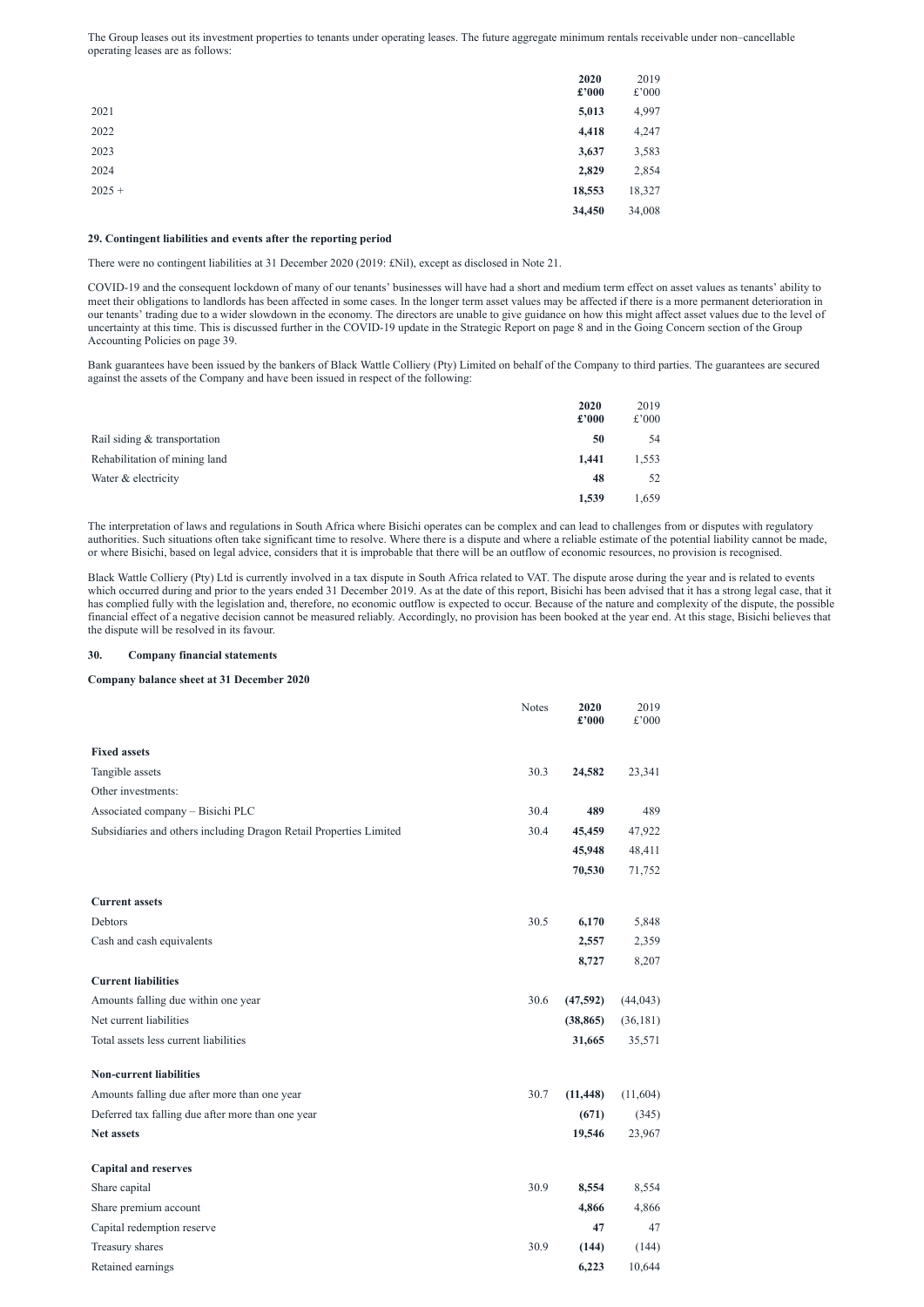The loss for the financial year, before dividends was £4,421,000 (2019: profit of £9,904,000)

These financial statements were approved by the board of directors and authorised for issue on 6 May 2021 and signed on its behalf by:

Director Director

**Sir Michael Heller Jonathan Mintz** Company Registration No. 341829

# **COMPANY STATEMENT OF CHANGES IN EQUITY FOR THE YEAR ENDED 31 DECEMBER 2020**

|                                    | <b>Share</b><br>capital<br>£'000 | <b>Share</b><br>premium<br>£'000 | Capital<br>redemption<br>reserve<br>£'000 | <b>Treasury</b><br>shares<br>£'000 | <b>Retained</b><br>earnings<br>excluding<br>treasury<br>shares<br>$\pounds$ '000 | <b>Total</b><br>equity<br>£'000 |
|------------------------------------|----------------------------------|----------------------------------|-------------------------------------------|------------------------------------|----------------------------------------------------------------------------------|---------------------------------|
| Balance at 1 January 2019          | 8,554                            | 4,866                            | 47                                        | (144)                              | 894                                                                              | 14,217                          |
| Profit for the year                |                                  |                                  |                                           |                                    | 9,904                                                                            | 9,904                           |
| <b>Total comprehensive income</b>  |                                  |                                  |                                           | $\qquad \qquad$                    | 9,904                                                                            | 9,904                           |
| <b>Transactions with owners:</b>   |                                  |                                  |                                           |                                    |                                                                                  |                                 |
| Dividends – equity holders         |                                  |                                  |                                           |                                    | (154)                                                                            | (154)                           |
| <b>Transactions with owners</b>    |                                  |                                  |                                           |                                    | (154)                                                                            | (154)                           |
| <b>Balance at 31 December 2019</b> | 8,554                            | 4,866                            | 47                                        | (144)                              | 10,644                                                                           | 23,967                          |
| Loss for the year                  |                                  |                                  |                                           | $\qquad \qquad -$                  | (4, 421)                                                                         | (4, 421)                        |
| <b>Total comprehensive expense</b> |                                  |                                  |                                           | $\qquad \qquad$                    | (4, 421)                                                                         | (4, 421)                        |
| <b>Balance at 31 December 2020</b> | 8,554                            | 4,866                            | 47                                        | (144)                              | 6,223                                                                            | 19,546                          |

£6.8 million (2019: £11.3 million) of retained earnings (excluding treasury shares) is distributable.

### **30.1. COMPANY**

#### **Accounting policies**

- Cash Flow Statement and related notes;
- Comparative period reconciliations for share capital, tangible fixed assets and intangible assets;
- Disclosures in respect of transactions with wholly owned subsidiaries;
- Disclosures in respect of capital management;
- The effects of new but not yet effective IFRSs;
- Disclosures in respect of the compensation of Key Management Personnel.

The following are the main accounting policies of the Company:

#### **Basis of preparation**

The financial statements have been prepared on a going concern basis and in accordance with Financial Reporting Standard 101 'Reduced Disclosure Framework' (FRS 101) and Companies Act 2006. The financial statements are prepared under the historical cost convention as modified to include the revaluation of freehold and leasehold properties and fair value adjustments in respect of current asset investments and interest rate hedges.

The results of the Company are included in the consolidated financial statements. No profit or loss is presented by the Company as permitted by Section 408 of the Companies Act 2006.

In these financial statements, the company has applied the exemptions available under FRS 101 in respect of the following disclosures:

Management undertake an annual impairment assessment of the company' investment in subsidiary undertakings. In making their assessment management are required to make a number of estimates and assumptions regarding the future performance of the Group and in particular the valuation of its property portfolio. Further detail on the valuation of the group & apos; sinvestment properties is contained in note 8. The impairment assessment therefore includes a significant degree of management estimation and judgement.

As the consolidated financial statements include the equivalent disclosures, the Company has also taken the exemptions under FRS 101 available in respect of the following disclosures:

• IFRS 2 Share Based Payments in respect of Group settled share based payments;

• The disclosures required by IFRS 7 and IFRS 13 regarding financial instrument disclosures have not been provided apart from those which are relevant for the financial instruments which are held at fair value and are not either held as part of the trading portfolio or derivatives.

#### **Key judgements and estimates**

The preparation of the financial statements requires management to make assumptions and estimates that may affect the reported amounts of assets and liabilities and the reported income and expenses, further details of which are set out below. Although management believes that the assumptions and estimates used are reasonable, the actual results may differ from those estimates. Further details of the estimates are contained in the Directors' Report and in the Group accounting policies.

#### **Investments in subsidiaries, associated undertakings and joint ventures**

Investments in subsidiaries, associated undertakings and joint ventures are held at cost less accumulated impairment losses.

#### **Fair value measurements of investment properties and investments**

An assessment of the fair value of certain assets and liabilities, in particular investment properties, is required. In such instances, fair value measurements are estimated based on the amounts for which the assets and liabilities could be exchanged between market participants. To the extent possible, the assumptions and inputs used take into account externally verifiable inputs. However, such information is by nature subject to uncertainty. The fair value measurement of the investment properties may be considered to be less judgemental where external valuers have been used as is the case with the Company.

The following accounting policies are consistent with those of the Group and are disclosed on page 39 to 45 of the Group financial statements.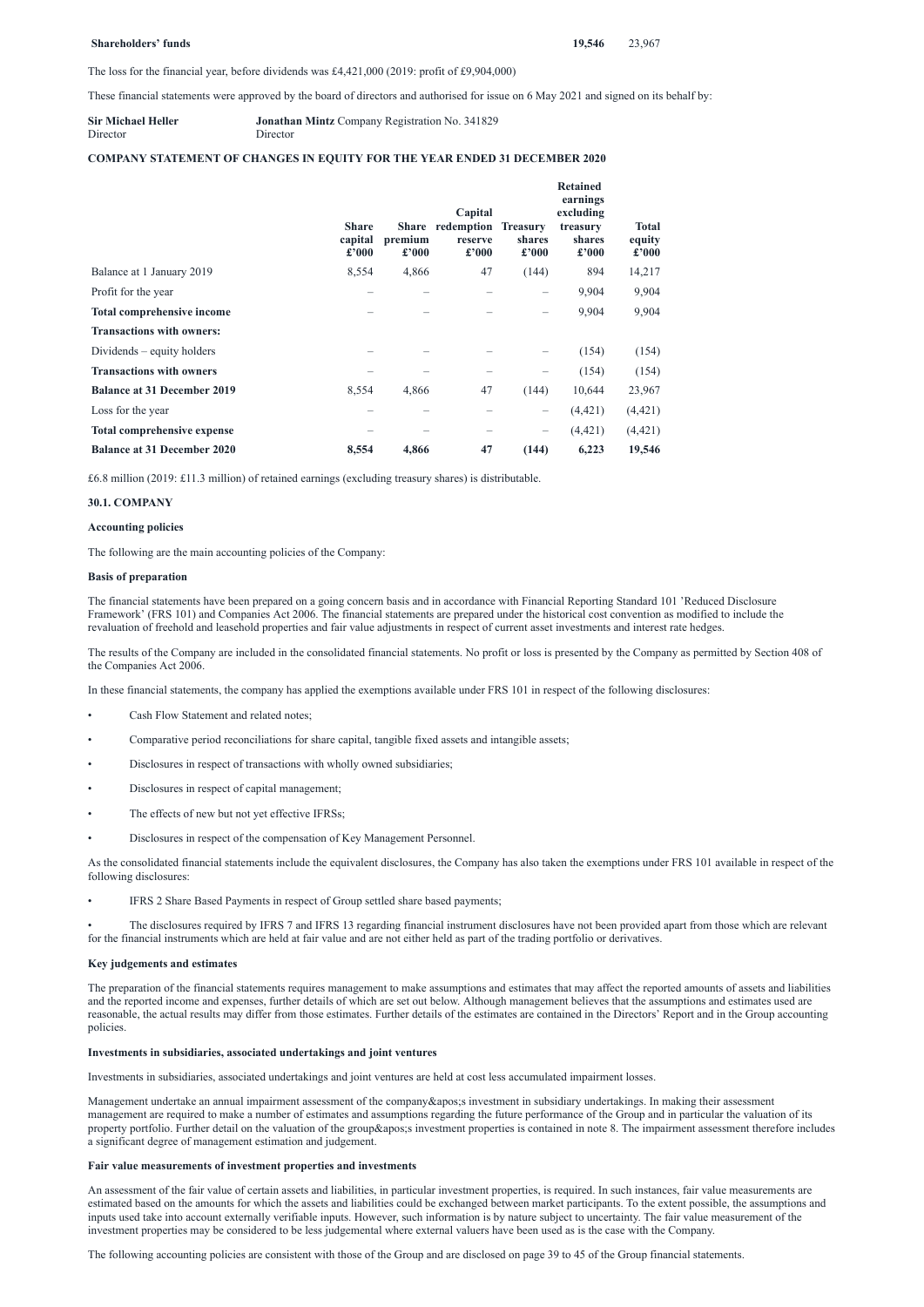- Revenue
- Property operating expenses
- Employee benefits
- Financial instruments
- Investment properties
- Other assets and depreciation
- Assets held for sale
- Income taxes
- Leases

# **30.2. Result for the financial year**

The Company's result for the year was a loss of £4,421,000 (2019: profit of £9,904,000). In accordance with the exemption conferred by Section 408 of the Companies Act 2006, the Company has not presented its own profit and loss account.

# **30.3. Tangible assets**

|                                              | <b>Investment Properties</b> |        |                                                 | <b>Office</b>                       |                                                       |                                                    |
|----------------------------------------------|------------------------------|--------|-------------------------------------------------|-------------------------------------|-------------------------------------------------------|----------------------------------------------------|
|                                              | <b>Total</b><br>£'000        | £'000  | Freehold Leasehold<br>over 50<br>vears<br>£'000 | under 50<br>vears<br>$\pounds$ '000 | Leasehold equipment<br>and motor<br>vehicles<br>£'000 | <b>Office</b><br><b>Building</b><br>$\pounds$ '000 |
| Cost or valuation at 1 January 2020          | 23,796                       | 13,650 | 8,539                                           | 206                                 | 347                                                   | 1,054                                              |
| Additions in the year                        | 1,435                        | 1,325  | $\qquad \qquad$                                 | $\overline{\phantom{m}}$            |                                                       | 110                                                |
| Increase/(decrease) on revaluation           | 65                           | 1,075  | (1,000)                                         | (10)                                | $\qquad \qquad \longleftarrow$                        |                                                    |
| <b>Cost or valuation at 31 December 2020</b> | 25,296                       | 16,050 | 7,539                                           | 196                                 | 347                                                   | 1,164                                              |
| Representing assets stated at:               |                              |        |                                                 |                                     |                                                       |                                                    |
| Valuation                                    | 23,785                       | 16,050 | 7,539                                           | 196                                 |                                                       |                                                    |
| Cost                                         | 1,511                        |        |                                                 | $\overline{\phantom{m}}$            | 347                                                   | 1,164                                              |
|                                              | 25,296                       | 16,050 | 7,539                                           | 196                                 | 347                                                   | 1,164                                              |
| Depreciation at 1 January 2020               | 455                          |        |                                                 | $\qquad \qquad$                     | 244                                                   | 211                                                |
| Charge for the year                          | 259                          |        |                                                 | $\qquad \qquad -$                   | 4                                                     | 255                                                |
| <b>Depreciation at 31 December 2020</b>      | 714                          |        |                                                 | -                                   | 248                                                   | 466                                                |
| Net book value at 1 January 2020             | 23,341                       | 13,650 | 8,539                                           | 206                                 | 103                                                   | 843                                                |
| Net book value at 31 December 2020           | 24,582                       | 16,050 | 7,539                                           | 196                                 | 99                                                    | 698                                                |

The freehold and leasehold properties, excluding the present value of head leases and directors' valuations, were valued as at 31 December 2020 by professional firms of chartered surveyors. The valuations were made at fair value. The directors' property valuations were made at fair value.

|                                  | 2020<br>£'000 | 2019<br>£'000 |
|----------------------------------|---------------|---------------|
| Allsop LLP                       | 21,990        | 20,050        |
| Directors' valuation             | 750           | 1,300         |
|                                  | 22,740        | 21,350        |
| Add: Present value of headleases | 1,045         | 1,045         |
|                                  | 23,785        | 22,395        |

The historical cost of investment properties was as follows:

|          |                    | Leasehold |
|----------|--------------------|-----------|
|          | Leasehold under 50 |           |
| Freehold | over 50            | years     |
| £2000    | <b>vears</b>       | £2000     |
|          | £2000              |           |

| Cost at 1 January 2020          | 10,228 9,333 |             | 785 |
|---------------------------------|--------------|-------------|-----|
| Additions                       |              | $1.325 - -$ |     |
| <b>Cost at 31 December 2020</b> | 11,553       | 9.333       | 785 |

Head leases on investment property represent the value attributed to the right of the Company to occupy and use investment property that has a head lease interest. In the current year total cash outflow for head leases is £0.1 million (2019: £0.1 million). A number of these leases provide for payment of contingent rent, usually a proportion of net rental income, in addition to fixed rents.

Office building represents the value attributed under IFRS 16 to the right of the Company to occupy its sole office building. In the current year total cash outflow for the office lease liability is £0.2 million (2019: £0.2 million).

#### **30.4. Other investments**

| <b>Cost or valuation</b> | $\pounds 000$ | subsidiary<br>Total companies ventures associate<br>$\pounds$ '000 | <b>Shares in</b> Shares in<br>$\pounds 000$ | joint Shares in<br>$\pounds$ '000 |
|--------------------------|---------------|--------------------------------------------------------------------|---------------------------------------------|-----------------------------------|
| At 1 January 2020        | 48.411        | 47.758                                                             | 164                                         | 489                               |
| Impairment provision     | (2, 463)      | (2, 463)                                                           | $\longrightarrow$                           | $\sim$                            |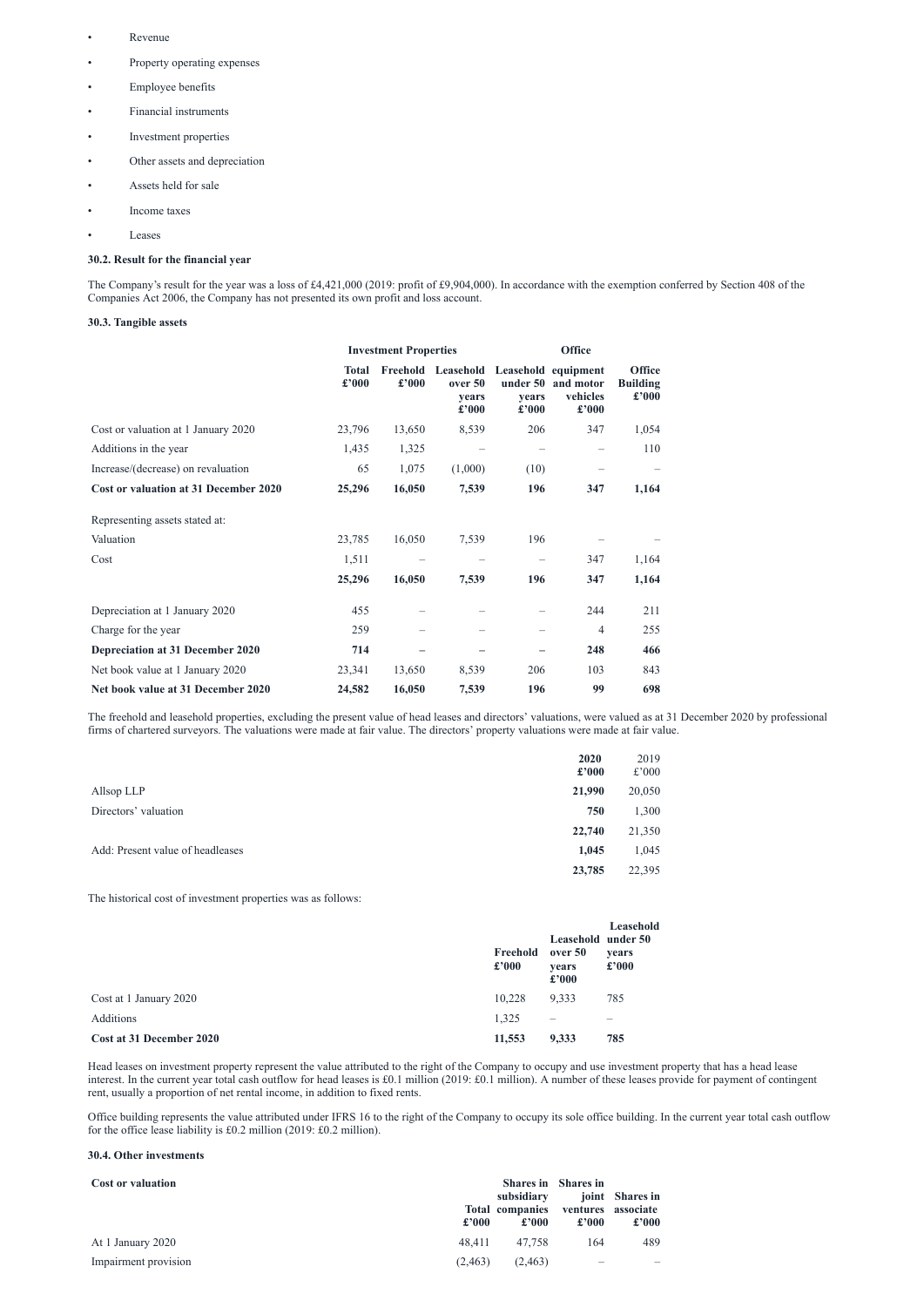| At 31 December 2020 | 45,948 45,295 164 | 489 |
|---------------------|-------------------|-----|
|                     |                   |     |

# **Subsidiary companies**

Details of the Company's subsidiaries are set out in Note 11. Under IFRS 10 Bisichi PLC and its subsidiaries, West Ealing Projects Limited and its subsidiary and Dragon Retail Properties Limited are treated in the financial statements as subsidiaries of the Company.

During the year the Company impaired its investment in Orchard Square Limited by £2,463,000 (2019: impairment of £1,761,000), following a reduction in the carrying value of the Orchard Square, Sheffield development property.

#### **30.5. Debtors**

|                                               | 2020<br>£'000 | 2019<br>£'000 |
|-----------------------------------------------|---------------|---------------|
| Trade debtors                                 | 598           | 352           |
| Amounts due from associate and joint ventures | 995           | 872           |
| Amounts due from subsidiary companies         | 4,154         | 4,049         |
| Other debtors                                 | 102           | 139           |
| Prepayments and accrued income                | 321           | 436           |
|                                               | 6,170         | 5,848         |

#### **30.6. Creditors: amounts falling due within one year**

|                                          | 2020<br>£'000 | 2019<br>£'000 |
|------------------------------------------|---------------|---------------|
| Trade payables                           | 48            |               |
| Amounts owed to subsidiary companies     | 43,632        | 40,223        |
| Amounts owed to joint ventures           | 156           | 156           |
| Other taxation and social security costs | 117           | 267           |
| Lease liabilities                        | 298           | 258           |
| Other creditors                          | 1,397         | 1,393         |
| Accruals and deferred income             | 1,944         | 1,746         |
|                                          | 47,592        | 44,043        |

#### **30.7. Creditors: amounts falling due after more than one year**

|                                                                    | 2020<br>$\pounds$ '000 | 2019<br>£'000 |
|--------------------------------------------------------------------|------------------------|---------------|
| Lease liabilities                                                  | 1.475                  | 1,648         |
| Term Debenture stocks:                                             |                        |               |
| £10 million First Mortgage Debenture Stock 2022 at 8.109 per cent* | 9.973                  | 9,956         |
|                                                                    | 11,448                 | 11,604        |

\*The £10 million debenture is shown after deduction of un–amortised issue costs.

Details of terms and security of overdrafts, loans and loan renewal and debentures are set out in note 18.

30.7. Creditors: amounts falling due after more than one year continued

| <b>Repayment of borrowings:</b>      | 2020<br>$\pounds$ '000 | 2019<br>£'000 |
|--------------------------------------|------------------------|---------------|
| <b>Debentures:</b>                   |                        |               |
| Repayable within one year            |                        |               |
| Repayable between two and five years | 9,973                  | 9,956         |
| Repayable in more than five years    |                        |               |
|                                      | 9,973                  | 9,956         |

| <b>LEASE LIABILITIES</b>                    | 2020<br><b>Total</b><br>£'000 | 2020<br>Head<br>leases on<br>investment<br>property<br>£'000 | 2020<br>Office<br>£'000  | 2019<br>Total<br>£'000 |  |
|---------------------------------------------|-------------------------------|--------------------------------------------------------------|--------------------------|------------------------|--|
| Minimum lease payments fall due:            |                               |                                                              |                          |                        |  |
| Within one year                             | 331                           | 66                                                           | 265                      | 306                    |  |
| Second to fifth year                        | 796                           | 266                                                          | 530                      | 986                    |  |
| After five years                            | 7,933                         | 7,933                                                        | $\overline{\phantom{a}}$ | 8,000                  |  |
|                                             | 9,060                         | 8,265                                                        | 795                      | 9,292                  |  |
| Future finance charges on lease liabilities | (7, 287)                      | (7,220)                                                      | (67)                     | (7,386)                |  |
| Present value of lease liabilities          | 1,773                         | 1,045                                                        | 728                      | 1,906                  |  |
| <b>Present value of lease liabilities:</b>  |                               |                                                              |                          |                        |  |
| Within one year                             | 298                           | 66                                                           | 232                      | 258                    |  |
| Second to fifth year                        | 743                           | 247                                                          | 496                      | 916                    |  |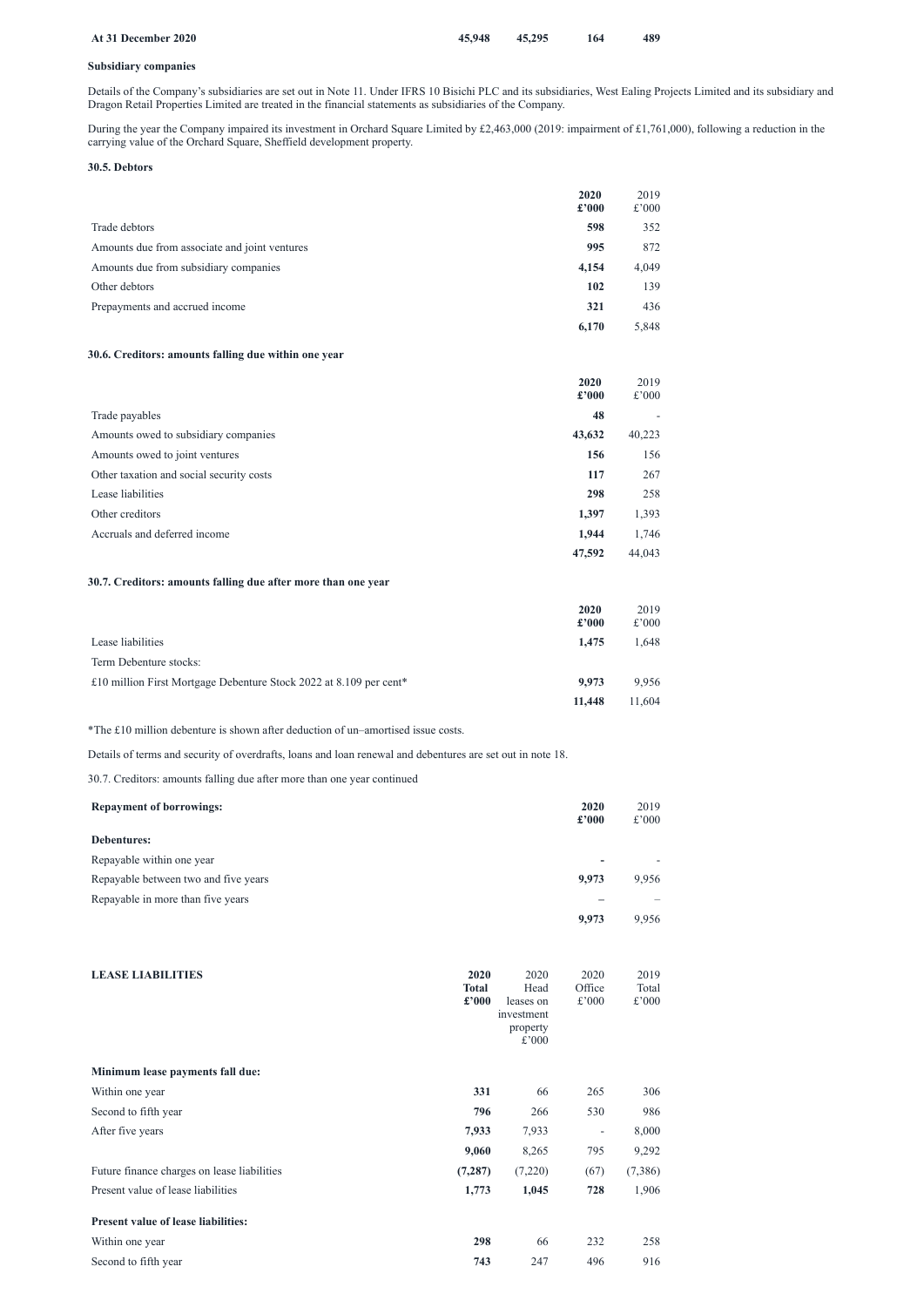| After five years | 732 |                       | 732 - 732 |  |
|------------------|-----|-----------------------|-----------|--|
|                  |     | 1,773 1,045 728 1,906 |           |  |

Lease liabilities are effectively secured as the rights to the leased asset revert to the lessor in the event of default.

Many head leases on investment properties provide for contingent rent in addition to the rents above, usually a proportion of rental income.

# **30.8. Deferred tax liability**

|                                                   | 2020<br>$\pounds$ '000 | 2019<br>£'000 |
|---------------------------------------------------|------------------------|---------------|
| <b>Deferred Taxation</b>                          |                        |               |
| Balance at 1 January                              | (345)                  | (744)         |
| Transfer to profit and loss account               | (326)                  | 399           |
| <b>Balance at 31 December</b>                     | (671)                  | (345)         |
| The deferred tax balance comprises the following: |                        |               |
| Accelerated capital allowances                    | (438)                  | (391)         |
| Short-term timing differences                     | (208)                  | (181)         |
| Revaluation of investment properties              | (25)                   | 227           |
| Deferred tax asset at year end                    | (671)                  | (345)         |

# **30.9. Share capital**

Details of share capital, treasury shares and share options are set out in Note 24.

# **30.10. Related party transactions**

|                                         | Cost<br>recharged<br>to $(by)$<br>related<br>party |       | Amounts<br>owed<br>by $(to)$<br>related<br>party | Advanced<br>to<br>(by)<br>related<br>party |
|-----------------------------------------|----------------------------------------------------|-------|--------------------------------------------------|--------------------------------------------|
|                                         | £'000                                              |       | £'000                                            | £'000                                      |
| Related party:                          |                                                    |       |                                                  |                                            |
| Dragon Retail Properties Limited        |                                                    |       |                                                  |                                            |
| Current account                         | 36                                                 | (i)   | (156)                                            |                                            |
| Bisichi PLC                             |                                                    |       |                                                  |                                            |
| Current account                         | 200                                                | (ii)  | 43                                               |                                            |
| Simon Heller Charitable Trust           |                                                    |       |                                                  |                                            |
| Current account                         | (63)                                               |       |                                                  |                                            |
| Loan account                            |                                                    |       | (700)                                            |                                            |
| Directors and key management            |                                                    |       |                                                  |                                            |
| M A Heller and J A Heller               | 18                                                 | (i)   |                                                  |                                            |
| H D Goldring (Alberon Holdings Limited) | (10)                                               | (iii) |                                                  |                                            |
| C A Parritt                             | (18)                                               | (iii) |                                                  |                                            |
| R Priest                                | (35)                                               | (iii) | (9)                                              |                                            |
| <b>Totals at 31 December 2020</b>       | 128                                                |       | (822)                                            |                                            |
| Totals at 31 December 2019              | 129                                                |       | (838)                                            |                                            |

Nature of costs recharged – (i) Management fees (ii) Property management fees (iii) Consultancy fees

During the period, the Company entered into transactions, in the ordinary course of business, with other related parties. The company has taken advantage of the exemption under paragraph 8(k) of FRS101 not to disclose transactions with wholly owned subsidiaries.

Dragon Retail Properties Limited – 'Dragon' is owned equally by the Company and Bisichi PLC.

Bisichi PLC – The company has 41.52 per cent ownership of 'Bisichi'.

Other details of related party transactions are given in note 25.

# **30.11. EMPLOYEES**

| The average weekly number of employees of the company during the year were as follows: | 2020<br>$\pounds$ '000 | 2019<br>£'000 |
|----------------------------------------------------------------------------------------|------------------------|---------------|
| Directors & Administration                                                             | 19                     | 22            |
| Staff costs during the year were as follows:                                           | 2020<br>$\pounds$ '000 | 2019<br>£'000 |
| Salaries                                                                               | 1,139                  | 1,490         |
| Social Security costs                                                                  | 139                    | 163           |
| Pension costs                                                                          | 121                    | 178           |
|                                                                                        | 1,399                  | 1,831         |

# **30.12. Capital commitments**

There were no capital commitments at 31 December 2020 (2019: £Nil).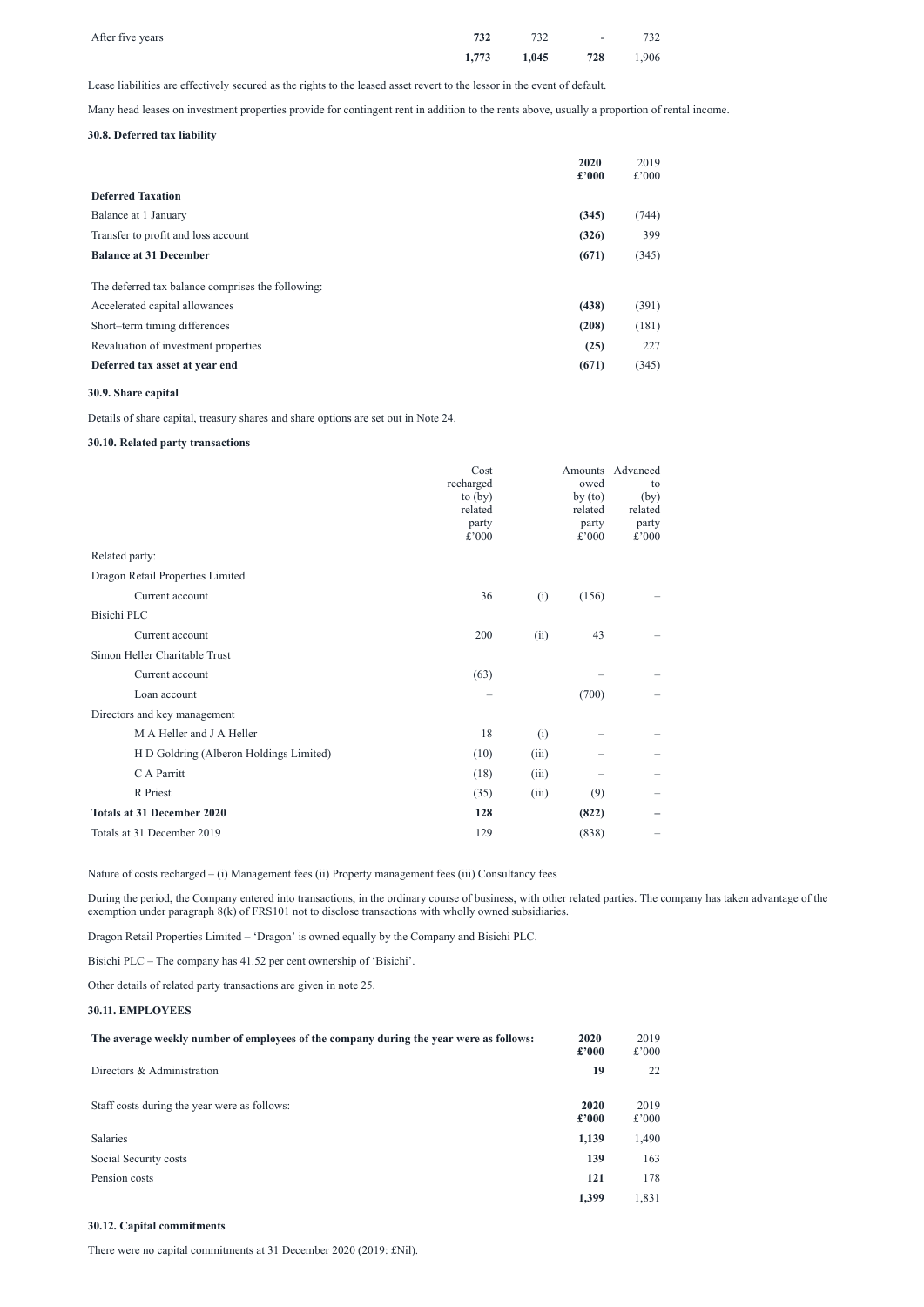# **30.13. FUTURE AGGREGATE MINIMUM RENTALS RECEIVABLE**

The Company leases out its investment properties to tenants under operating leases. The future aggregate minimum rentals receivable under non–cancellable operating leases are as follows:

|          | 2020<br>£'000 | 2019<br>£'000 |
|----------|---------------|---------------|
| 2021     | 1,623         | 1,524         |
| 2022     | 1,372         | 1,155         |
| 2023     | 1,115         | 896           |
| 2024     | 878           | 666           |
| $2025 +$ | 2,737         | 1,680         |
|          | 7,725         | 5,921         |

# **30.14. Contingent liabilities and post balance sheet events**

There were no contingent liabilities at 31 December 2020 (2019: £Nil).

COVID-19 and the subsequent lockdown of many of our tenants' businesses will have had a short and medium term effect on asset values as tenants' ability to meet their obligations to landlords has been affected in some cases. In the longer term asset values may be affected if there is a more permanent deterioration in our tenants' trading due to a wider slowdown in the economy. The Directors are unable to give guidance on how this might affect asset values due to the level of uncertainty at this time.

#### **financial statements**

# **Five year financial summary**

London Stock Exchange plc is not responsible for and does not check content on this Website. Website users are responsible for checking content. Any news item (including any prospectus) which is addressed solely to the persons and countries specified therein should not be relied upon other than by such persons and/or outside the specified countries. Terms and [conditions](https://www.londonstockexchange.com/disclaimer), **including restrictions on use and distribution apply.**

|                                                         | 2020<br>£M         | 2019<br>$\pounds M$          | 2018<br>$\pounds M$ | 2017<br>$\pounds M$      | 2016<br>$\pounds M$ |
|---------------------------------------------------------|--------------------|------------------------------|---------------------|--------------------------|---------------------|
| <b>Portfolio size</b>                                   |                    |                              |                     |                          |                     |
| Investment properties-LAP^                              | 31                 | 31                           | 32                  | 62                       | 89                  |
| Investment properties-joint ventures                    | $\overline{a}$     | $\qquad \qquad \blacksquare$ | $\equiv$            | $\overline{\phantom{m}}$ |                     |
| Investment properties-Dragon Retail Properties          | $\mathbf{2}$       | 2                            | $\overline{2}$      | 3                        | 3                   |
| Investment properties-Bisichi ^                         | 10                 | 12                           | 13                  | 13                       | 13                  |
| Assets held for sale-LAP                                | $\overline{a}$     | $\overline{\phantom{a}}$     | $\overline{2}$      | 36                       |                     |
| Inventories-LAP                                         | 25                 | 27                           | 39                  |                          |                     |
|                                                         | 68                 | 72                           | 88                  | 114                      | 105                 |
| Portfolio activity                                      | £M                 | $\pounds M$                  | $\pounds M$         | $\pounds M$              | $\pounds M$         |
| Acquisitions                                            | 0.33               | 0.14                         | 6.55                |                          |                     |
| Disposals                                               | $\qquad \qquad -$  | (12.59)                      | (36.44)             | $\equiv$                 |                     |
| Additions to inventory at cost                          | 0.39               | 0.41                         | 6.26                |                          | 0.16                |
|                                                         | 0.72               | 0.14                         | (23.63)             |                          | 0.16                |
| <b>Consolidated income statement</b>                    | £M                 | $\pounds M$                  | $\pounds M$         | $\pounds M$              | $\pounds M$         |
| Group income                                            | 35.02              | 63.97                        | 56.65               | 47.87                    | 31.81               |
| (Loss)/profit before tax                                | (10.15)            | (4.54)                       | 1.27                | 11.28                    | (0.97)              |
| Taxation                                                | 1.09               | (0.95)                       | (0.68)              | (2.98)                   | (1.18)              |
| (Loss)/profit attributable to shareholders              | (6.70)             | (6.48)                       | (2.08)              | 7.69                     | (2.36)              |
| (Loss)/earnings per share - basic and diluted           | (7.86)p            | (7.59)p                      | (2.44)p             | 9.01p                    | (2.77)p             |
| Dividend per share                                      | 0.00 <sub>p</sub>  | 0.00 <sub>p</sub>            | 0.18p               | 0.300p                   | 0.165p              |
| <b>Consolidated balance sheet</b>                       | $\mathbf{f}$ M     | $\pounds M$                  | $\pounds M$         | $\pounds M$              | $\pounds M$         |
| Shareholders' funds attributable to equity shareholders | 29.86              | 36.73                        | 43.38               | 45.86                    | 38.24               |
| Net borrowings, excluding lease obligations             | 33.93              | 27.65                        | 35.99               | 58.42                    | 62.22               |
| Net assets per share<br>- basic                         | 34.99 <sub>p</sub> | 43.04p                       | 50.83p              | 53.74p                   | 44.83p              |

|                                  | - fully diluted | 34.99 <sub>p</sub> | 43.04 <sub>p</sub> | 50.83p | 53.74 <sub>p</sub> | 44.83p |
|----------------------------------|-----------------|--------------------|--------------------|--------|--------------------|--------|
| Consolidated cash flow statement |                 | £M                 | £M                 | £М     | £M                 | £M     |
| Cash generated from operations   |                 | 1.64               | 14.98              | 1.92   | 10.29              | 5.59   |

**Notes:**

^ Excluding the present value of head leases